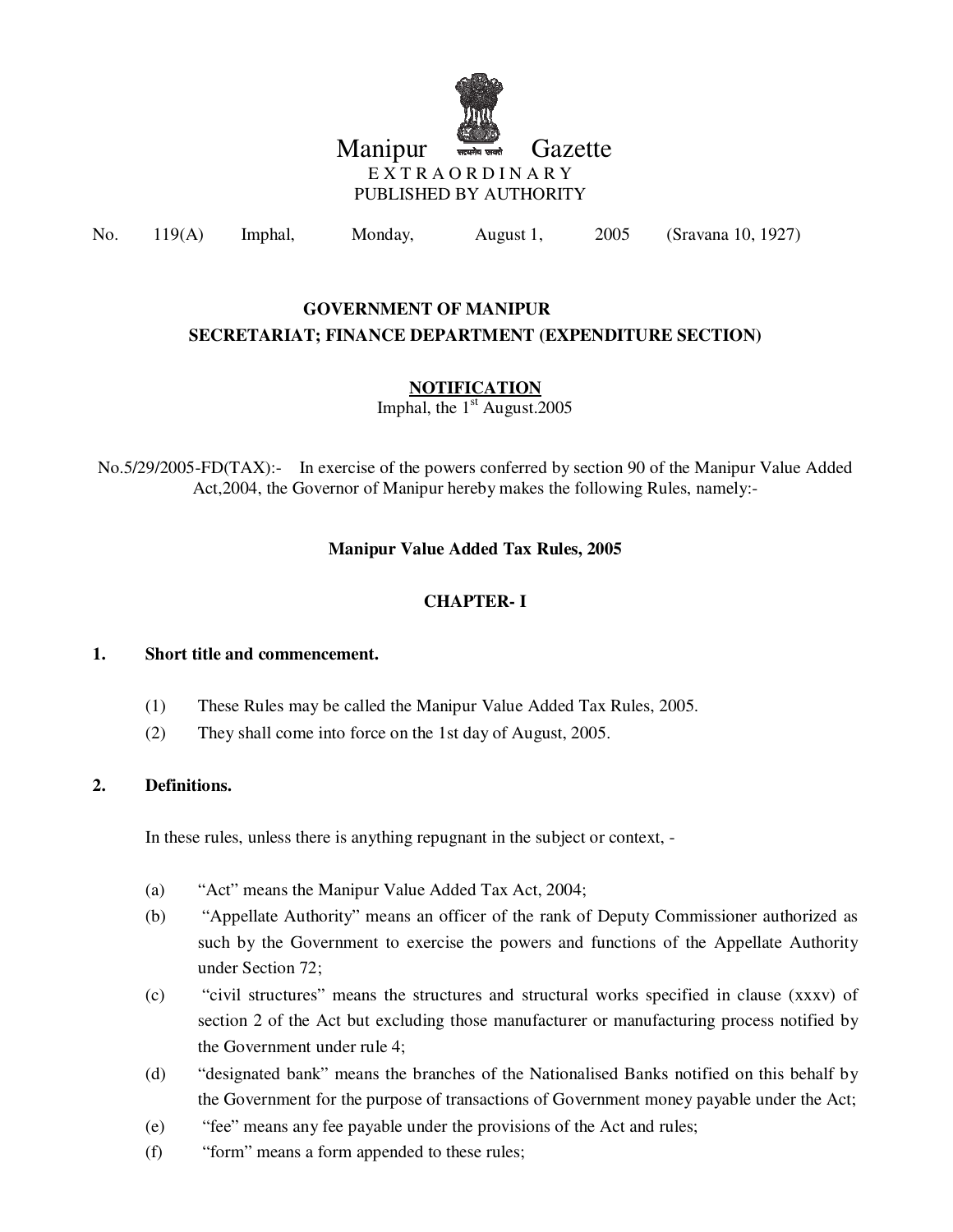- (g) "Government Treasury" in relation to a dealer, means a treasury or sub-treasury of the Government and includes any branch of any bank notified by the Government from time to time;
- (h) "section" means a section of the Act;
- (i) "tax authority" or "prescribed authority" means those officers appointed by the Government under sub-section (3) of section 3;
- (j) "tax period" means the period specified in rule 23.

## **3. General expressions.**

 All words and expressions used in these rules but not defined shall have the same meanings as assigned to them in the Act.

## **4. Process or mode of manufacture not included in manufacture.**

 Government may, by notification, declare "any such process or mode of manufacture" to be excluded from the purview of manufacture as defined in clause (xvii) of section 2 of the Act.

# **CHAPTER – II**

## **TAX AUTHORITIES AND APPELLATE TRIBUNAL**

## **5. Tax Authorities.**

(1) Subject to certain restrictions and conditions under the provisions of the Act and rules made thereunder, the Commissioner may, by order in the official gazette, delegate under section 5 the powers to be exercised by different officers appointed under sub-section (3) of section 3, and shall, by like order, specify the area in which powers are to be exercised by each of the classes of officers:

 Provided that the Commissioner shall not delegate his powers to any officer of the rank of a Deputy Commissioner of Taxes who functions as Appellate Authority under section 72.

- (2) Without prejudice to the provisions of section 3, the Commissioner may delegate his powers under section 64 to the Inspector as and when required and the Inspector shall perform such functions as are specified in the order of delegation of power.
- (3) The power to call for returns, to make assessments, to cancel or rectify them, to conduct audit, to impose penalty and to order maintenance of accounts shall not be delegated to any officer below the rank of Taxation Officer.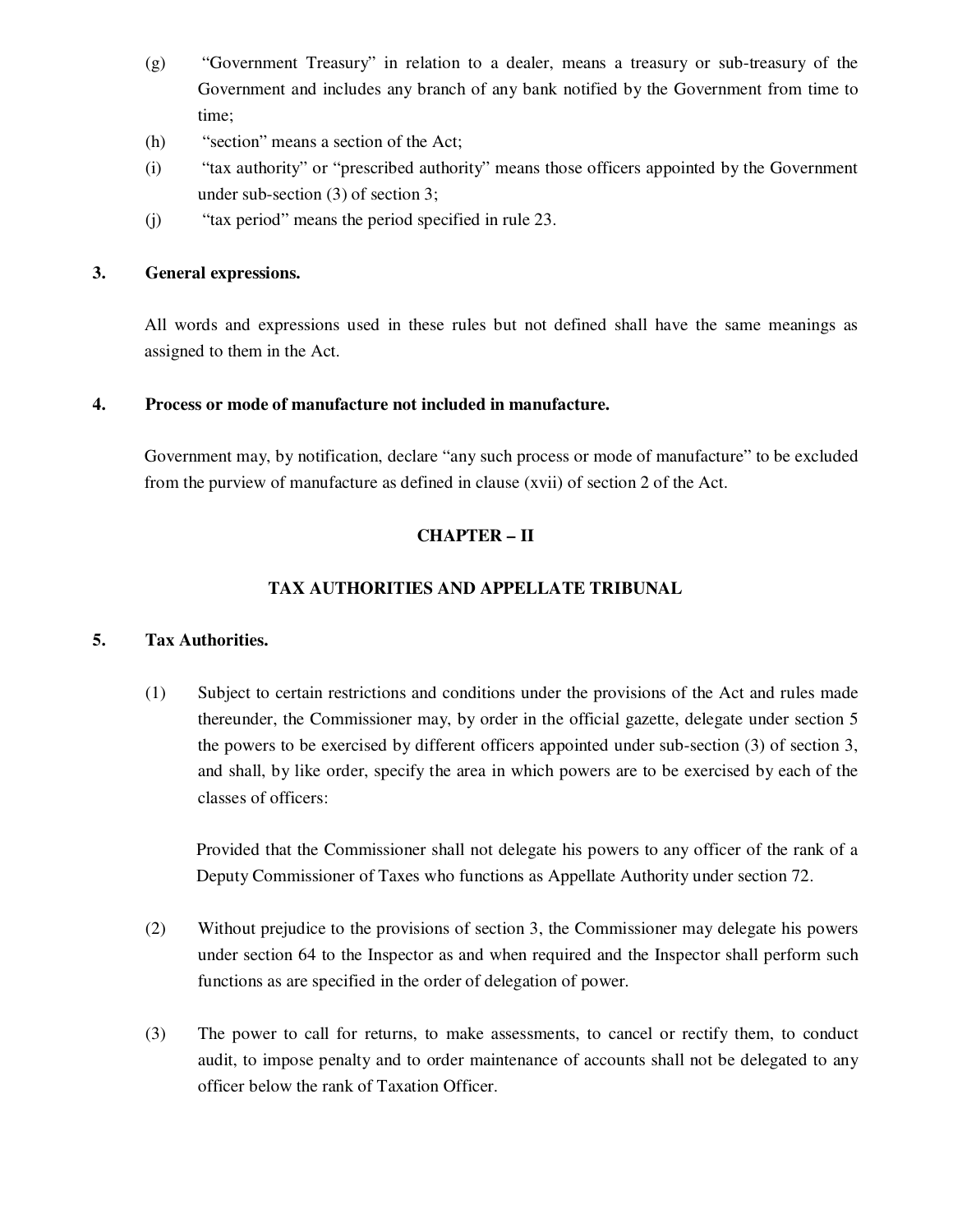(4) The officers to whom powers may be delegated under section 5 shall exercise the powers subject to the provisions of the Act and the rules made thereunder and to such restrictions and conditions as may be imposed by the Commissioner in delegating the powers.

#### **6. Service conditions of the members in the Appellate Tribunal.**

The terms and conditions of service of any member appointed under sub-section (1) of section 4 shall, in addition to the service conditions as applicable to him in the post of his substantive appointment, be such as may be determined from time to time by the Government.

## **7. Cost to be awarded by the Appellate Tribunal.**

The cost to be awarded against a dealer and any authority by the Appellate Tribunal shall be determined by member or members and the cost so awarded against a dealer shall be paid by him and whereas the cost awarded against any authority shall be paid by the Commissioner after obtaining sanction from the Government and the method of payment shall be the same as laid down in rule 31.

#### **CHAPTER – III**

## **THE INCIDENCE AND LEVY OF TAX**

#### **8. Determination of Taxable Turnover.**

- (1) The total turnover of a dealer shall be aggregate of
	- (a) the total amount paid or payable by the dealer as consideration for purchase of any of the goods in respect of which tax is leviable at the point of purchase where such purchase has taken place inside the State;
	- (b) the total amount paid or payable to the dealer as consideration for the sale or distribution which has taken place inside the State;
	- (c) the total amount paid or payable to the dealer as consideration for transfer of property in goods (whether goods as goods or in some other form) including any amount paid as advance to the dealer as a part of such consideration;
	- (d) the total amount paid or payable to the dealer as consideration for transfer of right to use any goods for any purpose (whether or not for specified period);
	- (e) the total amount payable to the dealer as consideration in respect of goods delivered on hire purchase or any system of payment by installments;
	- (f) the aggregate of the sale prices received and receivable by the dealer in respect of sales of any goods in the course of inter-state trade or commerce as determined in accordance with the provisions of the Central Sales Tax Act 1956 (Central Act-74 of 1956) as also in respect of sales of any goods in the course of export out of the territory of India and also in respect of sales of goods in the course of import into territory of India.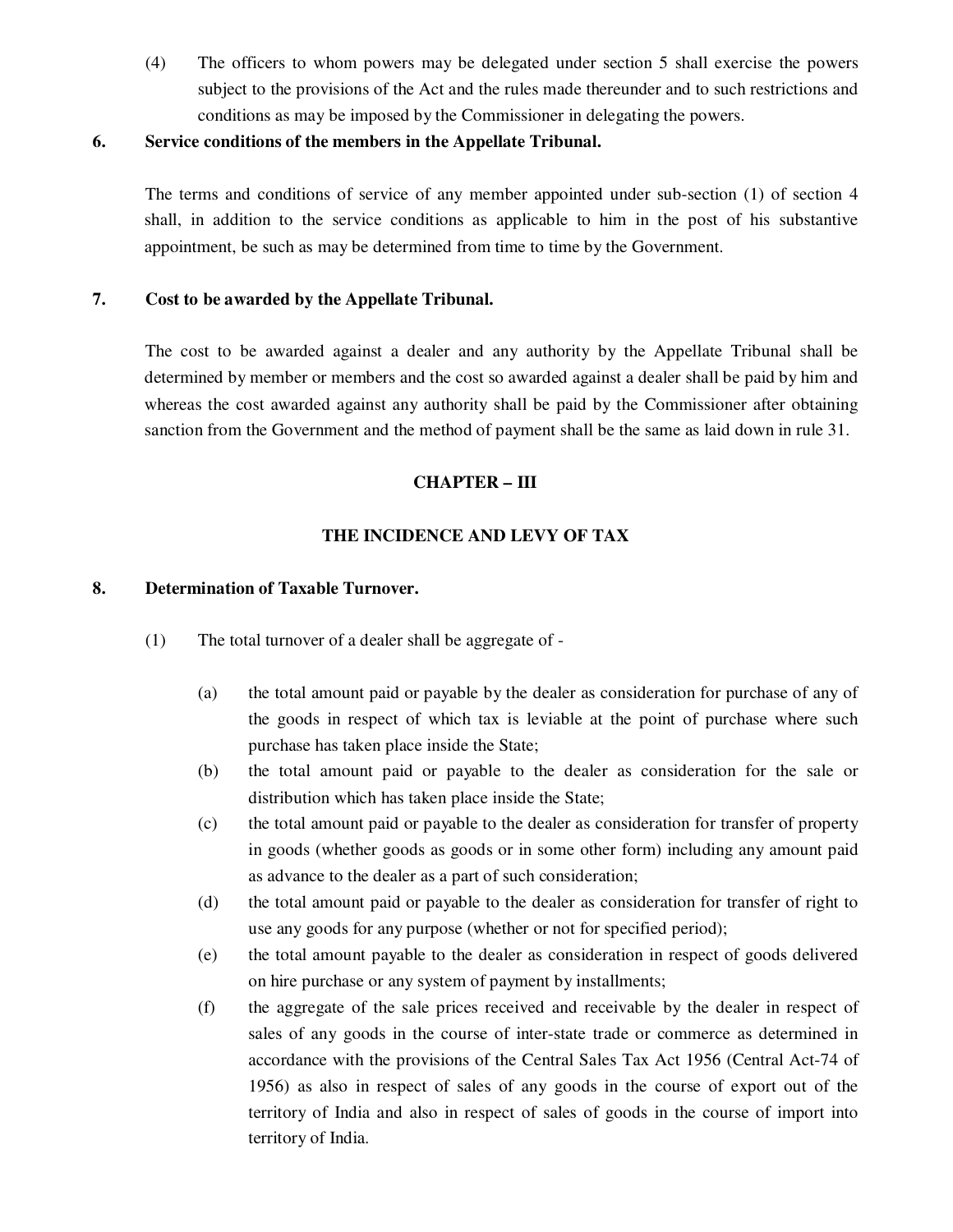- (2) In determining the taxable turnover, the amounts specified below shall also be deducted from the total turnover as determined under (a) to (f) of sub-rule (l) of rule 8 over and above the deductions allowed in rule 9 :-
	- (a) all amounts allowed as discount;
	- (b) all amounts allowed to purchasers in respect of goods returned by them to the dealer provided the goods were returned within a period of six months from the date of delivery;
	- (c) all amounts for which goods listed in Schedule-II are sold;
	- (d) all amounts collected by way of tax under the Act by the dealer;
	- (e) such other amounts to be specified from time to time.

## **9. Deduction of labour charge from works contract and prescription of tax rate.**

For the purpose of clause (c) of section 9 of the Act, the followings are the prescriptions:-

- (1) Subject to the provisions of section 2 (xxvi) and section 9, in determining the taxable turnover of a works contract, the amount specified in the following clauses shall be deducted from gross turnover-
	- (a) where under the contract, the transfer of property takes place in the form of finished goods or the contractor is required to build, construct, manufacture, process, fabricate or otherwise procure or supply any finished goods -
		- (i) the charge for freight and delivery of finished goods; and
		- (ii) any amount charged for in respect of any works not involving any transfer of property;
	- (b) where under the contract, the transfer of property does not take place in form of goods but takes place in some other form, such sum towards labour and other charges actually incurred in connection with the execution of the works contract:

Provided that where the labour and other charges not involving any transfer of property in goods incurred in connection with the execution of the works contract are not determinable from the accounts or where such charges as shown in the accounts are, according to the assessing officer unreasonably high considering the nature of the contract, the deduction towards labour and other charges, shall be made by the assessing officer according to the best of his judgement, subject to the limits specified in column 3 for the type of contract shown in column 2 of Schedule prescribed in subrule (2).

(2) In cases where proper books of accounts are not maintained or the amount exclusively incurred towards charges for labour and other services and profit relating to supply of labour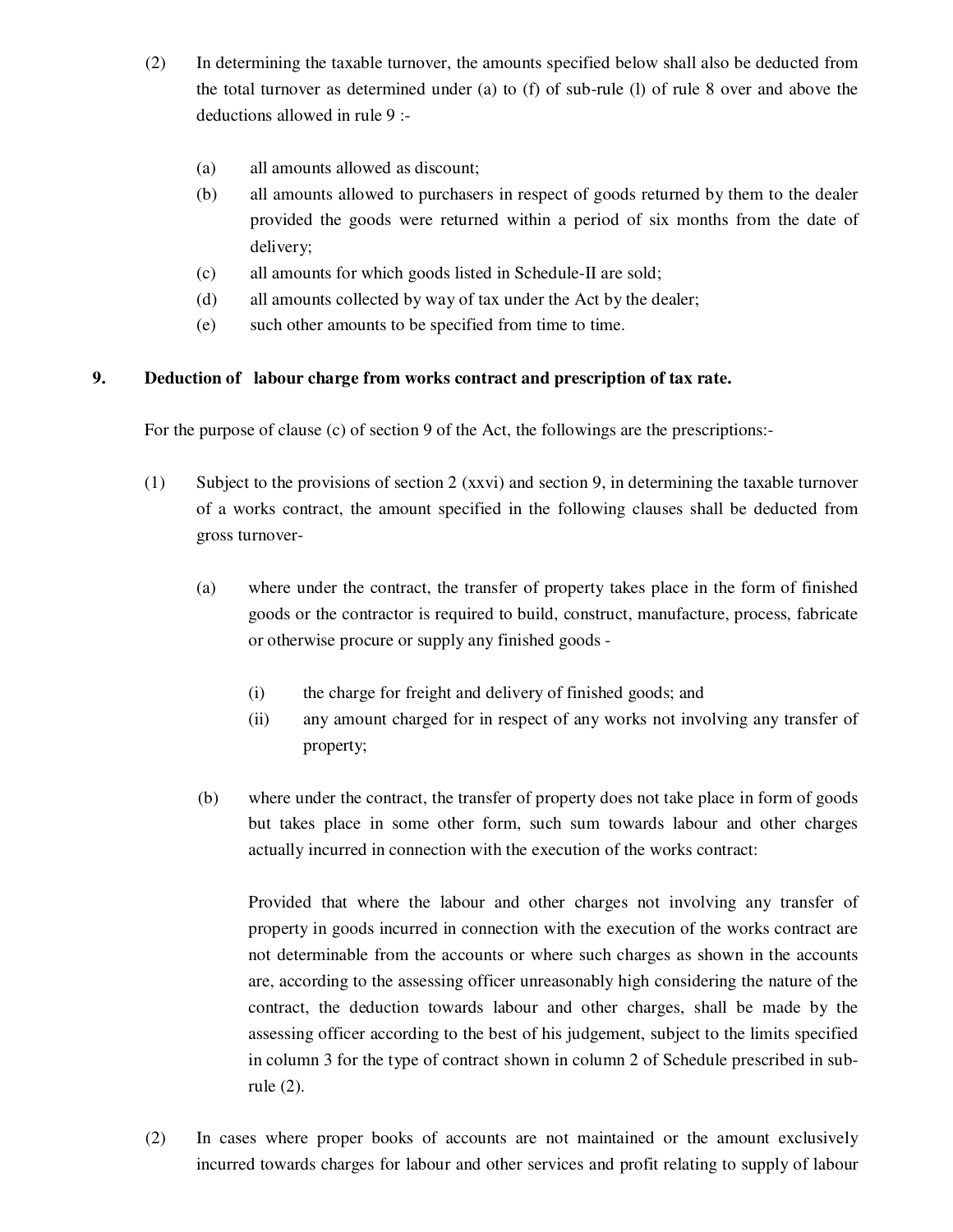and services are not ascertainable from the accounts maintained by the contractor, the amount of such charges for labour and services and such profit may be determined by allowing at the rate or rates specified in the Schedule below:-

## **SCHEDULE**

| S.No.        | <b>Description of works contract</b>           | <b>Percentage of</b> | Tax rate                |
|--------------|------------------------------------------------|----------------------|-------------------------|
|              |                                                | deduction of         | (percentage)            |
|              |                                                | labour charge        |                         |
| $\mathbf{1}$ | $\overline{2}$                                 | 3                    | $\overline{\mathbf{4}}$ |
| 1.           | Fabrication and installation of plants and     |                      |                         |
|              | machinery                                      | 20%                  | 8%                      |
| 2.           | Fabrication and erection of structural         |                      |                         |
|              | works, including fabrication, supply and       |                      |                         |
|              | erection of iron trusses, purlines etc.        | 25%                  | 8%                      |
| 3.           | Fabrication and installation of cranes and     |                      |                         |
|              | hoists                                         | 20%                  | 8%                      |
| 4.           | Fabrication and installation of elevators      |                      |                         |
|              | (lifts) and escalators                         | 20%                  | 8%                      |
| 5.           | Fabrication and installation of rolling        |                      |                         |
|              | shutters and collapsible gates                 | 20%                  | 8%                      |
| 6.           | Civil works like construction of building,     |                      |                         |
|              | bridges, road, rail roads, etc.                | 30%                  | 8%                      |
| 7.           | Installation<br>of<br>doorframes,<br>doors,    |                      |                         |
|              | windows, window frames and grills.             | 30%                  | $8\%$                   |
| 8.           | Supplying and fixing of tiles, slabs, stones   |                      |                         |
|              | and sheets.                                    |                      |                         |
|              | Supply and fixing of mosaic tiles<br>i.        | 35%                  | $8\%$                   |
|              | ii.<br>Supplying and fixing of marble slab,    |                      |                         |
|              | polished granite stone and tiles (other        |                      |                         |
|              | than mosaic tiles)                             | 25%                  | 8%                      |
|              | iii.<br>Supply and fixing of slabs, stones     |                      |                         |
|              | and sheets other than those specified          |                      |                         |
|              | at item (i) and (ii) above                     | 25%                  | $8\%$                   |
| 9.           | Supplying<br>installation<br>of<br>air-<br>and |                      |                         |
|              | conditioning equipments including deep-        |                      |                         |
|              | cold<br>freezers,<br>storage<br>plants,        |                      |                         |
|              | humidification plants and dehumidifiers.       | 25%                  | 8%                      |
| 10.          | Supplying<br>installation<br>and<br>of<br>air- |                      |                         |
|              | conditioner and air-coolers.                   | 25%                  | $8\%$                   |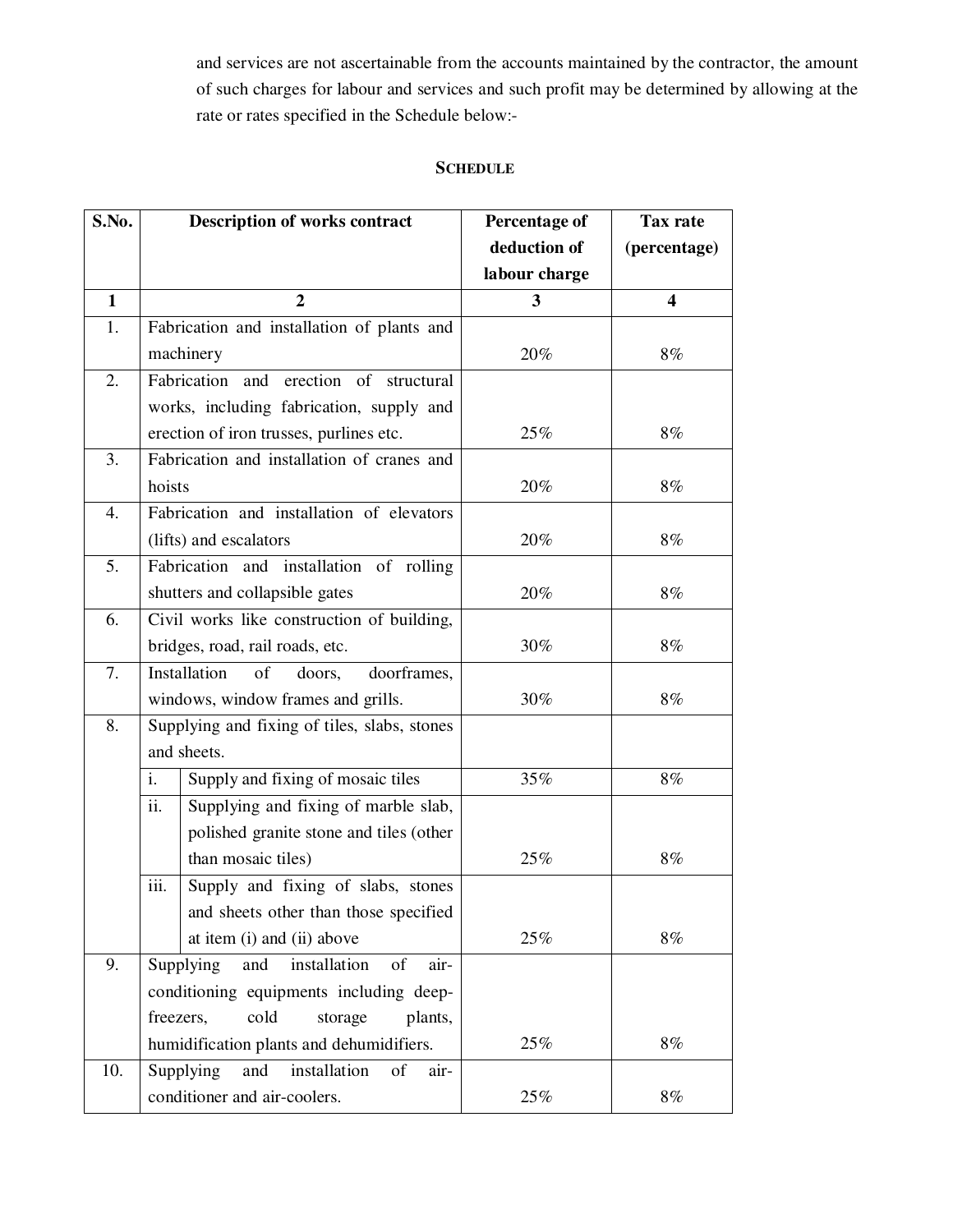| 11. | Supplying and fitting of electrical goods,     |        |       |
|-----|------------------------------------------------|--------|-------|
|     | installation of electrical<br>supply<br>and    |        |       |
|     | equipment including transformers.              | $15\%$ | $8\%$ |
| 12. | Supplying and fixing of furniture and          |        |       |
|     | fixtures, partitions including contracts for   |        |       |
|     | interior decoration.                           | 20%    | 8%    |
| 13. | Construction of railway coaches<br>on          |        |       |
|     | undercarriage supplied by railway.             | 25%    | 8%    |
| 14. | Ship<br>and<br>building<br>including<br>boat   |        |       |
|     | construction of barges, ferries, tugs,         |        |       |
|     | trawlers and dredgers                          | 25%    | 8%    |
| 15. | Sanitary fitting for plumbing for drainage     |        |       |
|     | etc.                                           | 20%    | 8%    |
| 16. | Painting & Polishing.                          | 20%    | 8%    |
| 17. | Construction of bodies of motor vehicles       |        |       |
|     | and construction of trailers.                  | 30%    | 8%    |
| 18. | Insulation and lining of equipment, plant      |        |       |
|     | and machinery instruments, appliances or       |        |       |
|     | buildings.                                     | 20%    | 8%    |
| 19. | Providing and laying of pipes for purposes     |        |       |
|     | other than those specified in Sl. No. 15 of    |        |       |
|     | this Schedule.                                 | 20%    | 8%    |
| 20. | Providing and laying pipes (other than<br>i.   |        |       |
|     | steel pipes) for purposes other than           |        |       |
|     | those specified Sl. No. 15 of this             |        |       |
|     | Schedule.                                      | 20%    | 8%    |
|     | ii.<br>Providing and laying of steel pipes for |        |       |
|     | purpose other than those specified in          |        |       |
|     | Sl. No. 15 of this Schedule.                   | 20%    | 8%    |
|     | Providing and boring, drilling and<br>iii.     |        |       |
|     | fitting of all types of pipes.                 | 35%    | 8%    |
| 21. | Programming and providing of computer          |        |       |
|     | software.                                      | 20%    | 8%    |
| 22. | Fabrication, testing and reconditioning of     |        |       |
|     | metallic gas cylinders.                        | 25%    | 8%    |
| 23. | Tyre retreading.                               | 20%    | 8%    |
| 24. | Processing and supplying of photograph,        |        |       |
|     | photo prints, photo negatives including        |        |       |
|     | photographing with camera, X-Ray and           |        |       |
|     | other scanning machines.                       | 20%    | 8%    |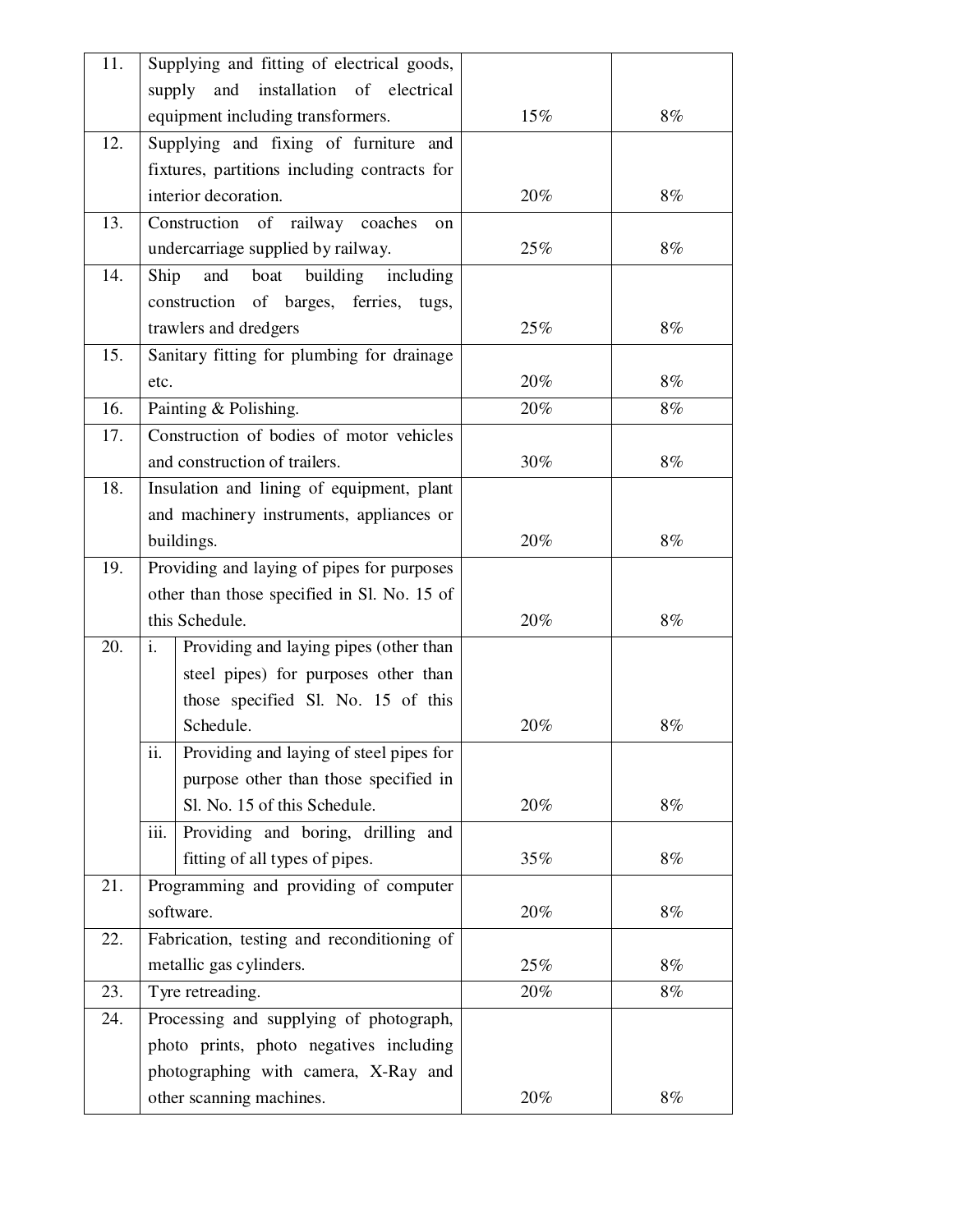| 25. | Supplying and installation of electronic     |        |    |
|-----|----------------------------------------------|--------|----|
|     | equipments,<br>instruments,<br>apparatus,    |        |    |
|     | appliances & devices.                        | $15\%$ | 8% |
| 26. | Supplying and installation of fire fighting  |        |    |
|     | equipments and devices.                      | $15\%$ | 8% |
| 27. | Electroplating and anodizing.                | 30%    | 8% |
| 28. | Bottling, canning and packing of goods.      | 30%    | 8% |
| 29. | Lamination, rubberisation, coating and       |        |    |
|     | similar processes.                           | 30%    | 8% |
| 30. | Printing and block making.                   | 25%    | 8% |
| 31. | Supply and erection of weighing machines     |        |    |
|     | and weight bridges.                          | 20%    | 8% |
| 32. | Supply and installation of submersible and   |        |    |
|     | centrifugal pump sets.                       | 25%    | 8% |
| 33. | Dyeing and printing textiles.                | 25%    | 8% |
| 34. | Construction of tankers on motor vehicle,    |        |    |
|     | chassis.                                     | 25%    | 8% |
| 35. | Supply and fixing of door and window         |        |    |
|     | curtains including venetian blinds and nets. | 20%    | 8% |
| 36. | Works contract not covered by serial         |        |    |
|     | number 1 to 35.                              | 25%    | 8% |

## **10. Requirement of maintenance of registers and books of accounts for availing input tax credit.**

For availing of the input tax credit referred to in Section 17, a registered dealer shall have to maintain the following registers, and documents:

- (i) true and up-to-date account of sale of goods made in output register in Form 1,
- (ii) true and up-to-date account of all purchases of goods made in input register in Form 2,
- (iii) delivery notes received and utilisation record thereof,
- (iv) sale and purchase documents, vouchers, bills or cash memos, counterfoils of delivery notes issued, copies of tax invoice issued and received, documents and certificates relating to exports,
- (v) inventory of raw materials used for manufacturing of goods and up-to-date account of manufactured goods,
- (vi) dispatch register of goods for sale outside the state,
- (vii) VAT Account register in Form 3.

# **11. Credit of input tax within the tax period.**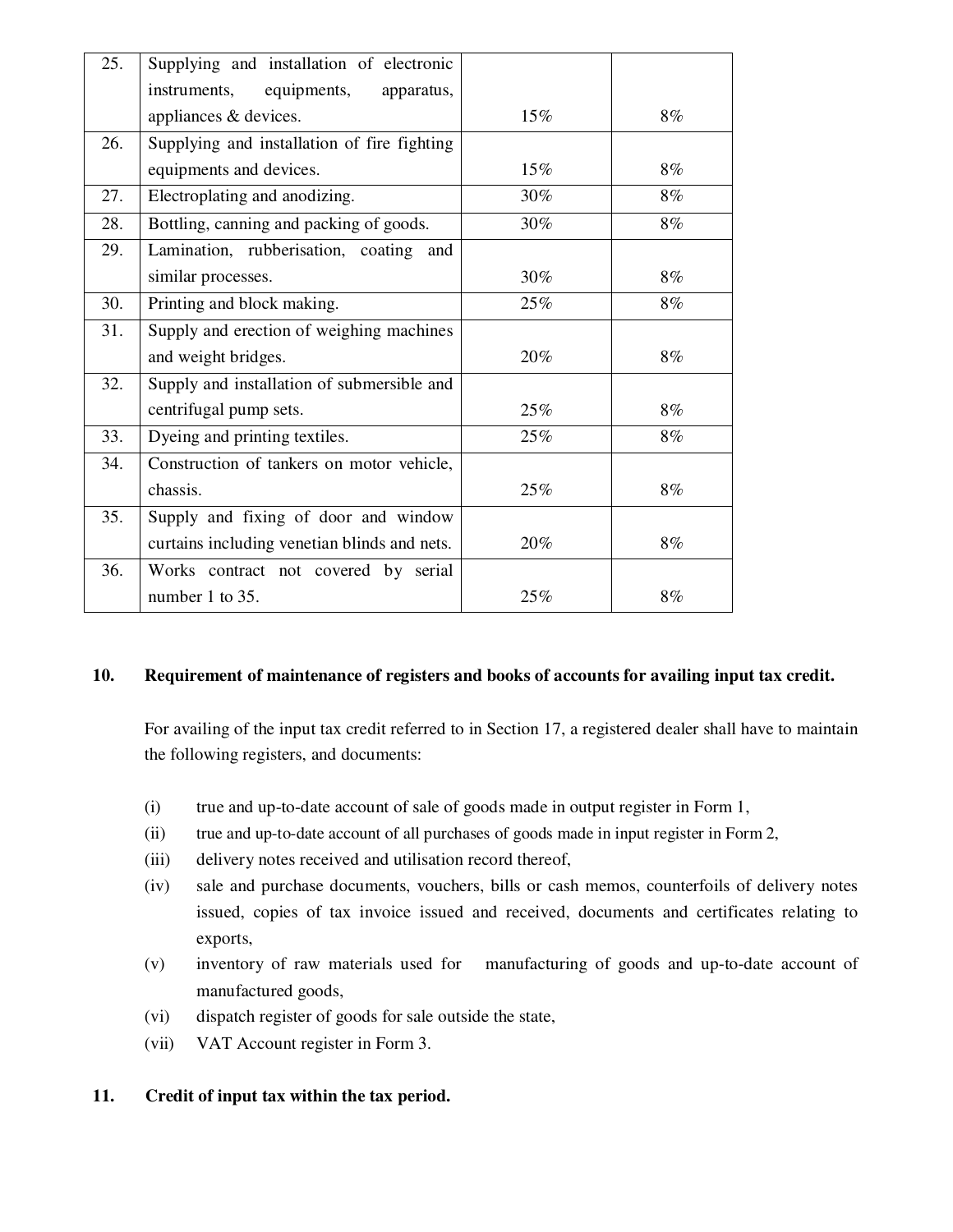The Commissioner may allow credit of input tax within the tax period itself for good and sufficient reasons, provided the registered dealer, due to reasons of closures of business or otherwise, applies before the Tax Authority for credit of such input tax before the expiry of the tax period. Before such permission, the Commissioner may, however, ensure scrutiny of the claim of the dealer through an audit assessment under Section 36 of the Act.

#### **12. Manner of reversing of input tax credit.**

For the purpose of section 17, the manner for reversing the input tax credit shall be as follows:

- (1) The Tax Authority shall-
	- (i) ascertain first the quantum of purchase,
	- (ii) work out the amount of input tax credit already availed corresponding to the purchase covered by (i) above,
	- (iii) work out the actual amount of input tax credit to be deducted from (ii) above and the same shall be reduced from the total claim of input tax credit made during the month or in the subsequent months when no reduction of input tax credit is possible in the relevant month in which such reversal is effected.
- $(2)$  In case -
	- (a) where there is no input tax credit claim in the return for the subsequent month in which such reversal of input tax credit is being made, or
	- (b) where the total claim of input tax credit in the subsequent month is not sufficient to counterbalance the aforesaid amount of reversed input tax credit, the Tax Authority shall issue demand notice to the dealer and the dealer shall deposit such amount to the Government account in the Government Treasury forthwith and produce the receipted copy of the challan before the Tax Authority.

# **13. Manner of calculation of input tax credit and conditions for adjustment of input tax credit in respect of goods returned or rejected, etc.**

(1) For the purpose of sub-section (2) of section 17, input tax credit shall be calculated in the following manner, namely: Net tax credit A+B-C

where -

"A" represents the amount of input tax credit which the dealer is entitled to under section 17 subject to other provisions of the Act;

"B" represents outstanding input tax credit brought forward as determined from the previous tax period;

"C" represents reversed tax credit as determined under sub-section (11) of section 17.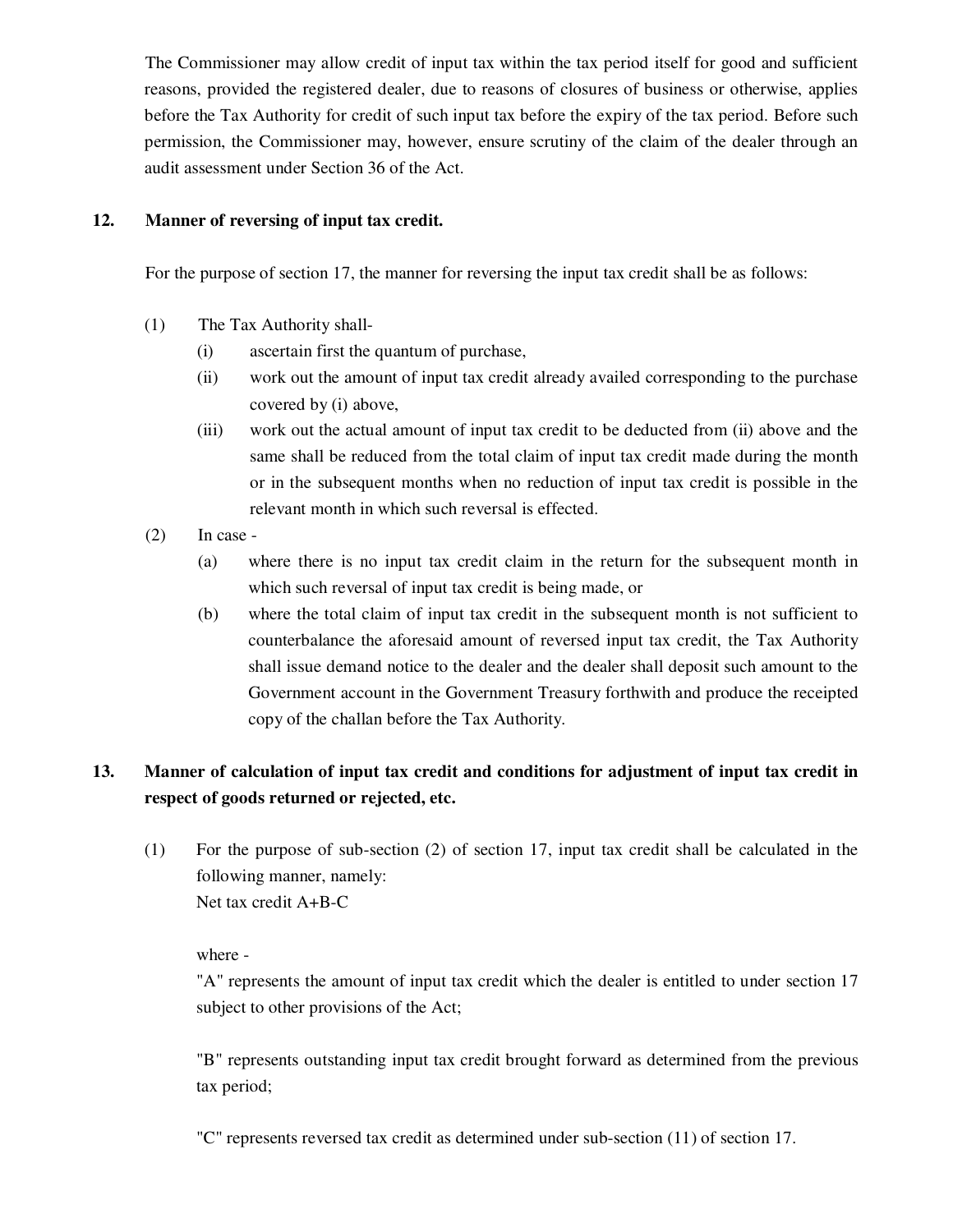- (2) For the purpose of sub-section (13) of section 17 and section 88, a statement of claim of input tax credit in respect of taxable goods where tax was paid in Manipur under the Manipur Sales Tax Act, 1990 shall be furnished before the Tax Authority of the area wherein the dealer is doing business and registered under the Manipur Value Added Tax Act, 2004 and such statement shall be in Form 4.
- (3) Adjustment of input tax credit shall be claimed in the return to be filed monthly by the dealer. A separate statement shall be submitted along with every such return by the claimant showing the total claim of the input tax credit and the balance available for adjustment in subsequent month or months.
- (4) For the purpose of section 19, the registered dealer shall produce the followings on being asked to do so by the Tax Authority as conditions for adjustment of input tax credit in respect of goods returned or rejected, etc.:
	- (i) Copy of the credit note or debit note as the case may be,
	- (ii) Challan copy of goods returned supported by transport document.

## **14. Credit and Debit Notes.**

- (1) A credit note as required under sub-section (1) of section 23 shall contain the following particulars unless the Commissioner provides otherwise:
	- (i) the word "credit note" in a prominent place;
	- (ii) the commercial name, address, place of business and the taxpayer identification number of the taxable person making the sale;
	- (iii) the commercial name, address, place of business and the taxpayer identification number of the recipient of the taxable sale;
	- (iv) the date on which the credit note is issued;
	- (v) the taxable value of the sale shown in the tax invoice, the correct amount of the taxable value of the sale, the difference between those two amounts, and the tax charged that relates to that difference;
	- (vi) a brief explanation of the circumstances for issuing the credit note; and
	- (vii) information sufficient to identify the taxable sale to which the credit note relates.
- (2) A debit note as required under sub-section (2) of section 23 shall contain the following particulars unless the Commissioner provides otherwise:
	- (i) the words "debit note" in a prominent place;
	- (ii) the commercial name, address, place of business and the taxpayer identification number of the taxable person making the sale;
	- (iii) the commercial name, address, place of business and the taxpayer identification number of the recipient of the taxable sale;
	- (iv) the date on which the debit note is issued;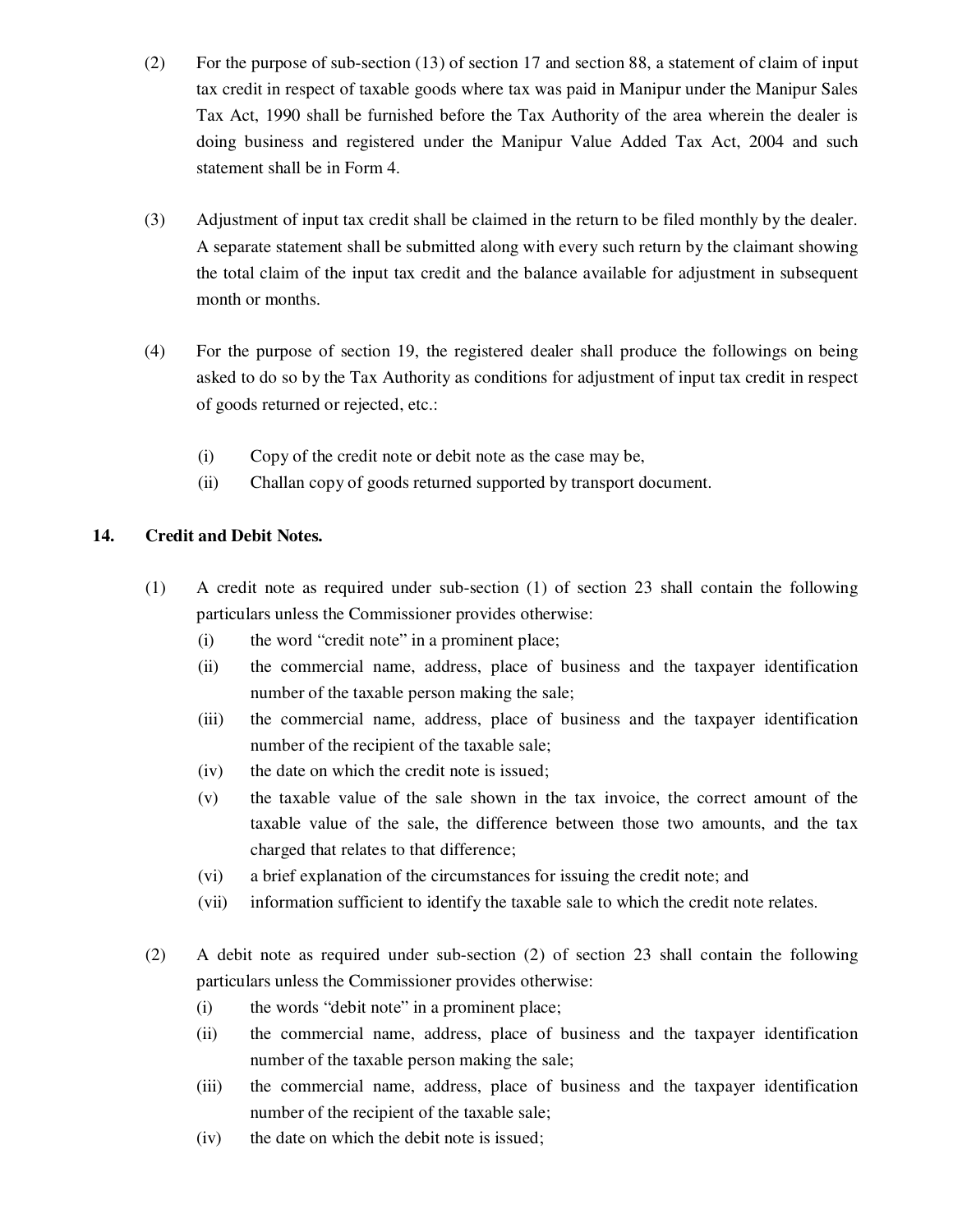- (v) the taxable value of the sale shown in the tax invoice, the correct amount of the taxable value of the sale, the difference between those two amounts and the tax charged that relates to that difference;
- (vi) a brief explanation of the circumstances for issuing the debit note; and
- (vii) information sufficient to identify the taxable sale to which the debit note relates.

The credit and debit notes shall bear serial number which shall run continuously from one to not less than 100 and each serial number shall be distinguished by one or more alphabets.

#### **15. Presumptive tax.**

A registered retail dealer who intends to exercise his option to pay tax as specified under section 9 or section 10 in lieu of the provisions of section 21, shall make an application to the Tax Authority for permission to do so within thirty days from the beginning of the year in respect of which the option is intended to be exercised giving the following particulars :-

- (1) Name ……………………………………………….
- (2) Address …………………………………………….
- (3) Tax Identification Number (TIN) ………………….
- (4) Trade name ………………….…………………….
- (5) Gross turnover during the preceding year …………
- (6) Whether imported any goods from outside Manipur during the preceding year ……

## **CHAPTER - IV**

# **REGISTRATION OF DEALERS, AMENDMENT AND CANCELLATION OF REGISTRATION CERTIFICATE**

#### **16. Registration of dealer.**

- (1) Every application under section 24 of the Act shall be made in Form 5 to the Tax Authority.
- (2) Every application shall be made, signed and verified in the case of a business carried on by-
	- (a) an individual, by the proprietor or by a person having due authority to act on behalf of such proprietor;
	- (b) a firm, by partners thereof;
	- (c) a Hindu Undivided Family (HUF), by the Karta;
	- (d) a body corporate (including a company, a co-operative society, or a corporation or a local authority) by a Director, Manager, Secretary or the Principal Officer thereof or by a person duly authorised to act on its behalf;
	- (e) an association of individual to which sub-clause (b), (c) or (d) above does not apply, by the Principal Officer thereof or person managing the business.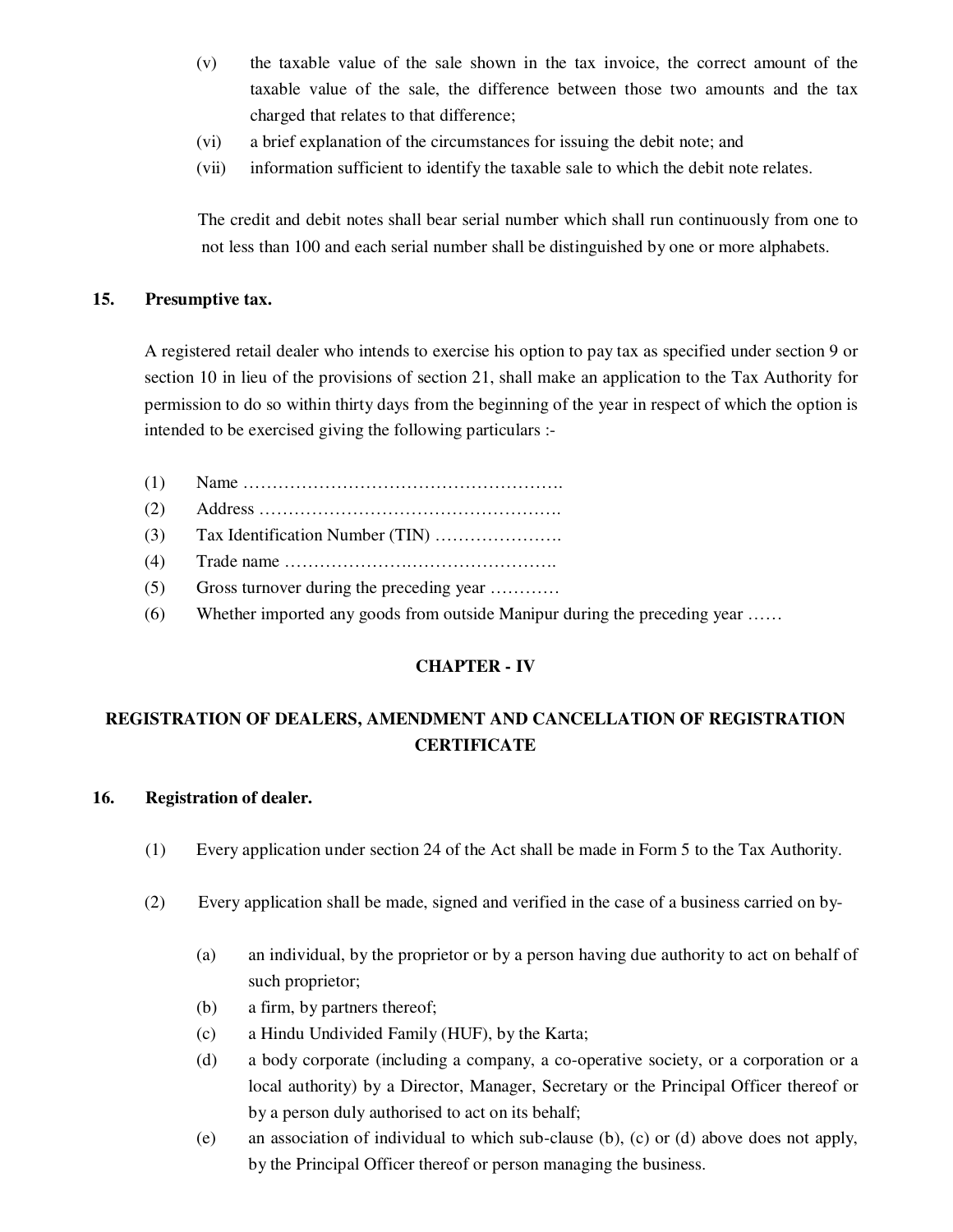- (3) The person signing and verifying an application for registration shall specify the capacity in which he does so, and shall whenever possible give particulars of the authority vested in him for signing and verifying the application.
- (4) Every person signing and verifying an application for registration in the capacity specified in sub-clause (a) (b) (c) or (e) of sub-rule  $(2)$  shall also furnish with the application two copies of his voter identity card, if the voter identity card is not available, two recent passport sized photographs shall be furnished.
- (5) The photographs should be signed before the Tax Authority when he is called upon to do so, whenever the photograph is furnished.
- (6) Every dealer other than corporated body residing outside the State but carrying on business in the State and liable to get himself registered and every manager or agent of a non-resident dealer, shall also furnish a certificate of residential address in the State (in which such dealer resides) obtained from the jurisdictional revenue authority of that State.
- (7) The Tax Authority receiving the application, shall, if he is satisfied after making such enquiry as he thinks necessary, that the particulars contained in the application are correct and complete, register the dealer and grant him a certificate of registration under sub-section (3) of section 24 of the Act in Form 6 and also a copy of such registration certificate in respect of place/places other than the principal place of business mentioned therein. Such certificate should be held by the dealer subject to the provisions of the Act and these rules and the restrictions and conditions specified in the certificate.
- (8) Every registration certificate granted under sub-section (3) of section 24 of the Act and read with this rule shall be deemed to have been granted personally to the dealer mentioned therein. No registration certificate shall be sold or transferred.
- (9) The certificate granted under this rule shall be exhibited at a conspicuous place within the premises of the principal place of business mentioned in the certificate and a copy of such certificate shall also be exhibited at a conspicuous place within the premises of every other place of business mentioned in the certificate.
- (10) Every registered dealer whose certificate of registration is cancelled shall forthwith surrender the certificate of registration to the Tax Authority.

## **17. Issue of duplicate registration certificate.**

Where a registration certificate granted under these rules is lost, destroyed, defaced or mutilated, duplicate copy of the certificate of registration may be granted by the Tax Authority if he is satisfied of such loss, destruction, defacement or mutilation on payment of a fee of rupees twenty five.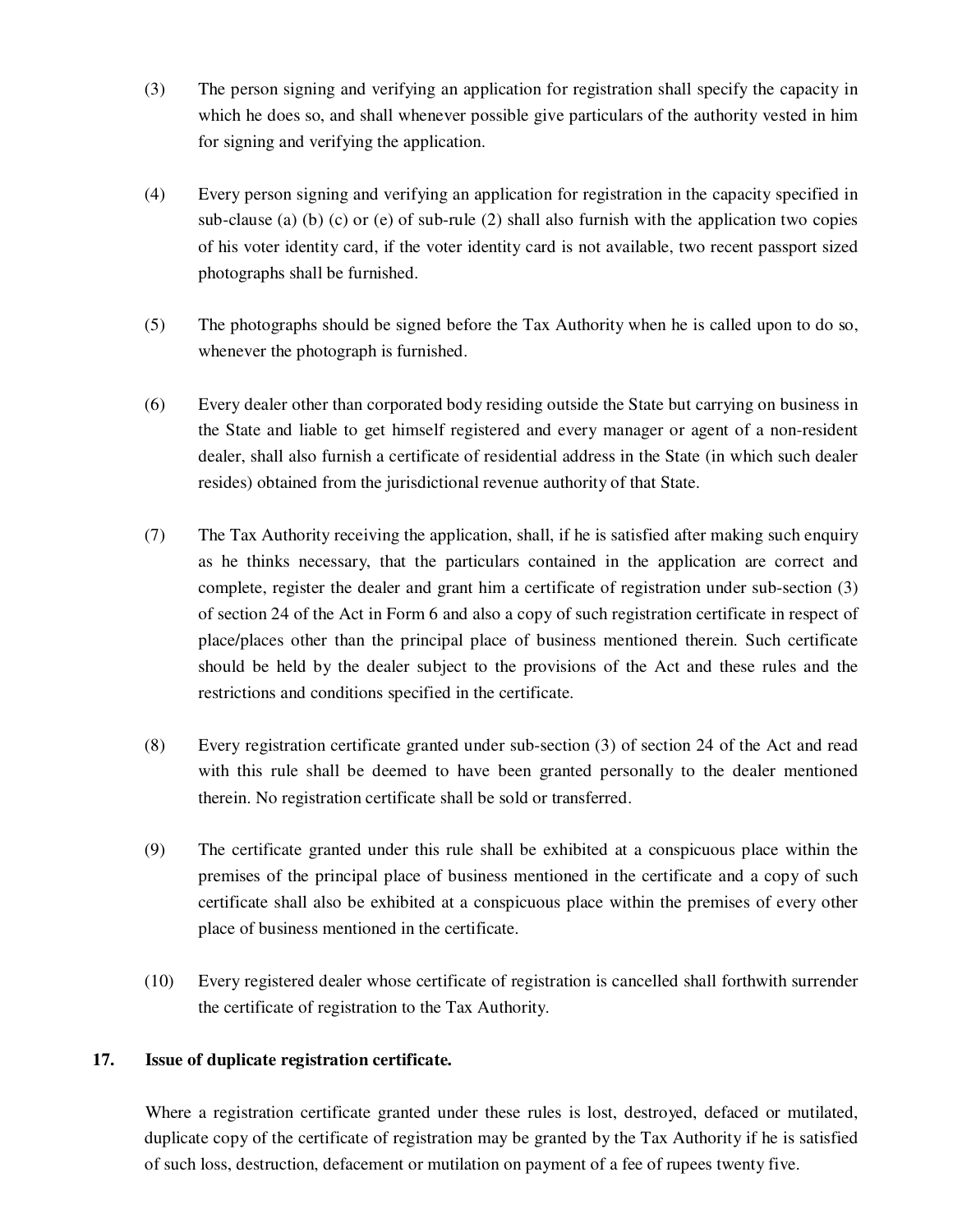#### **18. Amendment of registration certificate.**

- (1) On an application (along with the original registration certificate issued to him) from the dealer for any amendment in the certificate setting forth the reasons for such amendment, the Tax Authority if satisfied with the reasons given, he may allow such amendments as it thinks necessary in the certificate subject to the provisions of the Act and these rules.
- (2) In the events of failure to pay any tax, interest or penalty under the Act or on failure to furnish return, the certificate of registration of such dealer shall be suspended after affording a reasonable opportunity of being heard to him and the reasons of such suspension under subsection (8) of section 24 shall be recorded in writing. The dealer shall be informed about such suspension with reasons thereof. Such dealer shall not be entitled to issue tax invoice in respect of sales made by him or to receive tax invoice at the time of purchase of taxable goods during the period of suspension of registration certificate.
- (3) The Tax Authority may make amendments in the certificate of registration of a dealer on an application made by him and the date from which the amendment shall take effect shall not be earlier than the date of filing of the said application by the dealer.

#### **19. Procedure for replacement of certificate of registration granted under the earlier sales tax law.**

In respect of a dealer already registered under the Manipur Sales Tax Act, 1990 prior to the appointed day, the Tax Authority shall issue a fresh certificate of registration, on receipt of application for registration in Form 5 for replacing the existing certificate of registration. However, in cases where fresh certificate of registration cannot be granted immediately, the Tax Authority may in writing permit such dealer to continue or to remain as registered dealer liable to tax under the Manipur Value Added Tax Act, 2004 till the dealer is registered formally within sixty days from the date of receipt of such application and beyond that with the permission of the Commissioner of Taxes.

#### **20. Voluntary registration.**

Voluntary registration shall be granted subject to the conditions specified hereinbelow:

- (i) the dealer shall deal in goods taxable under the Act,
- (ii) the dealer must carry on his business in a regular course within the State,
- (iii) the dealer shall maintain all necessary books of accounts and records i.e.(a) sales and purchase invoices, (b) sales register and purchase register, (c) cash book and (d) stock register,
- (iv) the dealer shall apply for voluntary registration before the Tax Authority in Form 5,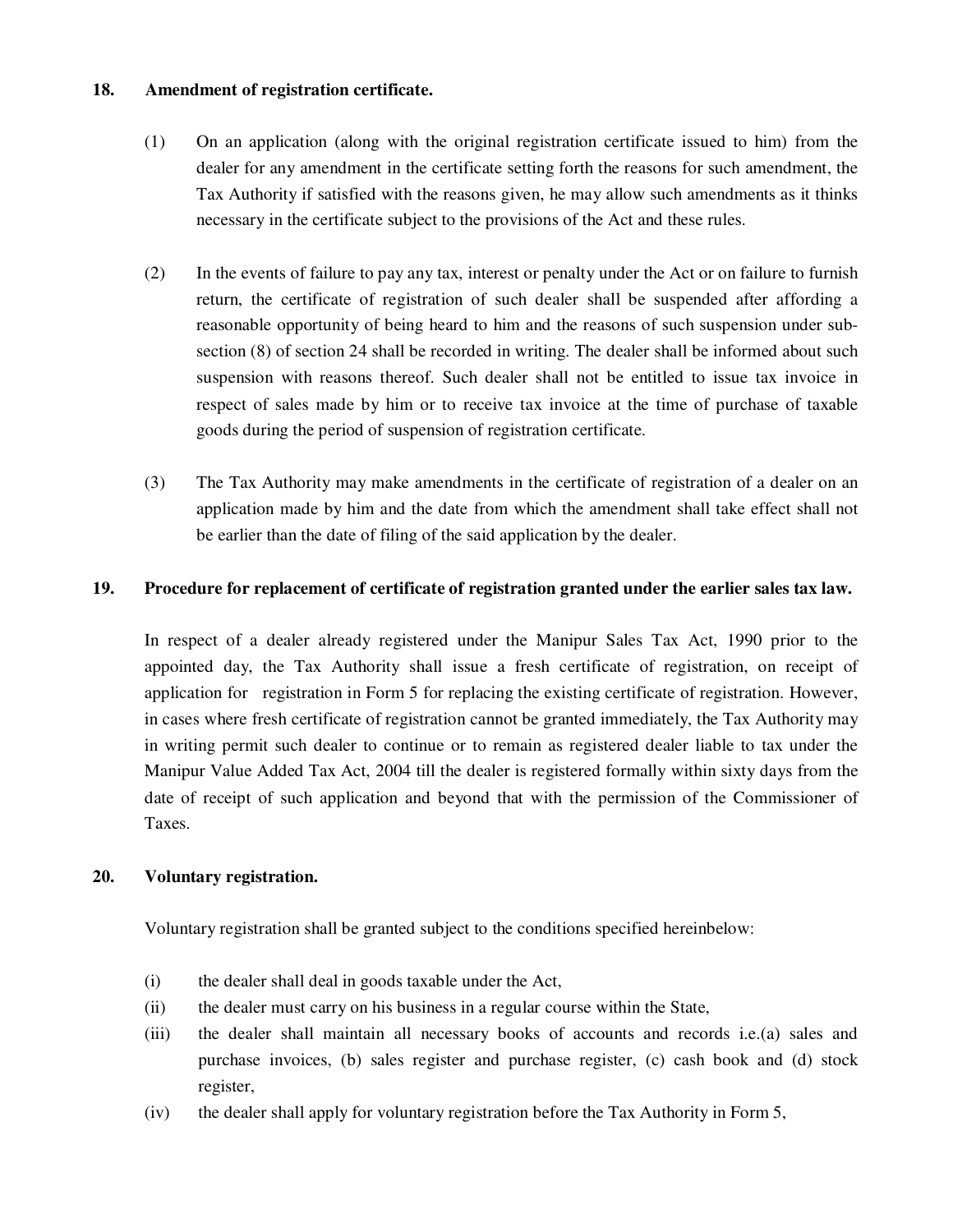(v) the dealer shall apply for cancellation of the voluntary registration in the event of his intention to discontinue such registration before the Tax Authority by tendering such intention with reasons thereof in writing.

## **21. Security to be furnished in certain cases.**

(1) Where the Tax Authority is of the opinion that a dealer who has been registered or has applied for registration should furnish security or additional security for proper payment of tax payable by him, the said officer may direct him in writing to furnish within such time as may be specified by such officer, security for an amount not exceeding the amount equivalent to tax anticipated to be payable in a year or paid in the previous year whichever is higher. For the purpose of determining the amount of security, the Tax Authority shall take into account the taxable turnover of the dealer, if any, at the time of such determination, the nature of goods dealt in by him and such other factors which may, in the opinion of the said officer, assist him in making a proper determination:

Provided that the Tax Authority shall have power to demand at any time additional security if he has reason to believe that the security fixed was too low or for any other reasons to be recorded in writing.

- (2) Such security may be furnished by the dealer in any one of the following ways, namely
	- (a) by depositing as security in the Government Treasury the amount fixed by the Tax Authority; or
	- (b) by furnishing with the said officer a guarantee from a nationalized bank agreeing to pay the State Government on demand the amount of security fixed by the Tax Authority; or
	- (c) by furnishing National Savings Certificate pledged in favour of the Commissioner of Taxes.
- (3) The security furnished may, in the event of default of payment of any tax, penalty or other amount due, be adjusted towards such tax, penalty or other amount due. The Tax Authority may, in any case where adjustment has been made and exhausted, demand fresh security or additional security to make-up the amount adjusted towards the tax, penalty or other dues.
- (4) An application for refund of security under sub-section (5) of section 26 shall be made to the authority to whom the security has been furnished and this application shall contain all the particulars in respect of mode and date of furnishing the security. The application for such refund shall be in Form 7.
- (5) On receipt of application under sub-rule (4), if the said authority is satisfied about the bonafide of the application, he shall refund the amount of security furnished or part thereof if such security is not required for the purposes for which it was furnished.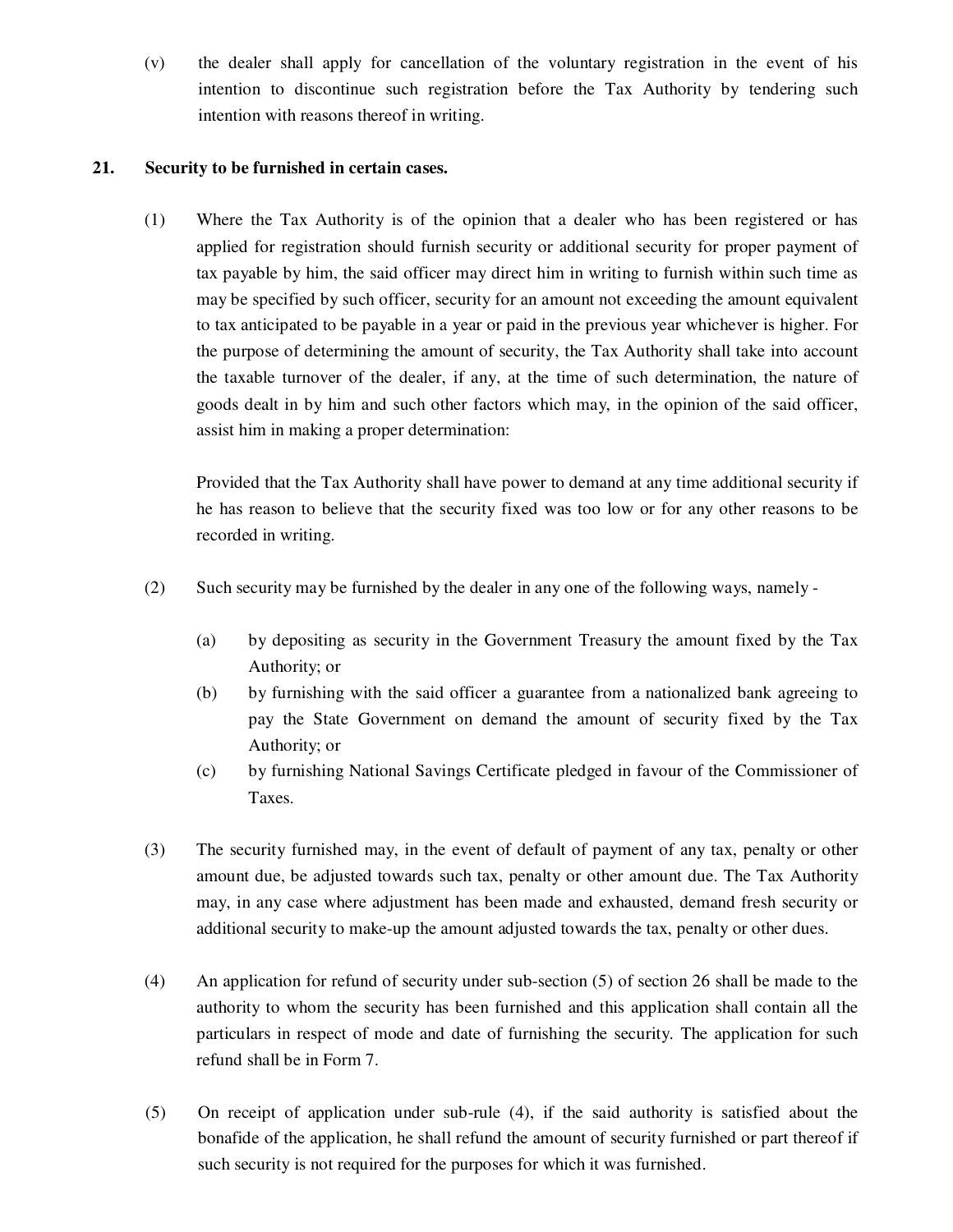#### **22. Imposition of penalty for failure to get registered.**

For the purpose of sub-section (2) of section 27, the notice of demand shall be in Form 8

#### **23. Information to be furnished under section 24.**

- (1) The information required to be furnished under section 24 of the Act, in respect of any amendment in any certificate of registration shall be in Form 9 to the Tax Authority within fourteen days of the occurrence of the event.
- (2) In any one of the events specified in sub-section (6) of section 24, a registered dealer shall furnish the information to Tax Authority for cancellation of registration in Form 9 within fourteen days of occurrence of the event.

#### **CHAPTER – V**

#### **RETURNS, ASSESSMENT, RECOVERY AND REFUND OF TAX**

#### **24. Manner of submission of periodical returns and payment of tax under section 28.**

- (1) The return to be submitted under section 28 shall be in the following manner covering the tax period shown against each :
	- (a) all registered dealers and dealers liable to pay tax with total turnover exceeding Rs. 3 lakhs but not exceeding 10 lakhs within twenty days from the close of a quarter (i.e. June, September, December, March) of the year;
	- (b) all registered dealers and dealers liable to pay tax with total turnover exceeding Rs. 10 lakhs within twenty days from the end of a month of the year;
	- (c) all casual dealers, all non-resident dealers or agent/agents of the non-resident dealers within twenty days from the end of a month of the year.
- (2) A correct and complete tax return of a monthly or quarterly tax period shall be submitted in Form 10 before the Tax Authority of the business area of the dealer in the manner specified above.
- (3) Every registered dealer and every dealer liable to pay tax shall furnish a correct and complete annual return in Form 10 within thirty days of the completion of the year in addition to the tax return furnished in sub-rule (2)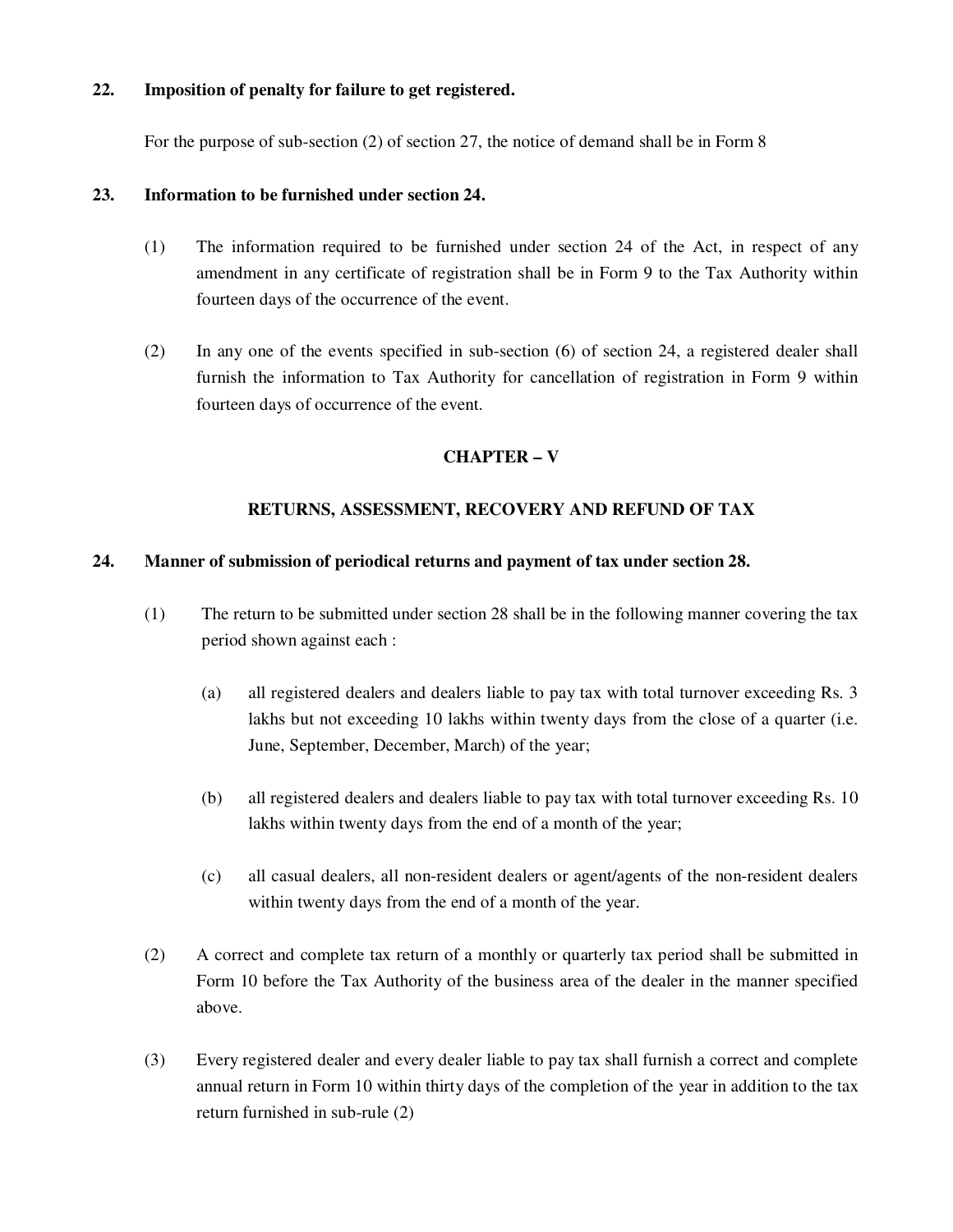- (4) For the purpose of sub-section (2) of section 28, the Tax Authority shall serve a notice in Form 11 requiring the dealer to furnish monthly or quarterly tax return under sub-rule (2) and annual return under sub-rule (3) as if the dealer is a registered dealer.
- (5) In case of discovery of any omission or any other error in the return filed, the dealer may furnish a revised monthly/quarterly tax return or a revised annual return, as the case may be in Form 10 within sixty days from the date of submission of the monthly/quarterly tax return or the annual return, but not after a self assessment has been completed by the Tax Authority in respect of the period concerned:

Provided that, no revised monthly/quarterly tax return or revised annual return shall be entertained if the case has been taken up for audit assessment and notice to that effect has already been served on the dealer.

- $(6)$  (i) The returns mentioned in the sub-rule(2) and (3) shall be accompanied by a receipted challan from a Government Treasury or a crossed cheque or a crossed demand draft in favour of the Commissioner of Taxes for the full amount payable as per the return in Form 10 (monthly or quarterly or annual return).
	- (ii) The aforesaid receipted challan from a Government Treasury or a crossed cheque or a crossed demand draft in favour of the Commissioner of Taxes shall be payable at a bank situated in Manipur for the full amount of tax payable by him on the basis of his actual taxable turnover during the tax period to which the return relates.
	- (iii) If the amount sent in the form of receipted challan or crossed cheque or crossed demand draft by any dealer along with return is less than the amount of tax payable by him, the Tax Authority shall serve upon the dealer a notice in Form 12 and the dealer shall pay the sum demanded in the said notice within the time and in the manner specified in the notice.

#### **25. Collection of tax by dealer under section 44.**

The Tax Authority shall serve on a person or dealer who has made himself liable to forfeiture of any sum under sub-section (2) of section 44, a notice in Form 13 requiring him on a date and at a place specified in the notice to attend and to show cause as to why the said amount should not be forfeited to the Government.

#### **26. Scrutiny of returns.**

The notice to be issued by the Tax Authority for the purpose of sub-section (2) of section 32 shall be in Form 14.

#### **27. Manner of completion of provisional assessment.**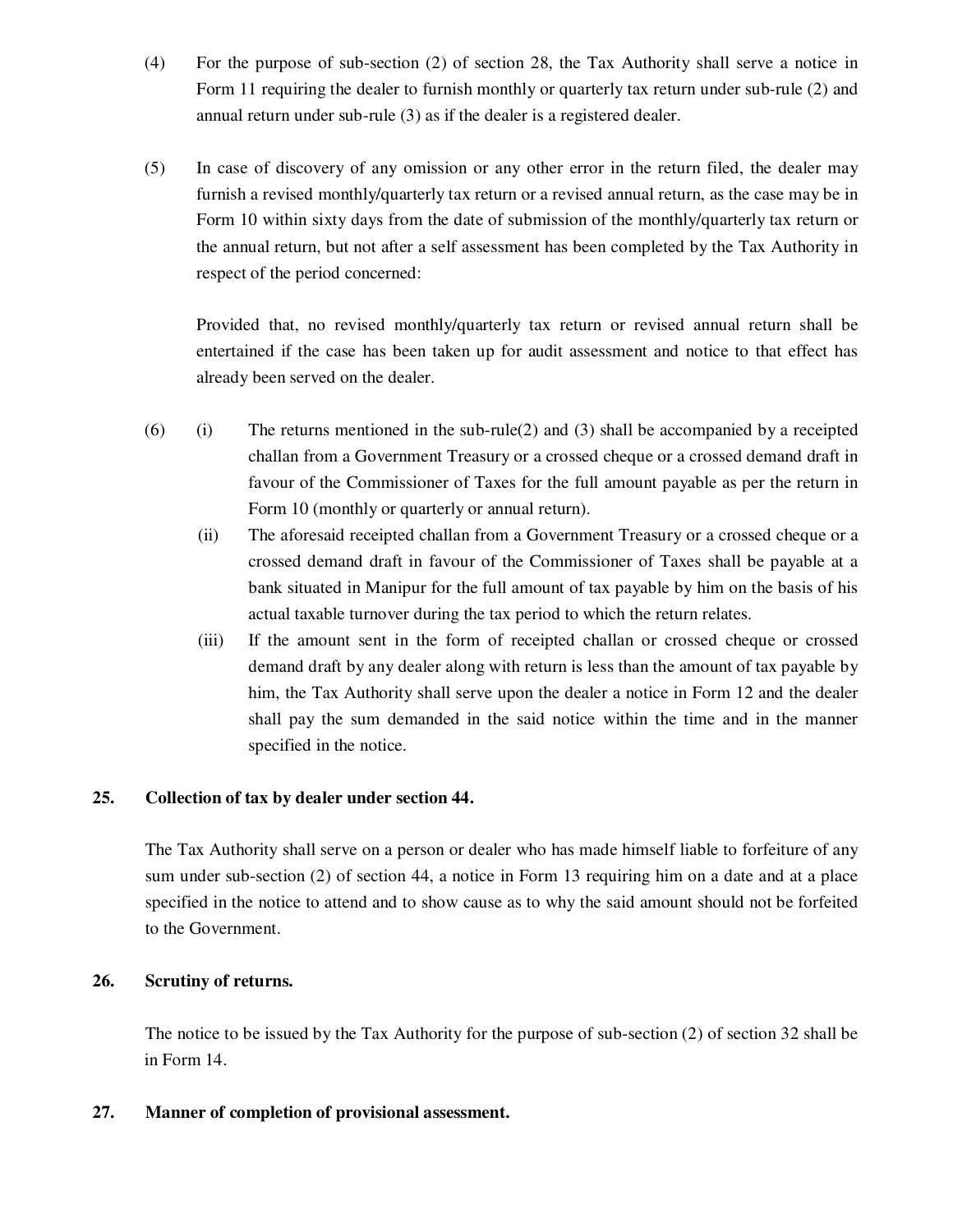(1) For the purpose of assessment under section 35 of the Act, the appropriate assessing authority shall give a notice upon the dealer in Form-15 fixing a date of hearing ordinarily not less than fifteen days from the date of service of such notice:

Provided that the appropriate assessing authority may, at his option, fix the date of hearing even before the expiry of fifteen days from the date of service of notice where he is of the opinion that granting of a time longer than the date fixed by him, to the dealer, may be detrimental to the interest of the State Revenue.

- (2) After giving the dealer a reasonable opportunity of being heard, the appropriate assessing authority shall assess to the best of his judgement, the amount of tax payable by a dealer in respect of that period recording the reasons therefor in writing and shall pass an order imposing penalty as he deems fit.
- (3) The appropriate assessing authority shall serve a notice of demand upon the dealer in Form 8 fixing a date not less than thirty days from the date of service of such notice, to make the payment of the amount of tax assessed and penalty imposed, if any, under sub-section (7) of section 36.

## **28. Tax audit and audit assessment.**

- (1) A notice referred to in sub-section(1) of section 33 and in sub-section (1) of section 36 shall be in Form-16 and the same shall contain date and place requiring the dealer to appear for the purpose of completion of assessment.
- (2) After giving the dealer a reasonable opportunity of being heard the appropriate assessing authority shall assess to the best of his judgement, the amount of tax payable by a dealer in respect of that period recording the reasons therefor in writing and shall pass an order imposing tax, penalty or interest as he deems fit.
- (3) The appropriate assessing authority shall serve a notice of demand upon the dealer in Form 8 fixing a date not less than thirty days from the date of service of such notice to make the payment of the amount of tax assessed and penalty imposed, if any, under sub-section (7) of section 36.

## **29. Best judgement assessment.**

- (1) The Tax Authority shall issue a notice to the dealer in Form 17 giving reason/reasons for completion of the proceeding of the best judgement assessment.
- (2) After giving the dealer a reasonable opportunity of being heard, the appropriate assessing authority shall assess to the best of his judgement, the amount of tax payable by a dealer in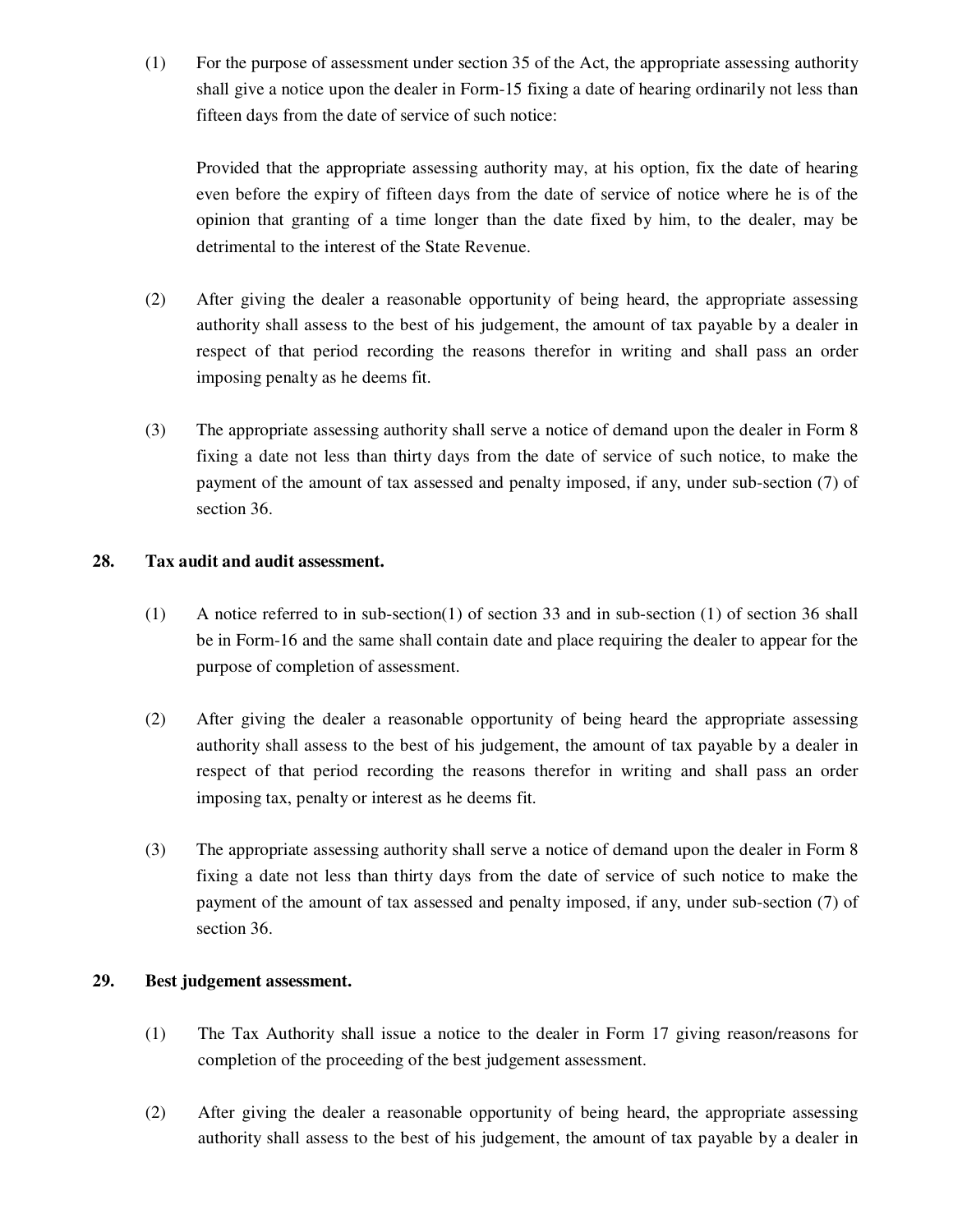respect of that period recording the reasons therefor in writing and shall pass an order imposing tax, penalty or interest as he deems fit.

(3) The appropriate assessing authority shall serve a notice of demand upon the dealer in Form 8 fixing a date not less than thirty days from the date of service of such notice to make the payment of the amount of tax assessed and penalty imposed, if any, under sub-section (7) of section 36.

#### **30. Assessment of dealer who fails to get himself registered.**

- (1) For the purpose of sub-section (1) of section 37, a notice to be served by the Tax Authority shall be in Form 18.
- (2) After giving the dealer a reasonable opportunity of being heard, the appropriate assessing authority shall assess to the best of his judgement, the amount of tax payable by a dealer in respect of that period recording the reasons therefor in writing and shall pass an order imposing tax, penalty or interest as he deems fit.
- (3) The appropriate assessing authority shall serve *a* notice of demand upon the dealer in Form 8 fixing a date not less than thirty days from the date of service of such notice to make the payment of the amount of tax assessed and penalty imposed, if any, under sub-section (2) of section 37.

# **31. Method of payment of tax, penalty and other sums due under the Act (except the fees to be paid by means of Court Fee Stamps).**

- (1) Tax, penalty and other sums due shall be paid into the Government Treasury by challan in Form 19.
- (2) Challans shall be filled in quadruplicate. Two copies of challan i.e. original and duplicate copies duly signed as proof of payment shall be returned to the dealer or the tenderer and the other two copies i.e. triplicate and quadruplicate copies shall be retained by the designated bank.
- (3) The quadruplicate copy retained by the designated bank shall be transmitted to the Tax Authority on the day following the day of payment.
- (4) Every designated bank shall send the scroll along with the triplicate copy of challan to the Treasury Officer concerned on the 5th day of every month showing therein the amount received in the previous month. The scroll shall contain the challan numbers and dates, the name of the dealer or tenderer and the amount paid by each. The Treasury Officer, on receipt of the scroll from the designated bank shall forthwith send an advice list to the Tax Authority of the area showing the same details as given in the scroll.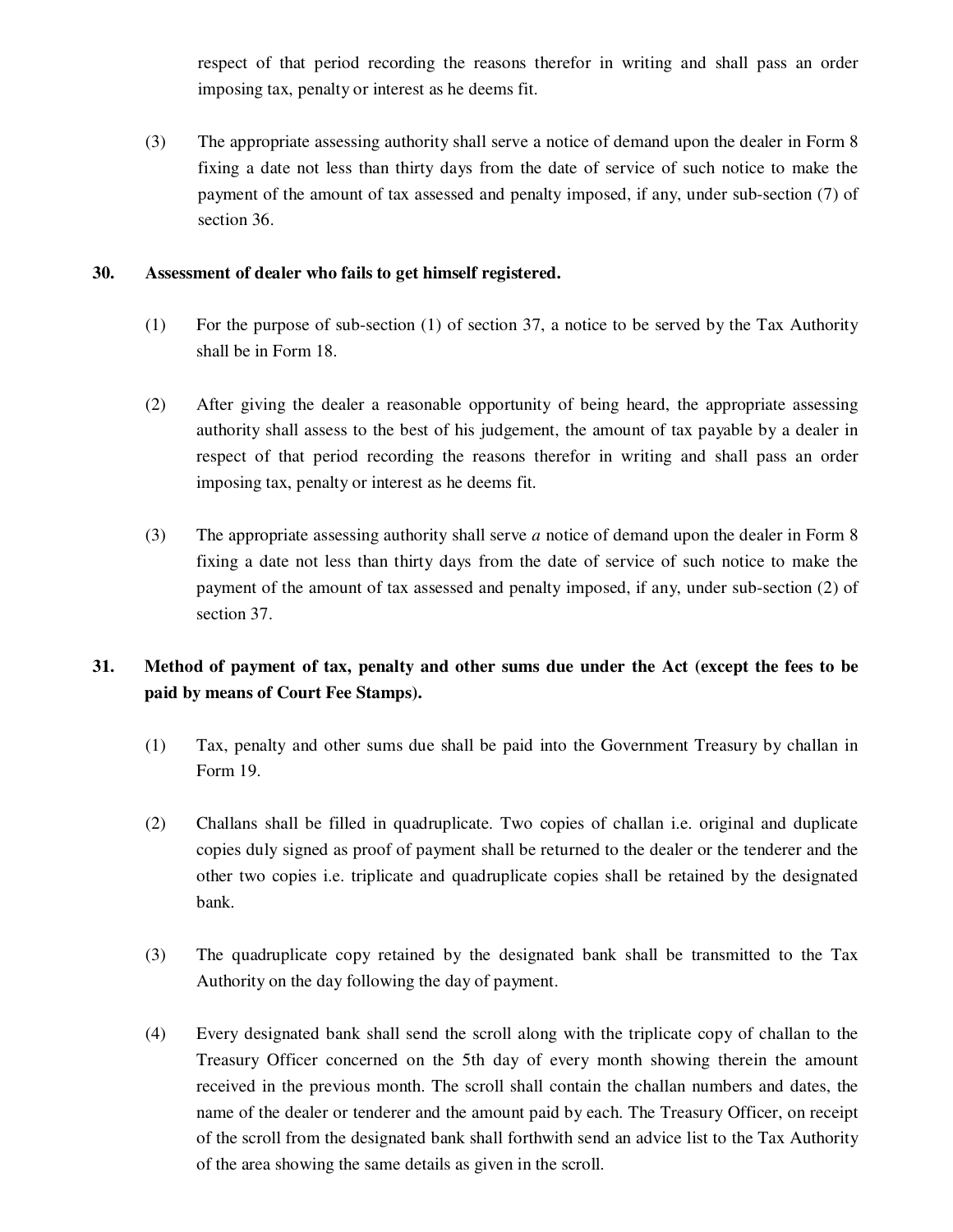#### **32. Recovery of tax, penalty, interest and other amount due as arrear of land revenue**

 **(**i) For the purpose of recovery of tax, penalty, interest and other amount due as arrear of land revenues as required under sub-section (6) of section 42, the appropriate Assessing Authority shall issue to the collector a recovery certificate in Form 37.

 (ii) the collector shall intimate to the appropriate Assessing Authority the amount recovered by him with the date thereof.

#### **33. Refund.**

# **(1) Refund of the excess payment arising out of assessment, re-assessment, appeal, revision or review.**

- (i) Where any amount payable by a dealer or a person in respect of any period on account of tax assessed or interest determined is found less than the amount paid by the dealer or person, or
- (ii) where any amount payable by a dealer or a person in respect of any period on account of tax assessed, interest determined or penalty imposed is reduced in consequence of any order passed in re-assessment, re-determination of interest and penalty, appeal, revision or review, as the case may be, and
- (iii) if it is found that the amount payable is less than the amount paid for such period,

the Tax Authority shall, within three months from the date of such order, serve upon such dealer a notice in Form 20 specifying therein the amount paid in excess along with a Refund Adjustment Order in Form 21 if the dealer or person intends payment by adjustment against any amount payable by him in future or the said authority shall refund the excess amount to the dealer or person by issuing Refund Voucher in Form 22 along with an advice in Form 22A to the Treasury Officer if the dealer or person intends payment in cash:

Provided that where any amount of tax assessed, interest determined or penalty imposed in respect of a dealer or a person for any period remains unpaid till the date of the Refund Adjustment Order, the Tax Authority shall adjust the amount of excess payment towards the arrear tax, penalty or interest and thereupon, if any amount still refundable, he shall specify such adjustment in the said notice in Form 20 and send it along with a Refund Adjustment Order in Form 21 to the dealer or person or the said authority shall refund the excess amount to the dealer or person in the manner aforesaid if the dealer or person intends payment in cash :

Provided further that an application for refund, shall be made before the expiry of three years from the date of assessment/re-assessment to which such payment relates,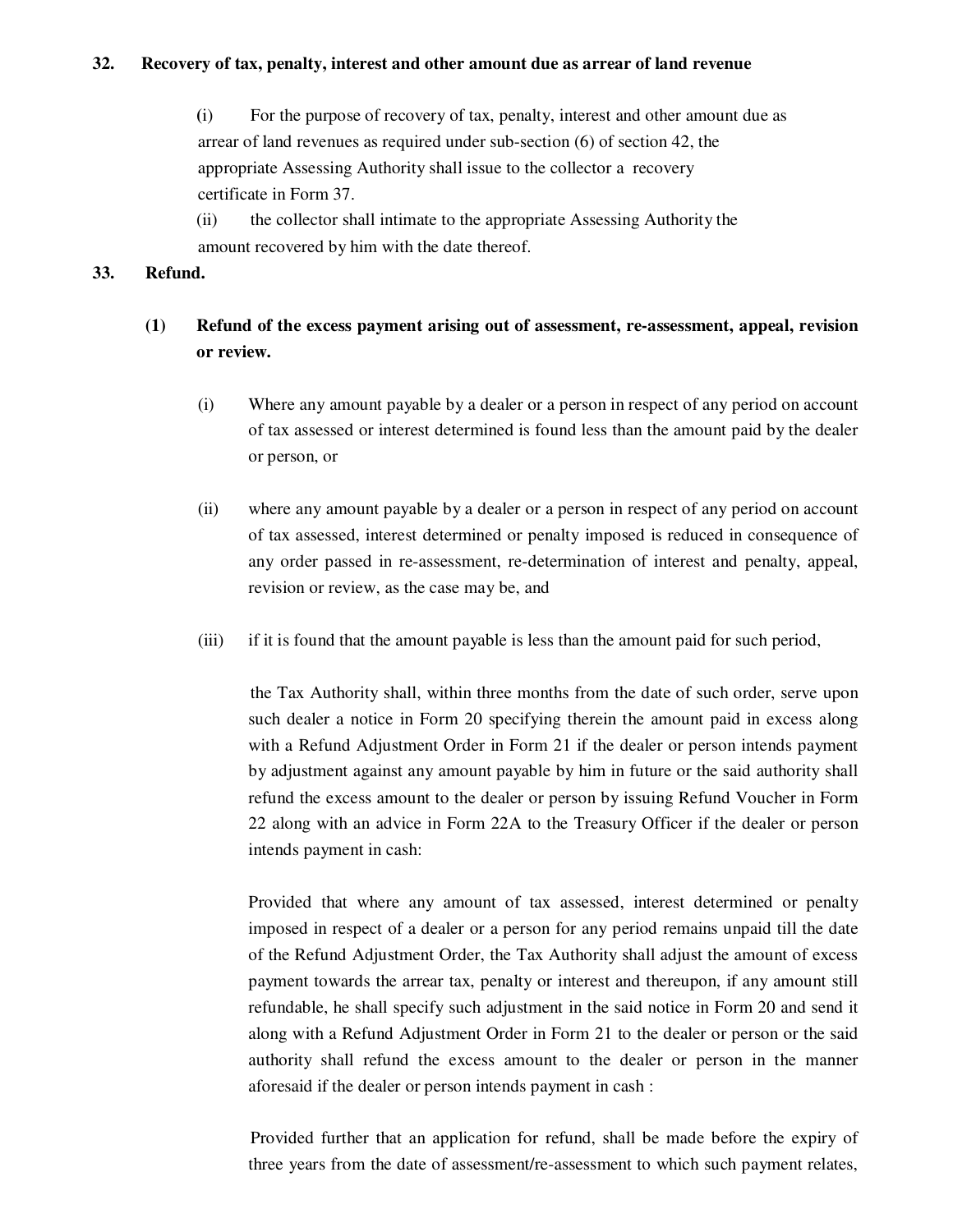or from the date of confirmation or reduction of liability due to appeal, revision or review:

Provided also that if the amount of tax, penalty or interest due from a dealer or person in respect of any period, proceedings for the recovery of which as an arrear of land revenue have been commenced under sub-section (6) of section 42, is subsequently reduced in consequence of any order referred to above, the Tax Authority shall send a copy of the aforesaid notice to the Tax Recovery Officer under whose order the recovery is to be made.

#### **(2) Refund arising out of rectification.**

Where, upon a rectification of the amount of tax, penalty or interest under section 79 it appears to the Tax Authority that the amount of tax, penalty or interest is in excess of the amount that a dealer has already paid, such Tax Authority shall serve a notice in Form 20 upon such dealer or person specifying the amount refundable to him along with a Refund Adjustment Order in Form 21 or the said authority shall refund such amount after making adjustment to the arrear tax, penalty or interest due, if there be any, against such dealer or person :

Provided that if the proceedings for recovery of the amount have already been commenced before rectification, the rectifying authority shall send a copy of the order of rectification under a covering letter to the Tax Recovery Officer concerned for further necessary action.

#### **(3) Manner of payment of interest by the Commissioner for delayed payment of refund.**

- (i) Where the Commissioner of Taxes is required to pay interest under sub-section (1) of section 50, he shall, by an order in writing, direct the Tax Authority to pay to the dealer who is entitled to payment of such interest subject to the condition laid down in sub-section (2) of section 50.
- (ii) The assessment records along with the appellate or revision order which gives rise to the payment of interest by the Commissioner under that section shall be placed before the Commissioner of Taxes for determination of the amount of interest payable to the dealer.
- (4) On receipt of the notice in Form 20 specifying therein the amount paid in excess along with a Refund Adjustment Order from the Tax Authority, the dealer or person shall file an application for refund in Form 23 to the Commissioner of Taxes and when he is satisfied that the refund claimed is found correct and in order, he shall pass a sanction order of refund and a refund voucher along with an advice shall be issued by the assessing authority concerned in favour of the claimant as directed by the Commissioner of Taxes and such refund voucher shall be recorded in a register as detailed below:-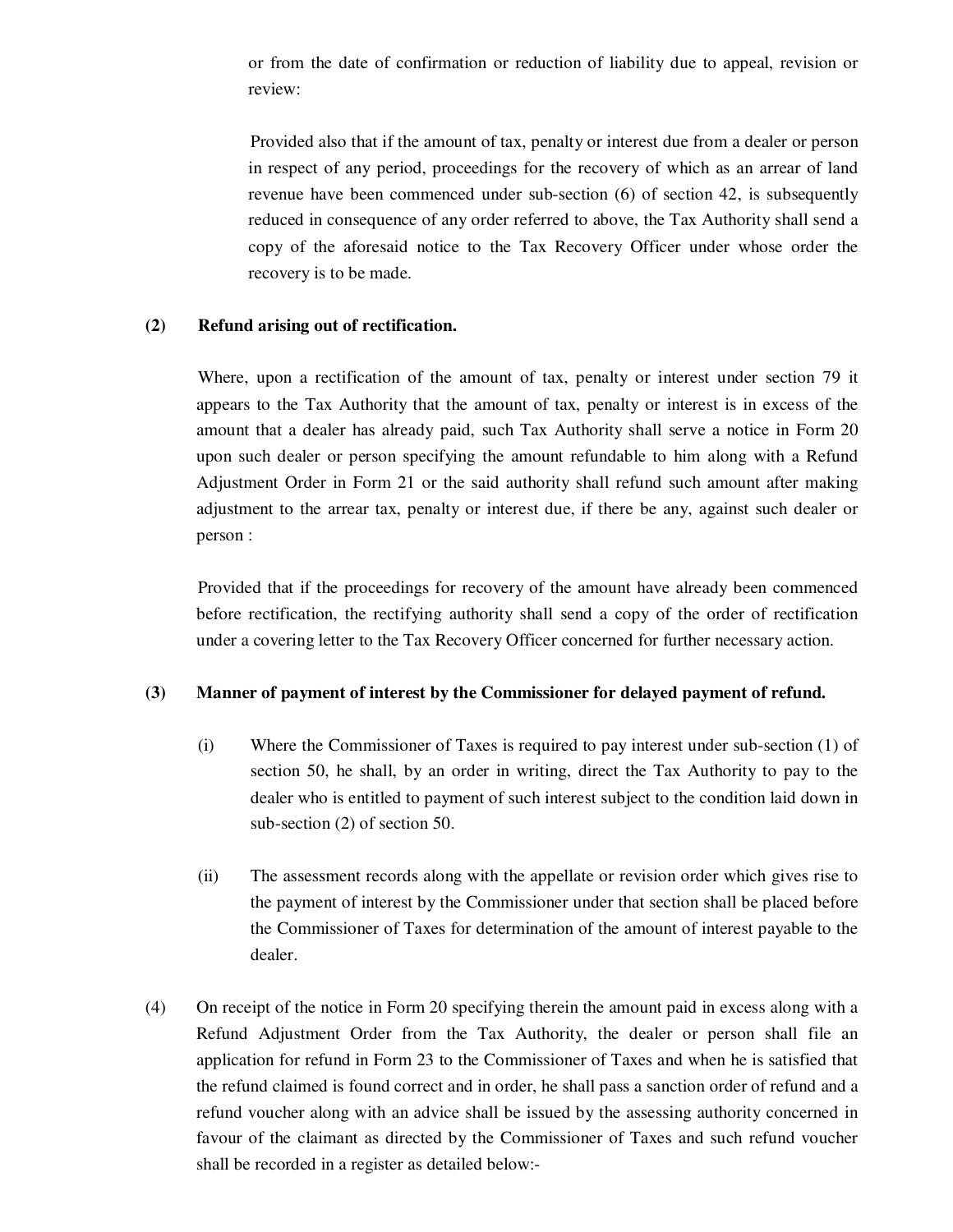## **Refund Register**

| Tax period | Name & style of    | Amount of | Amount of |            | Payment           |
|------------|--------------------|-----------|-----------|------------|-------------------|
|            | the dealer/        | refund    | refund    | Refund     | Refund adjustment |
|            | recipient with TIN | claimed   | allowed   | voucher    | order No. & date  |
|            |                    |           |           | No. & date |                   |
|            |                    |           |           |            |                   |
|            |                    |           |           |            |                   |

## **(5) Refund to agencies of UNO or foreign diplomatic missions or consulates.**

For the purpose of sub-section (6) of section 17, the Commissioner shall, unlike other refunds prescribed in sub-rule  $(1)$ ,  $(2)$ ,  $(3)$  and  $(4)$  of this rule, refund by an order in writing the amount of tax realized from the agencies of UNO or foreign diplomatic missions or consulates for the purchases of taxable goods for their official use or personal effect subject to the conditions that a certificate from the competent authority for official use and a certificate for personal effect from the official himself or herself, accompanying with the relevant tax invoice from the registered selling dealer, shall be forwarded to the Commissioner under a covering letter for refund of the tax.

# **34. Manner of making provisional refund to a dealer on account of sales in course of export out of the territory of India.**

- (l) For the purpose of sub-section (l) of section 49, a dealer doing exports out of the territory of India shall make an application for refund of input tax in Form 23 and such application shall be submitted before the Tax Authority within ninety days of the submission of the tax return relating to such exports.
- (2) While submitting an application under sub-rule (1), an exporter shall submit a statement before the Tax Authority containing details of sales effected in course of export out of the territory of India and purchase of such goods within the State and payment of tax on such goods.
- (3) An exporter claiming refund under sub-rule (l) and (2) shall produce all necessary documents relating to his purchase, sale, stock, payment of input tax etc. before the Tax Authority on demand or before any Tax Audit Team before granting of such provisional refund.
- (4) For the purpose of sub-section (2) of section 49, the security required to be furnished by an exporter before the Tax Authority shall be a Bank Guarantee or a Call Deposit of Nationalised Bank, in favour of the Tax Authority, for an amount equal to the amount of refund. The Bank Guarantee or the Call Deposit shall not be released by the Tax Authority who granted the refund until such time when the Tax Audit Team completes audit works and provides a certificate confirming the correctness of the refund to be made.

# **CHAPTER – VI**

# **ACCOUNTS AND RECORDS**

#### **35. Maintenance of accounts and records.**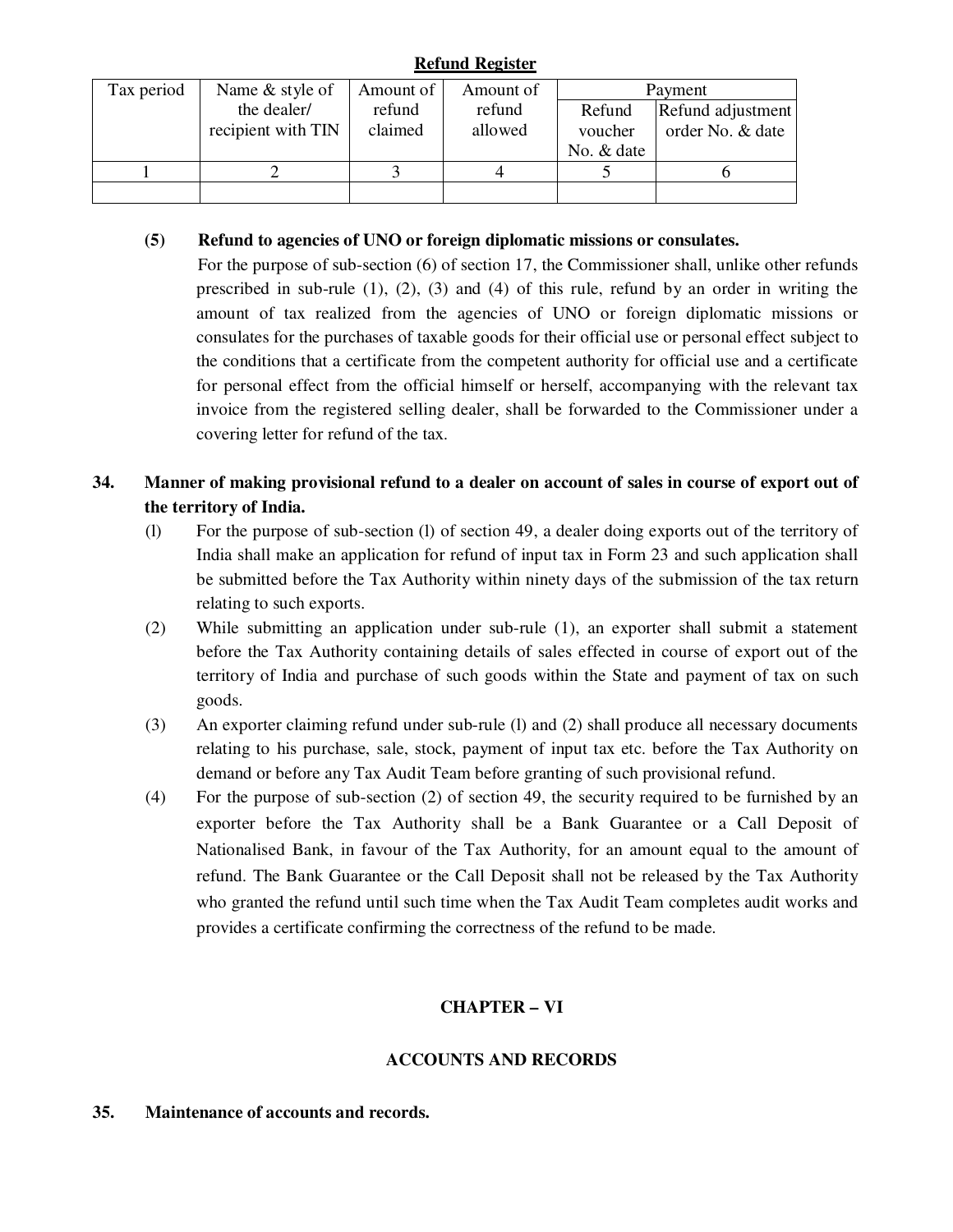A registered dealer shall maintain the following in addition to the registers and books of accounts prescribed in rule 10:

- (1) purchase and stock register of raw-materials for manufacturing and/or processing of goods,
- (2) manufacturing accounts,
- (3) fuel purchase and consumption accounts,
- (4) purchase register for re-sale of goods and stock register thereof,
- (5) sales register,
- (6) input-tax paid or payable register,
- (7) out-put tax paid or payable register,
- (8) delivery note receipt and issue register,
- (9) credit note and debit note issue and receipt register,
- (10) any other document or register as may be directed by the Commissioner from time to time,
- (11) Every registered dealer shall maintain all records in support of any entry made in his accounts/register.

## **36. Tax Invoice.**

A tax Invoice mentioned in section 55 shall be in Form 24 comprising "original", "duplicate" and "triplicate" copies.

## **37. Retail Invoice.**

A registered dealer, when not required to issue a Tax Invoice, shall issue to the purchaser a retail invoice in Form 24A against a sale exceeding rupees two hundred.

# **38. Information to be given to the Tax Authority in case of execution of works contract and purchase of goods by Government Departments or Offices (whether Central or State or Corporate/ Local Body).**

For the purpose of sub-section (6) of section 28 read with section 57, the following information shall be furnished to the Tax Authority by any Government Departments or Offices (whether Central or State or Corporate/ Local Body):

- (a) in case of works contract
	- (i) full particulars of the dealer executing works contract including Tax Identification Number (TIN);
	- (ii) details of the work to be executed including value of the work;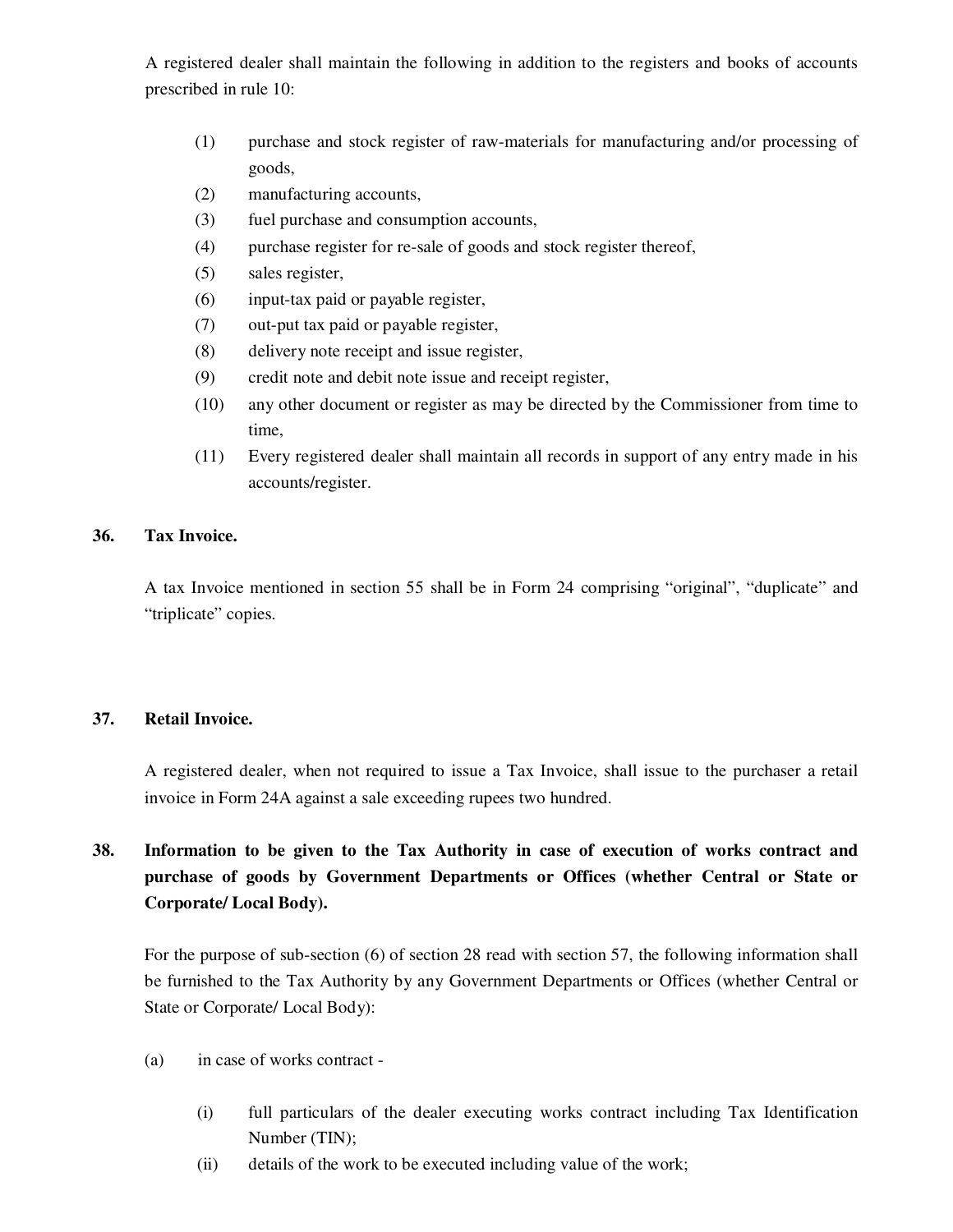- (iii) period during which the work is to be completed.
- (b) in case of purchase of goods
	- (i) full particulars of the purchasing officer;
	- (ii) full particulars of the supplier including Tax Identification Number(TIN);
	- (iii) details of the goods to be supplied including value;
	- (iv) particulars of the purchase order against which the goods are to be supplied.

#### **39. Audit of Accounts.**

For the purpose of sub-section (1) of section 58, a report of the auditor shall be in Form 25 setting forth the particulars prescribed therein.

#### **40. Manner of declaration of dealer's business manager.**

Every dealer who is liable to pay tax under the Act shall, within thirty days from the date of registration or at the time of registration, furnish to the Tax Authority a declaration in Form 26 in respect of manager or managers referred to in section 59 of the Act and shall send in like manner a revised declaration in Form 26 within thirty days from the date of change of such manager or managers.

#### **CHAPTER-VII**

# **INSPECTION OF ACCOUNTS, DOCUMENTS, SEARCH OF PREMISES AND ESTABLISHMENT OF CHECK POSTS**

## **41. Production and inspection of accounts and documents and search of premises.**

- (1) In requiring the production by any dealer of his accounts and documents strict regard shall be taken to the necessity of not disturbing the work of his staff any more than is absolutely necessary for the purpose of applying adequate check or ascertaining the required information as the case may be.
- (2) Unless the authority acting, under sub-section (1) of section 64 in his discretion, deems it necessary to make a surprise visit, he shall give reasonable notice in writing to the dealer of his intention to inspect the accounts, registers, documents or stock of goods of such dealer and in fixing the date, time and place for the purpose as far as possible, it shall be decided and determined according to the convenience of the dealer.
- (3) Where any authority appointed under section 3 conducts a search under sub-section (4) or (5) of section 64, he shall, as far as may be, follow the procedure prescribed in the Code of Criminal Procedure, 1973 (Central Act 2 of 1974).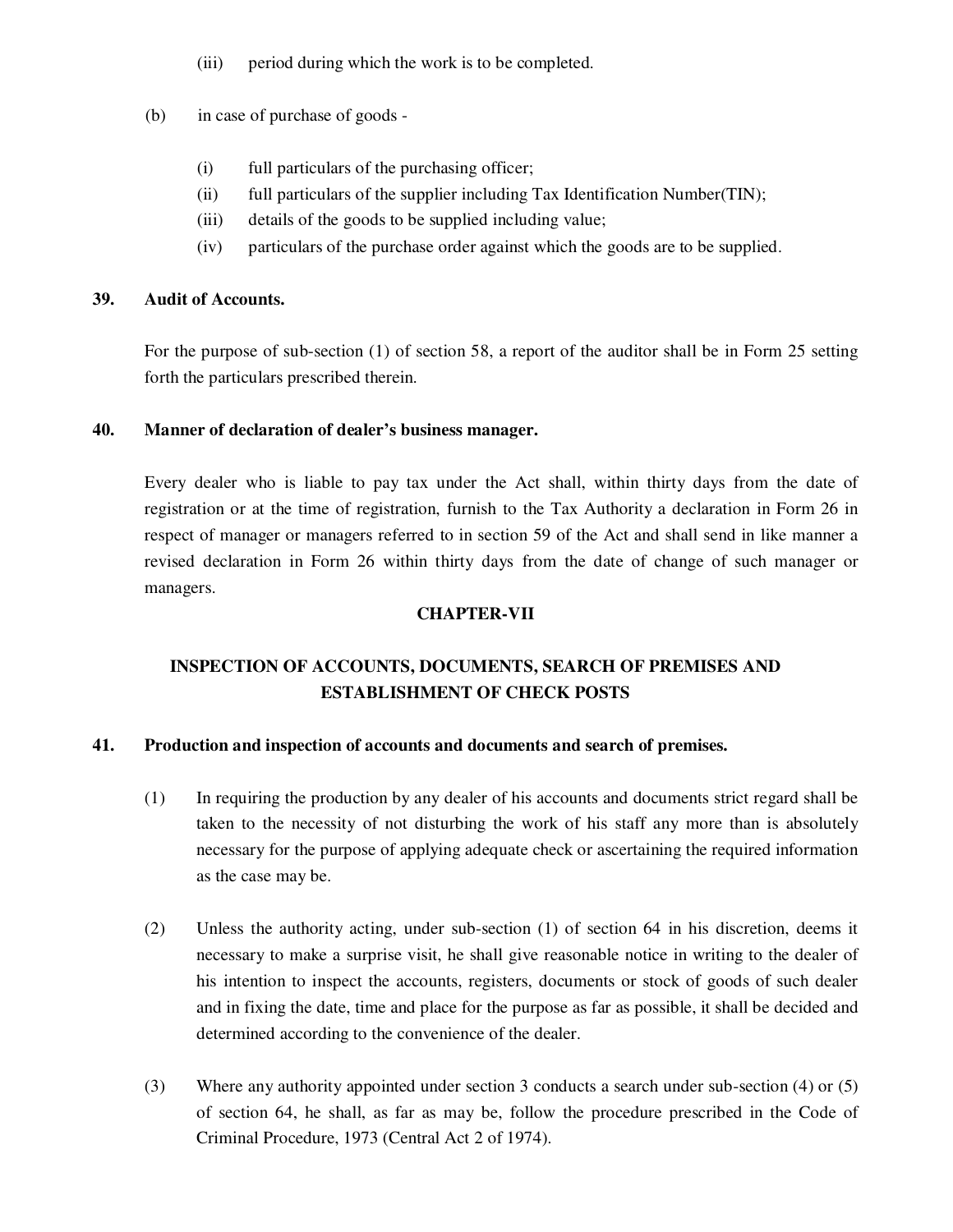(4) When any accounts, registers or documents of a dealer seized by any authority appointed under section 3 have to be returned to the dealer, such return may be made after taking such extracts therefrom as may be considered necessary. The authority making the return shall affix its signature or official seal, or both, on such accounts, registers or documents and the dealer shall give a receipt in acknowledgement, which shall mention the number and particulars of the places where the accounts, registers or documents are returned to him.

# **42. Documents to be carried by owner or the person in charge of goods vehicle and to be produced at the check post.**

- (i) in case of movement of non-taxable goods from Manipur to places outside the State and to Manipur from places outside the State, bill of sale/invoice and consignment note;
- (ii) in case of import of taxable goods into Manipur, declaration in Form 27, invoice, consignment note and manifest of the transporter, carrier or the transporting agent;
- (iii) in case of despatch of taxable goods outside the State from a place within Manipur, a declaration in Form 28, invoice, consignment note, manifest of the transporter, carrier or transporting agent;
- (iv) in case of movement of taxable goods through Manipur, from any place outside the State to any other place outside the State -
	- (a) at the entry check post, Transit Pass in Form 29 issued by the Check Post Authority, invoice, consignment note, manifest of the transporter, carrier or transporting agent and the statutory documents of the originating State, if the goods are taxable in that State;
	- (b) at the exit check post, invoice, consignment note, manifest of the transporter, carrier or transporting agent, statutory documents of the originating State, if the goods are taxable in that State and transit pass in Form 29 issued by the entry check post;
- (v) in case of intra-State movement of taxable goods, a valid tax clearance certificate in Form 30 and invoice of the selling dealer, consignment note and manifest of the transporter, carrier or transporting agent.

## **43. Auction sale of seized goods or confiscated vehicle or carrier along with the goods:**

- (1) Where the goods are seized under clause (b) of sub-section (4) of section 66 or vehicle or carrier along with the goods are confiscated under sub-section (9) of section 66, the Tax Authority shall issue a proclamation for open auction sale of the same for cash on delivery fixing a date, not earlier than thirty days from the date of issue of such proclamation and in such proclamation, time and place of sale and description of the seized goods or confiscated vehicle or carrier along with goods shall be mentioned.
- (2) The proclamation for open auction sale shall be published in local newspaper and a copy of such proclamation shall be -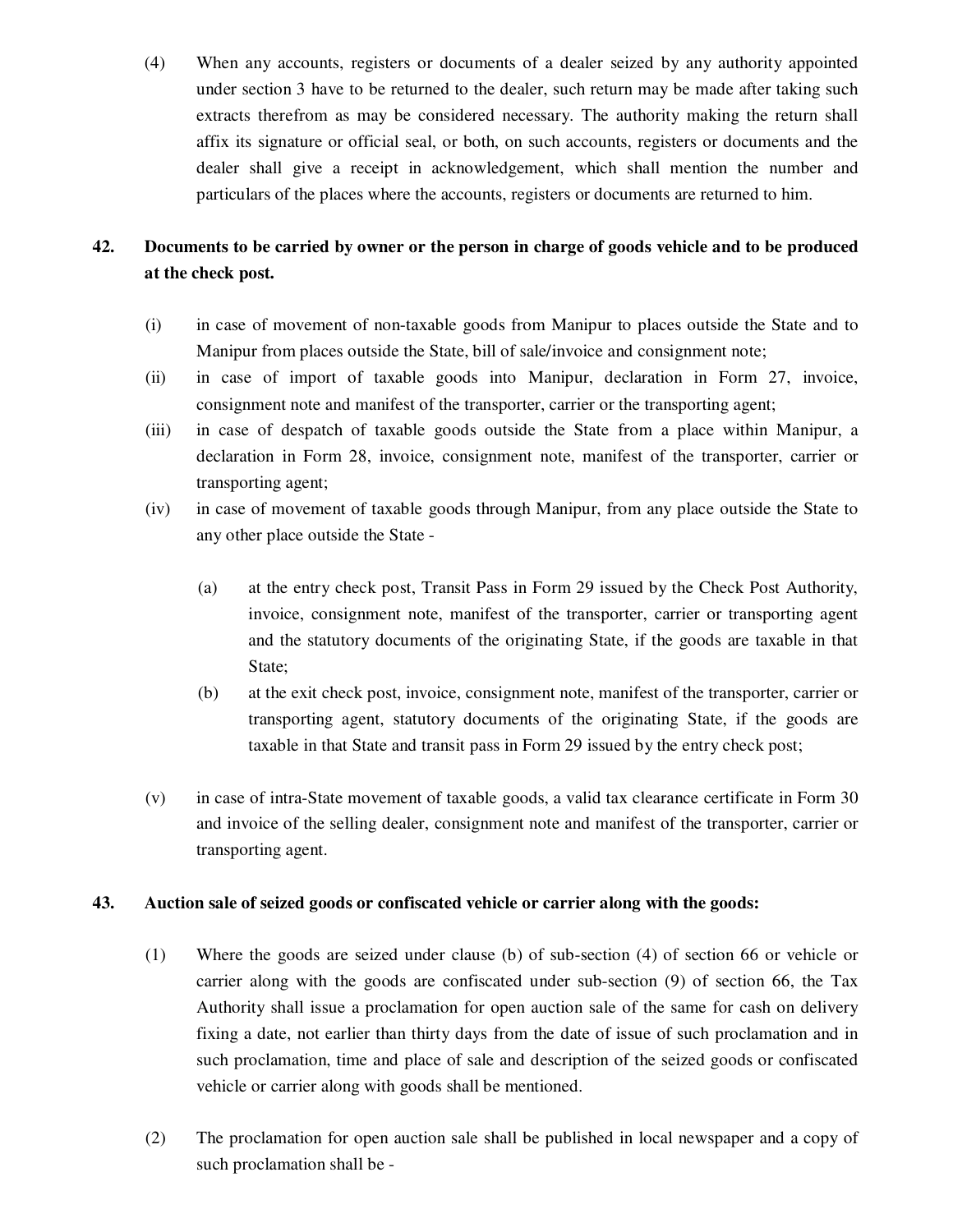- (a) hung up for public view at the place where the **auction** sale is to take place, and
- (b) forwarded to the owner or person from whom the goods have been seized or the vehicle or carrier along with the goods have been confiscated, if his address is available.
- (3) The seized goods or confiscated vehicle or carrier along with goods shall be sold to the highest bidder but if it appears to the Tax Authority that such highest bid offered by such bidder is inadequate, he may adjourn the sale to some other date and a fresh proclamation specifying the next date for auction shall be issued and published in accordance with the provisions of sub-rule (2).
- (4) On the date of auction specified in the proclamation issued under sub-rule (2) or (3), the seized goods or confiscated vehicle or carrier along with goods shall be sold to the highest bidder:

Provided that if the owner or person from whom the goods have been seized or the vehicle or carrier along with the goods have been confiscated appears before the Tax Authority on any date within fifteen days before the date fixed for the auction and furnishes a copy of the receipted challan showing payment of penalty due from such owner or person, the seized goods or confiscated vehicle or carrier along with goods shall not be sold in auction and the same shall be released to such owner or person.

(5) The proceeds of sale under sub-rule (4) shall be given in full instantly or within seven days if the proceeds of sale are in shortage to the Tax Authority and such proceeds shall be deposited by challan into the appropriate Government Account within a reasonable period of time according to the method provided in Rule 31.

# **44. Declaration for obtaining permission for delivery of taxable goods consigned by rail, river, air, post or courier etc.**

(1) For the purposes of section 66, where any taxable goods are consigned by rail, river, air, post or courier etc. from a place outside the State, the importer shall not be allowed to take delivery thereof, subject to such restrictions and conditions in term of quantity as may be specified in a notification in the Official Gazette by the Commissioner of Taxes, unless a declaration is submitted in Form 31 to the Tax Authority in duplicate duly filled in and signed by the importer along with relevant consignment note or bill or air note etc. After examining/verifying the particulars contained in the declaration in the interest of Government revenue as well as genuineness of the purpose of the purchase, the delivery shall be permitted as set forth in Form 31.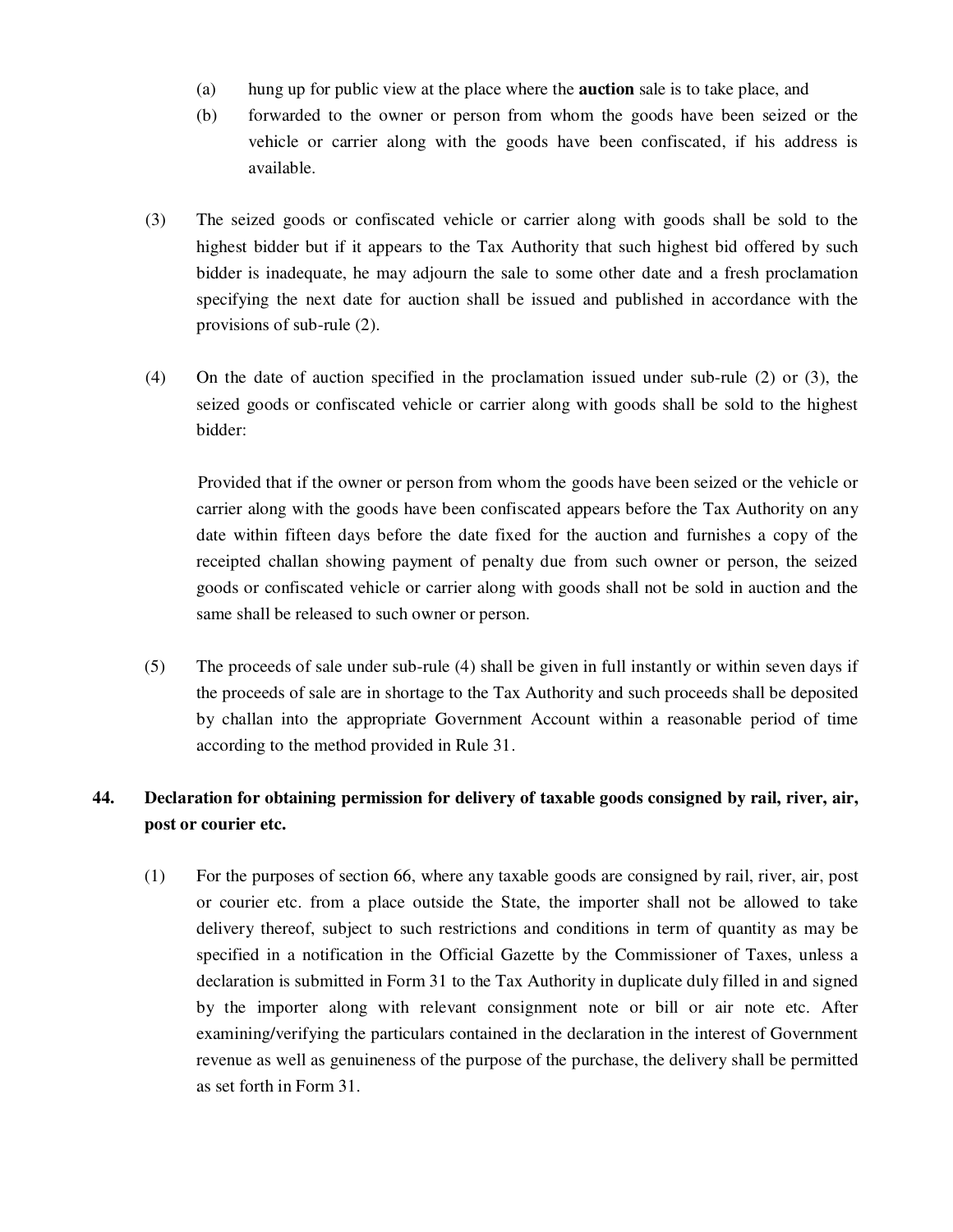(2) Where taxable goods are consigned by rail, river, air, post or courier to a place in Manipur where no check-post has been established under section 66, any person before taking delivery of those goods from that place, for the purpose of sub-section (1) of section 64 shall submit a declaration in Form 31 and obtain necessary permission as set forth in Form 31 from the appropriate Tax Authority subject to verification of the particulars contained in the declaration in the interest of Government Revenue as well as genuineness of the purpose of purchase.

## **CHAPTER – VIII**

## **APPEAL AND REVISION**

#### **45. Manner of filing appeals.**

For the purpose of section 72 of the Act, the followings shall be the manner of filing an appeal before the Appellate Authority.

- (1) Any dealer or person (hereinafter referred to as the appellant) intending to prefer an appeal under subsection (1) of section 72 against an order passed under the Act by Tax Authority lower in rank than a Deputy Commissioner of Taxes shall present a memorandum in Form 32 in duplicate to the Appellate Authority.
- (2) The memorandum of appeal
	- (a) shall contain the following particulars:-
		- (i) the date of order appealed against;
		- (ii) the name and designation of the officer who passed the order;
		- (iii) the grounds of appeal set out briefly but clearly;
		- (iv) the date of receipt of notice of demand in respect of the order appealed against;
		- (v) the amount of tax and interest admitted to be due from the appellant;
		- (vi) prayer of the appellant for remedy of the grievance expressed in the grounds referred to in sub-clause (iii);
	- (b) shall be endorsed by the appellant or by an agent authorised in writing in this behalf by the appellant, as follows:-
		- (i) such amount of tax and interest, as the appellant admits to be due from him has been paid; and
		- (ii) that to the best of his knowledge and belief, the facts set out in the memorandum are true;
	- (c) shall be verified in the manner referred to in the memorandum of appeal and signed by the appellant or by an agent duly authorised by him;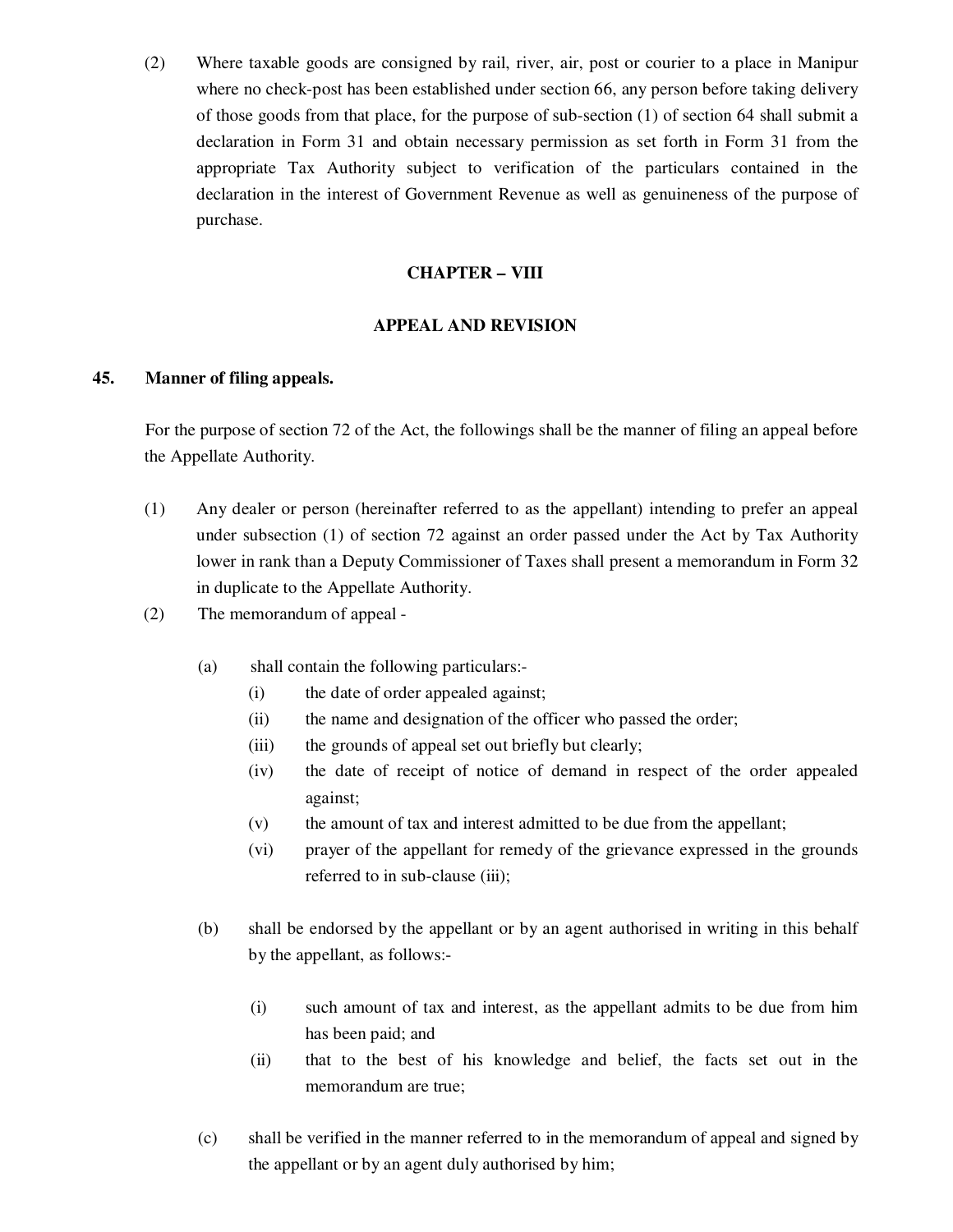- (d) shall be accompanied by-
	- (i) a copy of the order of assessment against which the appeal is preferred, and
	- (ii) the proof of payment of the fee as prescribed under rule 49 for presenting an appeal.
- (3) A memorandum of appeal may be presented to the appellate authority by the appellant or by an agent duly authorised by him or may be sent to the said authority by registered post.
- (4) If a memorandum of appeal or a stay petition, if any, is sent by registered post, such memorandum or petition shall be deemed to have been presented on the day on which it is accepted and registered by a post office.
- (5) A copy of the memorandum of appeal in Form 32 and a stay petition shall be sent by the dealer or authorised person to the appropriate assessing authority within seven days from the date of filing of such memorandum of appeal and stay petition.

## **46. Manner and form for the purpose of filing appeals to the Appellate Tribunal.**

Filing of an appeal to the Appellate Tribunal against the order of the Appellate Authority and filing of cross objections shall be in Form 33 and Form 34 respectively.

## **47. Payment of tax and penalty consequent upon rectification of orders.**

The payment of enhanced tax or penalty or both resulting on rectification of any order passed under section 79 of the Act shall be paid as in the method laid down in rule 31.

# **CHAPTER – IX**

## **OFFENCES AND PENALTIES**

## **48. Conditions for causing investigation of offence under section 83.**

The following shall be the conditions of causing an investigation into all or any of the offences punishable under the Act:-

(i) the officer entrusted with the work of investigation shall confine himself to the extent and the nature of evasion of tax under the Act;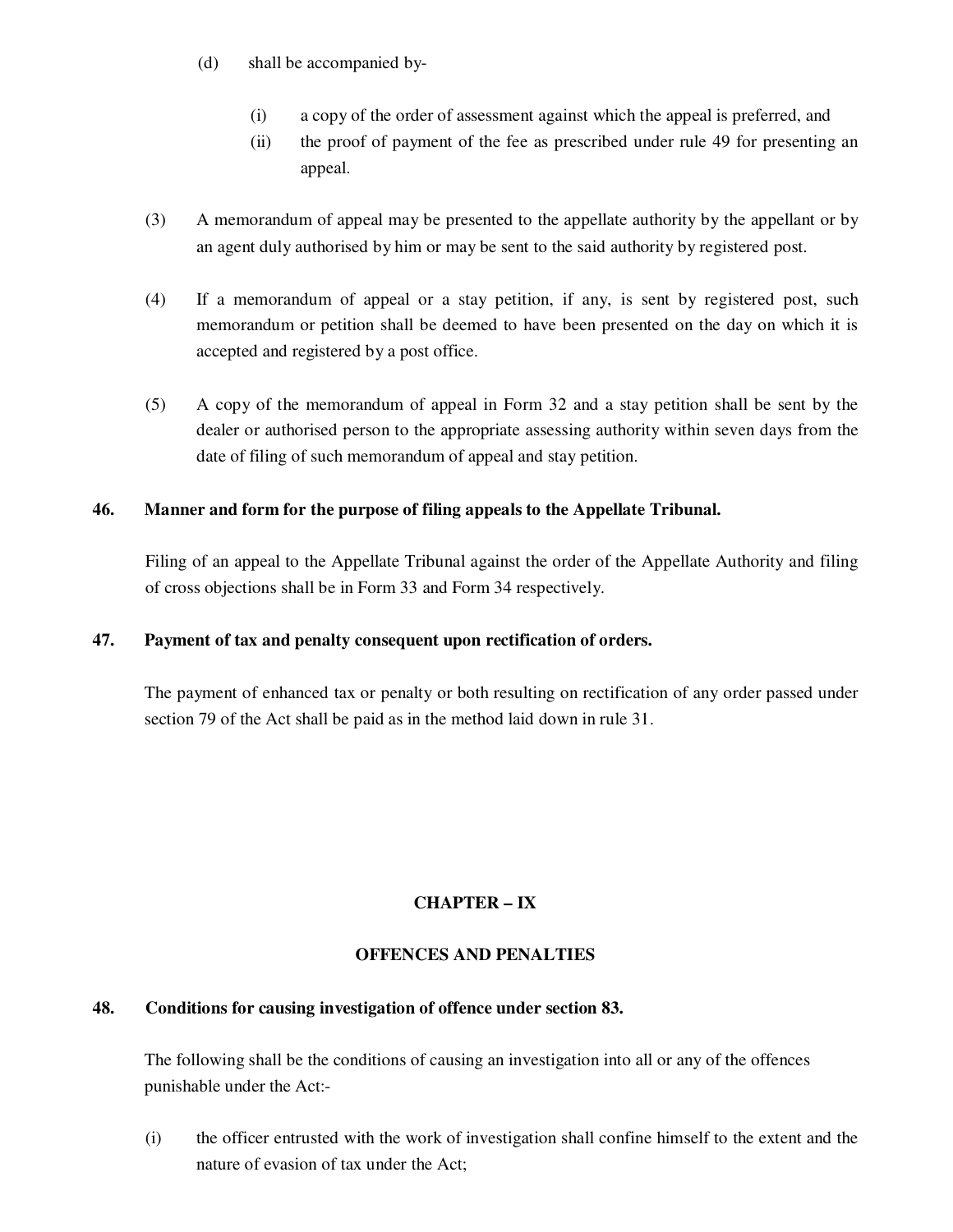- (ii) the investigation may be conducted outside the State if the circumstances so warrant;
- (iii) the officer making the investigation shall report to the Commissioner about progress of investigation from time to time till the investigation is completed;
- (iv) in case, the officer conducting investigation is transferred or retired before completion of investigation, he shall handover the case with the up-to-date findings of the investigation to the Commissioner for further entrustment to other officer to complete the investigation.

## **CHAPTER – X**

#### **MISCELLANEOUS**

# **49. Court fee payable for appeal, revision, review and other miscellaneous applications or petitions.**

(1) The amount of fee as indicated in column (3) of the Table below against memorandum of appeal, application for revision, review or any other application or petition as described in column (2) of such Table shall be payable when such memorandum is presented or such application or petition is filed.

| Sl.No.           | Description of memorandum,                  | <b>Amount of Fee</b>                        |
|------------------|---------------------------------------------|---------------------------------------------|
|                  | application or petition                     |                                             |
| $\mathbf{1}$     | 2                                           | 3                                           |
| 1.               | Memorandum of appeal under section          | Five per centum of the amount of tax,       |
|                  | 72 against an order or assessment as        | penalty or interest or other amount in      |
|                  | referred to in the said section.            | dispute involved in the appeal subject to a |
|                  |                                             | minimum of fifty rupees and maximum of      |
|                  |                                             | one hundred rupees.                         |
| 2.               | Application to the Appellate Tribunal       | Five per centum of the amount of tax,       |
|                  | for further appeal under section 73.        | penalty or interest or other amount in      |
|                  |                                             | dispute, subject to a minimum of fifty      |
|                  |                                             | rupees and maximum of one hundred           |
|                  |                                             | rupees.                                     |
| 3.               | Application for revision by the High        | (a) five per centum of the amount of tax,   |
|                  | Court under section 75.                     | penalty or interest in dispute subject to a |
|                  |                                             | minimum of fifty rupees and maximum of      |
|                  |                                             | one hundred rupees, if the amount in        |
|                  |                                             | dispute does not exceed one lakh rupees.    |
|                  |                                             | (b) ten per centum of the amount of tax,    |
|                  |                                             | penalty or interest in dispute subject to a |
|                  |                                             | minimum of five hundred rupees and          |
|                  |                                             | maximum of one thousand rupees if the       |
|                  |                                             | amount in dispute exceeds one lakh          |
|                  |                                             | rupees.                                     |
| $\overline{4}$ . | Application<br>for<br>registration<br>under | One hundred rupees.                         |
|                  | section 24 or 25.                           |                                             |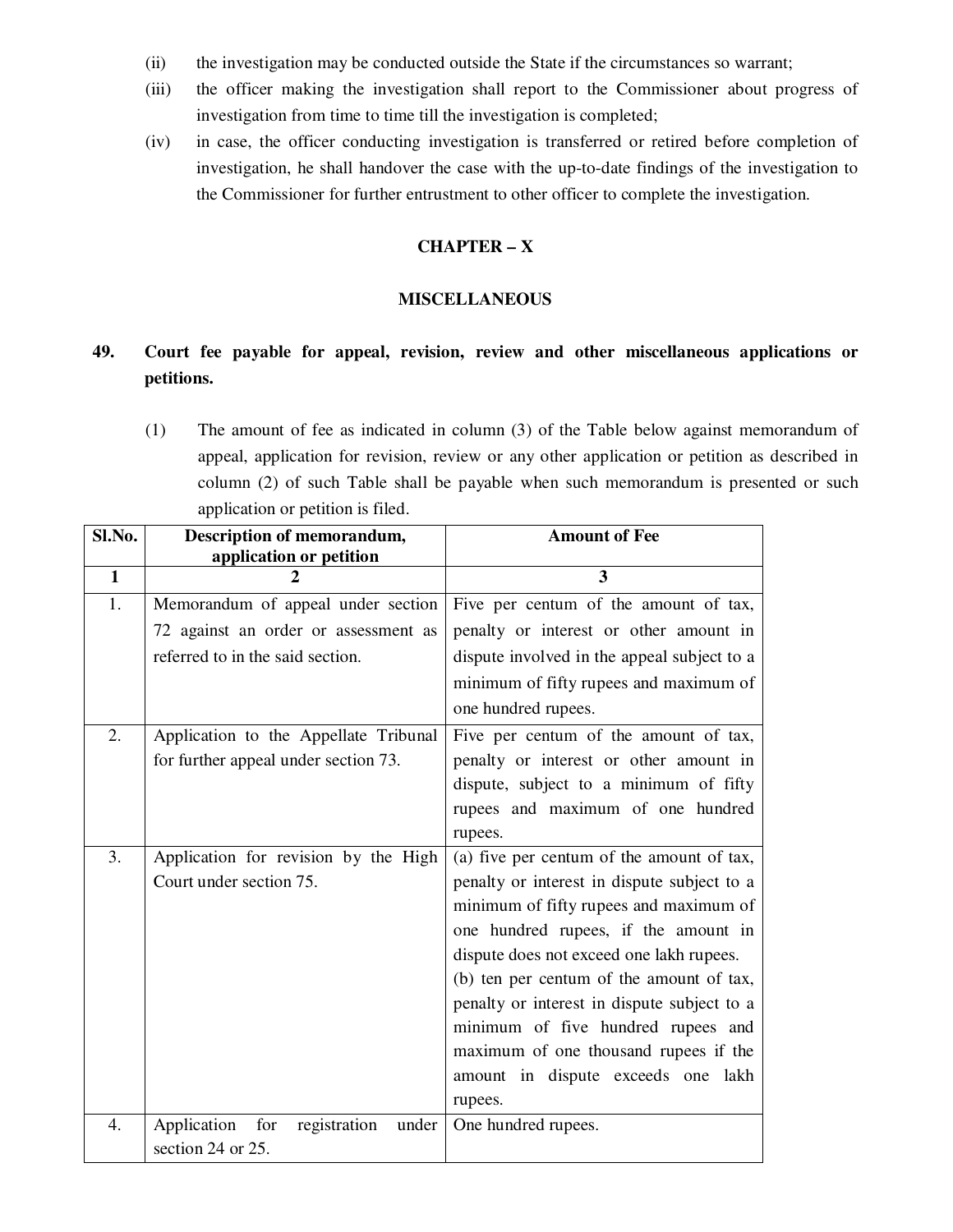| 5. |                                   | Application for issue of duplicate copy   | Rupees twenty five for every application                                                   |
|----|-----------------------------------|-------------------------------------------|--------------------------------------------------------------------------------------------|
|    |                                   | of a certificate of registration.         | and rupees twenty five each for additional                                                 |
|    |                                   |                                           | copies for additional place of business.                                                   |
| 6. |                                   | for<br>Application<br>amendment<br>of     | Ten rupees for every application.                                                          |
|    |                                   | certificate of registration under section |                                                                                            |
|    | 24(5)                             |                                           |                                                                                            |
| 7. |                                   | Application for clearance certificate     | Ten rupees for each application.                                                           |
|    |                                   | referred to in rule 54.                   |                                                                                            |
| 8. |                                   |                                           | Miscellaneous applications or petitions, Five rupees for each application<br><sub>or</sub> |
|    |                                   | other than referred to hereinabove in     | petition.                                                                                  |
|    |                                   | this Table.                               |                                                                                            |
| 9. | Fees for certified copies-        |                                           |                                                                                            |
|    | i.                                | An application fee                        | Rupees five.                                                                               |
|    | ii.                               | Authentication fee for every 360          | Rupees five.                                                                               |
|    | words or part thereof             |                                           |                                                                                            |
|    | $\overline{\text{iii}}$ .         | Urgent fee                                | Rupees ten.                                                                                |
|    | iv.                               | Searching fee                             | Rupees ten                                                                                 |
|    | V.                                | Where the applicant wants the             | Rupees five                                                                                |
|    | certified copy to be send by post |                                           |                                                                                            |
|    |                                   | (ordinary)                                |                                                                                            |
|    | vi.                               | One impressed folio for every 360         | Rupees ten                                                                                 |
|    |                                   | words                                     |                                                                                            |

 Provided that no fee shall be payable for filing any objection, written or verbal, made in reply to any notice served under the provisions of the Act or the rules made thereunder or for filing any application requiring information from any person appointed under the Act:

All payments under this rule shall be in court fee stamps.

(2) Notwithstanding anything contained in sub-rule above no fee shall be payable when memorandum is presented or application for revision or review is made by the Commissioner of Taxes, Joint Commissioner of Taxes, Deputy Commissioner of Taxes, Assistant Commissioner of Taxes and Taxation Officer to the Appellate Tribunal under the provisions of the Act or the rules framed thereunder.

# **50. Sales tax practitioner required to appear before any authority in proceeding (including Appellate Tribunal).**

- (1) The sales tax practitioner under section 87 shall possess any one of the following qualifications:-
	- (i) a degree in commerce or business management from a recognized University;
	- (ii) a degree in law from a recognised University;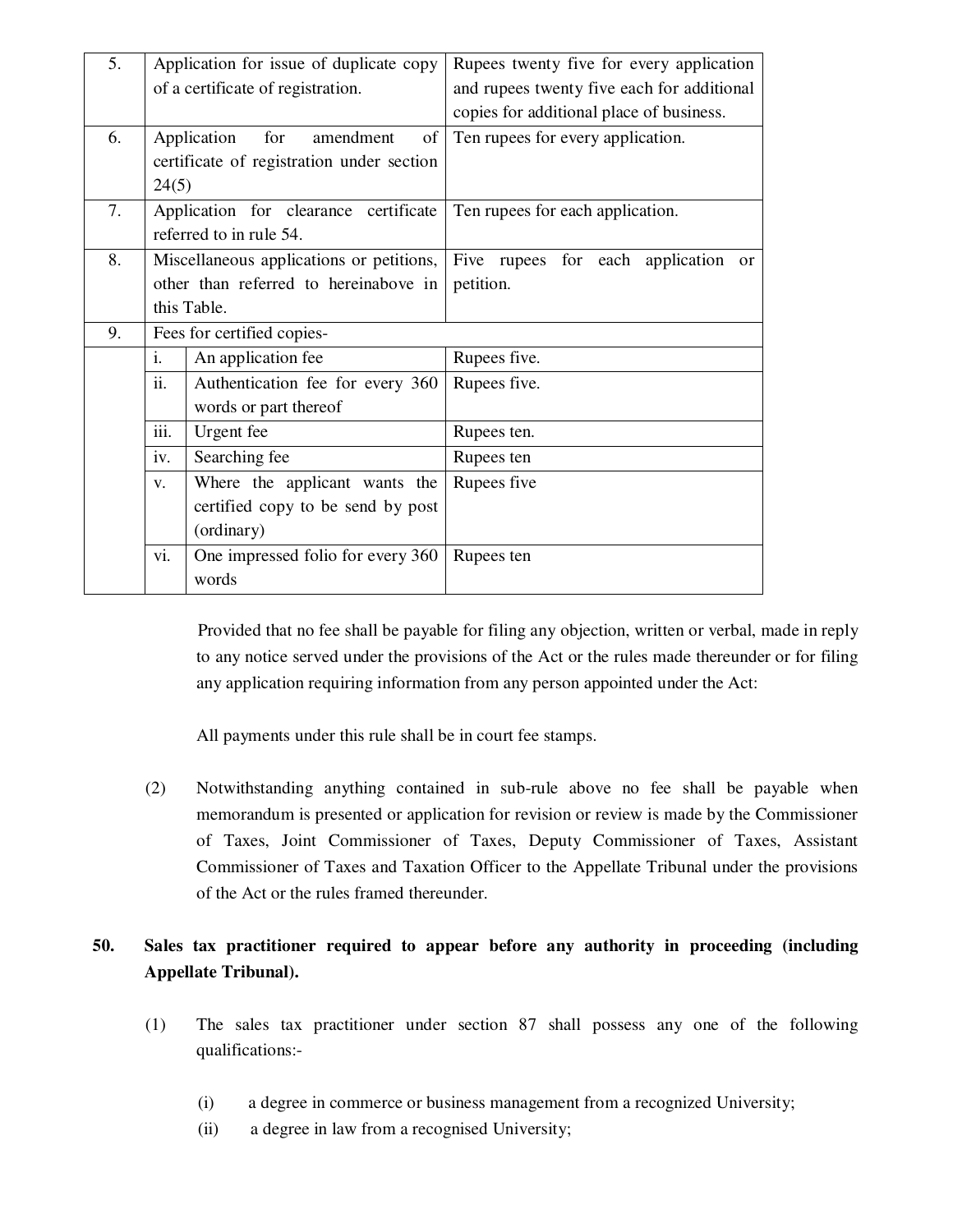- (iii) a retired Taxation Officer, Assistant Commissioner of Taxes and Deputy Commissioner of Taxes (if he is not a member of the Appellate Tribunal) and Joint Commissioner of Taxes.
- (2) Form 35 shall be mandatory to be filled up by a dealer or a person, who is a party to any proceeding before any authority under the Act, when he desires to be represented by an authorised agent or representative.

## **51. Determination of certain questions by Commissioner.**

- (1) If, for the purposes of the Act, any question arises (otherwise than in a proceeding before an Appellate Authority or Appellate Tribunal or Revisional Authority or Court) whether or not-
	- (a) any person or firm or any branch or any department of a firm is a dealer, or
	- (b) any transaction is a sale, or
	- (c) any particular goods purchased by a registered dealer are covered by his certificate of registration, or
	- (d) any tax is payable in respect of any particular sale, or purchase and, if tax is payable, the point at which tax is leviable and the rate thereof, or
	- (e) any goods, or classes of goods should be specified in the certificate of registration, or
	- (f) any transaction, contract or agreement or arrangement is works contract or a lease, or
	- (g) any particular thing done to any goods amounts to or results in the manufacture of goods within the meaning of that term,

the Commissioner shall determine such question :

Provided any such determination shall not affect the liability in respect of sale, purchase effected prior to such determination unless the Commissioner is satisfied that the dealer has been evading or attempting to evade payment of tax in respect of any sale or purchase of goods to which such determination relates.

(2) The application to be made to the Commissioner for determination of certain questions shall be in the Form 36 and shall be presented before the Commissioner, which shall be signed by the registered dealer, president or secretary of any association of trade, commerce or industry, as the case may be.

# **52. Display of signboard.**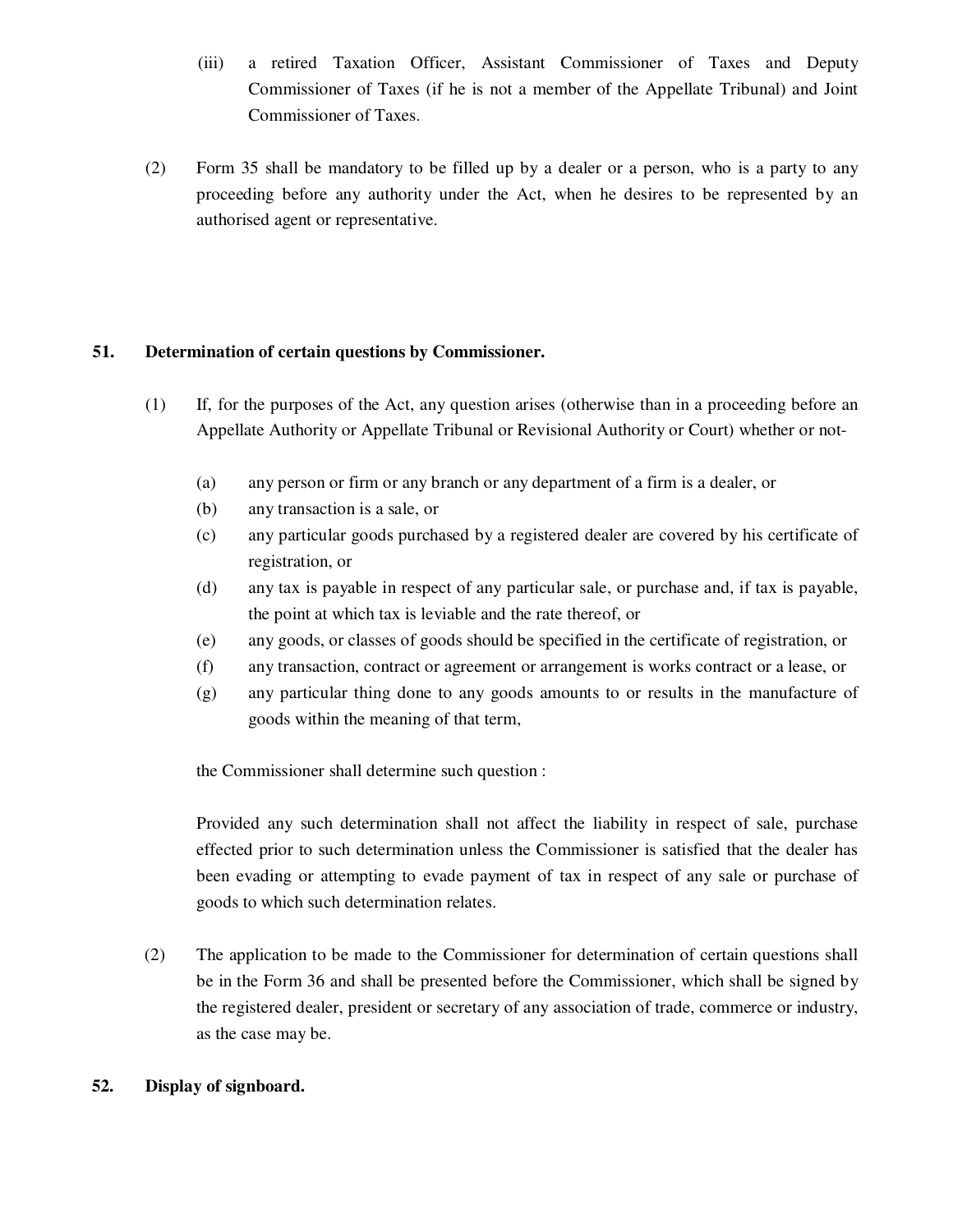- (1) Every dealer registered under the Act shall display a signboard at a conspicuous place at his place of business showing his trade name and address including premises number, floor, room no., etc., if any.
- (2) The signboard shall also show the number of certificate of registration granted under the Act.
- (3) If a dealer uses more than one trade names, all such names shall also be displayed on the signboard.
- (4) For any breach of the provisions of sub-rule (1), a dealer shall be punishable with a penalty not exceeding one hundred rupees for each day of default.

#### **53. Service of notice.**

- (1) Any notice which is issued under the provisions of the Act or the rules made thereunder may be served on a dealer or person by any of the following methods, namely:-
	- (a) upon the addressee in person if present,
	- (b) by messenger, including a courier,
	- (c) by registered post:

Provided that if the authority issuing the notice is satisfied that an attempt has been made to serve a notice by any of the above mentioned methods and the dealer is avoiding service or that for any other reason the notice cannot be served upon him by any of the above mentioned methods, the said authority may, after recording his reasons for so doing, cause such notice to be served by affixing a copy thereof in some conspicuous place in his office and also upon some conspicuous part of the last notified place of business of the dealer, and a notice so served shall be deemed to have been duly served.

(2) When a notice is sent by registered post, it shall be deemed to have been received by the addressee at the expiry of the period normally taken by a registered letter in transit unless the contrary is proved.

#### **54. Manner of issue of tax clearance certificate to a dealer or person.**

(1) Where a dealer or person requires a clearance certificate, such dealer or person shall file an application to the Tax Authority in Form 30 in duplicate containing therein a declaration regarding position of submission of returns, payment of due taxes, payment of demanded taxes, interest and penalty under the Act, position of any case lying before the Appellate Authority, Appellate Tribunal or any court as the case may be and after having verified and signed the same with a prayer to issue a tax clearance certificate to him for the purpose(s).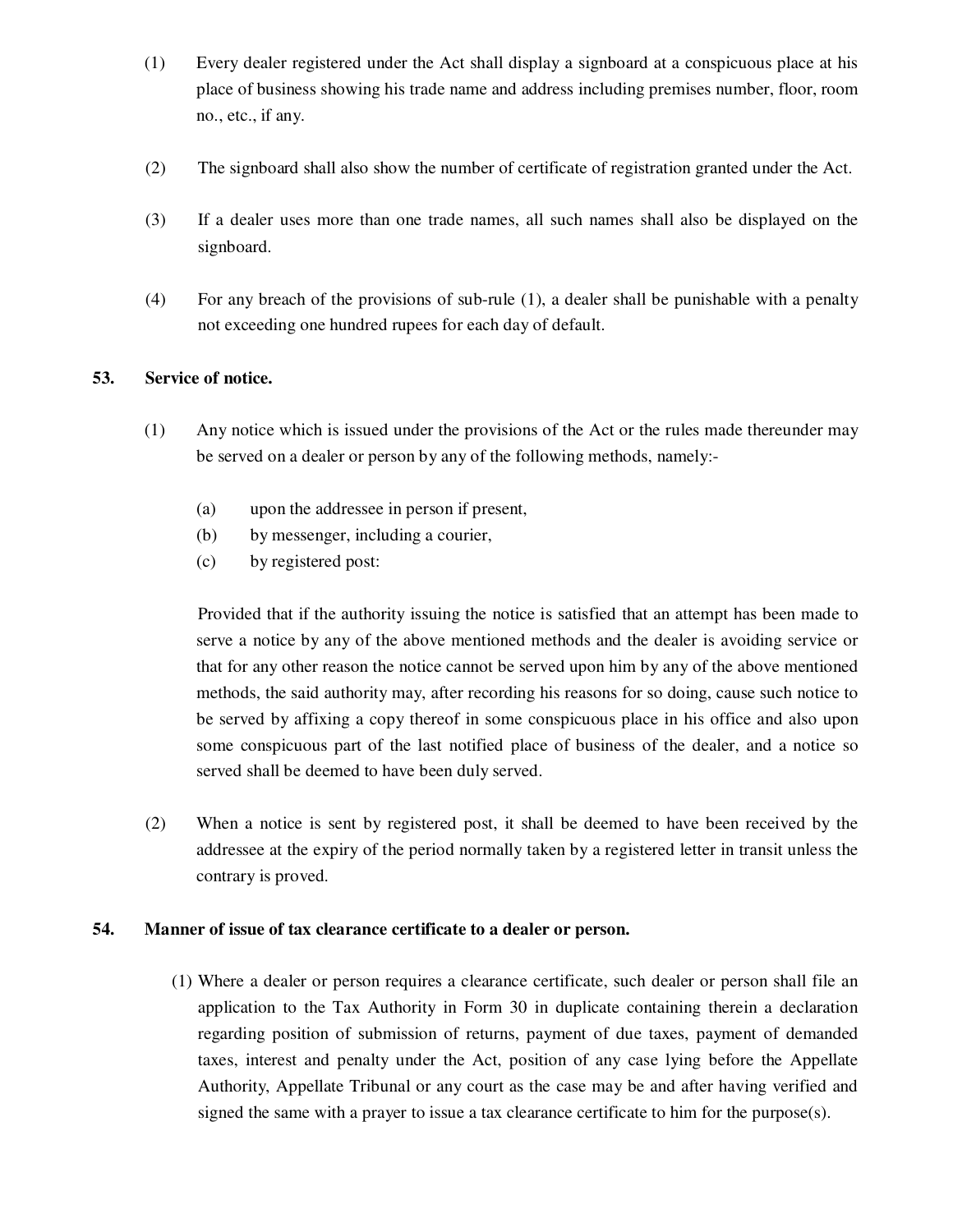- (2) If the Tax Authority is satisfied that the application is in order and the declaration made by the dealer or person in his application is correct, such authority shall issue to such dealer or person a tax clearance certificate in Form 30.
- (3) A clearance certificate issued under sub-rule (2) shall be valid for a period of one month from the date of issue of the certificate.
- (4) A copy of the tax clearance certificate so issued shall be retained by the Tax Authority for his record.
- (5) Where the Tax Authority does not issue a tax clearance certificate to a dealer or person, such authority shall, after giving the dealer or person an opportunity of being heard, reject his application within seven days for reasons to be recorded in writing and intimate to him accordingly.

#### **55. Preservation of assessment records.**

- (1) All the papers relevant to the making of any assessment including determination of interest, imposition of penalty and refund of tax, interest or penalty in respect of any particular dealer, owner or lessee of warehouse or owner of goods, as the case may be, under the repealed Act or the Act shall be kept together and shall form assessment, case records.
- (2) Assessment case records referred to in sub-rule (1) shall be preserved for a period of not less than five years after the expiry of the year to which they relate or till such periods as such case records may be required for final disposal of any appeal, review or revision under the Act or for final disposal of any case pending before any Court or Tribunal or for ensuring full payment of any amount of tax, interest or penalty due under the act in respect of such year or part thereof.

#### **56. Power to prescribe forms and issue instructions.**

The Commissioner may issue general instructions and prescribe forms for matters connected with the administration of the Act and these rules consistent with the provision of the Act and these rules.

## **57. Forms to be obtained.**

The forms detailed hereunder shall be printed under the authority of the Commissioner and be obtainable from him or the appropriate assessing authority on payment of such charges as may be specified by the Commissioner form time to time by an order: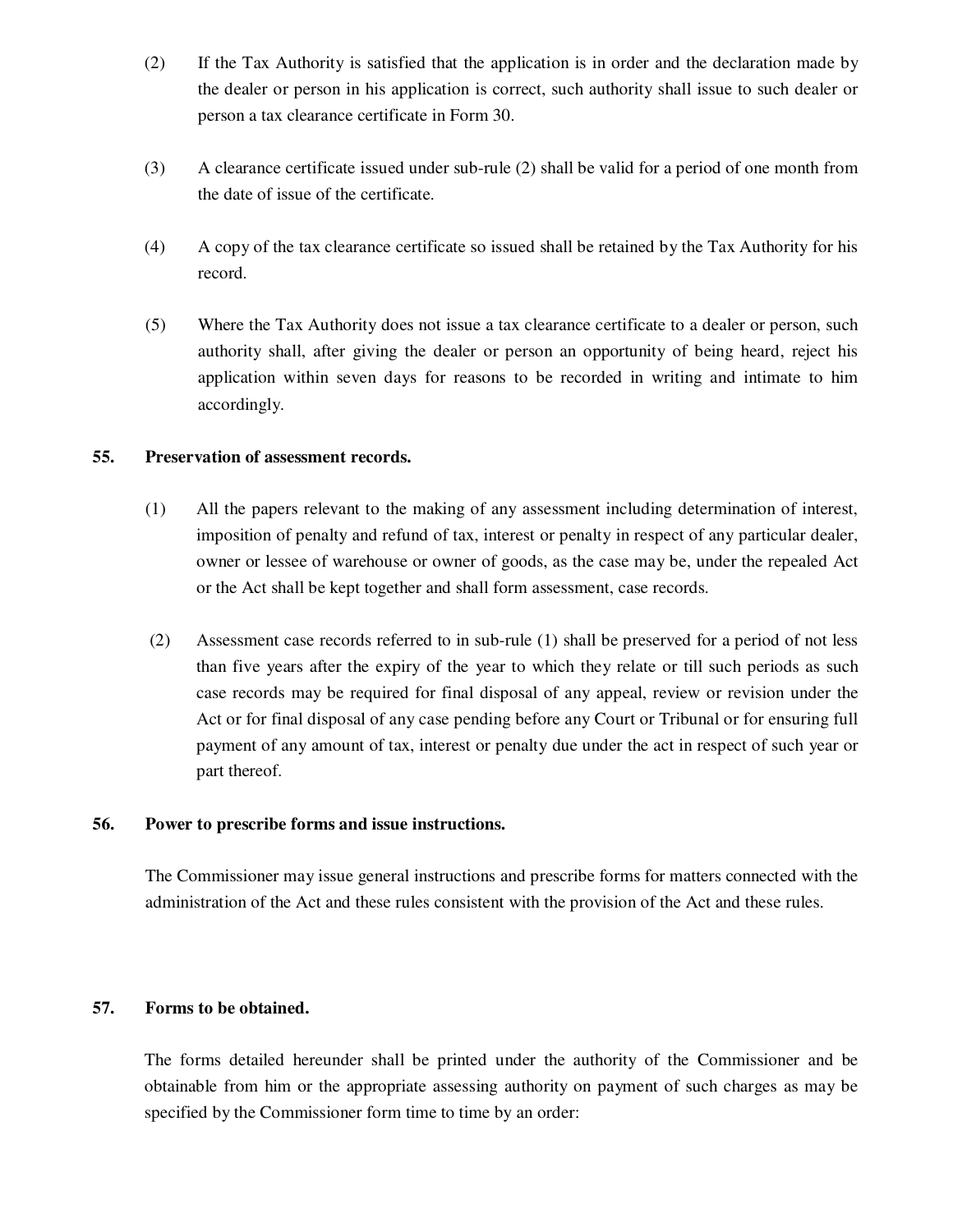Provided that the payment of such charges shall not be applicable to such form or forms as the Commissioner may specify by an order in this behalf.

| Form No. | <b>Particulars of Form</b>                                                                   |
|----------|----------------------------------------------------------------------------------------------|
| 5        | Application for compulsory/voluntary registration.                                           |
| 6        | Certificate of registration.                                                                 |
| 7        | Application for refund of security.                                                          |
| 8        | Notice of demand for tax/interest/penalty under section 27, 33, 35, 36 & 37.                 |
| 9        | Application for amendment/cancellation of registration certificate.                          |
| 10       | Monthly/Quarterly/Annual return.                                                             |
| 11       | Notice for calling return from registered/non-registered dealers.                            |
| 12       | Notice for depositing the amount of tax payable in case of less payment.                     |
| 13       | Notice for penalty or forfeiture or both for collection of tax unauthorisedly.               |
| 14       | Notice of curing of defect(s) in tax return.                                                 |
| 15       | Notice for provisional assessment.                                                           |
| 16       | Notice for tax audit/audit assessment.                                                       |
| 17       | Notice for best judgement assessment.                                                        |
| 18       | Notice for assessment for failure to get registered.                                         |
| 19       | Challan.                                                                                     |
| 20       | Notice for refund adjustment order/refund order.                                             |
| 21       | Refund adjustment order.                                                                     |
| 22       | Refund voucher.                                                                              |
| 22A      | Advice to be accompanied with refund voucher.                                                |
| 23       | Application for refund.                                                                      |
| 24       | Tax Invoice                                                                                  |
| 25       | Certificate of audit of accounts.                                                            |
| 27       | Declaration for importing taxable goods into Manipur.                                        |
| 28       | Declaration for dispatching taxable goods outside Manipur.                                   |
| 29       | Application for Transit Pass (TP).                                                           |
| 30       | Tax clearance certificate.                                                                   |
| 31       | Declaration for obtaining permission for delivery of taxable goods consigned by Rail, River, |
|          | Air, Post or Courier etc.                                                                    |
| 34       | Memorandum of cross objection against the order of the Appellate Authority before the        |
|          | Appellate Tribunal.                                                                          |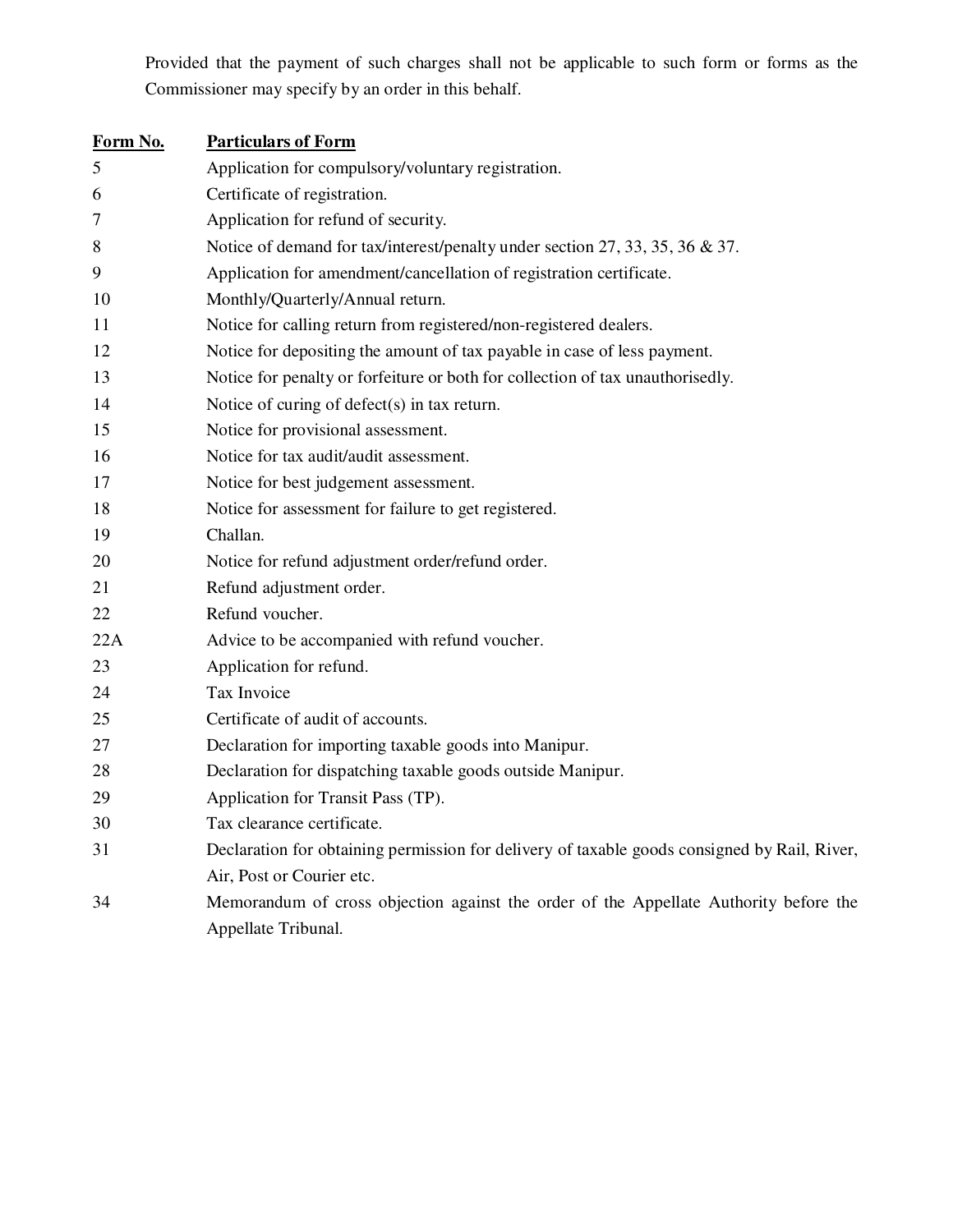# **MANIPUR VALUE ADDED TAX RULES, 2005**

Form 1 See Rule 10(i)

#### **Output Register**

Name of dealer …………………………………………………………….. Tax Identification No. ……………………………………………………… Business Address: ………………………………………………………….. Period: Month …………………………………… Year …………………...

| Date    | Selling  | Buver's    | Description | Sale price  | Sale     | Inter- | Value of 1 | Value of  |
|---------|----------|------------|-------------|-------------|----------|--------|------------|-----------|
| of      | dealer's | name       | of goods    | (excluding) | price of | State  | goods      | goods     |
| 1SSUe   | tax      | and        | sold        | VAT)        | exempted | Sale   | involved   | exported  |
| of tax  | invoice  | style of   |             |             | goods    |        | in stock   | out of    |
| invoice | Sl.No.   | business   |             |             |          |        | transfer   | the       |
|         |          | <b>TIN</b> |             |             |          |        |            | territory |
|         |          |            |             |             |          |        |            | of India  |
|         |          |            |             |             |          |        |            |           |

| *Taxable sale         | *Tax payable     | *Sale value    | Tax payable on  | Remarks |
|-----------------------|------------------|----------------|-----------------|---------|
| price $(5)-(6)-(7)$ - | on column $(10)$ | of non-        | column(12)      |         |
| $(8)-(9)$             | according to     | <b>VATable</b> | according to    |         |
|                       | rates specified  | goods.         | rates specified |         |
|                       | in the schedule  |                | in the Schedule |         |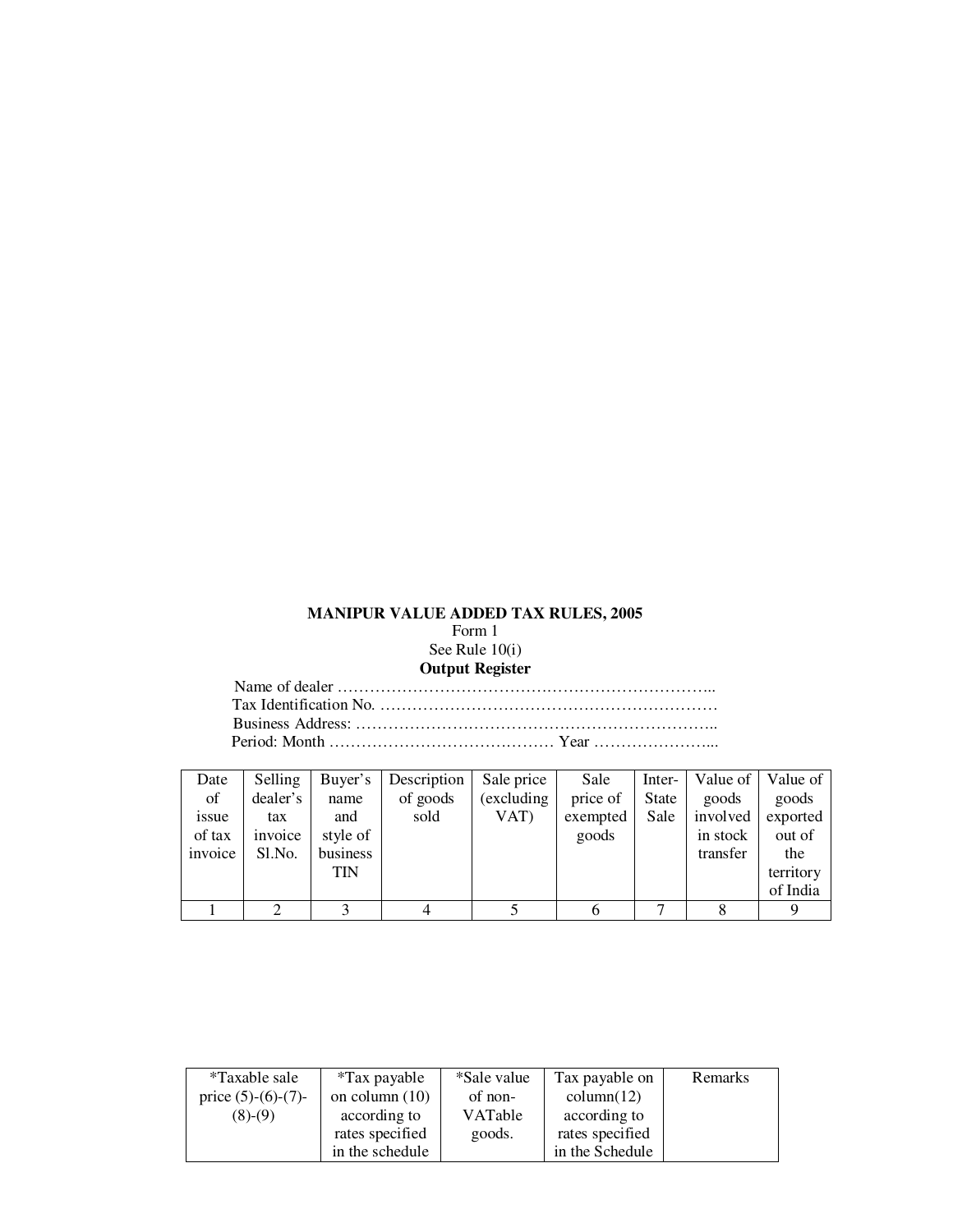Total for the month. \* Indicate the appropriate tax rate applicable to the goods sold.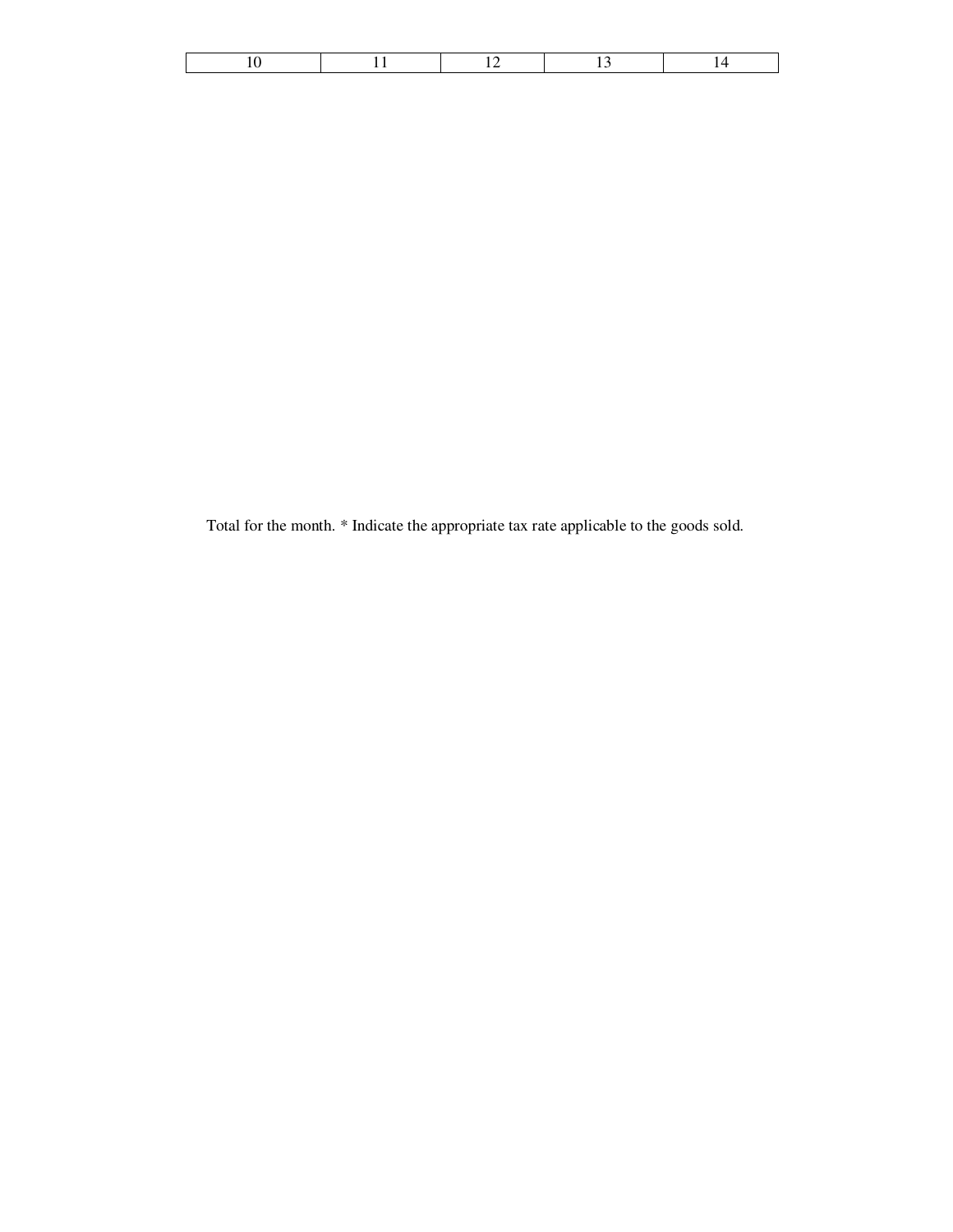#### **THE MANIPUR VALUE ADDED TAX RULES, 2005**

# Form 2

#### See Rule 10(ii) **Input Register**

Name of dealer …………………………………………………………….. Tax Identification No. ……………………………………………………… Business Address: ………………………………………………………….. Period: Month …………………………………… Year …………………...

Date of issue of tax invoice Tax Invoice Sl.No. issued to the purchasing dealer Seller's name and style of the business with TIN No. Description of goods purchased \*Taxable purchase from regd. dealer in Manipur \*Tax paid on taxable purchase from registered dealer in Manipur \*Value of taxable goods purchased/imported from outside Manipur  $1 \quad 2 \quad 3 \quad 4 \quad 5 \quad 6 \quad 7$ 

| Purchase     | *Other    | Total value       | *Value        | <b>Net</b> | Purchase  | Remarks |
|--------------|-----------|-------------------|---------------|------------|-----------|---------|
| value of     | purchases | purchases         | of            | Purchase   | value of  |         |
| tax          | not       | $(5)+(7)+(8)+(9)$ | taxable       | $(10)-$    | non-      |         |
| exempted     | mentioned |                   | <sub>or</sub> | (11)       | VATable   |         |
| goods        | in the    |                   | exempted      |            | goods     |         |
| within       | foregoing |                   | goods         |            | with      |         |
| or/and       | columns   |                   | returned      |            | reference |         |
| outside      |           |                   |               |            | to        |         |
| <b>State</b> |           |                   |               |            | column    |         |
|              |           |                   |               |            | No.4      |         |
| 8            | q         | 10                | 11            | 12         | 13        | 14      |

Total for the month. \* Indicate the appropriate tax rate applicable to the goods purchased.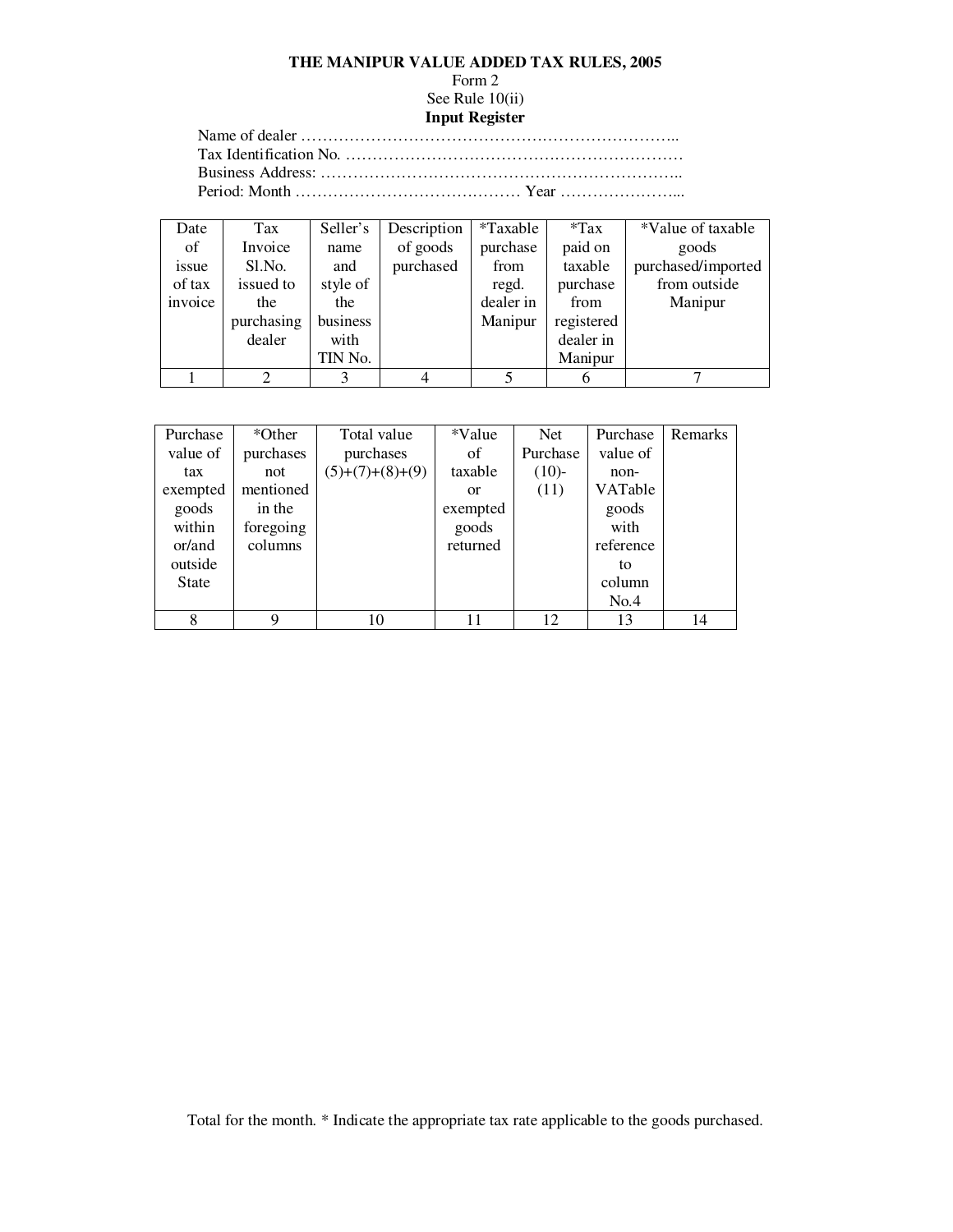#### **THE MANIPUR VALUE ADDED TAX RULES, 2005**  Form 3 See Rule 10(vii) VAT Account Register

| Period/Month        | Output tax | Opening          | Addition to      |
|---------------------|------------|------------------|------------------|
|                     | payable    | balance of       | <b>Input Tax</b> |
|                     |            | <b>Input Tax</b> | Credit           |
|                     |            | Credit           | during the       |
|                     |            |                  | month            |
| 1                   | 2          | 3                | 4                |
|                     |            |                  |                  |
|                     |            |                  |                  |
| Year $-$            |            |                  |                  |
| April               |            |                  |                  |
| May                 |            |                  |                  |
| June                |            |                  |                  |
| Total               |            |                  |                  |
| (Qtr.1)             |            |                  |                  |
| July                |            |                  |                  |
| August              |            |                  |                  |
| September           |            |                  |                  |
| Total               |            |                  |                  |
| (Qtr.2)             |            |                  |                  |
| October             |            |                  |                  |
| November            |            |                  |                  |
| December            |            |                  |                  |
| Total               |            |                  |                  |
| (Qtr.3)             |            |                  |                  |
| January             |            |                  |                  |
| February            |            |                  |                  |
| March               |            |                  |                  |
| Total               |            |                  |                  |
| (Qtr.4)             |            |                  |                  |
| <b>Annual Total</b> |            |                  |                  |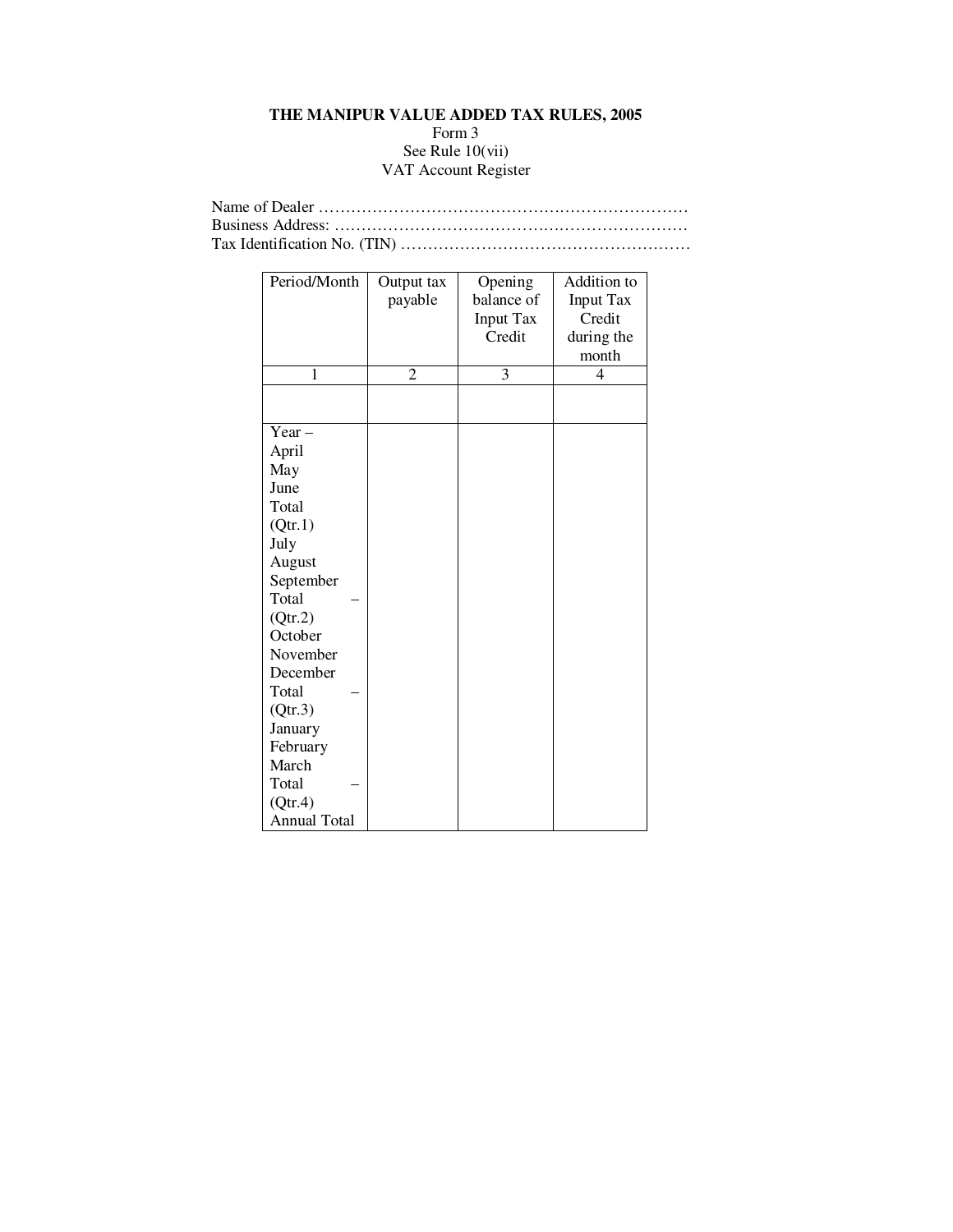|                                                                                                                                                                                          |                                                                                                                                                                                                                                                                                                         | Net<br>Input<br>Tax<br>Credit<br>$(3)+(4)-$<br>(5)                                                                                                | <b>VAT</b><br>payable<br>for the<br>month<br>$(2)-(5)$                                                          | Remarks                                                 |                                                                                      |                                                                              |                                                                                                                                        |  |  |  |
|------------------------------------------------------------------------------------------------------------------------------------------------------------------------------------------|---------------------------------------------------------------------------------------------------------------------------------------------------------------------------------------------------------------------------------------------------------------------------------------------------------|---------------------------------------------------------------------------------------------------------------------------------------------------|-----------------------------------------------------------------------------------------------------------------|---------------------------------------------------------|--------------------------------------------------------------------------------------|------------------------------------------------------------------------------|----------------------------------------------------------------------------------------------------------------------------------------|--|--|--|
|                                                                                                                                                                                          |                                                                                                                                                                                                                                                                                                         | 6                                                                                                                                                 | $\overline{7}$                                                                                                  | $\overline{8}$                                          |                                                                                      |                                                                              |                                                                                                                                        |  |  |  |
| Amount<br>of Input<br>Tax Credit<br>availed of<br>in respect<br>of those<br>goods but<br>are not<br>sold or<br>resold /<br>used<br>because of<br>theft, loss<br><b>or</b><br>destruction | <b>Input Tax</b><br>Credit<br>availed<br>of in<br>respect of<br>goods<br>remained<br>unsold at<br>the time<br>of<br>closure<br>of<br>business<br>but<br>subsequ-<br>ently<br>used for<br>purposes<br>other<br>than<br>those<br>specified<br>in<br>Section<br>$17(4)$ of<br><b>MVAT</b><br>Act,<br>2004. | Taxable<br>goods<br>dispatched<br>as branch<br>transfer of<br>${\sf stock}$<br>outside<br>the State<br>(not by<br>way of<br>inter-State<br>Sale). | Regn.<br>Certificate<br>cancelled<br>but hold<br>stock of<br>taxable<br>goods at the<br>time of<br>cancellation | Excess/<br>erroneous<br>claim of<br>Input Tax<br>Credit | Purchased<br>taxable<br>goods<br>$_\mathrm{returned}$<br>to the<br>selling<br>dealer | Tax<br>charged<br>in the<br>tax<br>invoice<br>exceeds<br>the tax<br>payable. | Total<br>Input<br>Tax<br>Credit to<br>be<br>reversed<br>$(i)$ +<br>$(ii)+$<br>$(iii)+$<br>$(iv) +$<br>$(v)$ +<br>$(vi)$ +<br>$(vii)$ . |  |  |  |
| (i)                                                                                                                                                                                      | (iii)                                                                                                                                                                                                                                                                                                   | (iii)                                                                                                                                             | (iv)                                                                                                            | (v)                                                     | $\overline{(vi)}$                                                                    | (vii)                                                                        | (viii)                                                                                                                                 |  |  |  |
|                                                                                                                                                                                          |                                                                                                                                                                                                                                                                                                         |                                                                                                                                                   |                                                                                                                 |                                                         |                                                                                      |                                                                              |                                                                                                                                        |  |  |  |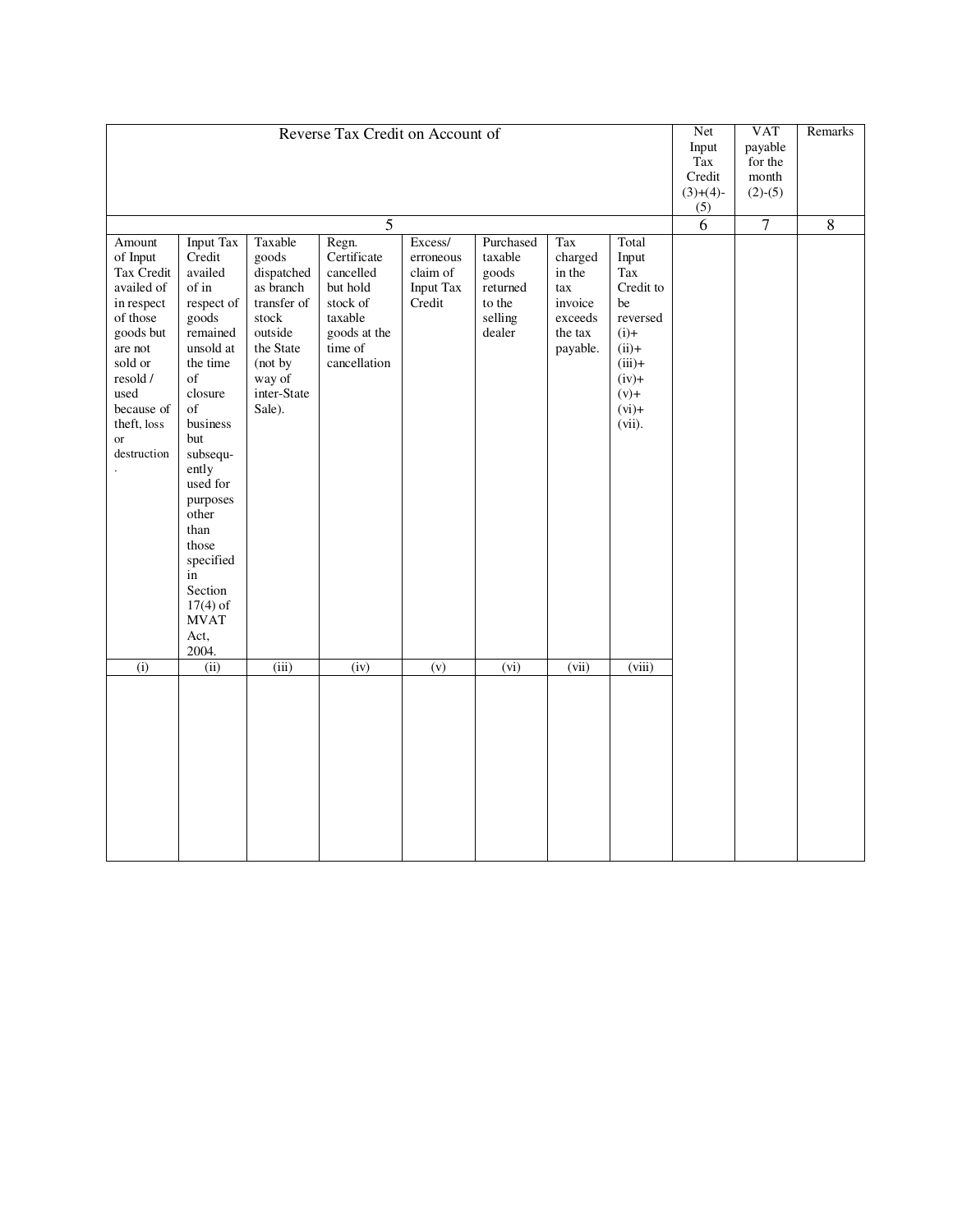Form 4 See Rule: 13 (2)

### **Statement of claim of Input Tax Credit**

- 1. Name of the dealer with complete address :
- 2. Registration number under Manipur Sales Tax Act, 1990 :
- 3. Authority to whom statement/ return filed upto March, 2005 :
- 4. TIN under Manipur Value Added Tax Act, 2004 :
- 5. Details of goods purchased during the period from 2.4.04 to 31..3.05 under the Manipur Sales Tax Act, 1990 and stock held on 1.4.05 u/s 17(13) of MVAT Act, 2004 :

| Description | Tax rate | Quantity/  | Value of       | Amount of   | Value of | Quantity/   | Amount of tax    |
|-------------|----------|------------|----------------|-------------|----------|-------------|------------------|
| of goods.   | under    | Weight of  | goods          | tax paid at | sale     | Weight of   | claimed as paid  |
|             | MST Act, | goods      | purchased.     | the time of | proceeds | goods held  | on the goods     |
|             | 1990.    | purchased. |                | purchase,   | upto     | in stock as | held in stock as |
|             |          |            |                | if any.     | 31.3.05  | on 1.4.05   | per ST-3         |
|             |          |            |                |             |          |             | prescribed       |
|             |          |            |                |             |          |             | under the MST    |
|             |          |            |                |             |          |             | Rules, 1990.     |
|             | 2        | 3          | $\overline{4}$ | 5           | 6        | 7           | 8                |
|             |          |            |                |             |          |             |                  |
|             |          |            |                |             |          |             |                  |
|             |          |            |                |             |          |             |                  |
|             |          |            |                |             |          |             |                  |
|             |          |            |                |             |          |             |                  |

| Date: $\dots\dots\dots\dots\dots\dots\dots\dots$   |  |  |  |  |  |  |  |  |  |  |  |
|----------------------------------------------------|--|--|--|--|--|--|--|--|--|--|--|
| $Place: \ldots \ldots \ldots \ldots \ldots \ldots$ |  |  |  |  |  |  |  |  |  |  |  |

Signature Name of dealer Status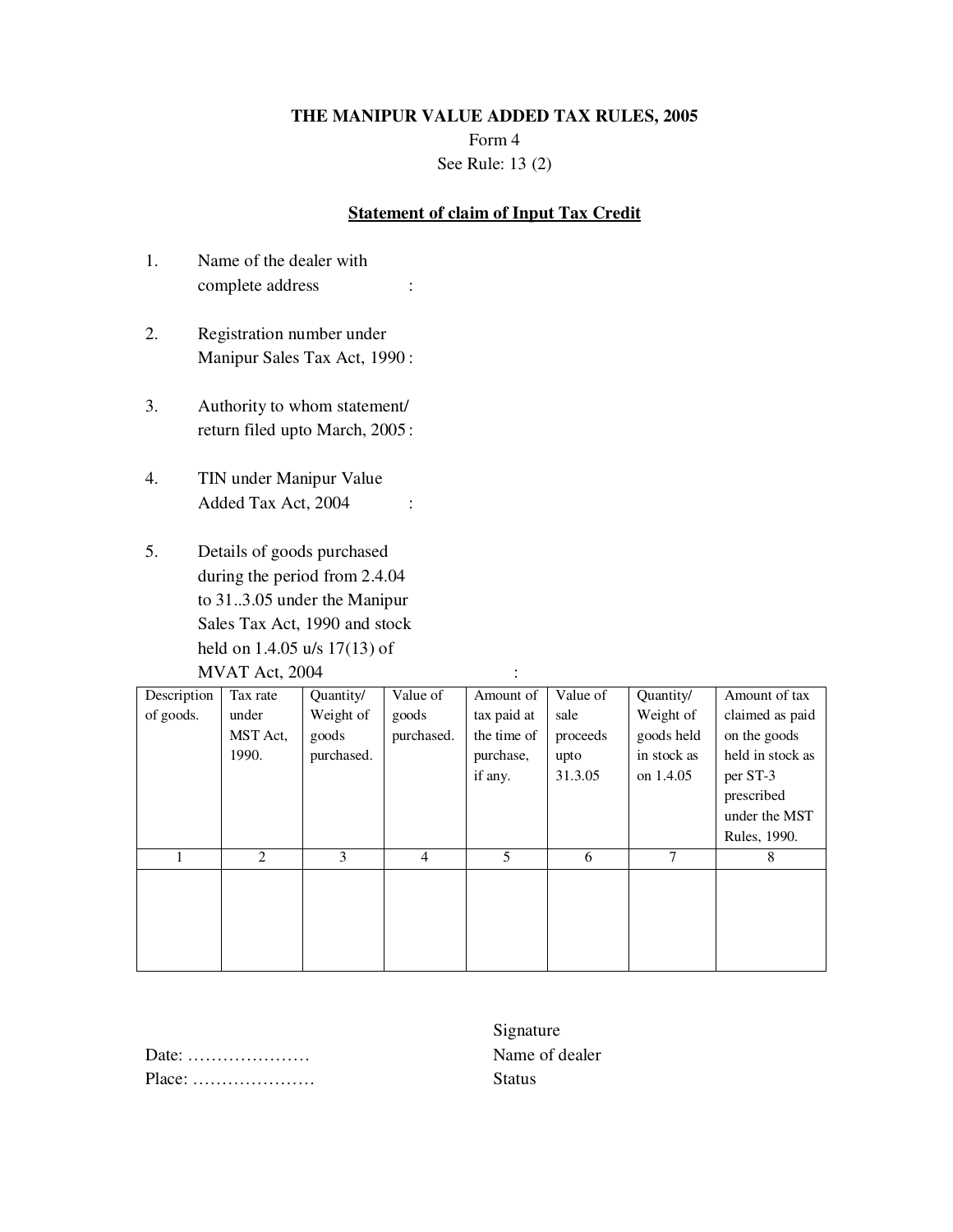### **THE MANIPUR VALUE ADDED TAX RULES, 2005**  Form 5 See Rule 16(1), 19, 20(iv) **Application for compulsory/voluntary registration**

| 1.  | Name of the applicant                                                                                                                                 |                             |                                                                                         |                   |                                        |                                         |                                                                                                                          |
|-----|-------------------------------------------------------------------------------------------------------------------------------------------------------|-----------------------------|-----------------------------------------------------------------------------------------|-------------------|----------------------------------------|-----------------------------------------|--------------------------------------------------------------------------------------------------------------------------|
| 2.  | Name and style of the business                                                                                                                        |                             |                                                                                         |                   |                                        |                                         |                                                                                                                          |
| 3.  | Principal place of business address :                                                                                                                 |                             | Room No.<br>Flat No.<br>Premises No.<br>Address<br>Pin code<br>Sub-Division<br>District |                   |                                        |                                         |                                                                                                                          |
| 4.  | Occupancy status of the room/flat/<br>premises with supporting documents<br>(Tick where applicable)                                                   |                             | : (i) Owned (ii) Rented (iii) Leased                                                    |                   |                                        | (iv) Rent free (give reason) (v) Others |                                                                                                                          |
| 5.  | Status of the business<br>(Tick where applicable)                                                                                                     | $\ddot{\cdot}$              |                                                                                         |                   |                                        |                                         | (i) Proprietorship (ii) Partnership (iii) Public Ltd. Company<br>(iv) Pvt. Ltd. Company (v) Govt. Enterprise (vi) Others |
| 6.  | If partnership, number of partner                                                                                                                     | $\ddot{\cdot}$              |                                                                                         |                   |                                        |                                         |                                                                                                                          |
| 7.  | Municipal Body/Local Body                                                                                                                             | $\ddot{\cdot}$              |                                                                                         |                   |                                        |                                         |                                                                                                                          |
| 8.  | Ward number                                                                                                                                           | $\ddot{\cdot}$              |                                                                                         |                   |                                        |                                         |                                                                                                                          |
| 9.  | Contact numbers                                                                                                                                       | $\ddot{\cdot}$              | i.<br>ii.<br>iii.                                                                       | Fax No.<br>E-mail | Telephone No. :                        |                                         |                                                                                                                          |
| 10. | Name, address and status of contact<br>person                                                                                                         | $\ddot{\cdot}$<br>i.<br>ii. | Name                                                                                    |                   |                                        | Address                                 | <b>Status</b>                                                                                                            |
| 11. | Contact numbers of 10 above                                                                                                                           | $\ddot{\cdot}$<br>i.        | Name                                                                                    |                   | Telephone No. &<br>Fax No.             |                                         | E-mail                                                                                                                   |
| 12. | Addresses and telephone Nos. of<br>all branch offices within Manipur                                                                                  | ii.<br>i.<br>ii.<br>iii.    | Address                                                                                 |                   |                                        | Telephone                               |                                                                                                                          |
| 13. | Name and style of the business and :<br>Regd./TIN No. under the respective<br>State Act and CST Act (if any) of<br>all branch offices outside Manipur |                             | Name<br>i.<br>ii.<br>iii.                                                               |                   | Regd./TIN No.<br>under State Act       |                                         | Regd.No. under<br>CST Act                                                                                                |
| 14. | Address and telephone nos. of all<br>warehouses within Manipur                                                                                        | $\ddot{\cdot}$              | Address                                                                                 |                   |                                        |                                         | Telephone No.                                                                                                            |
| 15. | Nature of business:<br>(Tick where applicable)                                                                                                        |                             | Manufacturer<br>Exporter under<br>CST Act                                               |                   | Reseller<br>Others (please<br>specify) |                                         | Importer<br>under CST Act                                                                                                |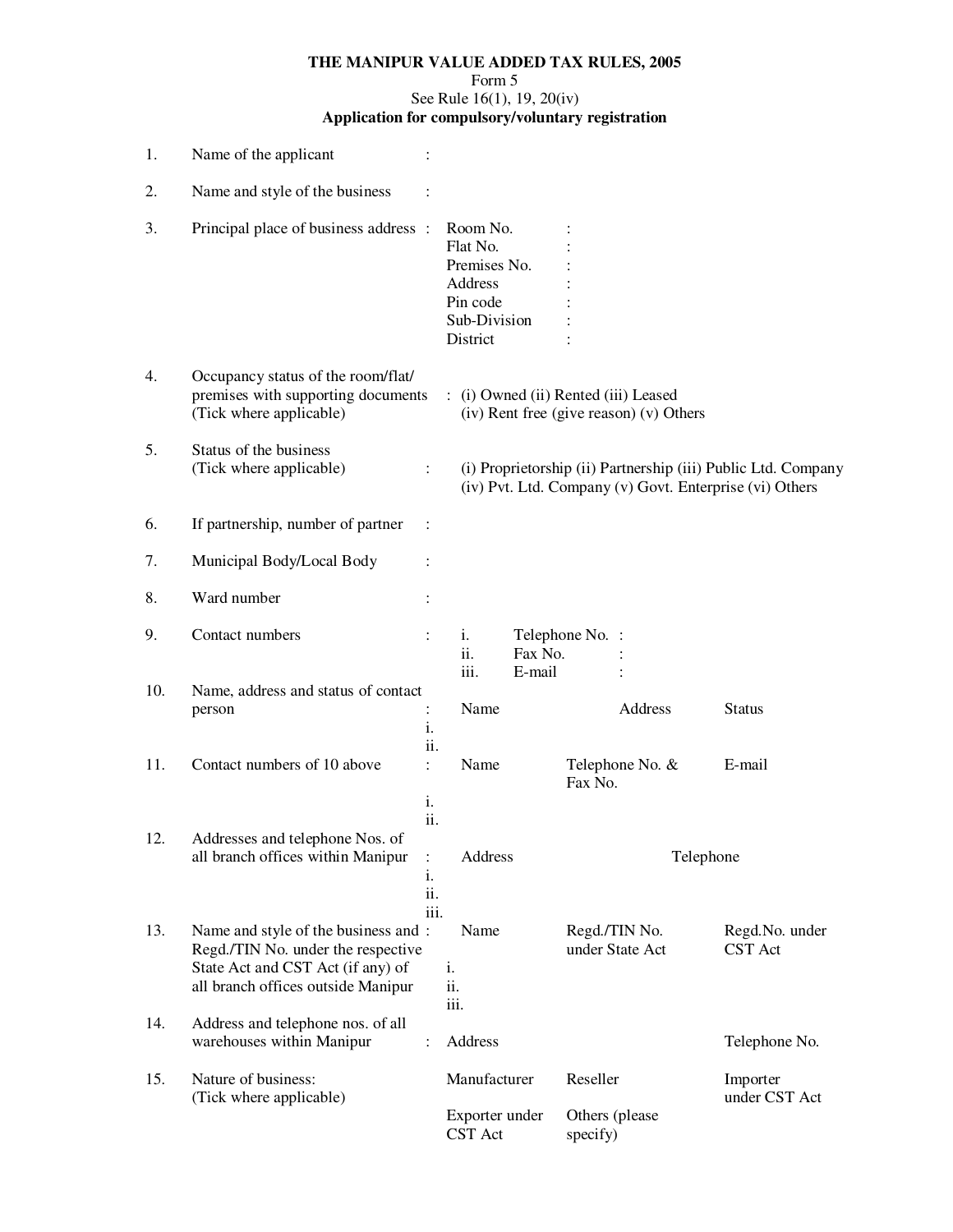| 16.         | Broad categories of goods dealt in :                                                             |                       |                                    |               |                                                                                                                                   |
|-------------|--------------------------------------------------------------------------------------------------|-----------------------|------------------------------------|---------------|-----------------------------------------------------------------------------------------------------------------------------------|
| 17.<br>i.   | Details of bank account:<br>Name of bank                                                         | Branch and<br>address |                                    | Nature of A/c | Account No.                                                                                                                       |
| ii.<br>111. |                                                                                                  |                       |                                    |               |                                                                                                                                   |
| 18.         | <b>Income Tax PAN</b>                                                                            |                       |                                    |               |                                                                                                                                   |
| 19.         | Regd. No. under Central Excise and<br>Tariff Act (if any)                                        |                       |                                    |               |                                                                                                                                   |
| 20.         | Certificates of enlistment No. issued                                                            |                       |                                    |               |                                                                                                                                   |
|             | by Municipal Body/Local Body<br>(reference to 07 above)                                          |                       |                                    |               |                                                                                                                                   |
| 21.         | Date of issue of the above certificate<br>(reference to 20 above)                                |                       |                                    |               |                                                                                                                                   |
| 22.         | Date of last renewal of the above<br>certificate (reference to 20 above)                         | $\ddot{\cdot}$        |                                    |               |                                                                                                                                   |
| 23.         | Accounts maintained in<br>(Tick which is applicable)                                             |                       | Computerised system                |               | Manual system                                                                                                                     |
| 24.         | Accounting year                                                                                  |                       | From                               | To            |                                                                                                                                   |
| 25.         | Amount of sales during                                                                           |                       | : i. Last Quarter<br>ii. Last Year |               |                                                                                                                                   |
| 26.         | Date of commencement of sale of<br>taxable goods                                                 |                       |                                    |               |                                                                                                                                   |
| 31.03.2005. |                                                                                                  |                       |                                    |               | Additional information for dealers who were registered under the Manipur Sales Tax Act, 1990 as on                                |
| 27.         | Regd. No. under the MST Act, 1990:                                                               |                       |                                    |               |                                                                                                                                   |
| 28.         | Regd. No. under the CST Act, 1956:                                                               |                       |                                    |               |                                                                                                                                   |
| 29.         | If there was execution of<br>works contract under the MST Act 1990<br>(Tick which is applicable) |                       | Yes                                | No            |                                                                                                                                   |
|             | I,                                                                                               |                       |                                    |               | do hereby declare that the<br>above statements/particulars are true to the best of my knowledge and belief and I hereby apply for |
|             |                                                                                                  |                       |                                    |               |                                                                                                                                   |

above statements/particulars are true to the best of my knowledge and belief and I hereby apply for registration under the Manipur Value Added Tax Act, 2004.

| Date of filing | Signature of the applicant or |
|----------------|-------------------------------|
| application.   | authorized person.            |

N.B. : i. Please use separate sheet wherever space is inadequate.

 ii. Annexure-A is to be filled in by the Proprietor/Partners/Karta, as the case may be, if the business is run on the basis of proprietorship/partnership/HUF and Annexure-B is to be filled in by Private Limited Company or Public Limited Company and such Annexures shall be treated as a part of this application.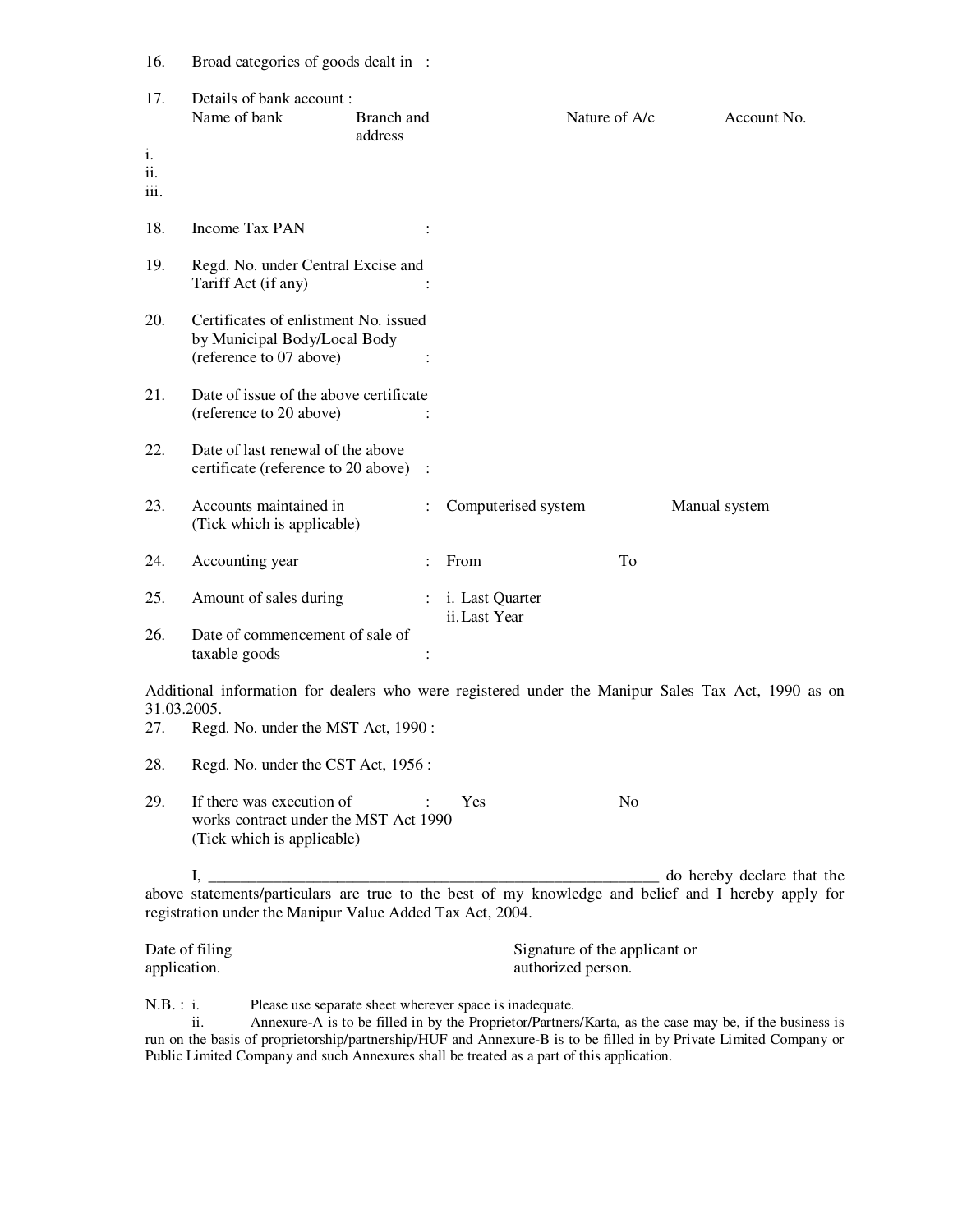### **ANNEXURE - A**

### **(Annexure to application for registration to be filled in by the Proprietor/Partners/Karta, as the case may be, of the business for Proprietorship/Partnership/ HUF)**

**(Please use separate sheet for each partner)** 

Affix a duly attested passport size photograph

- 1. Name of the person :
- 2. Father's name :
- 3. Date of birth :
- 4. Educational qualification :
- 5 Extent of interest in the business:
- 6 How long associated with the business:
- 7. Occupation before coming to this business:
- 8. Other business interest in the

State (please specify) :

- 9. Other business interest outside the State (please specify):
- 10. Present address :
- 11. Permanent address:
- 12. Electoral details:-
	- (i) Identity card No/ Residential Certificate issued by the jurisdictional revenue authority of the State in which the dealer resides
	- (ii) Assembly Constituency: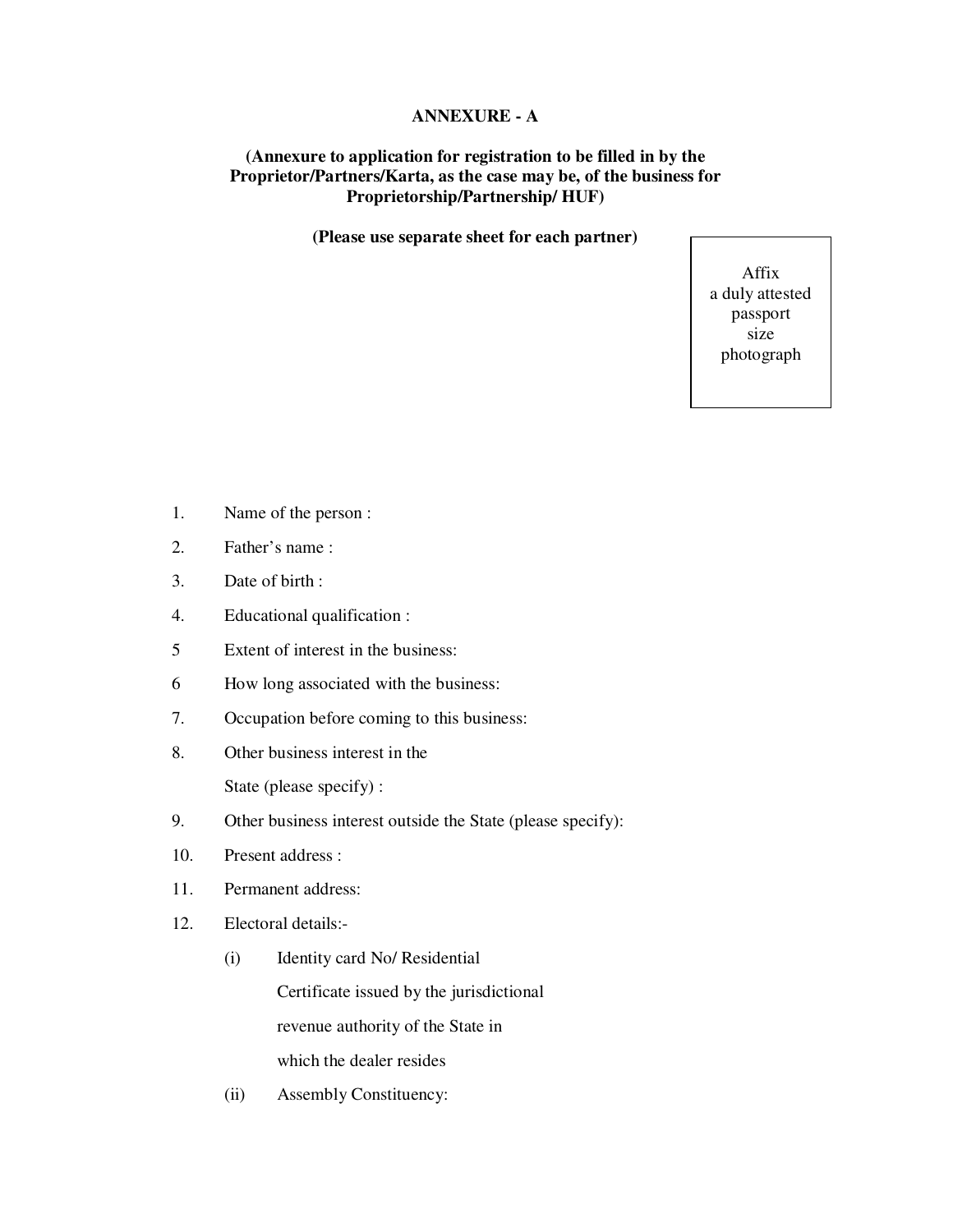- 13. Contact numbers:-
	- (i) Telephone No:
	- (ii) Fax No :
	- (iii) E-mail address:
- 14. Income Tax PAN No:
- 15. Specimen signature:
	- (i)
	- (ii)
	- (iii)

| 16. | The specimen signature     | First witness | Second witness |
|-----|----------------------------|---------------|----------------|
|     | to be attested by two      |               |                |
|     | witnesses registered       |               |                |
|     | under the MST Act, 1990 or |               |                |
|     | Manipur Value Added        |               |                |
|     | Tax Act, 2004              |               |                |
|     |                            | Name:         |                |
|     |                            | Regd.No:      |                |
|     |                            | TIN.:         |                |

Signature:

| Date  | Signature |  |
|-------|-----------|--|
| Place | Status    |  |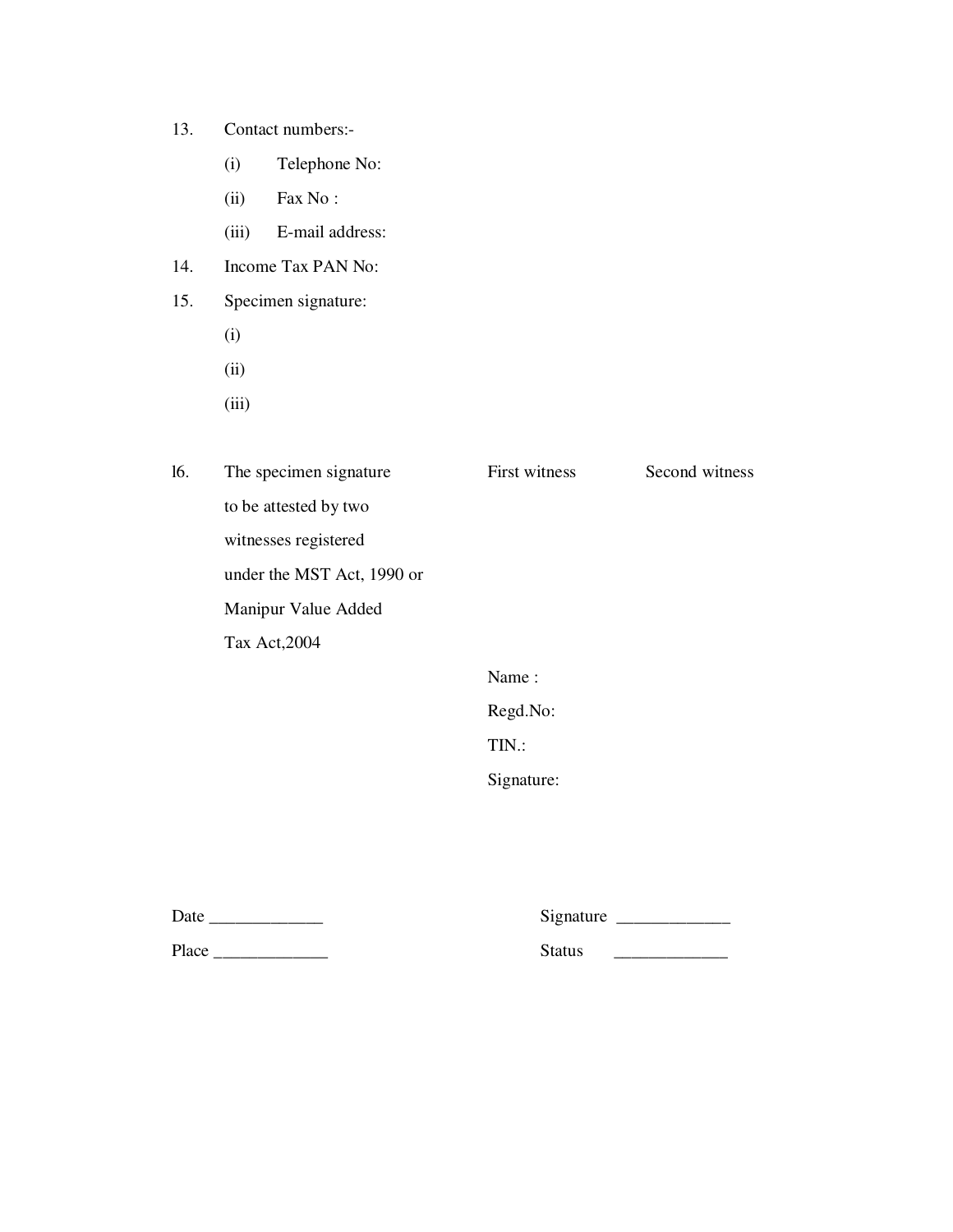# **ANNEXURE - B**

# **(Annexure to application for registration to be submitted by a Private Limited Company or Public Limited Company)**

**(Please use separate sheet for each Officer)** 

Affix a duly attested passport size photograph

- 1. Name of the Director/Principal Officer :
- 2. Date of birth :
- 3. Educational qualification :
- 4. Official designation :
- 5. Date of joining in the present capacity :
- 6. Present address :
- 7. Permanent address :
- 8. Contact numbers :-
	- (a) Telephone number :
	- (b) Fax number :
	- (c) E-mail address :
- 9. Income Tax PAN No. :
- 10. Specimen signature :
	- i.
	- ii.
	- iii.

Date \_\_\_\_\_\_\_\_\_\_\_\_\_ Signature \_\_\_\_\_\_\_\_\_\_\_\_\_ Place Status  $\overline{\phantom{a}}$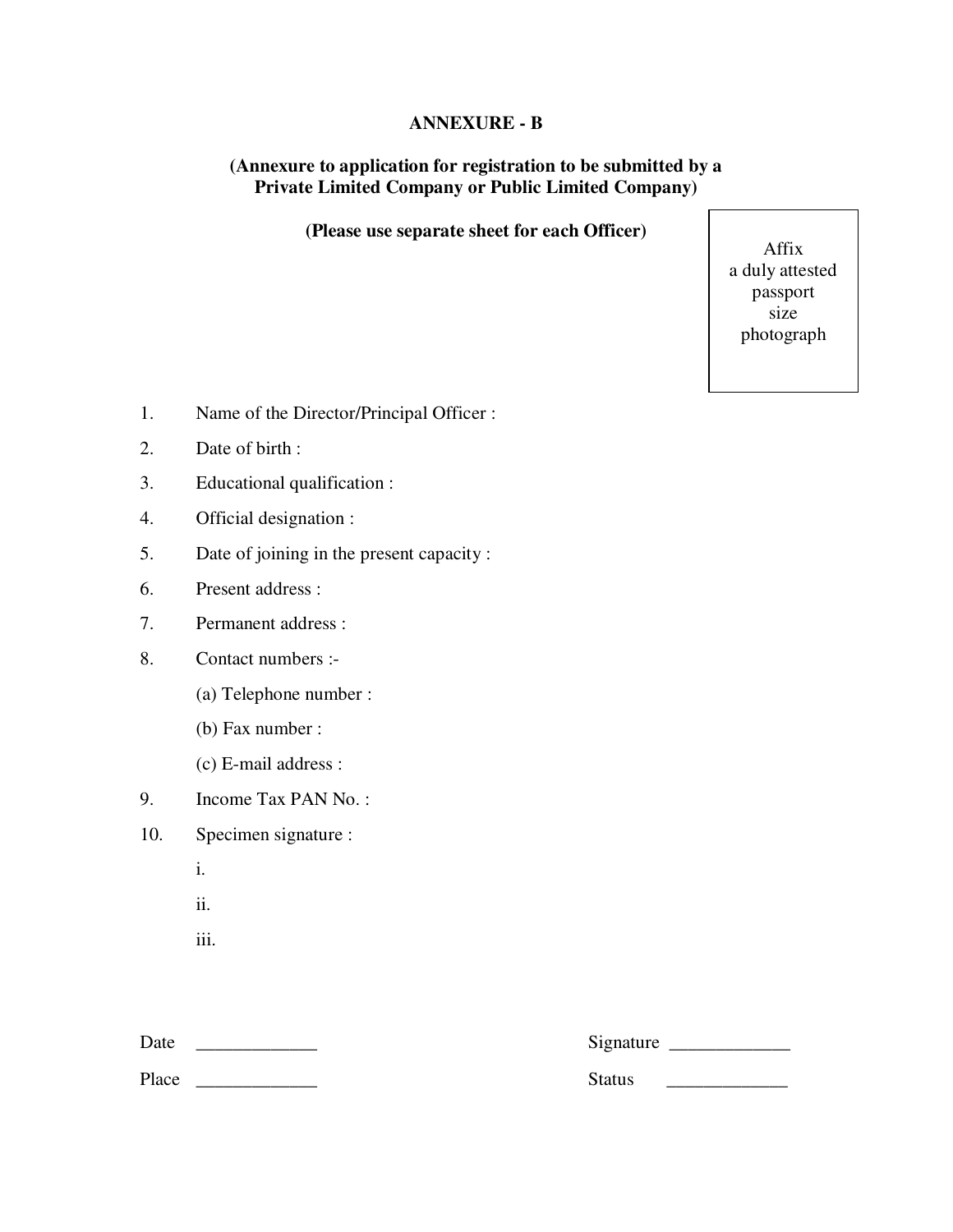# **THE MANIPUR VALUE ADDED TAX RULE, 2005**  Form 6 See Rule 16(7) **Certificate of registration**

TIN: Effective date of registration:

Circle Code: Unit Code: Tax period for filing return: Monthly/Quarterly/Annual.

 This is to certify that the dealer, whose particulars are detailed below, has been registered under section \_\_\_\_\_\_\_\_\_\_ of the Manipur Value Added Tax Act, 2004.

- (1) Name of the dealer :
- (2) Name of father/husband of the dealer :
- (3) Address of the Proprietor/ Partners/Director etc.:
- (4) Trade Name(if any) :
- (5) Status : (i) Proprietorship (ii) Partnership
- - (iii) HUF (iv) Private Limited Company
	- (v) Public Limited Company (vi ) Government Enterprise
	-
- (vii) Others (6) Nature of business :
- (7) Commodities dealt in :
- (8) Location of main place of business in the State:-
	- (a) Street/Road :
	- (b) Village/Town :
	- (c) Post Office : Pin Code:
	- (d) District :
- (9) Additional places of business, if any :
- (10) Location and address of warehouse / godown :
- (11) Location and address of the manufacturing / processing unit :

The returns shall be furnished monthly / quarterly / annually.

| Place: |  |
|--------|--|
| Date:  |  |
| Seal : |  |

Registering Authority.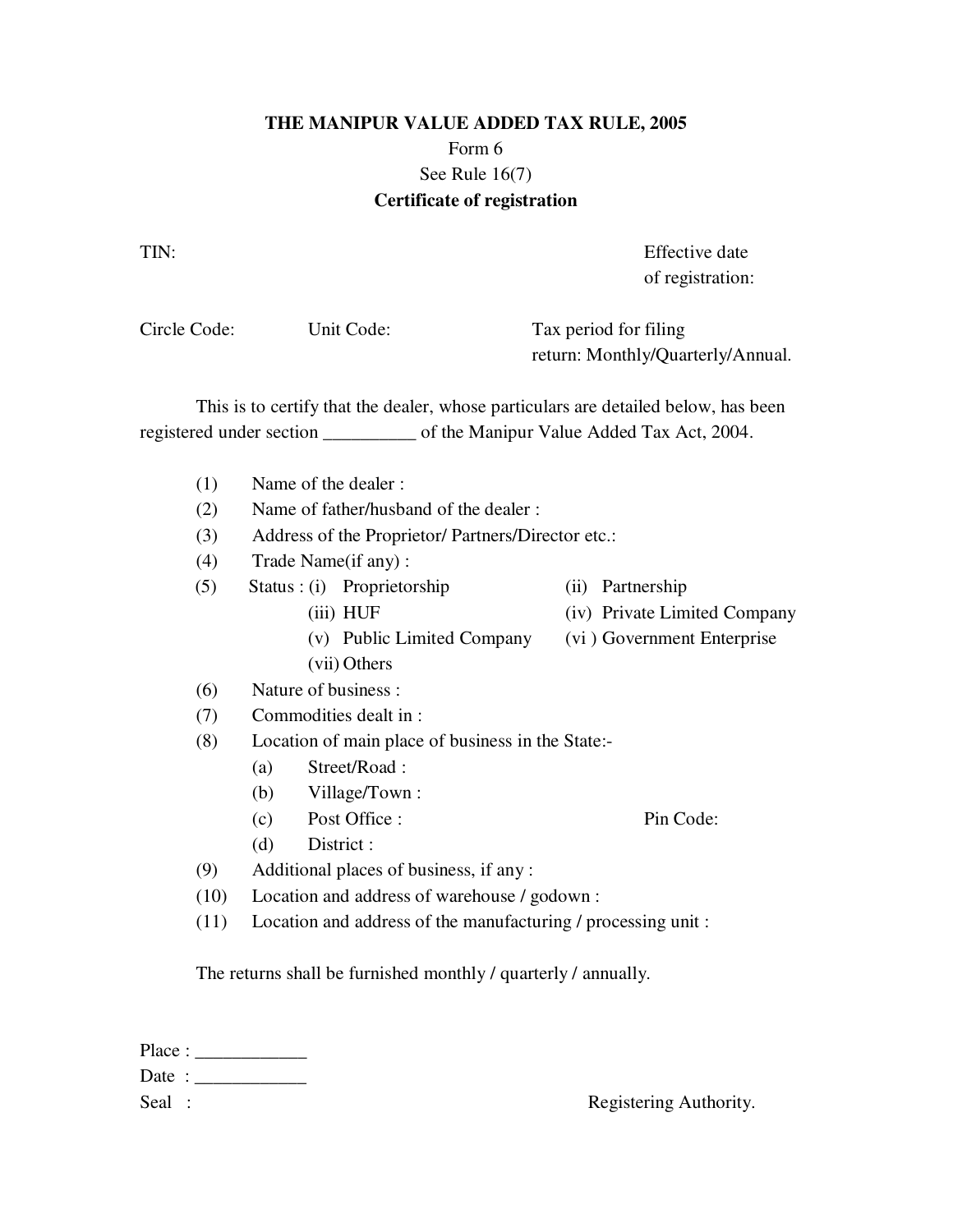# **THE MANIPUR VALUE ADDED TAX RULES,2005**  Form 7 See Rule 21(4)

# **Application for refund of security**

To

The Tax Authority,

\_\_\_\_\_\_\_\_\_\_\_\_\_\_\_\_\_ (Specify circle or unit)

### Subject : **Refund of security**.

Sir,

 I hereby apply for refund of security furnished by me with you. The particulars are given below :-

- (1) Name and style of business with complete address :
- (2) TIN :
- (3) Nature and amount of security paid with complete details :
- (4) The amount of security claimed as refund :
- (5) Grounds of claiming refund :

Date:  $\frac{2}{\sqrt{2\pi}}$ 

Yours faithfully,

Place: \_\_\_\_\_\_\_\_\_

Signature \_\_\_\_\_\_\_\_\_\_\_\_\_\_\_\_\_\_

Full name of

the claimant\_\_\_\_\_\_\_\_\_\_\_\_\_\_\_\_

Status in the

business \_\_\_\_\_\_\_\_\_\_\_\_\_\_\_\_\_\_\_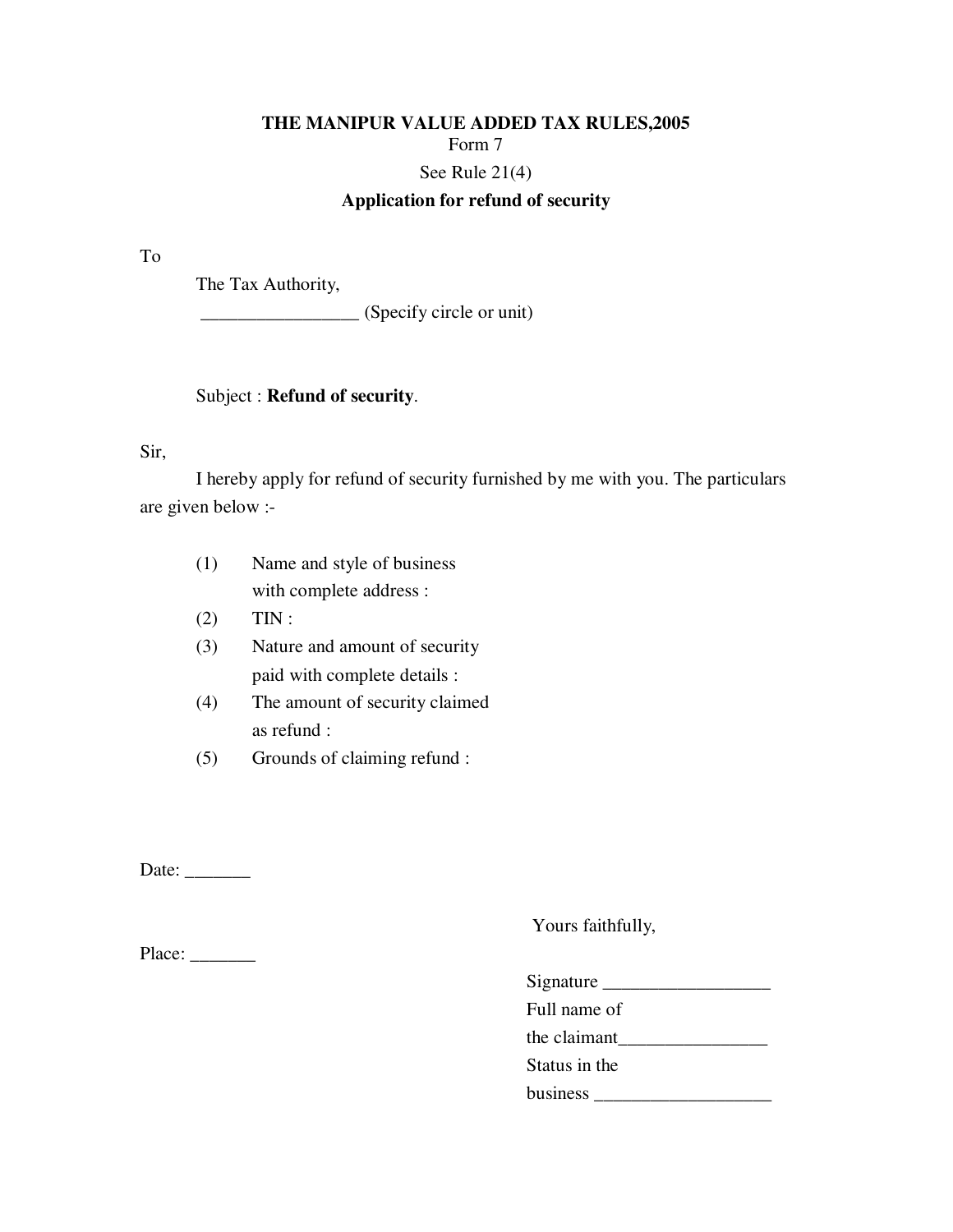### Form 8

See Rules 22, 27(3), 28(3), 29(3) & 30(3)

# **Notice of demand for tax/interest/penalty under sections 27, 33, 35,36 & 37 of the Manipur Value Added Tax Act, 2004.**

To

 M/S \_\_\_\_\_\_\_\_\_\_\_\_\_\_\_\_\_\_\_\_\_\_\_\_\_ ( Name & style of the business ) \_\_\_\_\_\_\_\_\_\_\_\_\_\_\_\_\_\_\_\_\_\_\_\_\_ ( Full address ) \_\_\_\_\_\_\_\_\_\_\_\_\_\_\_\_\_\_\_\_\_\_\_\_\_ (TIN)

 You are hereby informed that you have been assessed for the year/ quarter / month ending \_\_\_\_\_\_\_\_\_\_\_\_\_\_ to tax, interest and that a penalty under section \_\_\_\_\_\_\_\_\_ of the Act and rule \_\_\_\_\_\_\_\_\_\_\_\_ of the Rules has been imposed as under :

| 1. | (A) Taxable turnover determined               | Rs.          |
|----|-----------------------------------------------|--------------|
|    | $(B)$ Tax assessed u/s                        |              |
|    |                                               | Rs.          |
|    |                                               | Rs.          |
|    |                                               |              |
|    | Total :-                                      | Rs.          |
| 2. | Less amount already paid.                     | $\text{Rs.}$ |
| 3. | Net amount due.                               | Rs.          |
| 4. | You are hereby directed to pay the sum of Rs. |              |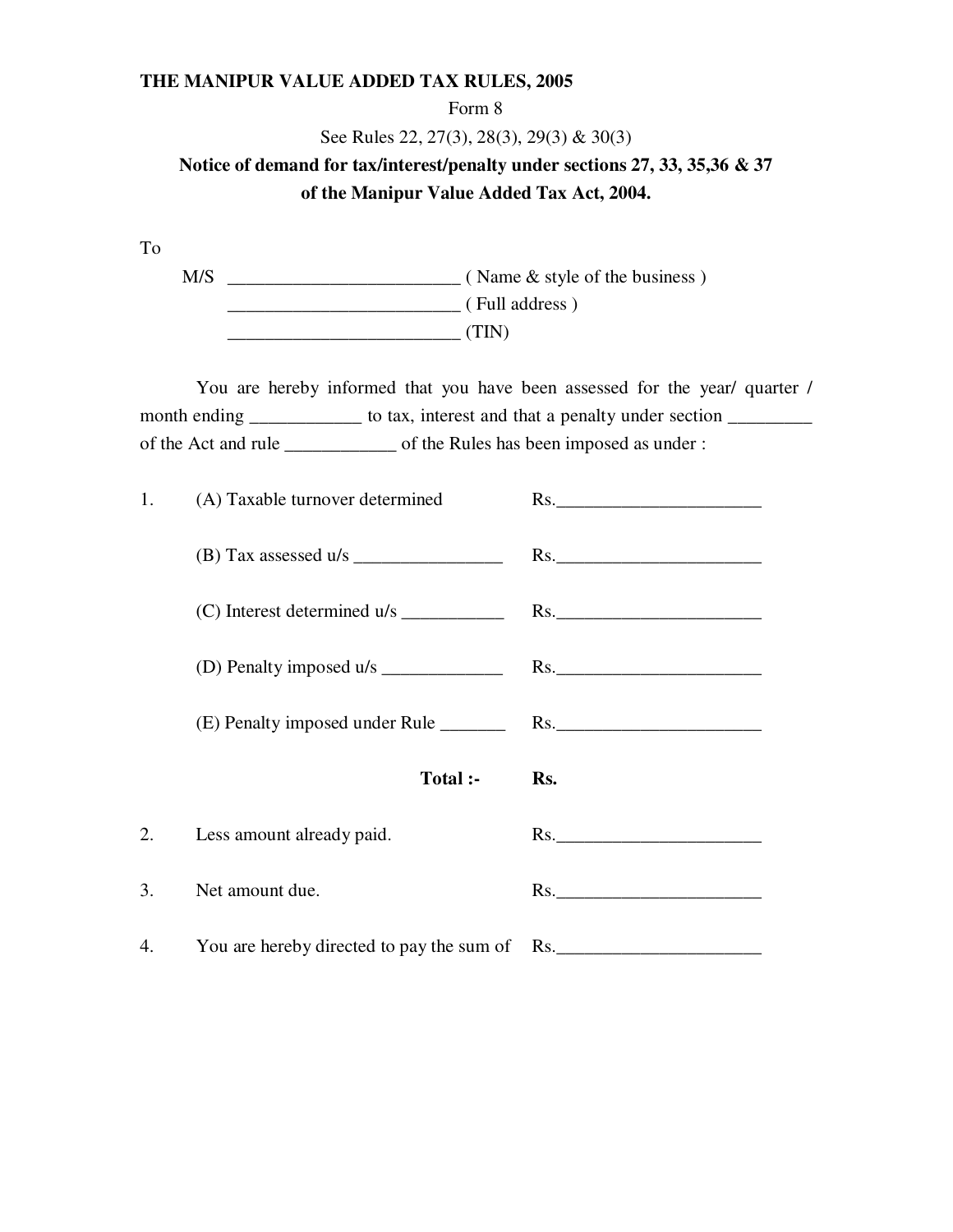( in words ) \_\_\_\_\_\_\_\_\_\_\_\_\_\_\_\_\_\_\_\_\_\_\_\_\_\_\_\_\_\_\_\_\_\_\_\_\_\_\_\_\_\_\_\_\_\_\_\_\_\_\_ into the

appropriate Government Treasury/ Designated Bank within thirty(30) days from the date of service of this notice and produce copy of receipted treasury challan within three (3) days from the date of deposit to the undersigned failing which the said sum shall be recoverable from you as an arrear of land revenue.

- 5. Please take notice that if you are a defaulter in payment of the sum as aforesaid, you would render yourself liable to penalty under sub-section (5) of section 42 and, in addition, to pay interest chargeable under section 50 from the date of default till realisation of the said sum.
- 6. Four copies of challan in Form 19 are enclosed herewith for the purpose.

Date \_\_\_\_\_\_\_\_\_ Signature

Tax Authority Seal.

**N.B.:** Score out whichever is not applicable.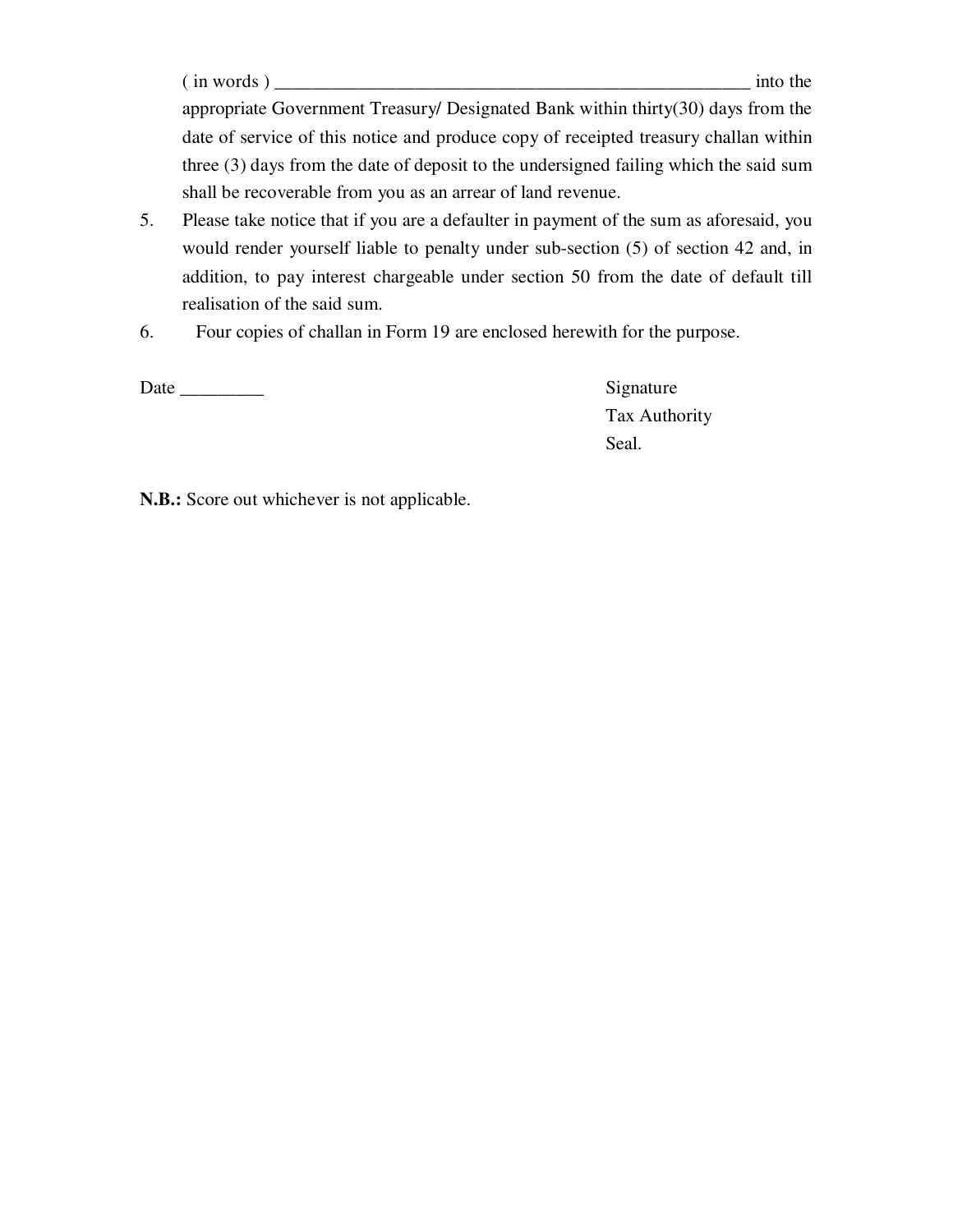## **THE MANIPUR VALUE ADDED TAX RULES, 2005**  Form 9 See rule 23 (1) (2) **Application for amendment/cancellation of registration certificate**

To,

 \_\_\_\_\_\_\_\_\_\_\_\_\_\_\_\_\_\_\_\_\_\_\_\_\_\_\_\_\_ (Tax Authority)  $\frac{1}{\sqrt{2}}$  ,  $\frac{1}{\sqrt{2}}$  ,  $\frac{1}{\sqrt{2}}$  ,  $\frac{1}{\sqrt{2}}$  ,  $\frac{1}{\sqrt{2}}$  ,  $\frac{1}{\sqrt{2}}$  ,  $\frac{1}{\sqrt{2}}$  ,  $\frac{1}{\sqrt{2}}$  ,  $\frac{1}{\sqrt{2}}$  ,  $\frac{1}{\sqrt{2}}$  ,  $\frac{1}{\sqrt{2}}$  ,  $\frac{1}{\sqrt{2}}$  ,  $\frac{1}{\sqrt{2}}$  ,  $\frac{1}{\sqrt{2}}$  ,  $\frac{1}{\sqrt{2}}$ 

Sir,

\_\_\_\_\_\_\_\_\_\_\_\_\_\_\_\_\_\_\_\_.

 I/We hereby inform you that due to reasons mentioned herein below, the registration certificate issued in favour of M/S requires amendment/cancellation. I/We, accordingly apply for amendment/cancellation of the registration certificate which is surrendered herewith. My/our TIN is

Reasons for amendment/cancellation:-

| (1)                                                      | <u> 1989 - Johann John Stein, markin fan it ferstjer fan it ferstjer fan it ferstjer fan it ferstjer fan it fers</u> |
|----------------------------------------------------------|----------------------------------------------------------------------------------------------------------------------|
|                                                          |                                                                                                                      |
|                                                          |                                                                                                                      |
|                                                          |                                                                                                                      |
| (2)                                                      |                                                                                                                      |
|                                                          |                                                                                                                      |
|                                                          |                                                                                                                      |
|                                                          |                                                                                                                      |
| (3)                                                      | <u> 1989 - Johann John Stone, markin film yn y brening yn y brening yn y brening yn y brening y brening yn y bre</u> |
|                                                          |                                                                                                                      |
|                                                          |                                                                                                                      |
|                                                          |                                                                                                                      |
|                                                          |                                                                                                                      |
|                                                          | Yours faithfully,                                                                                                    |
| Date: $\frac{1}{\sqrt{1-\frac{1}{2}} \cdot \frac{1}{2}}$ |                                                                                                                      |
|                                                          |                                                                                                                      |
|                                                          | Status of the person signing                                                                                         |
|                                                          |                                                                                                                      |
|                                                          | Full address                                                                                                         |
|                                                          | Seal                                                                                                                 |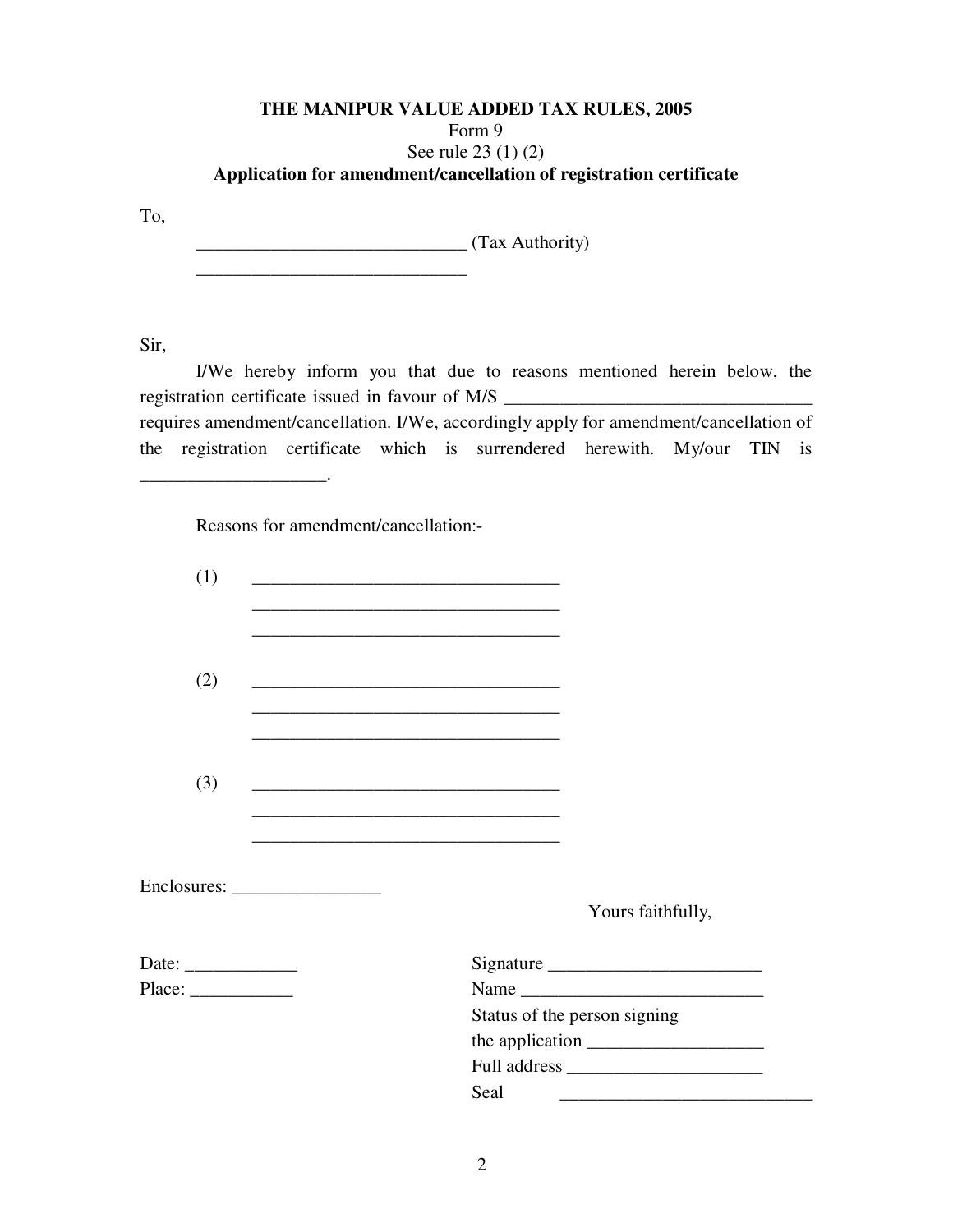# **THE MANIPUR VALUE ADDED TAX RULES, 2005**  Form  $-10$ See Rule 24 **Monthly/Quarterly/Annual Return**

|    |                                                                                          | $TIN -$     |
|----|------------------------------------------------------------------------------------------|-------------|
|    | $10$                                                                                     |             |
|    |                                                                                          |             |
|    |                                                                                          | Value (Rs.) |
| 1. | <b>Gross Turnover of Sales</b>                                                           |             |
| 2. | <b>Export Sales</b>                                                                      |             |
| 3. | <b>Inter-State Sales</b>                                                                 |             |
| 4. | Stock transfer                                                                           |             |
| 5. | Sales of tax exempt goods                                                                |             |
| 6. | Goods returned after sale                                                                |             |
| 7. | Labour charge deductible under<br>Rule $9(2)$ for execution of works<br>contract         |             |
| 8. | Taxable Turnover of sales<br>$(1)-(2)-(3)-(4)-(5)-(6)-(7)$                               |             |
| 9. | Sales of goods at first point (non-VATable)<br>under sub-section 3 of section 9 the Act. |             |

10. Break-up of taxable turnover of sales (8 above) and tax at different rates:

|                    | $\text{Tax}@1\%$ | $\text{Tax}@4\%$ | $Tax@12.5\%$ Tax $@20\%$ |    | Total        |
|--------------------|------------------|------------------|--------------------------|----|--------------|
|                    |                  | $\cdots$<br>11   | (iii)                    | 1V | $\mathbf{V}$ |
| $(A)$ Value $(Rs)$ |                  |                  |                          |    |              |
| $(B)$ Tax $(Rs.)$  |                  |                  |                          |    |              |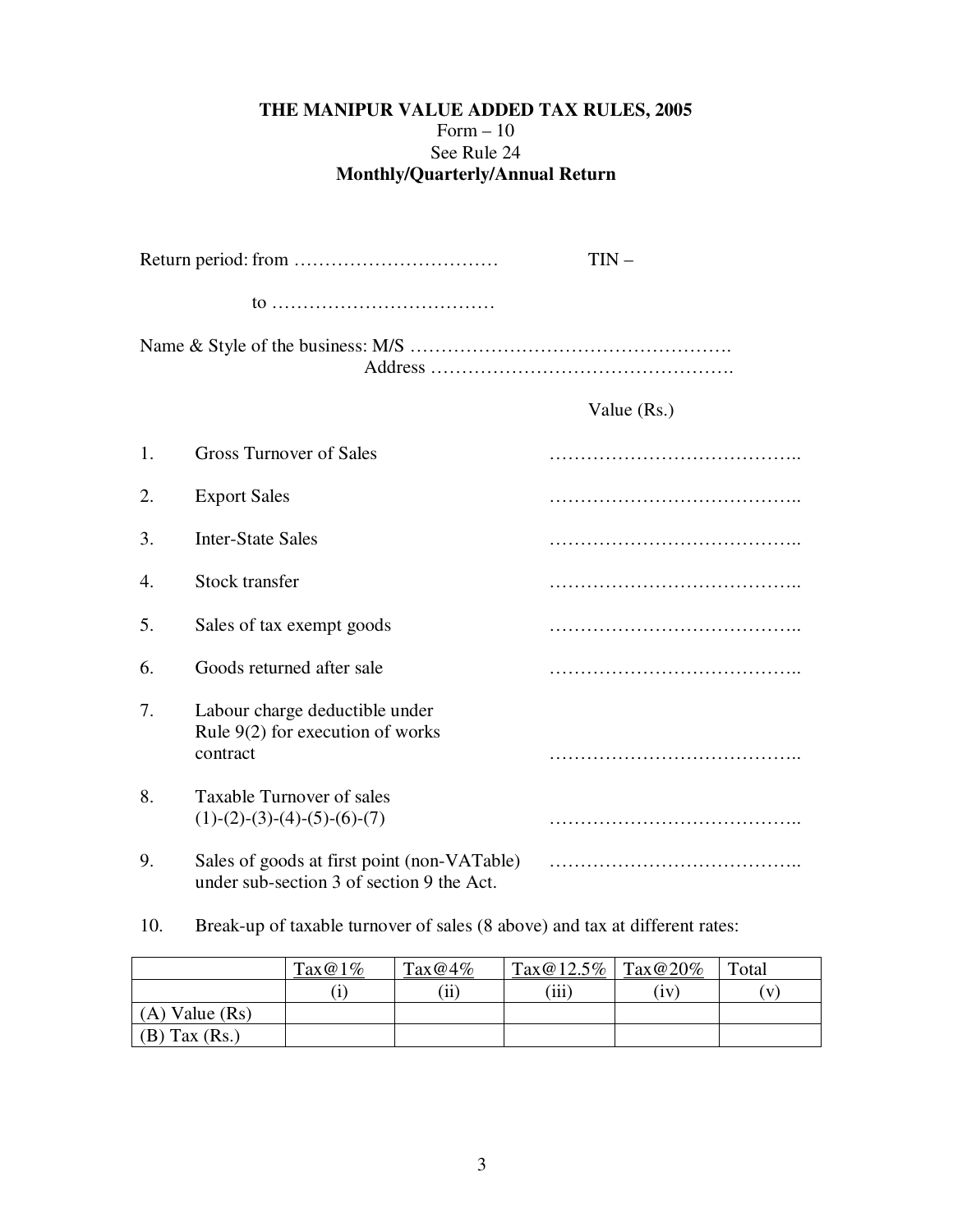| 11.                         |                                          |                                    |                                                      |            | $Dicak-up$ of the safes of goods at first point (9 above) i.e. non- $vA$ radie. |               |       |  |  |  |
|-----------------------------|------------------------------------------|------------------------------------|------------------------------------------------------|------------|---------------------------------------------------------------------------------|---------------|-------|--|--|--|
|                             |                                          | Motor spirit, Aviation             |                                                      |            | Diesel Oil                                                                      | Total         |       |  |  |  |
|                             |                                          |                                    | turbine fuel, Aviation                               |            |                                                                                 |               |       |  |  |  |
|                             | spirit, Aviation gasoline                |                                    |                                                      |            | Tax @12.5%                                                                      |               |       |  |  |  |
|                             |                                          |                                    | (indicate item-wise).                                |            |                                                                                 |               |       |  |  |  |
|                             |                                          |                                    | Tax @20%                                             |            |                                                                                 |               |       |  |  |  |
| $(A)$ Value $(Rs.)$         |                                          |                                    | (I)                                                  |            | (II)                                                                            | (III)         |       |  |  |  |
|                             |                                          |                                    | (a) Motor spirit (tax)                               |            |                                                                                 |               |       |  |  |  |
| .                           |                                          |                                    | $Rs.$                                                |            |                                                                                 |               |       |  |  |  |
|                             |                                          |                                    | (b) Aviation Turbine                                 |            |                                                                                 |               |       |  |  |  |
|                             |                                          |                                    | fuel $(tax)$ Rs.                                     |            |                                                                                 |               |       |  |  |  |
|                             |                                          | (c) Aviation spirit                |                                                      |            |                                                                                 |               |       |  |  |  |
|                             |                                          |                                    | $(\text{tax})$ Rs.                                   |            |                                                                                 |               |       |  |  |  |
|                             |                                          |                                    | (d) Aviation gasoline                                |            |                                                                                 |               |       |  |  |  |
|                             |                                          |                                    | $(\text{tax})$ Rs.                                   |            |                                                                                 |               |       |  |  |  |
|                             |                                          |                                    |                                                      |            |                                                                                 |               |       |  |  |  |
| $(B)$ TAX $(Rs.)$           |                                          |                                    |                                                      |            |                                                                                 |               |       |  |  |  |
|                             |                                          |                                    |                                                      |            |                                                                                 | Value $(Rs.)$ |       |  |  |  |
| 12.                         |                                          |                                    | Total purchase of taxable goods $(13)+(14)+(15)$     |            |                                                                                 |               |       |  |  |  |
|                             |                                          |                                    |                                                      |            |                                                                                 |               |       |  |  |  |
| 13.                         |                                          |                                    | Total purchase of taxable goods from registered      |            |                                                                                 |               |       |  |  |  |
|                             |                                          | dealers in Manipur                 |                                                      |            |                                                                                 |               |       |  |  |  |
|                             |                                          |                                    |                                                      |            |                                                                                 |               |       |  |  |  |
| 14.                         |                                          |                                    | Total purchase of taxable goods from outside Manipur |            |                                                                                 |               |       |  |  |  |
|                             |                                          |                                    |                                                      |            |                                                                                 |               |       |  |  |  |
| 15.                         |                                          |                                    | Other purchases of taxable goods (if any)            |            |                                                                                 |               |       |  |  |  |
|                             |                                          |                                    |                                                      |            |                                                                                 |               |       |  |  |  |
| 16.                         |                                          |                                    | Break-up of total purchase of taxable goods          |            |                                                                                 |               |       |  |  |  |
|                             |                                          |                                    | from registered dealers in Manipur (13 above) and    |            |                                                                                 |               |       |  |  |  |
|                             |                                          | tax at different rates.            |                                                      |            |                                                                                 |               |       |  |  |  |
|                             |                                          |                                    | $\text{Tax} @ 1\%$                                   | Tax $@4\%$ | $\text{Tax} @ 12.5\%$                                                           | Tax @20%      | Total |  |  |  |
|                             |                                          |                                    | (I)                                                  | (II)       | (III)                                                                           | (IV)          | (V)   |  |  |  |
| $(A)$ Value $(Rs.)$         |                                          |                                    |                                                      |            |                                                                                 |               |       |  |  |  |
| (B)Tax paid or payable(Rs.) |                                          |                                    |                                                      |            |                                                                                 |               |       |  |  |  |
|                             |                                          |                                    |                                                      |            |                                                                                 |               |       |  |  |  |
| 17.                         |                                          |                                    | Total purchase of exempt goods. $(18)+(19)+(20)$     |            |                                                                                 |               |       |  |  |  |
|                             |                                          |                                    |                                                      |            |                                                                                 |               |       |  |  |  |
| 18.                         |                                          |                                    | Total purchase of exempt goods from registered       |            |                                                                                 |               |       |  |  |  |
|                             | dealer in Manipur                        |                                    |                                                      |            |                                                                                 |               |       |  |  |  |
|                             |                                          |                                    |                                                      |            |                                                                                 |               |       |  |  |  |
| 19.                         |                                          |                                    | Total purchase of exempt goods from outside Manipur  |            |                                                                                 |               |       |  |  |  |
|                             |                                          |                                    |                                                      |            |                                                                                 |               |       |  |  |  |
| 20.                         |                                          |                                    | Other purchases of exempt goods, if any              |            |                                                                                 |               |       |  |  |  |
|                             |                                          |                                    |                                                      |            |                                                                                 |               |       |  |  |  |
| 21.                         | <b>Calculation of Reverse Tax Credit</b> |                                    |                                                      |            |                                                                                 |               |       |  |  |  |
|                             |                                          | (As per Annexure-A to this return) |                                                      |            |                                                                                 |               |       |  |  |  |

11. Break-up of the sales of goods at first point (9 above) i.e. non-VATable.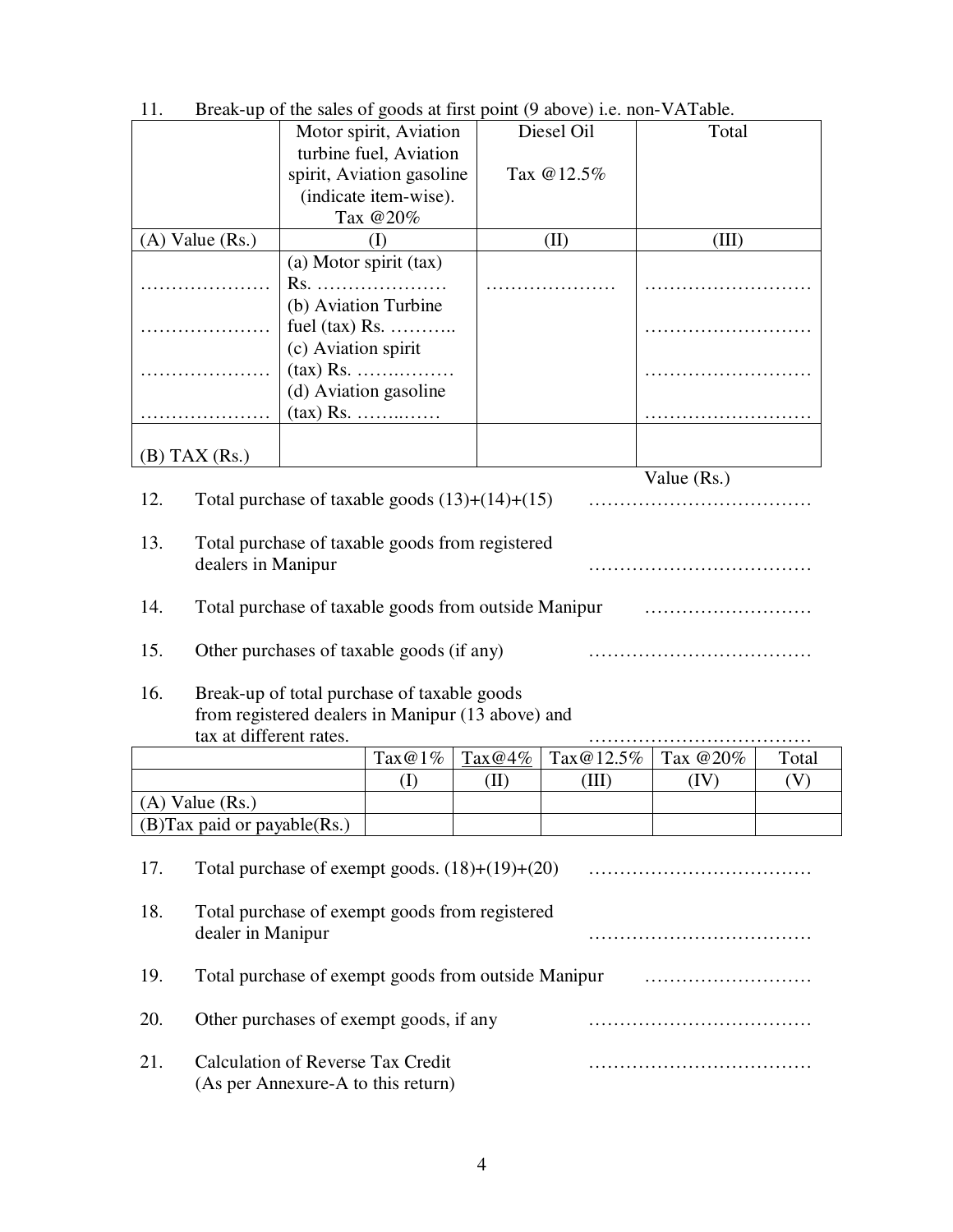| 22.  |                                                                 | VAT payable for the current period $10B(V)$ –16B(V)  |  |        |           |  |  |  |  |
|------|-----------------------------------------------------------------|------------------------------------------------------|--|--------|-----------|--|--|--|--|
| 23.  | previous period, if any                                         | Adjustment for tax credit brought down from          |  |        |           |  |  |  |  |
| 24.  | Net VAT payable $(22) - (23)$                                   |                                                      |  |        |           |  |  |  |  |
| 25.  | Add interest payable if any.                                    |                                                      |  |        |           |  |  |  |  |
| 26.  | Aggregate amount payable during the period $(24) + (25)$        |                                                      |  |        |           |  |  |  |  |
| 27.  | supported by a detailed statement<br>with documentary evidence) | Claim for refund, if any (claim should be            |  |        |           |  |  |  |  |
| 28.  |                                                                 | Tax paid/payable for sale of non-VATable goods 11(B) |  |        |           |  |  |  |  |
| 29.  | Payment details:                                                |                                                      |  |        |           |  |  |  |  |
| Date | Challan No                                                      | Bank/Treasury                                        |  | Period | $A$ mount |  |  |  |  |

| Date | Challan No. | Bank/Treasury | Period        | Amount |       |  |
|------|-------------|---------------|---------------|--------|-------|--|
|      |             | Name          | <b>Branch</b> | Code   |       |  |
|      |             |               |               |        |       |  |
|      |             |               |               |        |       |  |
|      |             |               |               |        | Total |  |

30. Information on use of invoices for each month:

| Period |                   | Invoices Issued   | <b>Invoices Received</b> |              |              |          |  |  |
|--------|-------------------|-------------------|--------------------------|--------------|--------------|----------|--|--|
|        | From              | To                | Total of                 | Total No. of | Total No. of | Value of |  |  |
|        | (Invoice Sl. No.) | (Invoice Sl. No.) | Sale                     | sellers      | Invoices     | purchase |  |  |
|        |                   |                   |                          |              |              | (Rs.)    |  |  |
|        |                   |                   |                          |              |              |          |  |  |
|        |                   |                   |                          |              |              |          |  |  |
|        |                   |                   |                          |              |              |          |  |  |

### **DECLARATION**

 I, (full name in BLOCK LETTERS) …………………………………………… declare that the information and particulars given in this return in respect of the taxable period shown hereinabove are true and complete and include details for all places where business has been carried on by the registered person named above.

| $Place: \ldots \ldots \ldots \ldots \ldots$ |  |  |  |  |  |  |  |  |  |  |
|---------------------------------------------|--|--|--|--|--|--|--|--|--|--|
| Date:                                       |  |  |  |  |  |  |  |  |  |  |

Signature of tax payer or authorised person.

**N.B.:** Score out whichever is not applicable.

……………………………………………………………………………………………..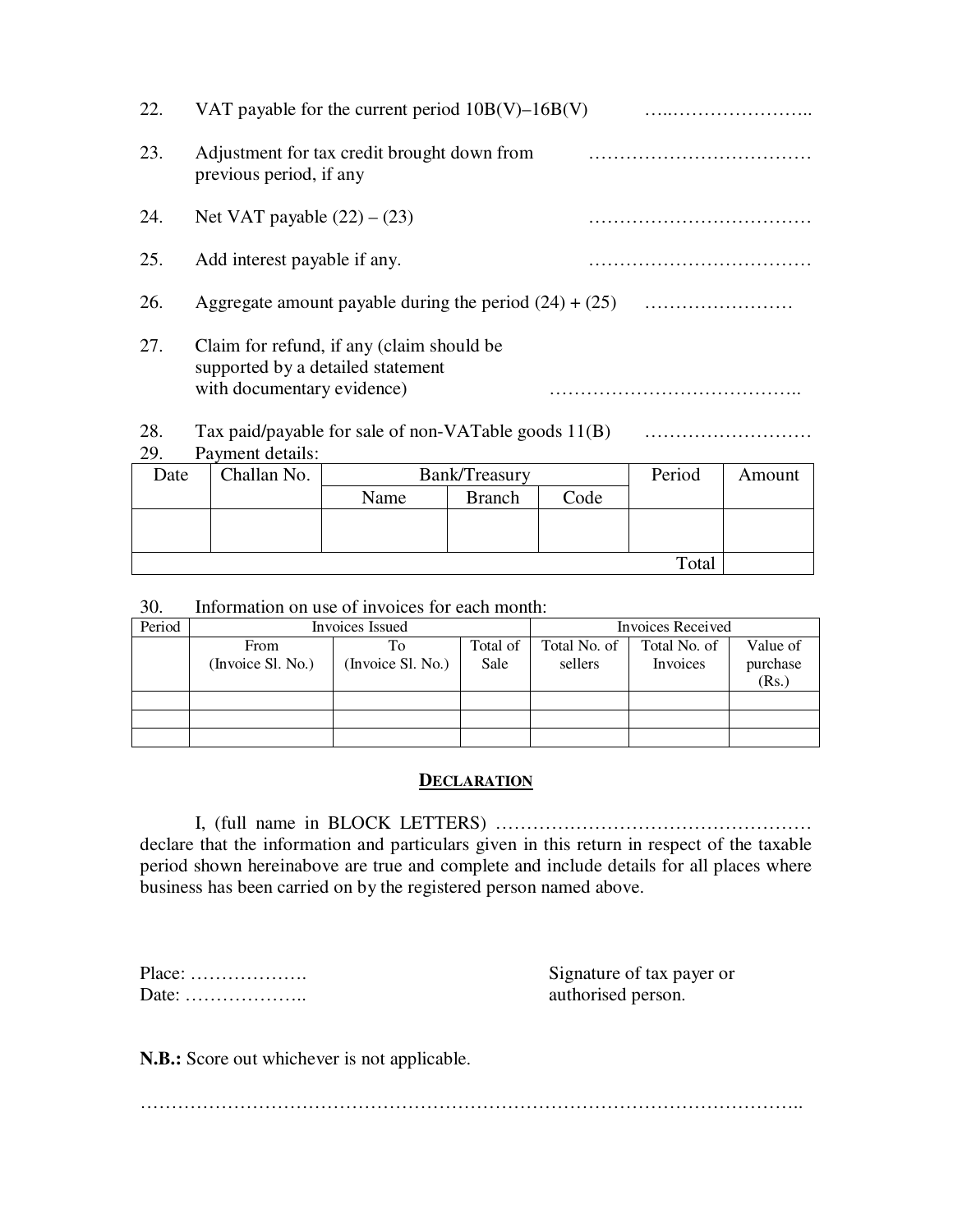# **FOR OFFICE USE**

| Due date of submission of return                                |  |
|-----------------------------------------------------------------|--|
| Date of receipt of return                                       |  |
| Number of days delayed from due date<br>in submission of return |  |
| Short payment of tax (if any)                                   |  |

Signature of the receiving official: Designation:

Seal: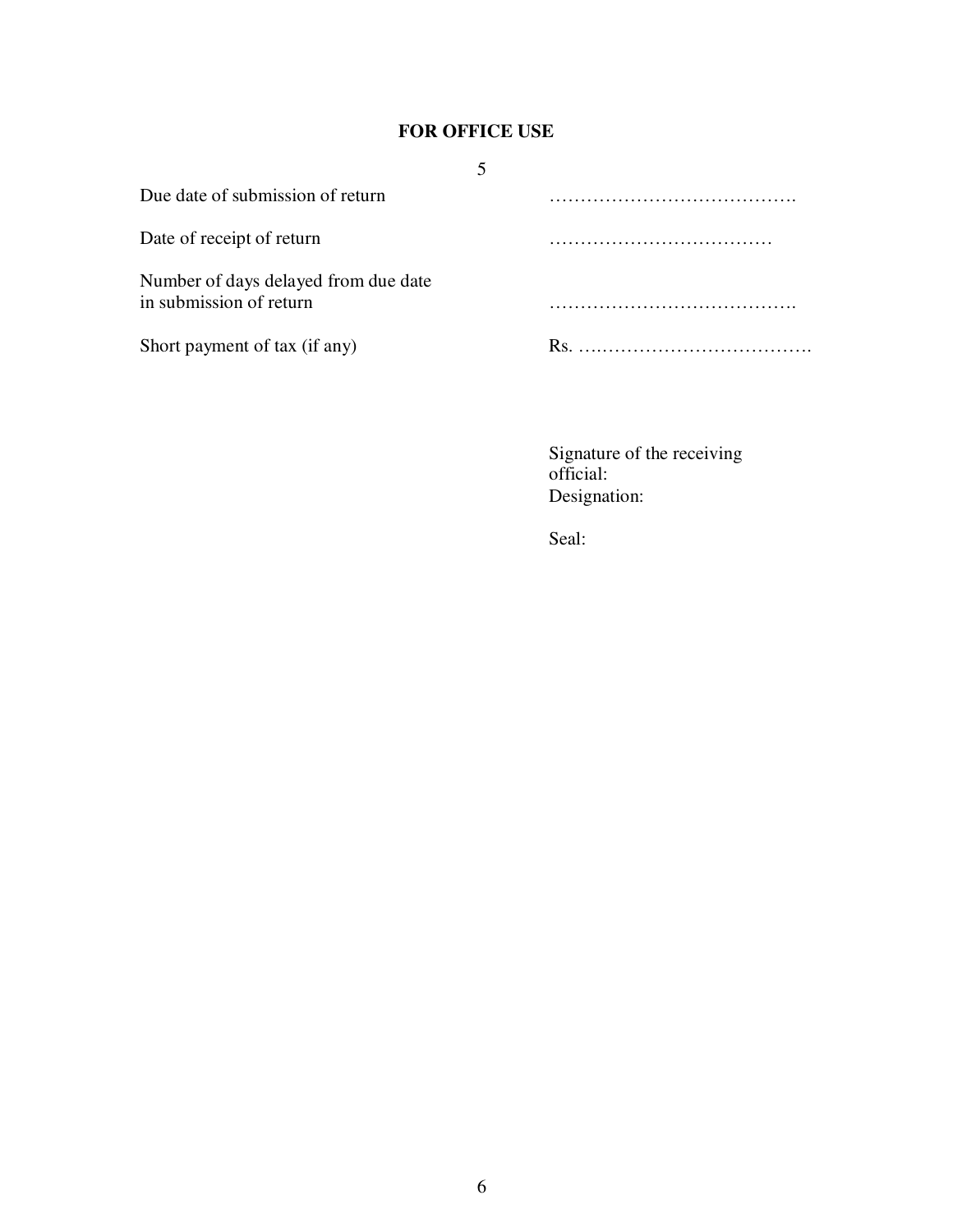# **Annexure-A**

# To be enclosed in the return Form-10 (See Sl. No. 21 of the return)

# Statement of Reverse Tax Credit

| Sl.No.           | Matter                                      | Amount |
|------------------|---------------------------------------------|--------|
| 1.               | Amount of Input Tax Credit availed of in    |        |
|                  | respect of those goods but are not sold or  |        |
|                  | resold / used because of theft, loss or     |        |
|                  | destruction.                                |        |
| 2.               | Input Tax Credit availed of in respect of   |        |
|                  | goods remained unsold at the time of        |        |
|                  | closure of business but subsequently used   |        |
|                  | for purposes other than those specified in  |        |
|                  | Section $17(4)$ of MVAT Act, 2004.          |        |
| 3.               | Taxable goods dispatched as branch          |        |
|                  | transfer of stock outside the State (not by |        |
|                  | way of inter-State Sale).                   |        |
| $\overline{4}$ . | Regn. Certificate cancelled but hold stock  |        |
|                  | of taxable goods at the time<br>of          |        |
|                  | cancellation.                               |        |
| 5.               | Excess/ erroneous claim of Input Tax        |        |
|                  | Credit.                                     |        |
| 6.               | Purchased taxable goods returned to the     |        |
|                  | selling dealer.                             |        |
| 7.               | Tax charged in the tax invoice exceeds the  |        |
|                  | tax payable.                                |        |
| 8.               | Total Input Tax Credit to be reversed       |        |
|                  | $(1)+(2)+(3)+(4)+(5)+(6)+(7).$              |        |

Date: Signature: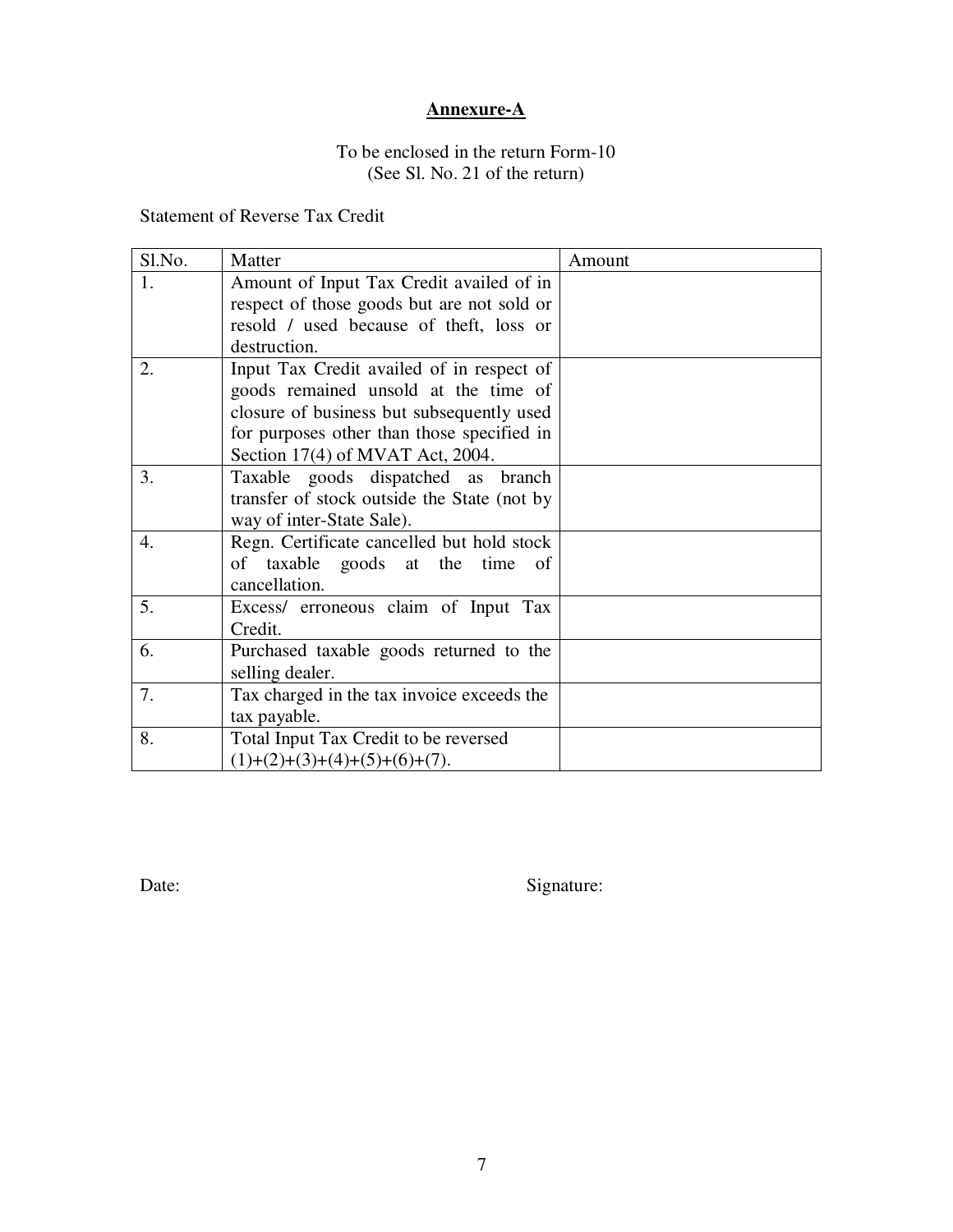## Form 11

### See Rule 24

### **Notice for calling return from registered/unregistered dealers**

To

 $\frac{1}{2}$  (Name & style of the business) \_\_\_\_\_\_\_\_\_\_\_\_\_\_\_\_\_\_\_\_\_\_ (Full address) \_\_\_\_\_\_\_\_\_\_\_\_\_\_\_\_\_\_\_\_\_\_ (TIN in case of registered dealer)

\* Whereas being a registered dealer, you,, are required to furnish return of turnover in Form 10 for the tax period ending \_\_\_\_\_\_\_\_\_\_\_ under sub-section (l) of section 28 but you have failed to submit the same within the due date and hence you are directed to submit it on or before \_\_\_\_\_\_\_\_\_\_\_ in the office of the undersigned.

### Or

\* Whereas the undersigned has reason to believe that your turnover of sales or turnover of purchases is likely to exceed or has exceeded the taxable limit as specified in sub-section (5) of section 8 and hence you are required to furnish/submit return of sale turnover or purchase turnover for the tax period ending \_\_\_\_\_ on or before \_\_\_\_\_\_\_ in the office of the undersigned.

In case of your failure to submit the return within the aforesaid date you will be assessed and tax payable shall be determined with penalty.

| Date : |  |
|--------|--|
| Place: |  |

Signature Tax Authority Seal

**N.B.** \* Score out whichever is not applicable.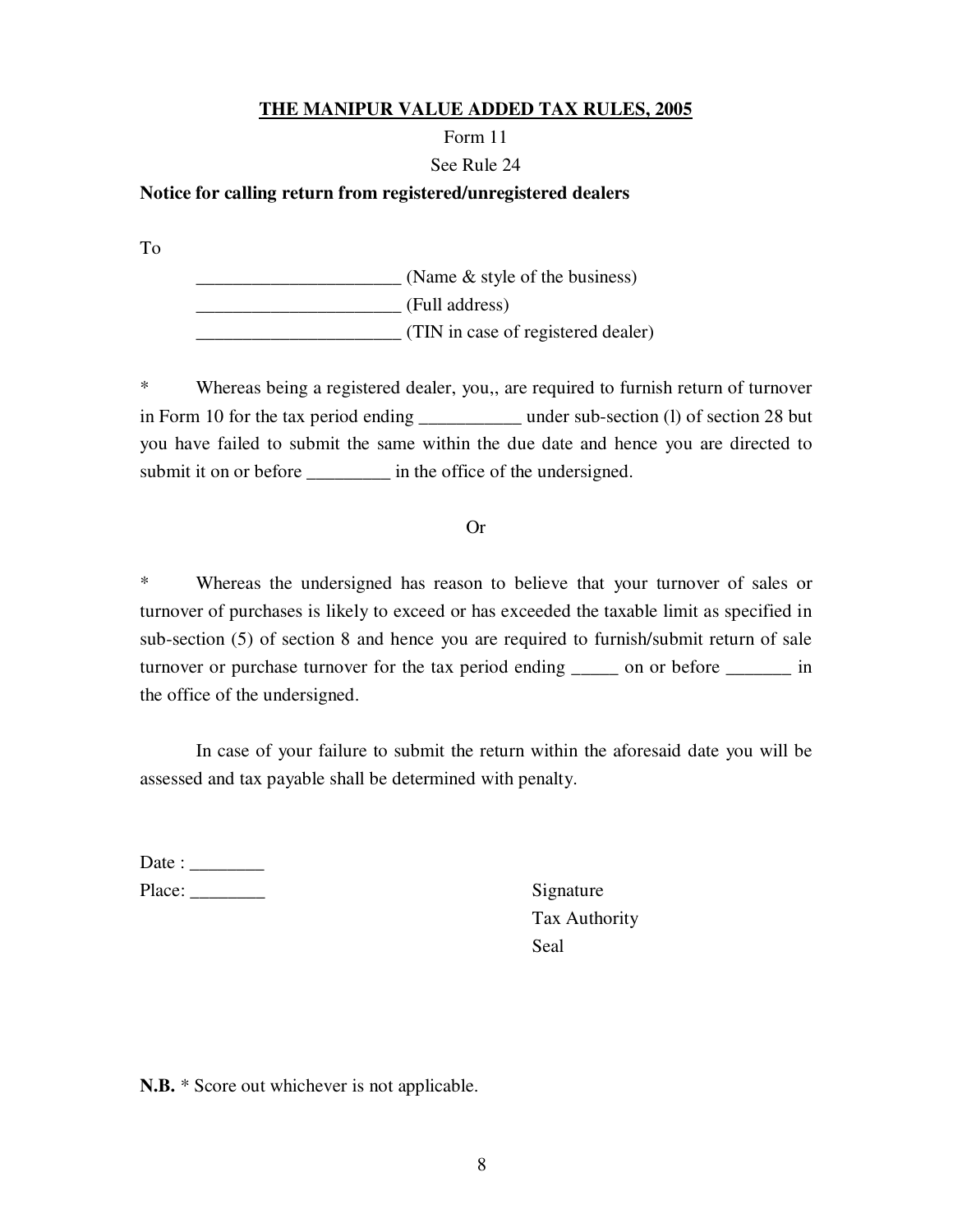### **The Manipur Value Added Tax rules, 2005**

Form  $-12$ 

### See Rule  $24(6)(iii)$

### **Notice for depositing the amount of tax payable in case of less payment.**

To,

 ………………………………….. (Name & style of the business) ………………………………….. (Full address) ………………………………….. (TIN)

Take notice that for the tax period ending you have submitted return of turnover in Form 10 (monthly/quarterly/annual return) showing the tax payable as Rs. \_\_\_\_\_\_\_\_\_\_\_\_\_\_\_\_ (Rupees\_\_\_\_\_\_\_\_\_\_\_\_\_\_\_\_\_\_\_\_\_\_\_\_\_\_\_\_\_\_\_\_\_\_\_\_\_\_\_\_\_\_\_) after deducting the tax paid already by you and whereas the amount paid by you as shown in the return is found less the amount of tax payable upto the extent of Rs. \_\_\_\_\_\_\_\_\_\_\_\_\_ (Rupees\_\_\_\_\_\_\_\_\_\_\_\_\_\_\_\_\_\_\_\_\_\_\_\_\_\_\_\_\_\_\_\_\_\_\_\_\_\_\_\_\_\_\_) which should have been paid by you on the date of filing the return.

You are hereby directed to pay a sum of Rs. (Rupees\_\_\_\_\_\_\_\_\_\_\_\_\_\_\_\_\_\_\_\_\_\_\_\_\_\_\_\_\_\_\_\_) under sub-section 3 of section 29 of the Act within twenty (20) days from the date of service of this notice to the Government Treasury in favour of the Commissioner of Taxes, Manipur failing which the amount and the penalty will be recovered as an arrear of land revenue.

For more details, you may contact the undersigned without delay.

| Date:                                                     |  |  |  |  |  |  |  |  |  |
|-----------------------------------------------------------|--|--|--|--|--|--|--|--|--|
| $Place: \ldots \ldots \ldots \ldots \ldots \ldots \ldots$ |  |  |  |  |  |  |  |  |  |

Signature Tax Authority Seal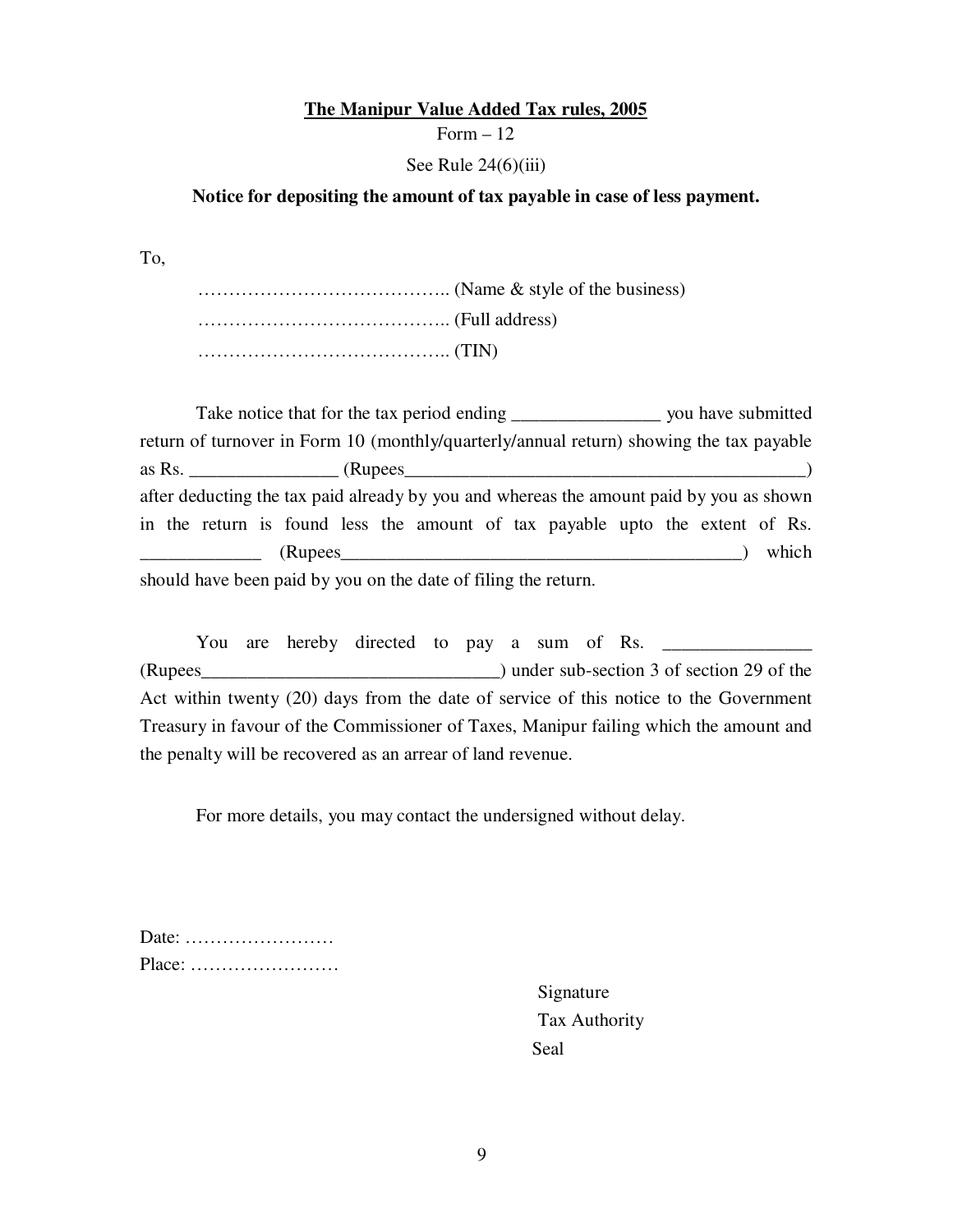### Form 13

## See Rule 25

### **Notice for penalty or forfeiture or both for collection of tax unauthorisedly**

To

 \_\_\_\_\_\_\_\_\_\_\_\_\_\_\_\_\_\_\_\_\_\_\_\_ (Name & style of the business) \_\_\_\_\_\_\_\_\_\_\_\_\_\_\_\_\_\_\_\_\_\_\_\_ (Full address)  $\overline{\phantom{a}}$  (TIN)

- (1) Whereas it appears to me that you have collected tax on the sales of goods at a rate higher than the rate specified under the Act and rules made thereunder and thus, you have acted in contravention of provision of section 30 of the Act;
- (2) Whereas you have collected tax on your sales/supplies although you are not a registered dealer under the Act;
- (3) Whereas you have collected tax on your sales/supplies although you are a dealer opting for payment of presumptive tax under section 21/for payment of composition of tax under section 53.

 Therefore, you are hereby directed to show cause in writing by appearing before the undersigned at his office at \_\_\_\_\_\_\_\_\_\_\_ on \_\_\_\_\_\_\_\_ at \_\_\_\_\_\_\_\_ as to why the excess tax colleted amounting to Rs. \_\_\_\_\_\_\_\_\_\_\_ (Rupees \_\_\_\_\_\_\_\_\_\_\_\_\_\_\_\_\_\_\_\_\_) only/tax collected un-authorisedly amounting to Rs.\_\_\_\_\_\_\_\_\_(Rupees \_\_\_\_\_\_\_\_\_\_\_\_\_\_\_\_\_) only shall not be forfeited to the Government.

 In case of your failure to comply with the terms of this notice, actions contemplated above will be taken without further reference to you.

This is issued under my hand and seal on this day, the \_\_\_\_\_\_\_\_\_\_\_\_\_\_\_\_\_\_\_.

Date : \_\_\_\_\_\_\_\_\_\_\_ Signature Place : \_\_\_\_\_\_\_\_\_\_ Tax Authority

Seal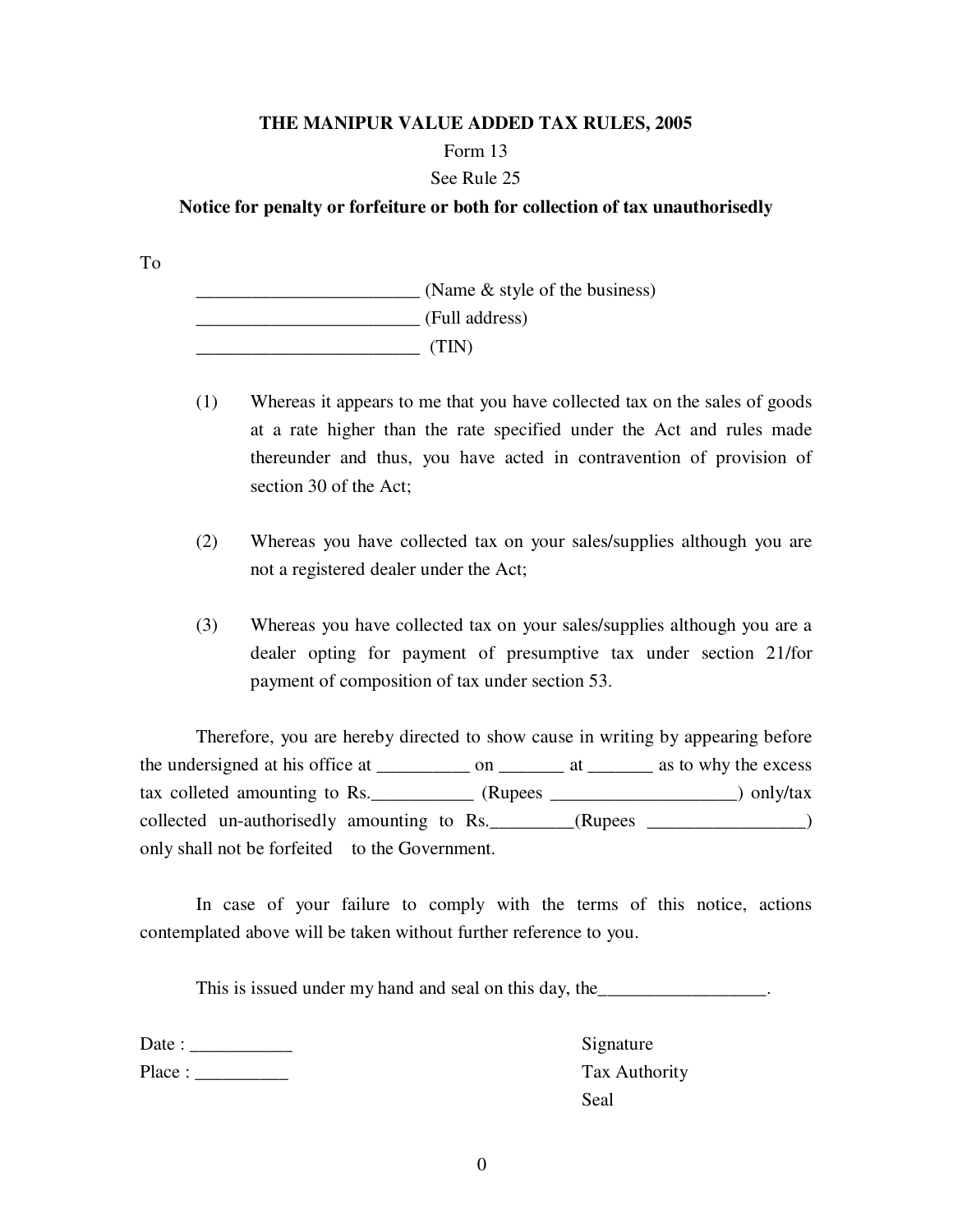### Form 14

### See Rule 26

### **Notice for curing of defect(s) in tax return**

To

 \_\_\_\_\_\_\_\_\_\_\_\_\_\_\_\_\_\_\_\_\_\_\_\_ (Name & style of the business) \_\_\_\_\_\_\_\_\_\_\_\_\_\_\_\_\_\_\_\_\_\_\_\_ (Full address)  $\overline{\phantom{a}}$  (TIN)

## Subject : **Tax return for the Month/Quarter ending \_\_\_\_\_\_\_\_\_.**

 Whereas, on scrutiny of the tax return for the month/quarter ending  $_1$  filed by you, the under-noted mistake(s) in the return is/are detected:-

- (i) totalling mistake of turnover/tax-
- (ii) application of incorrect rate of tax-.
- (iii) application of incorrect rate of interest-
- (iv) incorrect input tax credit claimed-
- (v) non-payment of full amount of tax-
- (vi) non payment of full amount of interest-
- (vii) any other mistakes-

 You are, therefore, hereby asked to cure the defects mentioned above and to make payment of the extra amount of tax along with interest as per provisions of the Act within twenty days from the receipt of this notice and submit the correct and complete return in the office of the undersigned on or before \_\_\_\_\_\_\_\_\_\_\_\_ with the evidence of payment of the extra amount of tax and interest.

 In case of your failure to comply with the terms of this notice on or before the date specified above, actions as per provisions of the Act will follow.

| Date:  |  |
|--------|--|
| Place: |  |

Signature Tax Authority Seal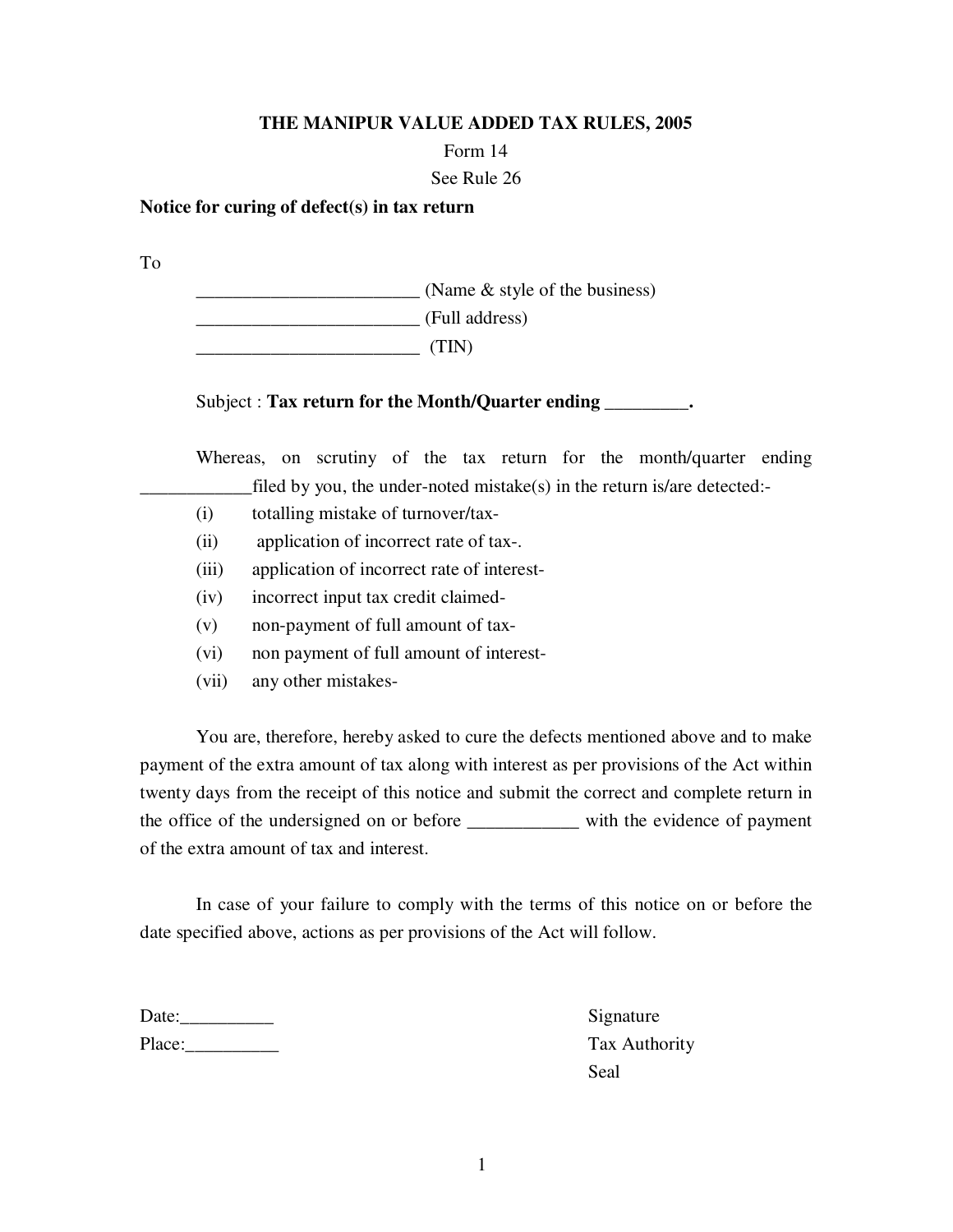### **THE MANIPUR VALUE ADDED TAX RULES, 2005**  Form 15

See Rule - 27(1)

### **Notice for provisional assessment**

To

 \_\_\_\_\_\_\_\_\_\_\_\_\_\_\_\_\_\_\_\_ (Name & style .of the business) \_\_\_\_\_\_\_\_\_\_\_\_\_\_\_\_\_\_\_\_ (Full address) \_\_\_\_\_\_\_\_\_\_\_\_\_\_\_\_\_\_\_\_ (TIN)

Whereas being liable to pay tax under the MVAT Act, 2004 you have failed to submit the return of turnover in Form 10 within the time prescribed for the tax period ending \_\_\_\_\_\_ and hence I propose to assess and determine the tax payable by you to the best of my judgement and also to direct the payment of penalty.

You are hereby given an opportunity of being heard. Accordingly, you are required to attend in person or by a legal practitioner or by an agent authorised by you on \_\_\_\_\_ at \_\_\_\_\_\_(place) at \_\_\_\_\_\_\_(time) and to show cause why you should not be assessed to tax and penalty for the said period basing on the information received or possessed by me. You may produce your account books and other documents for consideration while making the assessment.

Date: Signature: Place: Tax Authority: Seal: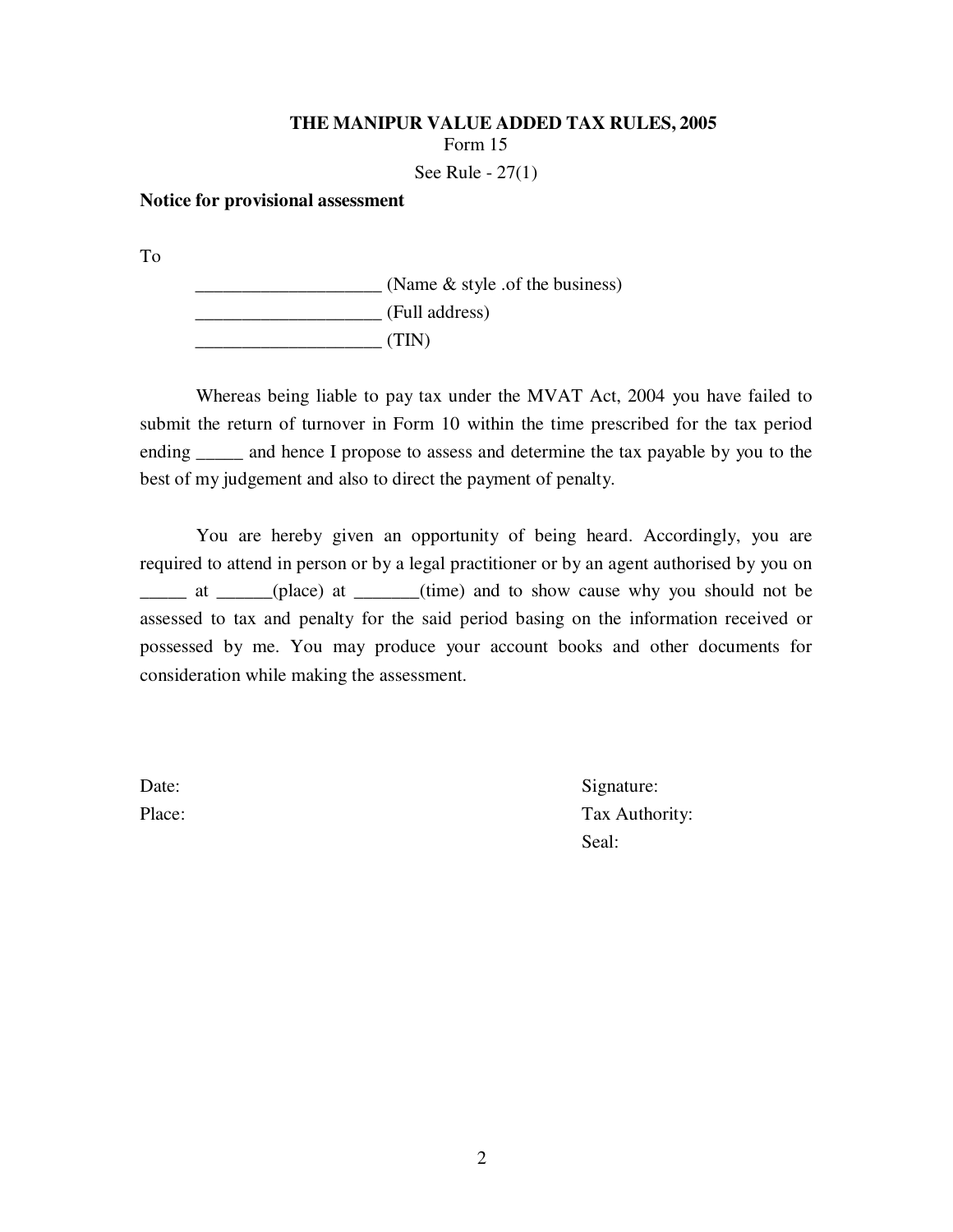# **THE MANIPUR VALUE ADDED TAX RULES, 2005**  Form 16 See Rule 28 **Notice for tax audit/audit assessment**

To

 \_\_\_\_\_\_\_\_\_\_\_\_\_\_\_\_\_\_\_\_\_\_\_\_ (Name & style of the business) \_\_\_\_\_\_\_\_\_\_\_\_\_\_\_\_\_\_\_\_\_\_\_\_ (Full address) \_\_\_\_\_\_\_\_\_\_\_\_\_\_\_\_\_\_\_\_\_\_\_\_ (TIN )

 I desire to satisfy myself that the accounts maintained by you for the tax period are true and correct or are in accordance with the rules;

 You are hereby requested to appear in person before me or to arrange for representing you before me by a legal practitioner or duly authorised Accountant or Sales Tax Practitioner at your business premises/office (place)\_\_\_\_\_\_\_\_\_\_\_\_\_\_\_\_\_\_\_\_\_\_\_\_\_ at (time) \_\_\_\_\_\_\_ on \_\_\_\_\_\_\_\_\_ and to produce the following documents before me.

- (1) All your accounts books, tax invoices, bills, declarations and delivery notes relating to stocks, input register (purchase register) and output register (sales register).
- (2) Any other document containing information relating to your business.
- (3) Documents mentioned in items (l) and (2) above relating to sales or purchases effected by you in the course of inter-state trade or commerce or in the course of export of the goods out of the territory of India or in the course of import of the goods into the territory of India.

 You are also informed that failure to comply with the above requirements shall be punishable under clause (d) sub-section (9) of section 80 of the Act.

**Note:-** Strike out whichever is not applicable.

| Date:  |  |
|--------|--|
| Place: |  |

Signature Tax Authority Seal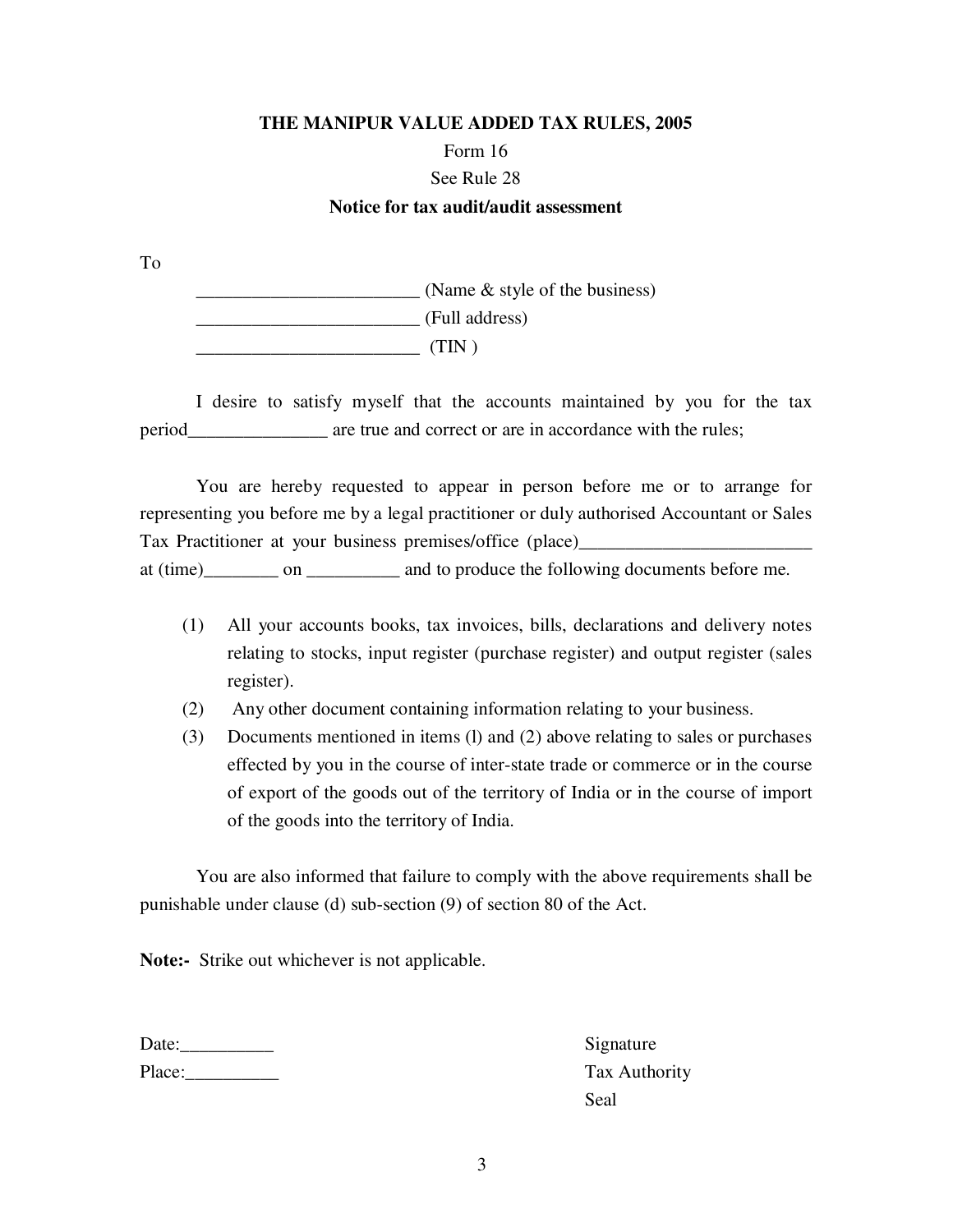# **The Manipur Value Added Tax rules, 2005** Form 17 See Rule 29 **Notice for best judgement assessment**

To,

 ………………………………….. (Name & Style of the business) ………………………………….. (Tax Authority) ………………………………….. (TIN)

 Whereas you are liable to pay tax under the Manipur Value Added Tax Act, 2004 but you have failed to get yourself registered under section 37 or you have failed to furnish return in Form 10 (monthly/ quarterly/annual return) as required under section 35 & 36 read with Rule 26 or Rule 27 or Rule 28 or Rule 29.

Hence, I propose to determine and assess the tax payable by you to the best of my judgement under section 35 or 36 or 37 of the Act and also to direct the payment of penalty and interest.

You are hereby given an opportunity of being heard. Accordingly you are required to attend in person or by a legal practitioner or by an authorised agent at \_\_\_\_\_\_\_\_\_(place) at\_\_\_\_\_\_\_\_ (time) on \_\_\_\_\_\_\_(date) and to show cause why you should not be assessed to tax, penalty and interest for the said period to the best of my judgement. You may produce or cause to be produced your account books and other documents and file the return for scrutiny and consideration while making the assessment.

| Date:                                                     |  |  |  |  |  |  |  |  |  |  |  |  |
|-----------------------------------------------------------|--|--|--|--|--|--|--|--|--|--|--|--|
| $Place: \ldots \ldots \ldots \ldots \ldots \ldots \ldots$ |  |  |  |  |  |  |  |  |  |  |  |  |

Signature Tax Authority Seal

**N.B.:** Score out whichever is not applicable.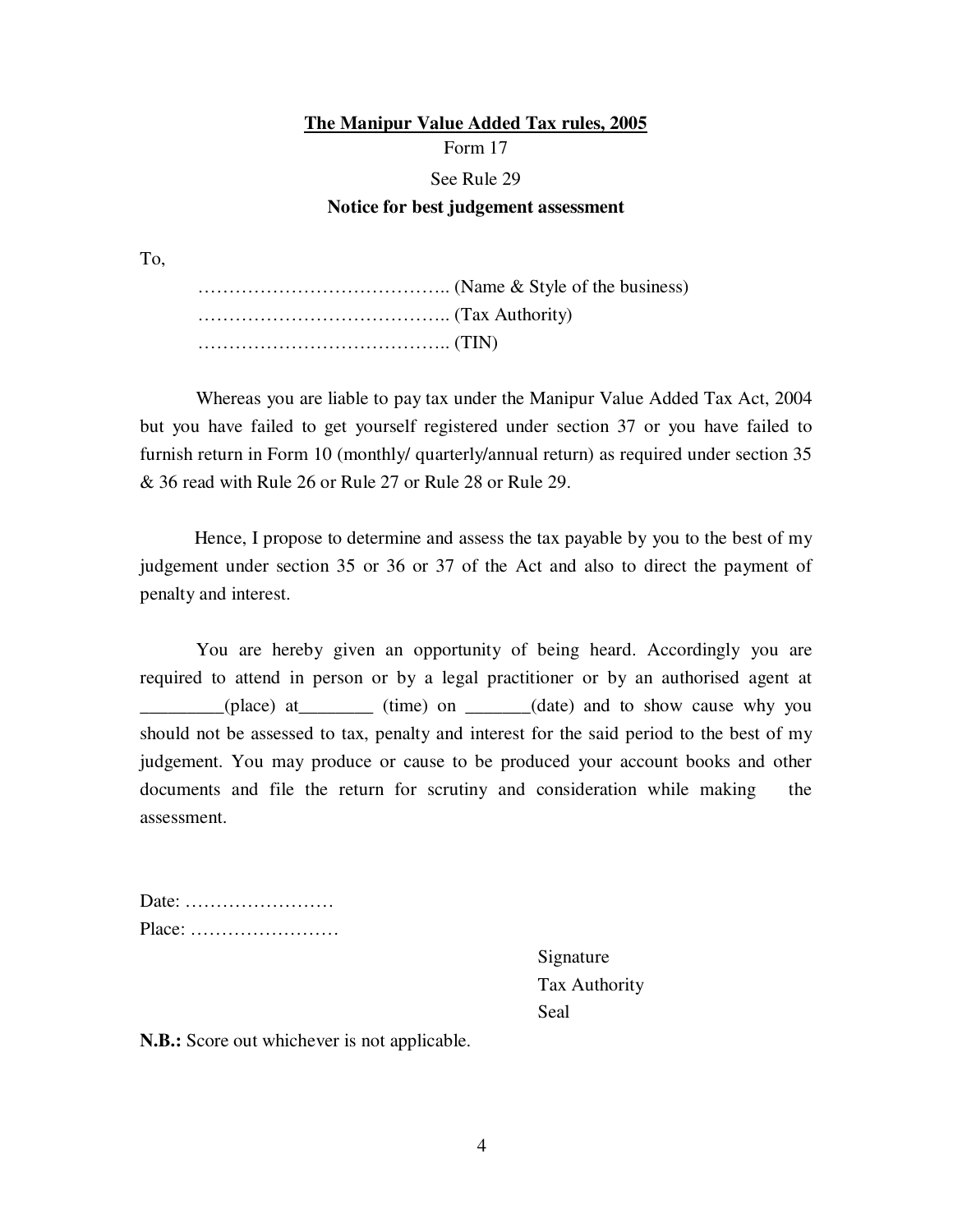### Form 18

### See Rule 30

# **Notice for assessment for failure to get registered**

To

 \_\_\_\_\_\_\_\_\_\_\_\_\_\_\_\_\_\_\_\_\_\_\_\_\_\_ (Name & style of the business) \_\_\_\_\_\_\_\_\_\_\_\_\_\_\_\_\_\_\_\_\_\_\_\_\_\_ (Full address) \_\_\_\_\_\_\_\_\_\_\_\_\_\_\_\_\_\_\_\_\_\_\_\_\_\_ (TIN)

 Whereas you have failed to get yourself registered inspite of having liability and whereas it has become necessary to make an assessment for the tax period \_\_\_\_\_\_\_\_ as per provisions of section 37 of the Act, you are hereby allowed an opportunity of being heard.

 Whereas it has been proposed to make a best-judgement assessment determining taxable turnover for the tax period at Rs.

You may appear before the undersigned in his office at \_\_\_\_\_\_\_\_\_\_\_\_\_\_\_\_\_\_\_\_\_\_\_\_\_ on \_\_\_\_\_\_\_\_\_\_\_\_\_\_\_\_ at \_\_\_\_\_\_\_\_\_\_\_\_\_\_\_\_ A.M./P.M, and produce or cause to be produced all material evidence in your defence.

 Failure to comply with the aforesaid directive will lead to an assessment of tax, interest and penalty to the best of my judgement.

Date: Signature Place: Tax Authority Seal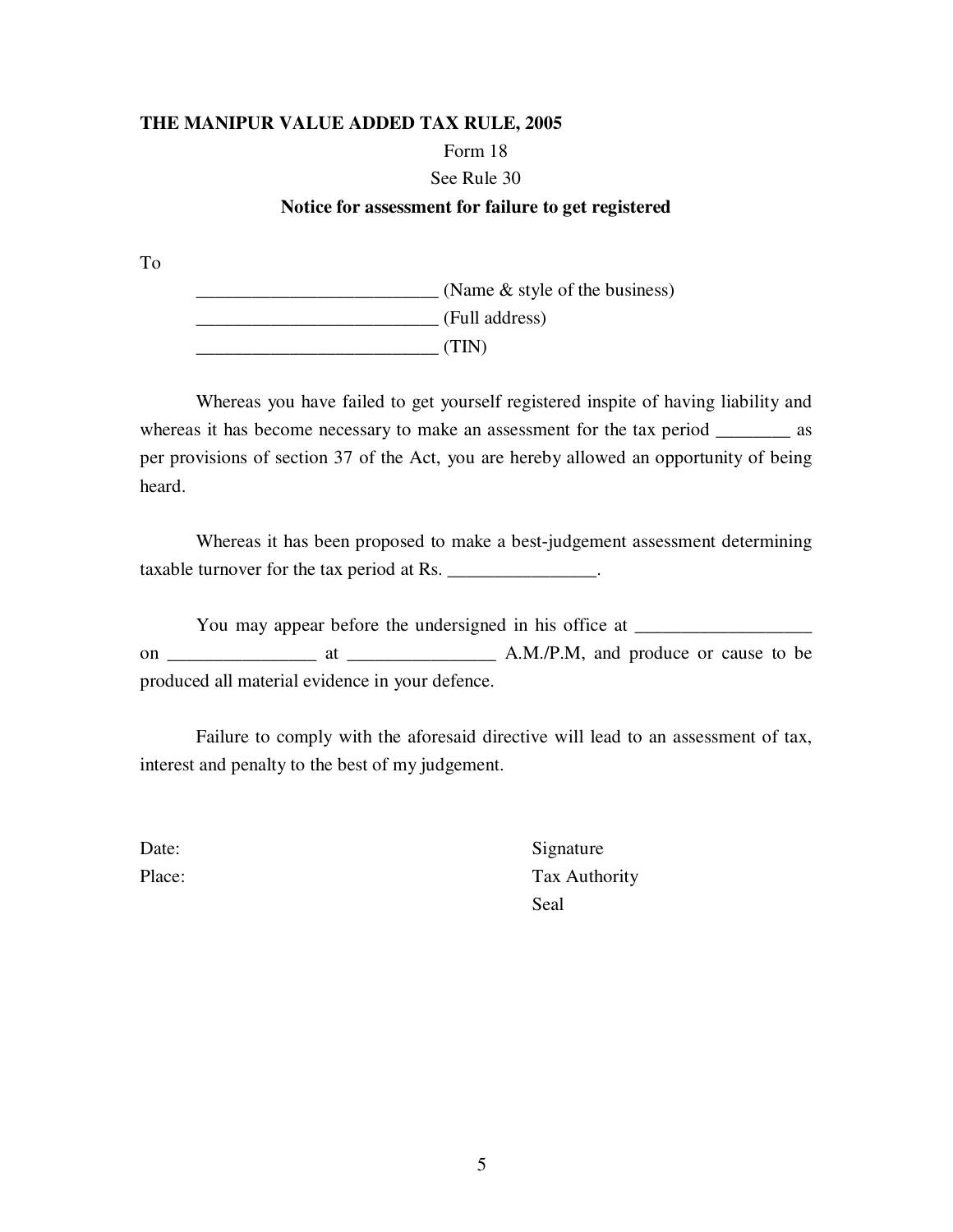# **THE MANIPUR VALUE ADDED TAX RULES, 2005**  Form 19 See rule 31 **CHALLAN Original/Duplicate/Triplicate/Quadruplicate**

 Challan of tax/penalty/interest/composition money/security money/others paid to the Government Treasury/designated bank \_\_\_\_\_\_\_\_\_\_\_\_\_\_\_\_\_\_\_\_\_\_\_\_\_\_\_\_\_ for the tax period ending \_\_\_\_\_\_\_

Head of Account :- 0040—State VAT under the Manipur Value Added Tax Act, 2004.

| By<br>whom | Name, address and Tax   Payment on account   Amount |                    |  |
|------------|-----------------------------------------------------|--------------------|--|
| tendered   | Identification Number of                            |                    |  |
|            | (TIN) of the dealer on                              |                    |  |
|            | whose behalf money is                               |                    |  |
|            | paid.                                               |                    |  |
|            |                                                     | Tax:               |  |
|            |                                                     | Penalty:           |  |
|            |                                                     | Interest:          |  |
|            |                                                     | Composition money: |  |
|            |                                                     | Security money:    |  |
|            |                                                     | Others:            |  |

|                                    |  | Total:                                                                     |
|------------------------------------|--|----------------------------------------------------------------------------|
|                                    |  |                                                                            |
| Date                               |  |                                                                            |
| Signature                          |  | Signature of the dealer or agent                                           |
| Tax Authority                      |  | or any other tenderer.                                                     |
| Seal                               |  |                                                                            |
| For use in Treasury/Bank           |  |                                                                            |
| Scroll No.                         |  |                                                                            |
| $&$ Date $\_\_$                    |  |                                                                            |
|                                    |  | Received payment of Rs. _______________(Rupees ____________________) only. |
|                                    |  | <b>Assistant General Manager/Chief</b>                                     |
| <b>Treasury Officer/Accountant</b> |  | Manager/Branch Manager                                                     |
| Seal:                              |  |                                                                            |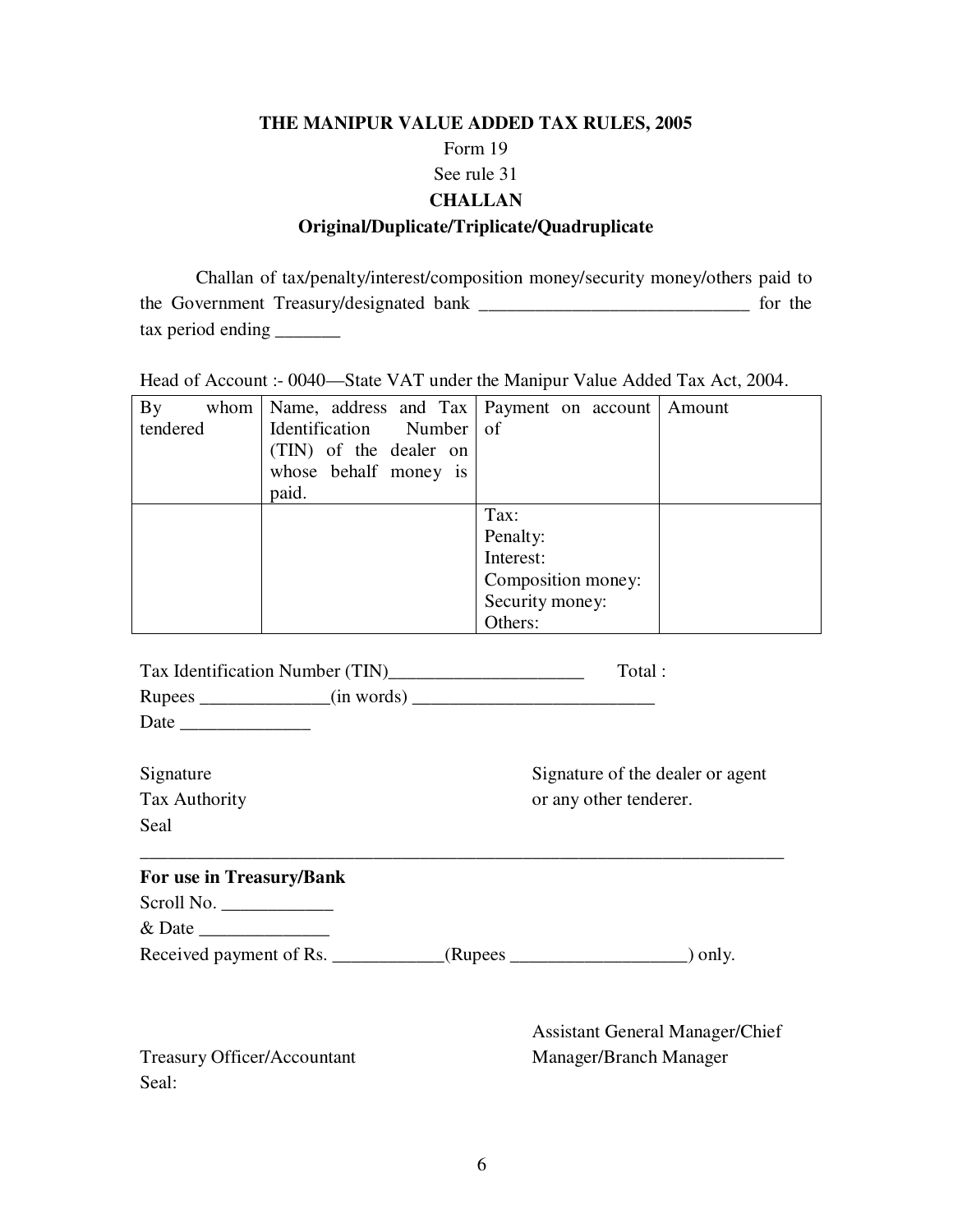### Form 20

### See Rule 33

### **Notice for refund adjustment order/ refund order**

To,

(Name & style of the business) \_\_\_\_\_\_\_\_\_\_\_\_\_\_\_\_\_\_\_\_\_\_ (Full address)  $(TIN)$ 

1. Take this notice that you have been finally assessed under the Manipur Value Added Tax Act,2004 and the tax/interest/penalty is or are determined for the tax period ending as shown below:-

 $(a)$  Tax - Rs.

(b) Interest- Rs.

(c) Penalty- Rs.

Total: Rs.

2. The total amount of tax paid by you already is Rs. (Rupees\_\_\_\_\_\_\_\_\_\_\_\_\_\_\_\_\_\_\_\_\_(in words) out of which a sum of Rs.\_\_\_\_\_\_\_\_\_ (in words)\_\_\_\_ is found as excess payment.

3. The sum of Rs. \_\_\_\_\_\_\_\_ (in words) \_\_\_\_\_\_\_\_\_\_\_\_\_\_\_\_ paid by you in excess as stated above is reduced/adjusted towards the tax/interest/ penalty payable by you for the tax period ending tax.

4. The tax/interest/penalty determined in the re-assessment/appeal/revision or review/rectification is/are specified below :-

(a) Total tax payable Rs. \_\_\_\_\_\_\_\_\_\_\_\_\_\_\_\_\_\_

(b) Total tax paid Rs. \_\_\_\_\_\_\_\_\_\_\_\_\_\_\_\_\_\_ Excess Rs\_\_\_\_\_\_\_\_\_\_\_

(c) Total interest payable Rs. \_\_\_\_\_\_\_\_\_\_\_\_\_\_\_\_\_\_

(d) Total interest paid Rs. \_\_\_\_\_\_\_\_\_\_\_\_\_\_\_\_\_\_ Excess Rs\_\_\_\_\_\_\_\_\_\_\_

(e) Total penalty payable Rs. \_\_\_\_\_\_\_\_\_\_\_\_\_\_\_\_\_\_

(f) Total penalty paid Rs.  $\frac{1}{2}$  Rs.  $\frac{1}{2}$  Excess Rs

(g) Excess amount paid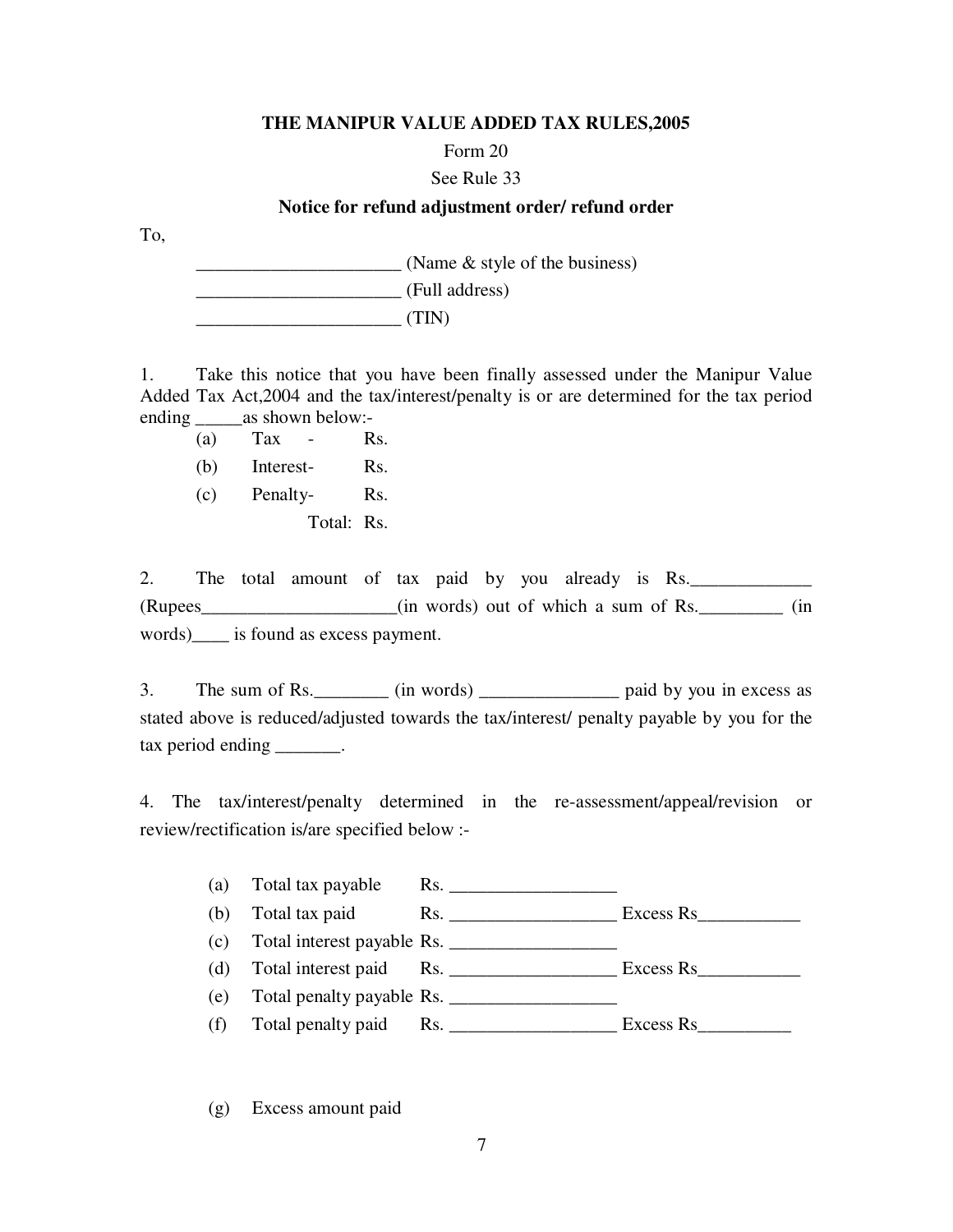|      | Tax       | Rs. |
|------|-----------|-----|
| ii.  | Interest- | Rs. |
| iii. | Penalty-  | Rs. |
|      | Total     | Rs. |

5. If you intend to adjust the refund to your future payment/dues or refund, you may submit an application for refund adjustment or refund before the expiry of three years from the date of assessment/re-assessment or from the date of confirmation/reduction of liability due to appeal, revision or review.

| Date : |  |
|--------|--|
| Place: |  |

Signature Tax Authority Seal

**NB:** Strike out whichever is not applicable.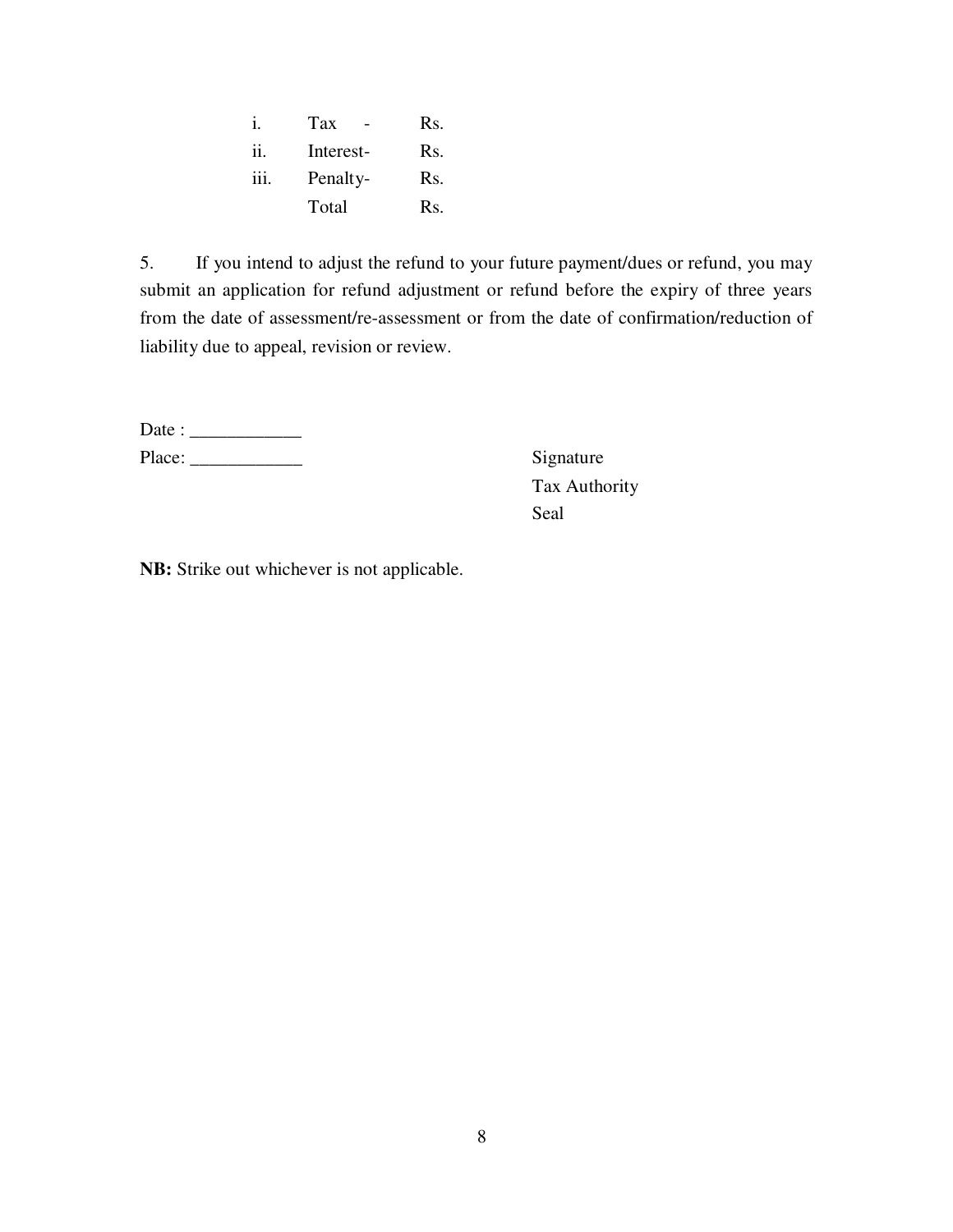# **The Manipur Value Added Tax Rules, 2005**  Form 21 See Rule – 33

## **Refund Adjustment Order**

(This order is issued when payment by adjustment against the amount payable in future, is intended/desired by the dealer or person)

Book No. …………. Sl. No. ……………….

### To

 ……………….………………. (Name & style of the business) ……………….………………. (Full address) ……………….………………. (TIN)

- 1. Certified with reference to the assessment records of M/S ……………….…… ……………….……………….…………… holding TIN ………………. for the period from …………. to ……………. that a refund of Rs. ………………. (in words) …………………….………………. only is due to M/S ……………. ……………….……………….………………. .
- 2. Certified further that the tax/penalty/interest concerning this Refund Adjustment Order has been credited to the Government under Head of Account-0040 State VAT.
- 3. Certified also that no Refund Adjustment Order in respect of the sum i.e. Rs.………………. (in words) ………….……………….………………. only has previously been granted and the said amount has been entered in the original assessment record (record No. ………………. date …………………….).
- 4. This refund will be adjusted towards the amounts of tax/penalty/interest due from the said dealer for the month/quarter ending ………………. or succeeding month(s)/quarter(s) following immediately the said month/quarter.
- 5. The dealer shall attach this order with the return to be furnished by him for the month/quarter ending ………………..

| Date: $\dots\dots\dots\dots\dots\dots\dots$ | Sign |
|---------------------------------------------|------|
| $Place:$                                    | Tax  |
|                                             | Seal |

Signature Tax Authority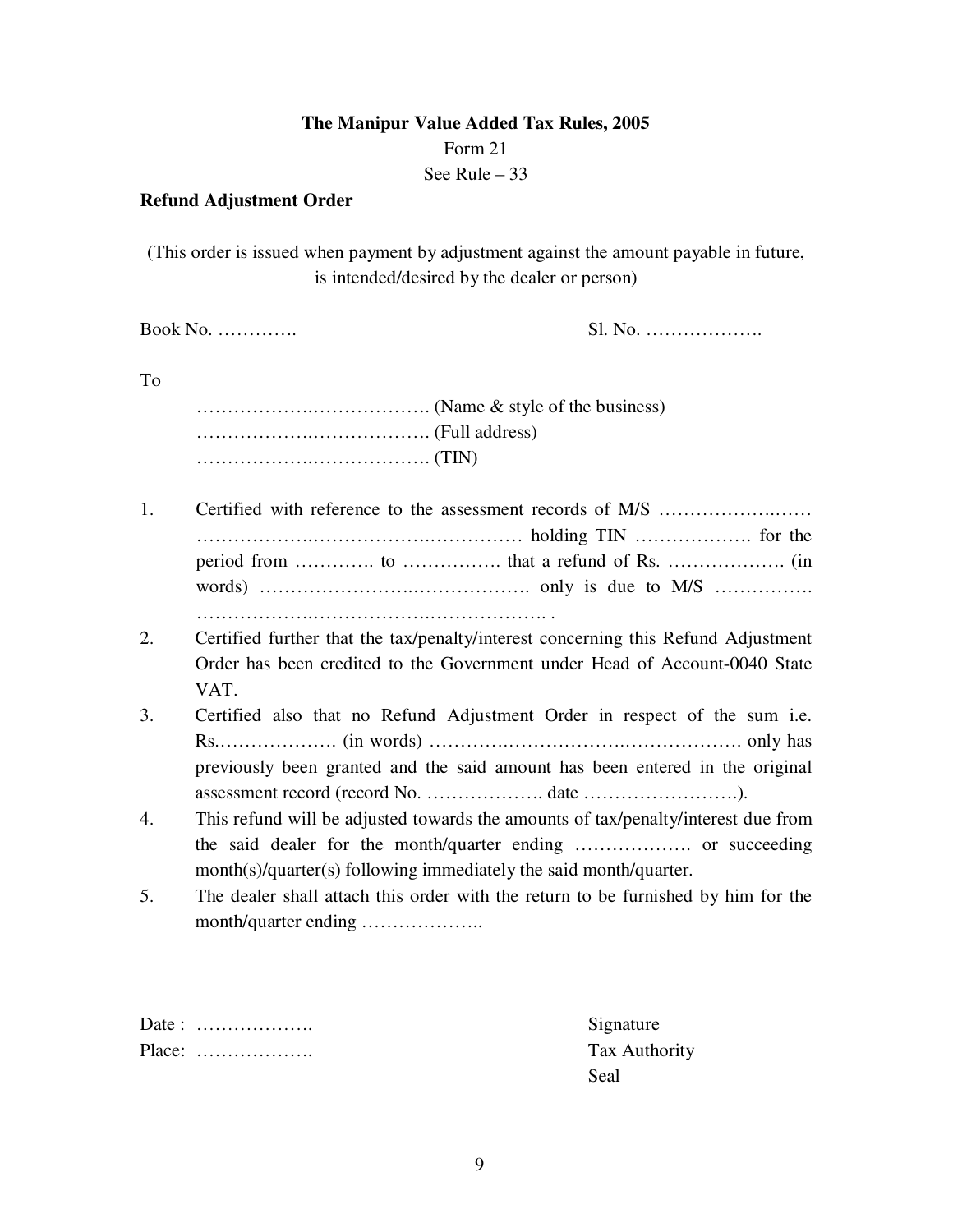| Book No.:<br>Voucher No.:<br>0040-State VAT Receipt | Counterfoil<br>THE MANIPUR VALUE ADDED TAX RULES, 2005<br>Form $-22$<br>See Rule: 33<br><b>Refund Voucher</b><br>(This voucher is issued when refund is intended/ desired in cash)<br>Counterfoil order for refund of tax, penalty or interest : | THE MANIPUR VALUE ADDED TAX RULES, 2005<br>Form 22<br>See Rule 33<br><b>Refund Voucher</b><br>(The voucher is issued when refund is intended/desired<br>in cash)<br>Book No. $\dots\dots\dots\dots\dots\dots$<br>Voucher No.<br>0040-State VAT Receipt.<br>Refund Payable at the Government Treasury and |                                                                                                    |  |  |  |
|-----------------------------------------------------|--------------------------------------------------------------------------------------------------------------------------------------------------------------------------------------------------------------------------------------------------|----------------------------------------------------------------------------------------------------------------------------------------------------------------------------------------------------------------------------------------------------------------------------------------------------------|----------------------------------------------------------------------------------------------------|--|--|--|
| Tax                                                 | $Rs.$ :                                                                                                                                                                                                                                          | months from the date of issue.                                                                                                                                                                                                                                                                           |                                                                                                    |  |  |  |
| Penalty                                             | $Rs.$ :                                                                                                                                                                                                                                          | To                                                                                                                                                                                                                                                                                                       |                                                                                                    |  |  |  |
| Interest                                            | $Rs.$ :                                                                                                                                                                                                                                          |                                                                                                                                                                                                                                                                                                          |                                                                                                    |  |  |  |
| Total<br>(in words)                                 | Rs.:                                                                                                                                                                                                                                             | 1.<br>address                                                                                                                                                                                                                                                                                            | Certified that with reference to the assessment<br>including TIN) a refund<br><sub>of</sub>        |  |  |  |
|                                                     |                                                                                                                                                                                                                                                  |                                                                                                                                                                                                                                                                                                          | only is due to the above dealer in respect of the                                                  |  |  |  |
| (full name and address)                             |                                                                                                                                                                                                                                                  | return period                                                                                                                                                                                                                                                                                            |                                                                                                    |  |  |  |
|                                                     |                                                                                                                                                                                                                                                  | 2.<br>Certified that the tax/penalty/interest concerning<br>which the refund is given has been credited to the                                                                                                                                                                                           |                                                                                                    |  |  |  |
| Date of order directing refund:                     |                                                                                                                                                                                                                                                  | Government account.                                                                                                                                                                                                                                                                                      |                                                                                                    |  |  |  |
|                                                     |                                                                                                                                                                                                                                                  | 3.                                                                                                                                                                                                                                                                                                       | Certified that no refund order regarding the sum<br>now being refunded has previously been granted |  |  |  |
|                                                     |                                                                                                                                                                                                                                                  |                                                                                                                                                                                                                                                                                                          | and this order of refund has been entered in the                                                   |  |  |  |
|                                                     | Demand and Collection Register showing collection of                                                                                                                                                                                             |                                                                                                                                                                                                                                                                                                          | original assessment record (record no.                                                             |  |  |  |
| amount out of which refund is made.                 |                                                                                                                                                                                                                                                  | $date \ldots \ldots \ldots \ldots \ldots \ldots$                                                                                                                                                                                                                                                         |                                                                                                    |  |  |  |
| Initial of Tax Authority:                           |                                                                                                                                                                                                                                                  | 4.                                                                                                                                                                                                                                                                                                       |                                                                                                    |  |  |  |
| Signature of the                                    |                                                                                                                                                                                                                                                  | of the above refund.                                                                                                                                                                                                                                                                                     |                                                                                                    |  |  |  |
|                                                     |                                                                                                                                                                                                                                                  | Date:<br>Place:                                                                                                                                                                                                                                                                                          | Signature<br>Tax Authority                                                                         |  |  |  |
| Name of the Government                              |                                                                                                                                                                                                                                                  |                                                                                                                                                                                                                                                                                                          | Seal                                                                                               |  |  |  |
| Treasury/Designated Bank                            |                                                                                                                                                                                                                                                  |                                                                                                                                                                                                                                                                                                          |                                                                                                    |  |  |  |
| where encashment is done:                           |                                                                                                                                                                                                                                                  |                                                                                                                                                                                                                                                                                                          |                                                                                                    |  |  |  |
|                                                     |                                                                                                                                                                                                                                                  | Examined/                                                                                                                                                                                                                                                                                                |                                                                                                    |  |  |  |
| Date of encashment:                                 |                                                                                                                                                                                                                                                  | Verified<br>Signature<br>Signature<br>Treasury Officer.<br>Accountant                                                                                                                                                                                                                                    | Signature<br>Manager of<br>designated bank                                                         |  |  |  |
|                                                     | <b>NB</b> : Delete whichever is not applicable.                                                                                                                                                                                                  | <b>NB</b> : Delete whichever is not applicable.                                                                                                                                                                                                                                                          |                                                                                                    |  |  |  |

 $\overline{\phantom{a}}$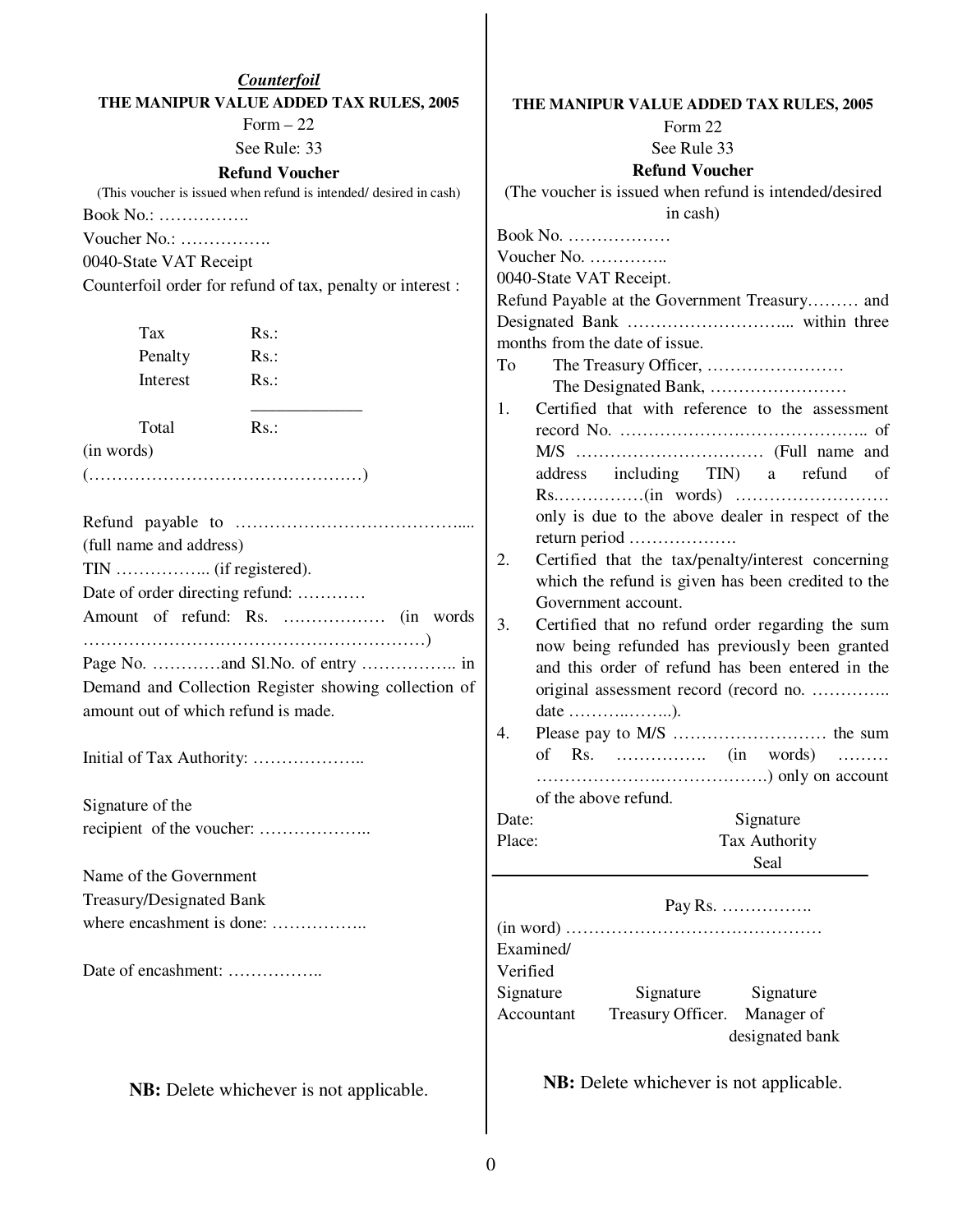#### **THE MANIPUR VALUE ADDED TAX RULES, 2005**  Form 22A

### See Rule 33

### **Advice to be accompanied with refund voucher**

To

The Treasury Officer,

\_\_\_\_\_\_\_\_\_\_\_\_\_\_\_\_\_\_\_\_

Sir,

I have the honour to advise the refund of a sum of Rs.\_\_\_\_\_\_\_\_\_\_ (in words) **EXECUTE:** Specified in the Refund Voucher bearing Book No. & Voucher No. \_\_\_\_\_\_\_\_\_\_\_\_\_\_\_\_\_\_\_\_\_\_\_ for encashment at \_\_\_\_\_\_\_\_\_\_\_\_\_\_\_\_\_\_\_\_\_\_\_\_ (name of Treasury) as detailed below :-

| Book No. | Number of                   | Date of | Amount of | Name & address   | Date of    |
|----------|-----------------------------|---------|-----------|------------------|------------|
| &        | refund                      | refund  | refund    | of dealer/person | encashment |
| Voucher  | voucher                     |         |           | to whom payable  |            |
| No.      |                             |         |           |                  |            |
|          | $\mathcal{D}_{\mathcal{L}}$ | 3       | 4         | 5                | 6          |
|          |                             |         |           |                  |            |
|          |                             |         |           |                  |            |
|          |                             |         |           |                  |            |
|          |                             |         |           |                  |            |
|          |                             |         |           |                  |            |

The sanction order of refund has been passed vide No. dated \_\_\_\_\_\_\_\_\_\_\_\_\_\_\_\_\_ (copy enclosed) under the Manipur Value Added Tax Act, 2004 for the tax period ending \_\_\_\_\_\_\_\_\_\_\_\_\_\_\_\_.

Date: Signature Place: Assessing Authority Seal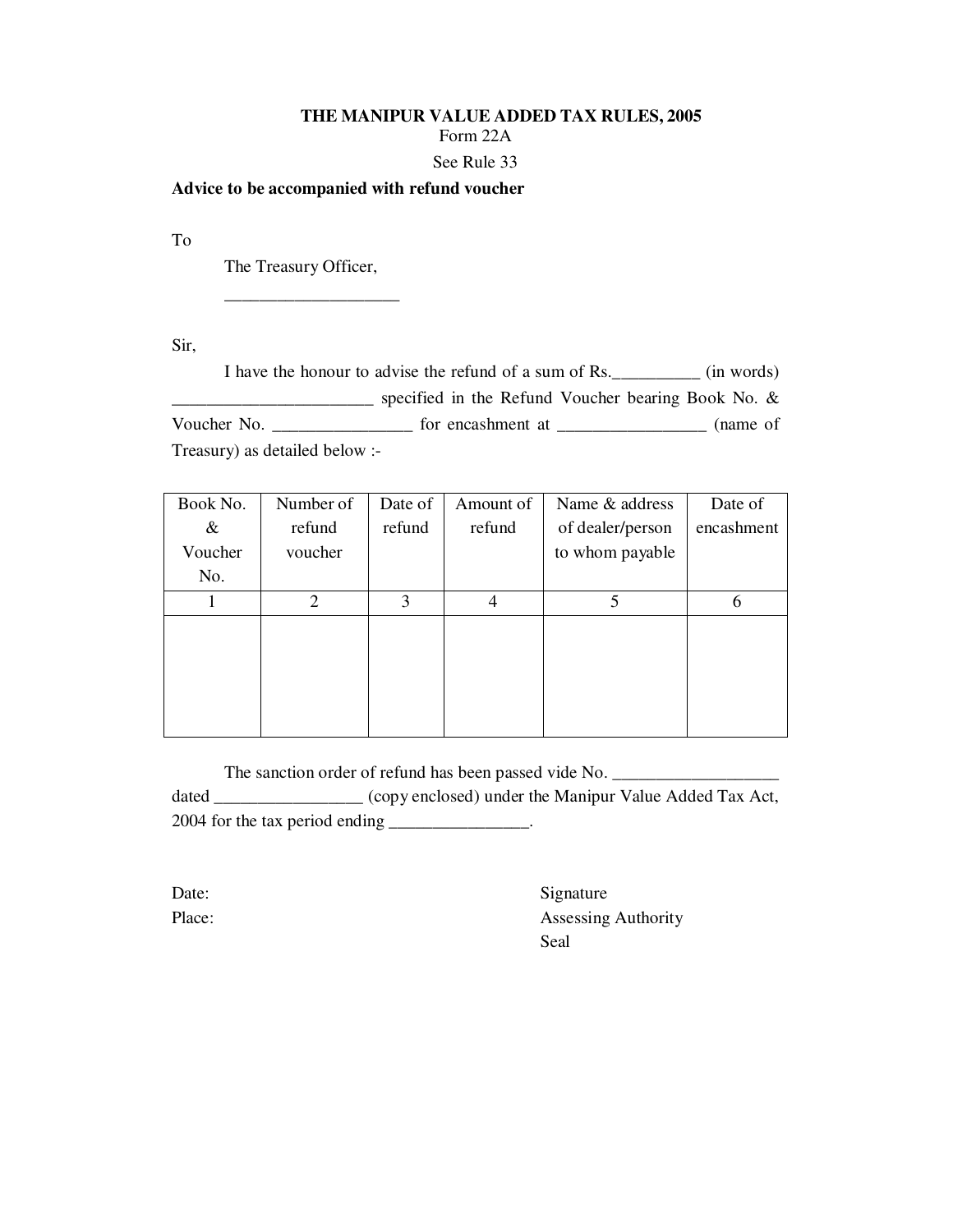Form 23 See Rule 33(4) & 34(1)

# **Application for refund**

- 1. TIN (Tax Identification number) : 2. Name and address of the
- dealer/person claiming refund :
- 3. Name and style of the business together with TIN.  $\cdot$  :
- 4. Period of return for which refund is claimed.  $\cdot$  :
- 5. Amount already paid together with challan No. and date of payment. :
- 6. The amount of refund claimed and grounds thereof.  $\cdot$
- 7. Details of adjustment sought for against any liability of any period.:
- 8. Net amount of refund after adjustment, if any, in item 7 above. :

## **VERIFICATION**

 $I, \underline{\hspace{1cm}}$  (status in the business) do hereby declare that the particulars given hereinabove are correct and hereby apply for refund under the Manipur Value Added Tax Act, 2004.

> Signature of the dealer/person/ authorised person.

## FOR OFFICE USE

Date of receipt of the application for refund…………………………………………

Signature of the receiving official. Designation Seal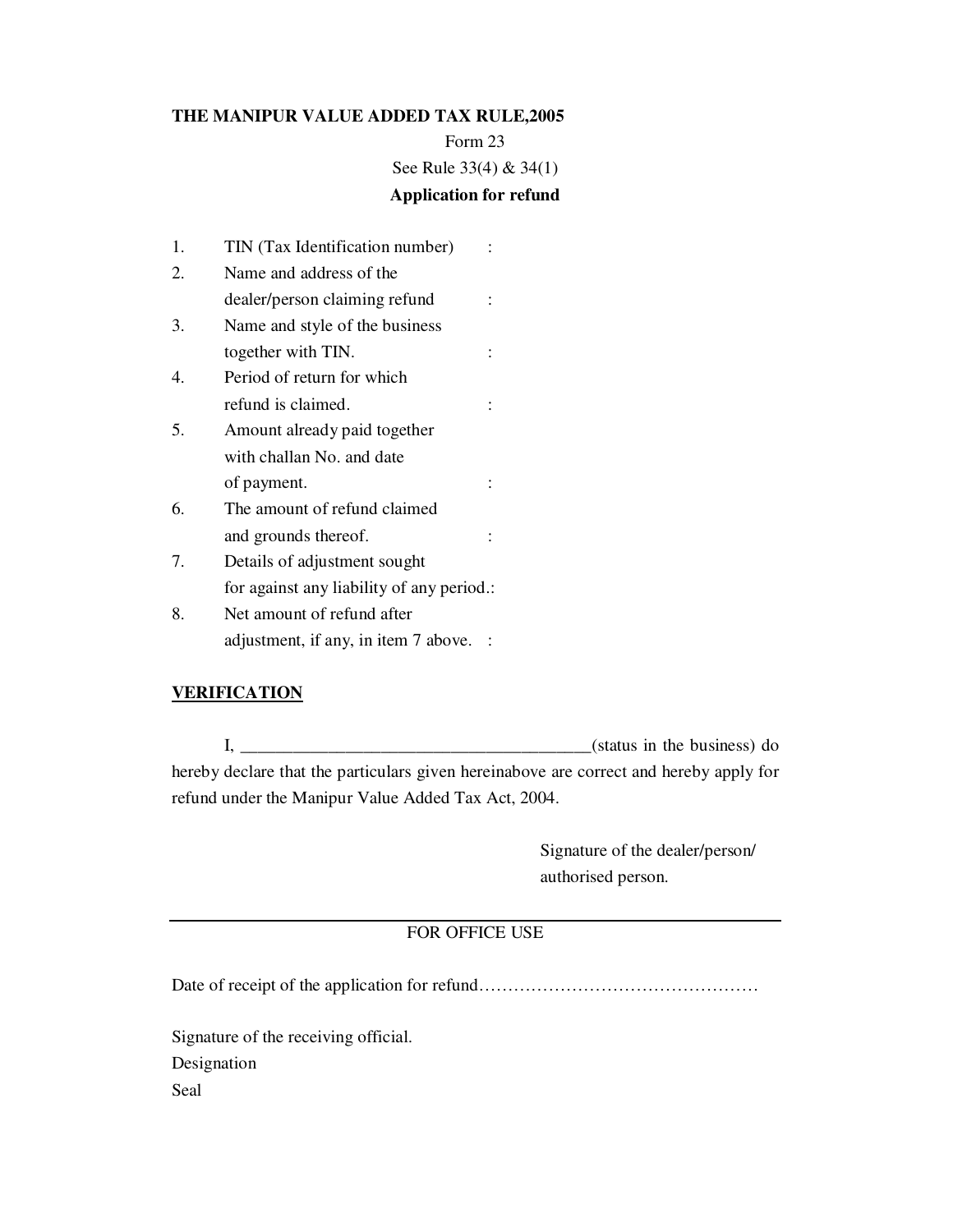### **ORIGINAL/DUPLICATE/TRIPLICATE**

### **THE MANIPUR VALUE ADDED TAX RULE, 2005**

Book No. \_\_\_\_\_\_\_\_\_\_\_\_\_\_\_\_\_\_\_\_\_\_\_

Form 24

#### See Rule 36

### **TAX INVOICE**

### **(to be printed/prepared in triplicate)**

"Original" to be submitted with the return to claim tax credit by the buyer.

| Invoice $S1.No.$                                |                                                                                                                                                                                                                                                                                                                                                                                                                 |  |  |  |
|-------------------------------------------------|-----------------------------------------------------------------------------------------------------------------------------------------------------------------------------------------------------------------------------------------------------------------------------------------------------------------------------------------------------------------------------------------------------------------|--|--|--|
|                                                 | Date of challan/ despatch : ___________                                                                                                                                                                                                                                                                                                                                                                         |  |  |  |
| Name of selling                                 | Name of buying                                                                                                                                                                                                                                                                                                                                                                                                  |  |  |  |
|                                                 |                                                                                                                                                                                                                                                                                                                                                                                                                 |  |  |  |
|                                                 |                                                                                                                                                                                                                                                                                                                                                                                                                 |  |  |  |
|                                                 |                                                                                                                                                                                                                                                                                                                                                                                                                 |  |  |  |
|                                                 | E-mail address: $\frac{1}{\sqrt{1-\frac{1}{2}}}\left\{ \frac{1}{2}, \frac{1}{2}, \frac{1}{2}, \frac{1}{2}, \frac{1}{2}, \frac{1}{2}, \frac{1}{2}, \frac{1}{2}, \frac{1}{2}, \frac{1}{2}, \frac{1}{2}, \frac{1}{2}, \frac{1}{2}, \frac{1}{2}, \frac{1}{2}, \frac{1}{2}, \frac{1}{2}, \frac{1}{2}, \frac{1}{2}, \frac{1}{2}, \frac{1}{2}, \frac{1}{2}, \frac{1}{2}, \frac{1}{2}, \frac{1}{2}, \frac{1}{2}, \frac$ |  |  |  |
| $\text{Telephone No. : }$                       | Telephone No. :                                                                                                                                                                                                                                                                                                                                                                                                 |  |  |  |
| $\text{Fax No. : }$                             | $Fax No. : __________$                                                                                                                                                                                                                                                                                                                                                                                          |  |  |  |
| Mode of payment: (Tick whichever is applicable) |                                                                                                                                                                                                                                                                                                                                                                                                                 |  |  |  |
|                                                 | Cash ______________ Cheque ______________________ Credit ___________ Other terms of sale __________                                                                                                                                                                                                                                                                                                             |  |  |  |

| Sl.No.           | Description       | Qty. | Sale price        | Tax rate | Tax payable |
|------------------|-------------------|------|-------------------|----------|-------------|
|                  | of goods.         |      | (Rs.)             | $(\%)$   | (Rs.)       |
| $\left(1\right)$ | $\left( 2\right)$ | (3)  | $\left( 4\right)$ | (5)      | (6)         |
|                  |                   |      |                   |          |             |
|                  |                   |      |                   |          |             |
|                  |                   |      |                   |          |             |
| <b>Total</b>     |                   |      |                   |          |             |

Certified that the particulars/figures given above are true and correct and the amount represents the sale price actually charged and that there is no flow of additional consideration directly or indirectly from the buyer.

Signature of the seller

(All the requirements for any specific format have been done away with and a dealer is free to design his own format containing the above specified particulars.)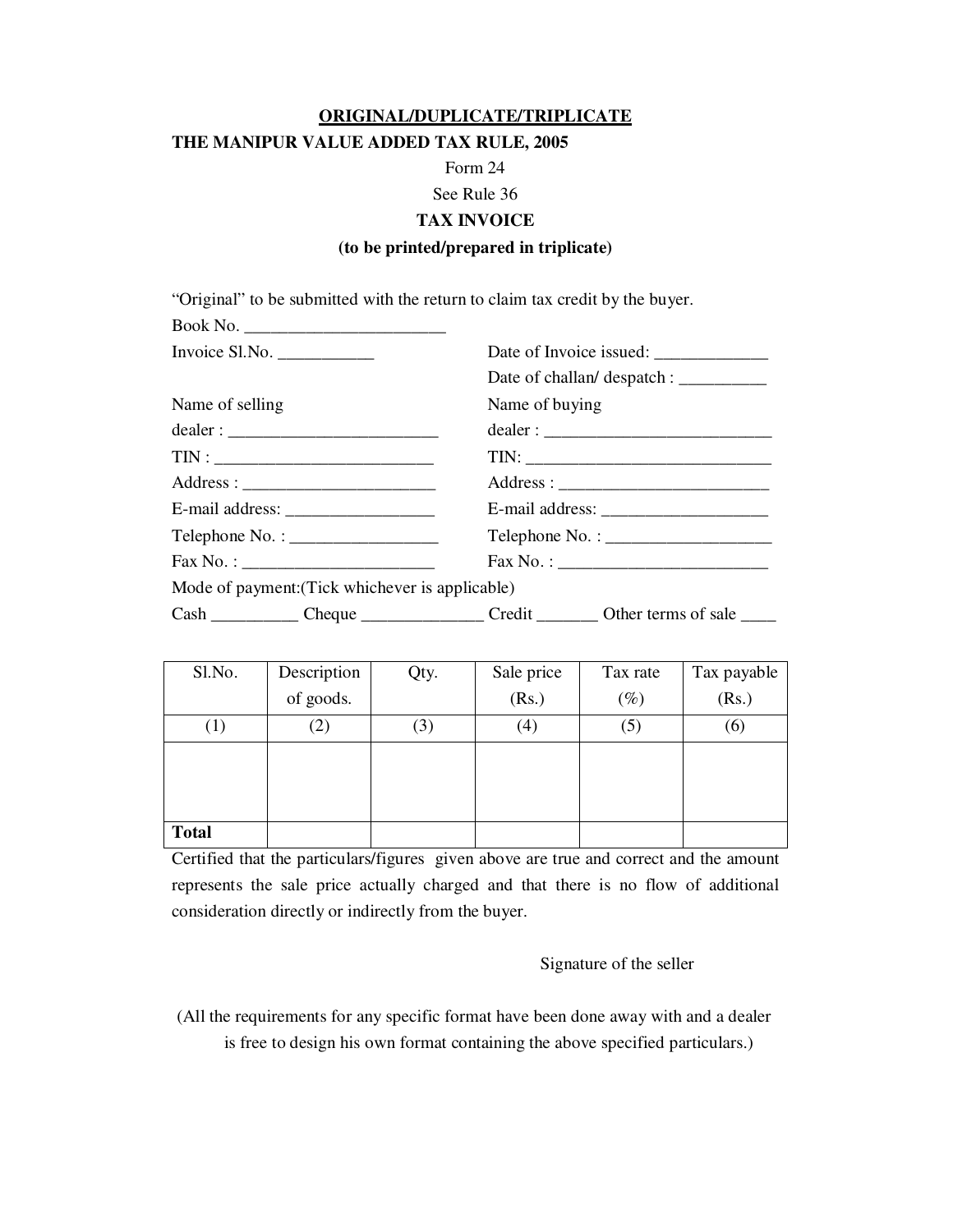### **ORIGINAL / DUPLICATE**

# **THE MANIPUR VALUE ADDED TAX RULE, 2005**

Form 24A

### See Rule 37

### **Retail Invoice**

(to be issued against a sale exceeding Rs. 200/-)

| <b>Book No.:</b> |                      |                       |                                                      |
|------------------|----------------------|-----------------------|------------------------------------------------------|
| $SI. No.$ :      |                      |                       |                                                      |
| Name of selling  |                      | Name of buying dealer |                                                      |
|                  | dealer               |                       | or person $\sqrt{2}$ or person $\sqrt{2}$            |
|                  |                      |                       | $TIN (if any) \qquad \qquad \boxed{ \qquad \qquad }$ |
|                  |                      |                       |                                                      |
|                  |                      |                       |                                                      |
|                  |                      |                       |                                                      |
|                  | Telephone No.        |                       |                                                      |
| S1.No.           | Description of goods | Quantity              | Sale price inclusive                                 |
|                  |                      |                       | of tax                                               |
| (1)              | (2)                  | (3)                   | (4)                                                  |
|                  |                      |                       |                                                      |
|                  |                      |                       |                                                      |
|                  |                      |                       |                                                      |
|                  |                      |                       |                                                      |

**Total** 

Signature of seller/ authorised agent

(All the requirements for any specific format have been done away with and a dealer is free to design his own format containing the above specified particulars.)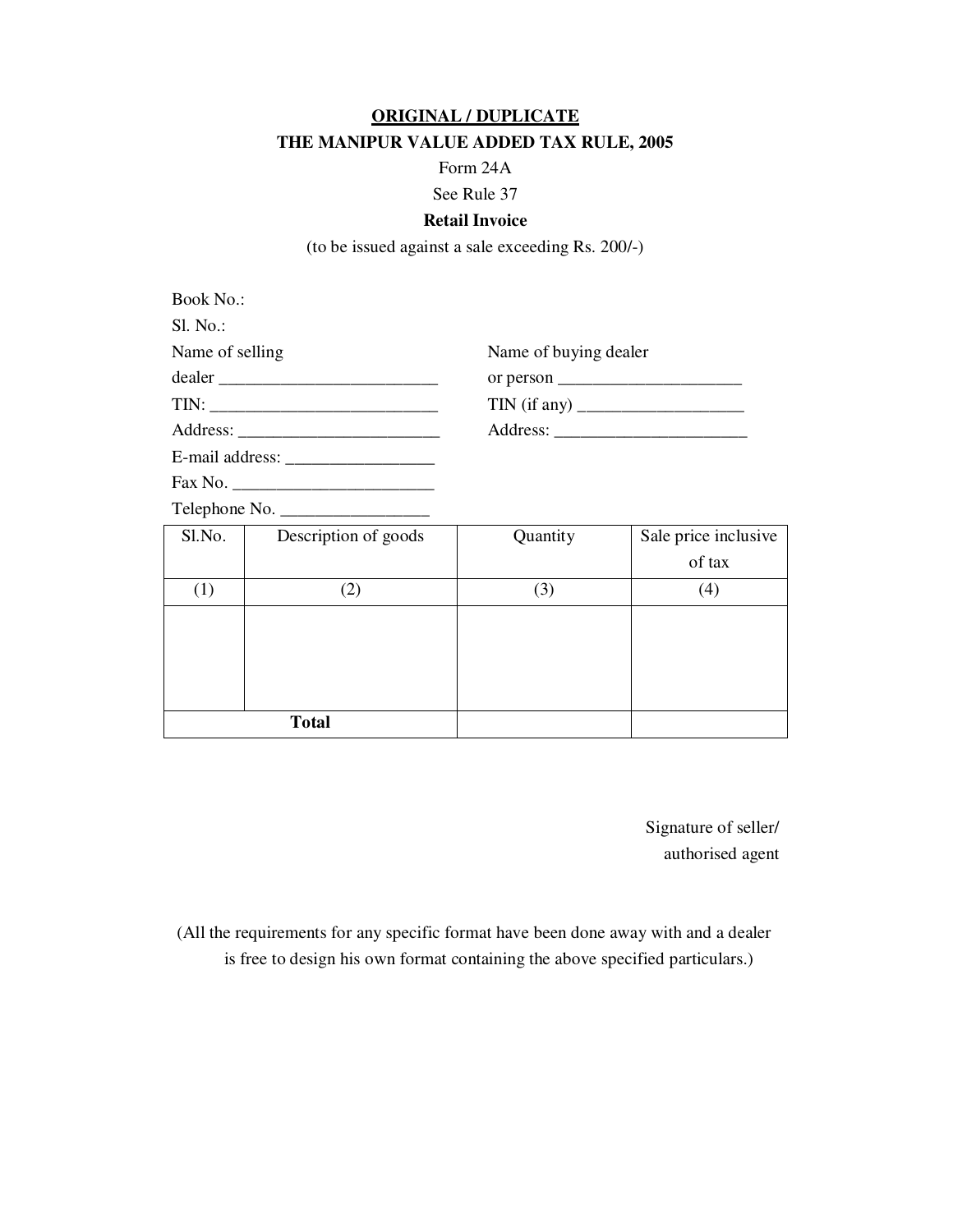Form 25

See Rule 39

### **Certificate of audit of accounts**

I/We have to report that the statutory audit of M/S \_\_\_\_\_\_\_\_\_\_\_\_\_\_\_\_\_\_\_\_\_\_\_\_\_\_\_\_ (name & address of dealer),tax identification number (TIN)\_\_\_\_\_\_\_\_\_\_\_\_\_\_\_ was conducted by me/us in pursuance of the provision of section 58 of the Act and I/We annex hereto a copy of my/our audit report dated \_\_\_\_\_\_\_\_\_ along with a copy each of the audited Trading/ Manufacturing Account and Profit and Loss Account of the year ended on \_\_\_\_\_\_\_\_\_\_\_ and a copy of the audited Balance Sheet as at \_\_\_\_\_\_\_\_\_\_\_\_ along with the supporting documents to the Profit and Loss Account and Balance Sheet.

Further, the following statements are annexed here to :-

- (i) Statements showing purchases and sales of taxable goods at different and separate rates;
- (ii) Statement showing for each and separate item of raw materials used by a manufacturing concern;
- (iii) Statement showing the details of finished products exported outside India;
- (iv) Statement showing the details of finished products sold to other States;
- (v) Statement showing the details of branch transfer of finished products within the State/ outside the State;
- (vi) Statement showing the purchase and sale of tax exempt goods during the period covered by this certificate;
- (vii) Statement showing tax collected and paid with documentary proof.

In my/our opinion and to the best of my/our information and according to the explanation given to me/us by the aforesaid dealer, the particulars stated hereinabove and documents annexed hereto are true and correct and the same particulars are being submitted to the Income Tax Authorities also for the purpose of assessment under the Income Tax Act, 1961.

| Date : |  |
|--------|--|
| Place: |  |

Accountant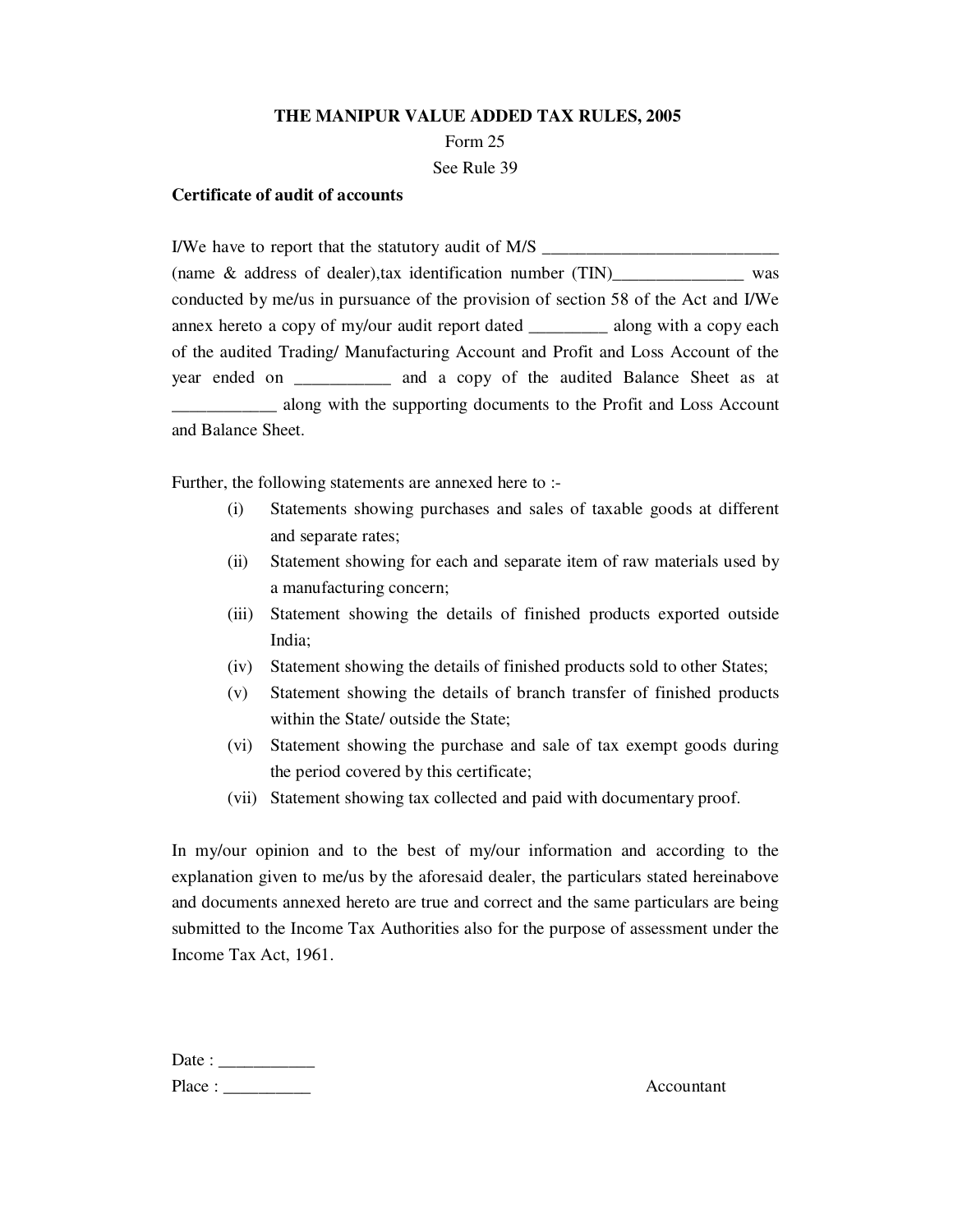# **THE MANIPUR VALUE ADDED TAX RULES, 2005 Annexure to Form 25**

(Statement of particulars in case of persons/dealers carrying on business)

|                                            | Name of dealer                                 |                                      |  |
|--------------------------------------------|------------------------------------------------|--------------------------------------|--|
| Address<br>Tax Identification Number (TIN) |                                                |                                      |  |
|                                            |                                                |                                      |  |
|                                            | C.S.T. No.                                     |                                      |  |
|                                            |                                                | Year ended on 31st March             |  |
| 1.                                         | Books of account -                             |                                      |  |
|                                            | (i)                                            | Maintained                           |  |
|                                            | (ii)                                           | Examined                             |  |
| 2.                                         | Method of accounting employed                  |                                      |  |
|                                            | (indicate whether there is any change from the |                                      |  |
|                                            | method of accounting employed in the           |                                      |  |
|                                            | immediately preceding year).                   |                                      |  |
| 3.                                         | (i)                                            | Method of valuation of opening and   |  |
|                                            |                                                | closing stock                        |  |
|                                            | (ii)                                           | State whether there is any change    |  |
|                                            |                                                | in the method of valuation of any of |  |
|                                            |                                                | the items as compared to the method  |  |
|                                            |                                                | employed in the immediately          |  |
|                                            |                                                | preceding year.                      |  |
| 4.                                         | Quantitative particulars of raw materials and  |                                      |  |
|                                            | finished products, etc. dealt in.              |                                      |  |
|                                            | (i)                                            | In the case of manufacturing         |  |
|                                            |                                                | concerns raw materials-              |  |
|                                            |                                                | (a) Opening stock                    |  |
|                                            |                                                | (b) Purchases during the year        |  |
|                                            |                                                | (c) Consumption during the year      |  |
|                                            |                                                | (d) Sales during the year            |  |
|                                            |                                                | (e) Closing stock                    |  |
|                                            |                                                | (f) Yield of finished products       |  |
|                                            |                                                | (g) Percentage of yield              |  |
|                                            |                                                | (h) Shortage                         |  |
|                                            | Finished products:                             |                                      |  |
|                                            |                                                | (a) Opening stock                    |  |
|                                            |                                                | (b) Purchases during the year        |  |
|                                            |                                                | (c) Quantity manufactured during     |  |
|                                            |                                                | the year                             |  |
|                                            |                                                | (d) Sales during the year            |  |
|                                            |                                                |                                      |  |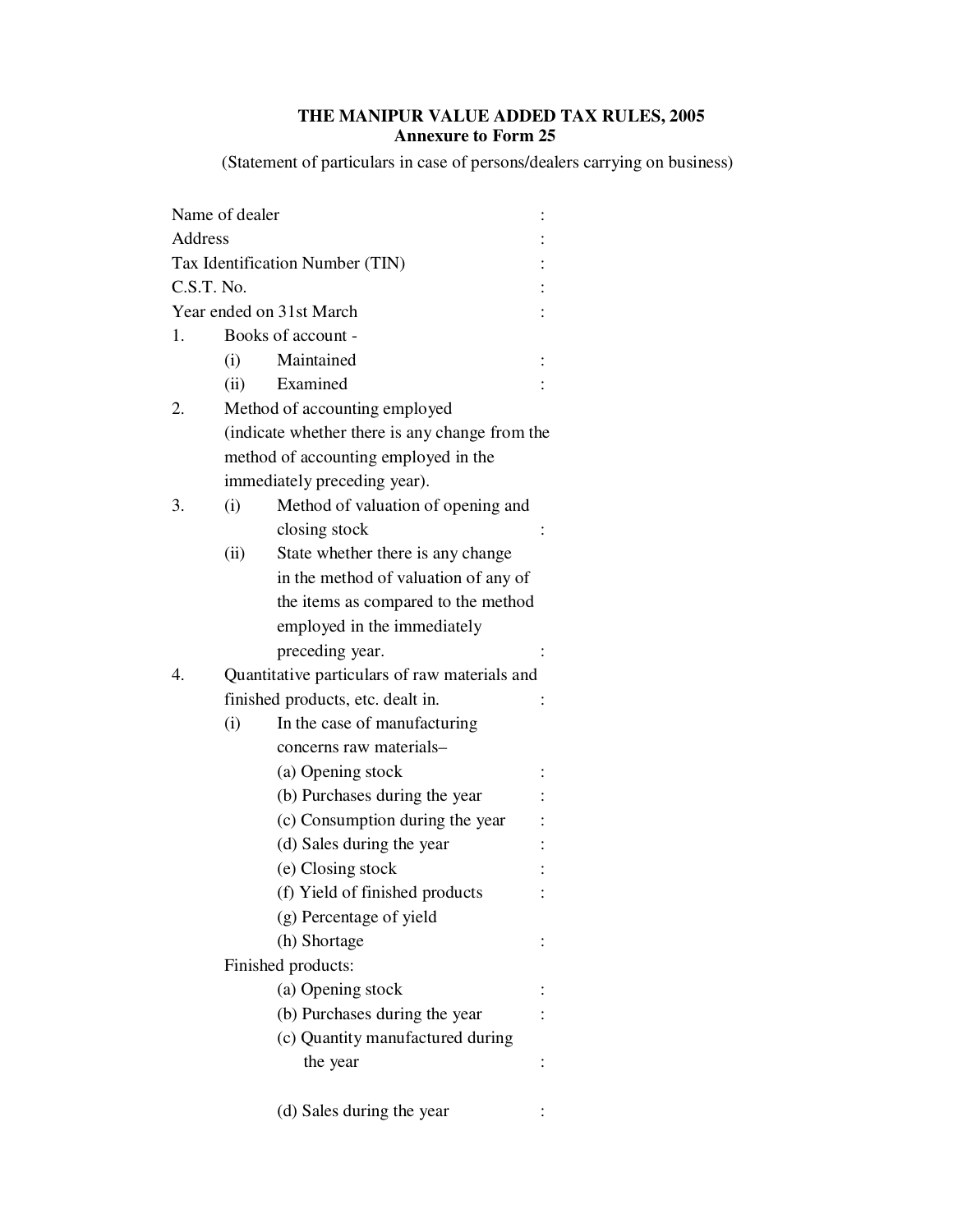- (e) Closing stock at the end of the year:
- (f) Shortage and percentage thereof

## Notes :

|    | (1)  | Information in regard to these sub-items      |  |
|----|------|-----------------------------------------------|--|
|    |      | may be given to the extent available. :       |  |
|    | (2)  | Separate quantitative details on the          |  |
|    |      | above line should be given in respect         |  |
|    |      | of by-products, if any.                       |  |
|    | (ii) | In the case of traders/dealers -              |  |
|    |      | (a) Trading account/manufacturing             |  |
|    |      | account, in respect of each class of          |  |
|    |      | goods taxable at different rates.             |  |
|    |      | (b) Trading account/manufacturing             |  |
|    |      | account, in respect of each class of          |  |
|    |      | goods for which exemption from                |  |
|    |      | tax is claimed.                               |  |
|    |      | (c) Trading account/manufacturing             |  |
|    |      | account of inter-State sales.                 |  |
|    |      | (d) Consignment sales account                 |  |
|    |      | (e) Commission sales account                  |  |
| 5. |      | Particulars of turnover and payment of taxes- |  |
|    | (a)  | Annual turnover of goods taxable at           |  |
|    |      | different rates and of exempted goods:        |  |
|    | (b)  | Total amount of tax collected during          |  |
|    |      | the year under the Manipur Value              |  |
|    |      | Added Tax Act, 2004.                          |  |
|    | (c)  | Total amount of tax due for the year          |  |
|    |      | under the Manipur Value Added Tax             |  |
|    |      | Act, 2004.                                    |  |
|    | (d)  | Total amount of tax paid during               |  |
|    |      | the year.                                     |  |
|    | (e)  | Total amount of CST collected                 |  |
|    |      | during the year.                              |  |
|    | (f)  | Total amount for CST paid during              |  |
|    |      | the year                                      |  |
|    |      |                                               |  |

(g) Whether there is any illegal collection,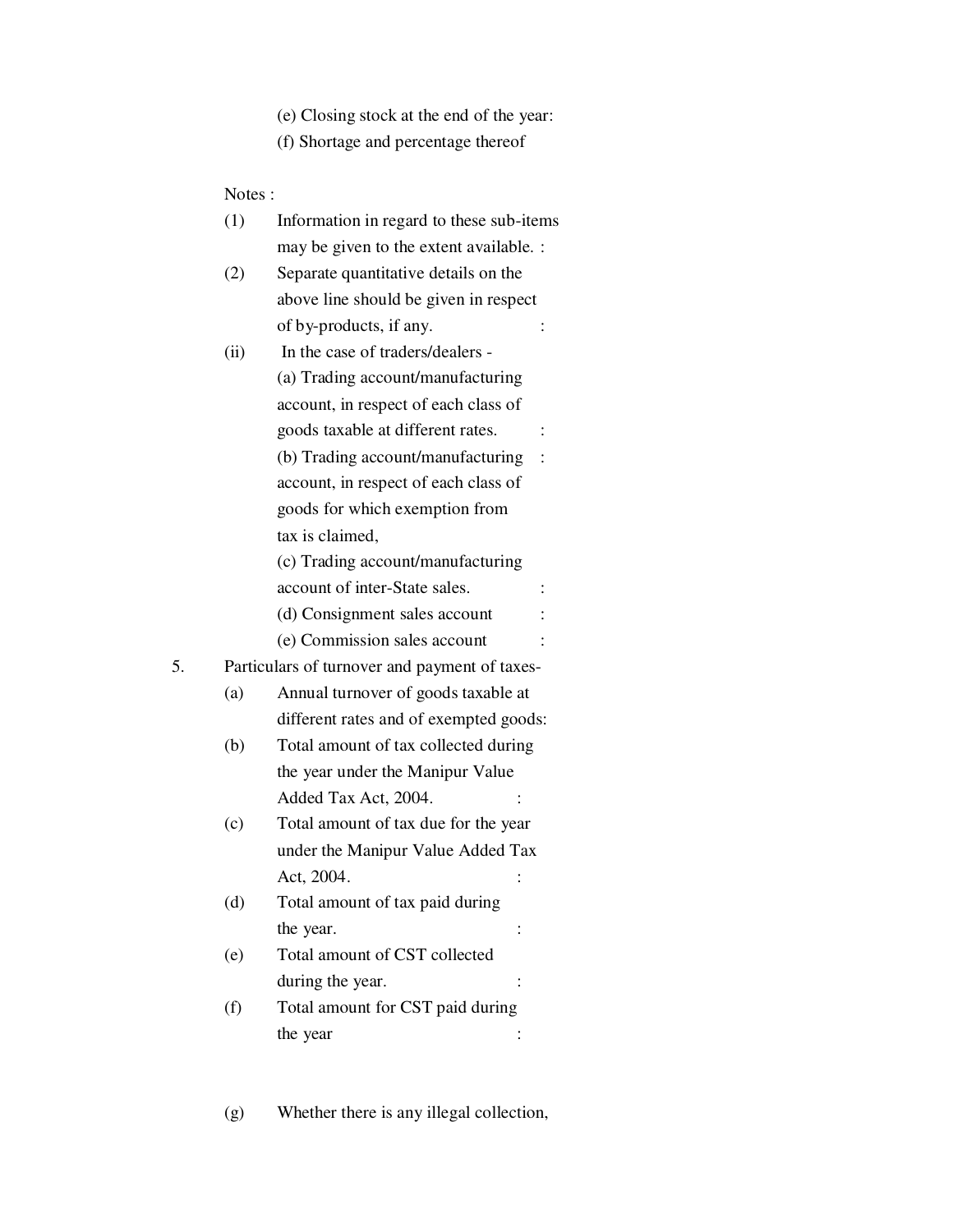|    |     | if so, whether the same has been       |
|----|-----|----------------------------------------|
|    |     | remitted to the Government under       |
|    |     | appropriate Head of Account.           |
|    |     | Details to be given along with monthly |
|    |     | collection and payment particulars     |
|    |     | with challan No. and date.             |
| 6. | (a) | Whether the purchases are supported    |
|    |     | by bills, invoices, etc. If not,       |
|    |     | give details,<br>$\ddot{\cdot}$        |
|    | (b) | Whether the sales are supported        |
|    |     | by memos, bills and invoices, etc.     |
|    |     | If not, give details.                  |
| 7. | (a) | Whether the auditor has come           |
|    |     | across any violation of the Manipur    |
|    |     | Value Added Tax Act, 2004 or the       |
|    |     | Rules made thereunder. If so,          |
|    |     | give details.                          |
|    | (b) | Whether the auditor has come           |
|    |     | across any violation of the CST Act    |
|    |     | or Rules made thereunder. If so,       |
|    |     | give details.                          |
| 8. | (a) | Whether the dealer has misused         |
|    |     | any declaration form obtained under    |
|    |     | the Manipur Value Added Tax Act,       |
|    |     | 2004 and Rules made thereunder.        |
|    |     | If so, give details,                   |
|    | (b) | Whether the dealer has misused         |
|    |     | any declaration form obtained under    |
|    |     | the CST Act and Rules made             |
|    |     | thereunder. If so, give details.       |
|    |     |                                        |
|    |     |                                        |

Date Accountant

Place

Note :- The above statement shall be prepared based on the records maintained by the dealer and the accountant shall verify evidence for the trueness and correctness of the details furnished above. In case any record or evidence is not found, the accountant shall state this in the certificate.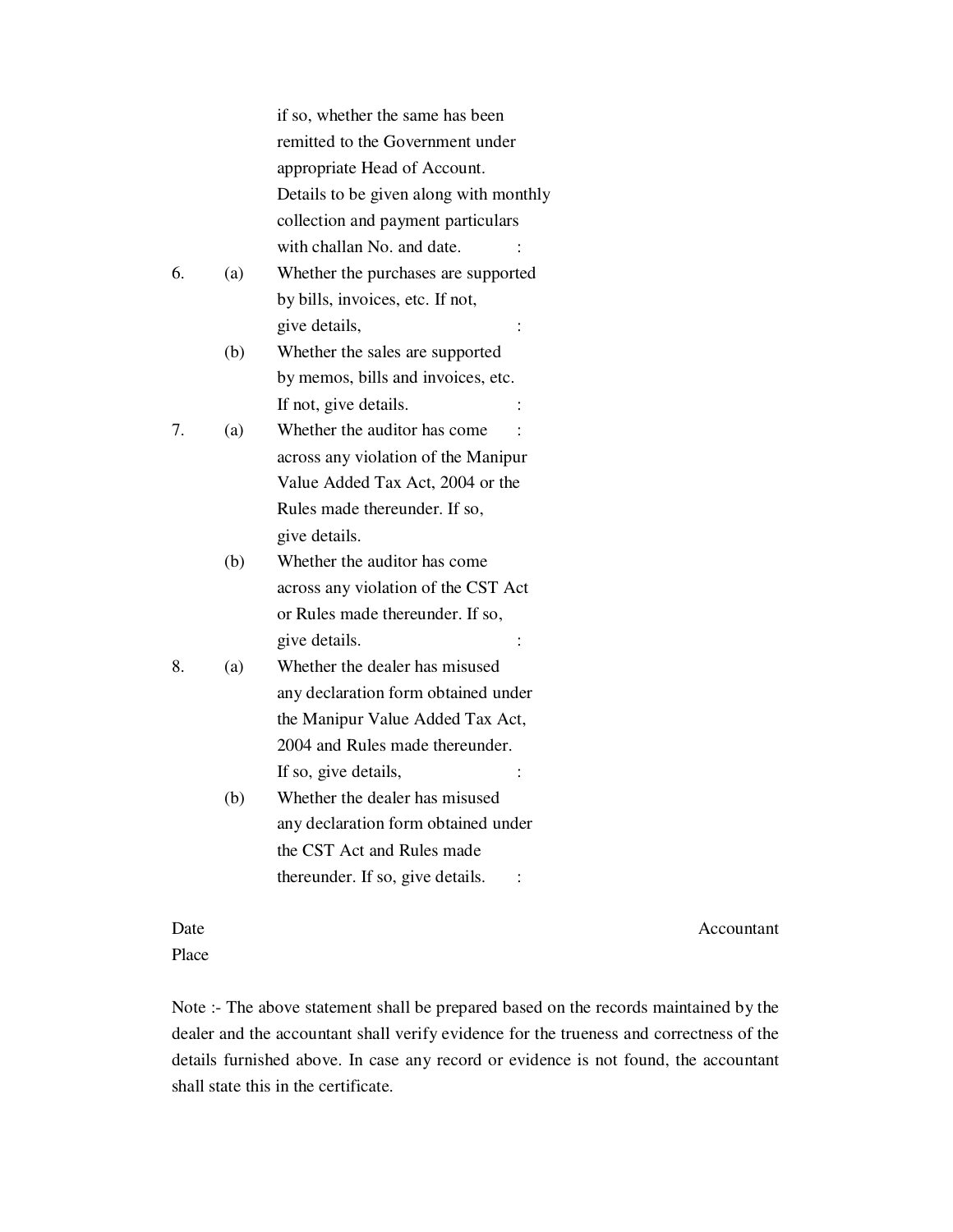#### **THE MANIPUR VALUE ADDED TAX RULES, 2005**

#### Form 26

#### See Rule 40

#### **Declaration of the name of Manager or Managers**

I/We \_\_\_\_\_\_\_\_\_\_\_\_\_\_\_\_\_\_\_\_\_\_\_\_\_\_\_ am/are a registered dealer holding Tax Identification Number (TIN)\_\_\_\_\_\_\_ under the Manipur Value Added Tax Act,2004 and rules framed thereunder, CST No.\_\_\_\_\_\_\_\_\_\_ under the Central Sales Tax Act,1956 and rules framed thereunder, hereby appoint \_\_\_\_\_\_\_\_\_\_\_\_\_\_\_\_\_ (name of the person) as manager of my/our business establishment and his/her particulars are set forth hereunder:-

1. Permanent address : 2. Present address : 3. Telephone No. : 4. Fax No. : 5. E-mail : 6. Father's name :

 Further I/we declare that I/we will agree to all acts done by the said Manager in conformity with the aforesaid Act and rules.

- 1. Name of the Director/Principal Officer of the Private Limited/Public Limited Company. Or
- 2. Name of the Proprietor in case of Proprietorship business Or
- 3. Name of the Partners in case of Partnership business. Or
- 4. Name of Karta in case of HUF business.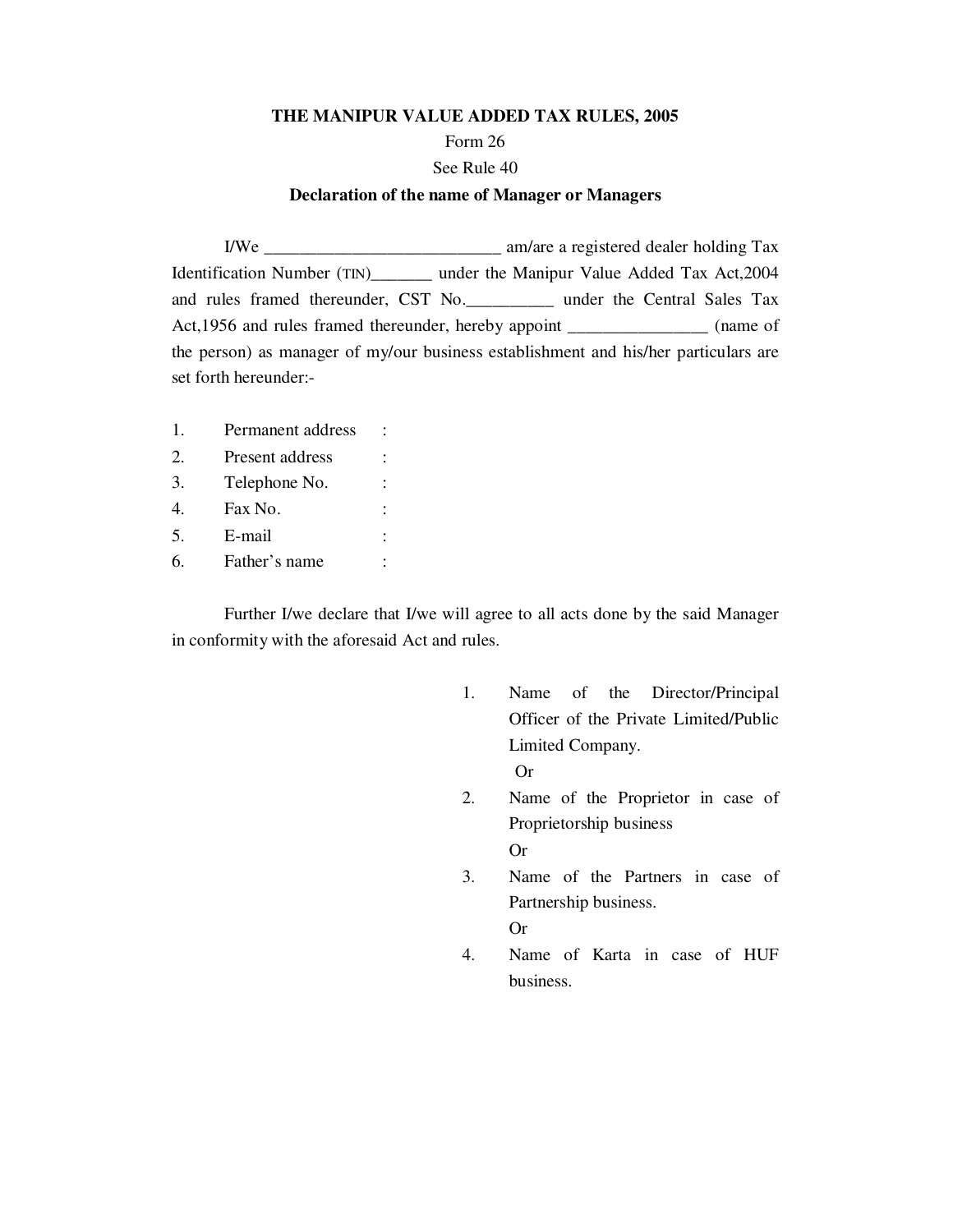# **Original/Duplicate/Triplicate THE MANIPUR VALUE ADDED TAX RULES, 2005**

## Form 27

## See Rule 42(ii)

# **Declaration for importing taxable goods into Manipur**

|    |                             | S1. No.                                                                                                              |  |  |
|----|-----------------------------|----------------------------------------------------------------------------------------------------------------------|--|--|
|    |                             | Seal of the issuing authority                                                                                        |  |  |
| 1. | Date of issue               |                                                                                                                      |  |  |
| 2. | Name & address of the       |                                                                                                                      |  |  |
|    | dealer/person importing     |                                                                                                                      |  |  |
|    | the goods:                  |                                                                                                                      |  |  |
| 3. | Tax Identification          |                                                                                                                      |  |  |
|    | Number(TIN)                 | $\ddot{\cdot}$                                                                                                       |  |  |
| 4. | CST No.                     | <u> 1989 - Johann Stein, marwolaethau a bhann an t-Amhair an t-Amhair an t-Amhair an t-Amhair an t-Amhair an t-A</u> |  |  |
| 5. | <b>Income Tax Permanent</b> |                                                                                                                      |  |  |
|    | Account No. $(PAN)$ :       |                                                                                                                      |  |  |
| 6. | Name and address of         |                                                                                                                      |  |  |
|    | the dealer/person from      |                                                                                                                      |  |  |
|    | whom the goods are          |                                                                                                                      |  |  |
|    | purchased/imported :        |                                                                                                                      |  |  |
| 7. | Tax Identification          |                                                                                                                      |  |  |
|    | Number(TIN)                 |                                                                                                                      |  |  |
| 8. | CST No.                     |                                                                                                                      |  |  |
| 9. | <b>Income Tax Permanent</b> |                                                                                                                      |  |  |
|    | Account No. (PAN) :         |                                                                                                                      |  |  |
|    |                             | $\cdot$ $\cdot$ $\cdot$ $\cdot$ $\cdot$ $\cdot$ $\cdot$                                                              |  |  |

10. Description, quantity and value of goods

| Sl.No. | Name of goods | Invoice No. and date   Quantity   Value of goods |               |  |
|--------|---------------|--------------------------------------------------|---------------|--|
|        |               |                                                  | $^{\prime}$ 4 |  |
|        |               |                                                  |               |  |
|        |               |                                                  |               |  |
|        |               |                                                  |               |  |

11. Consignment Note No.  $\vdots$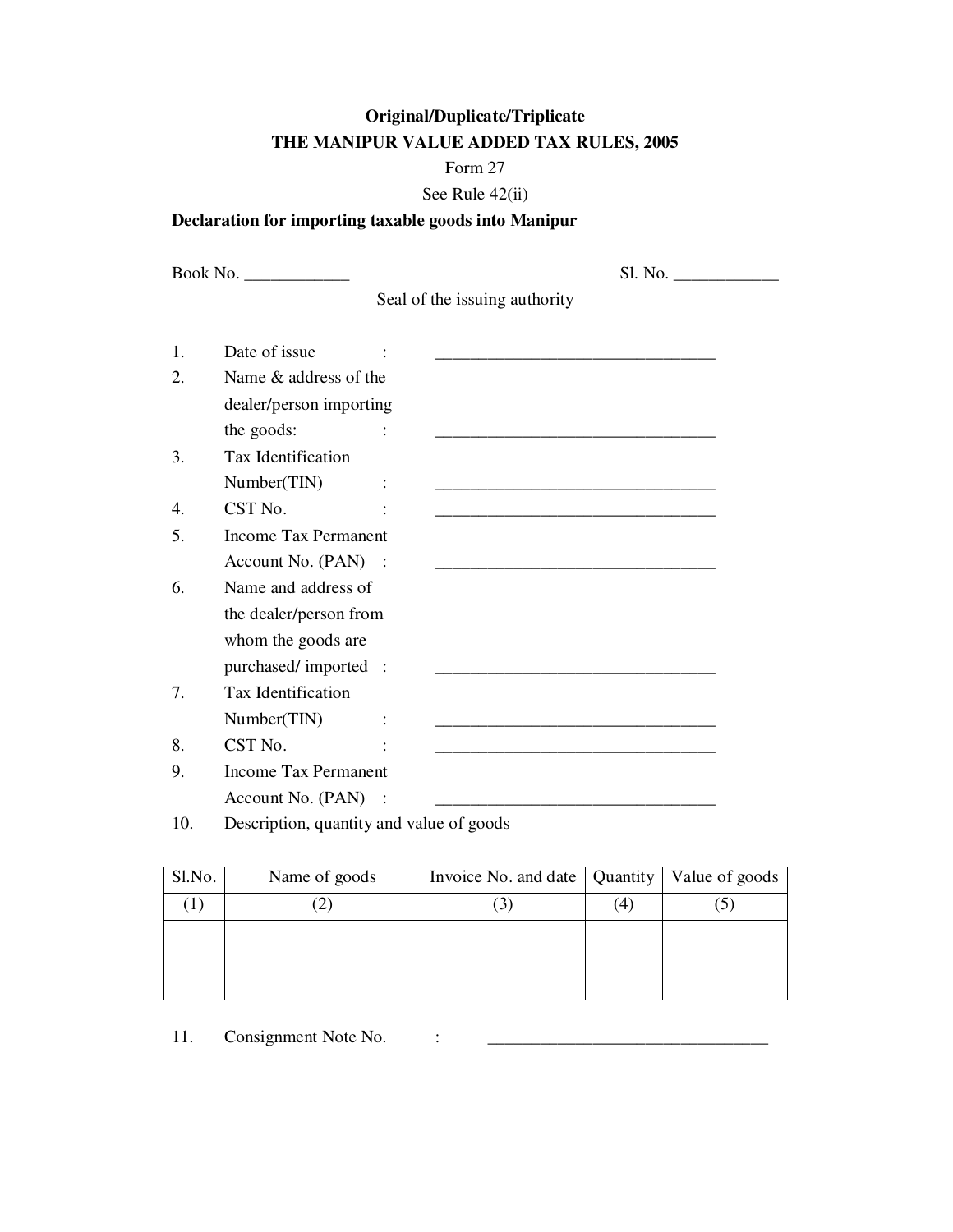| 12. | Name and address of the    |  |
|-----|----------------------------|--|
|     | Transporter/owner of the   |  |
|     | vehicle by which the goods |  |
|     | are imported to Manipur:   |  |
| 13. | Vehicle No.                |  |
| 14. | Driver's name & address    |  |

I/We declarer that I/We \_\_\_\_\_\_\_\_\_\_\_\_\_\_\_\_\_\_\_\_\_\_\_\_\_\_\_\_ am/are registered dealer under the Manipur Added Tax Act, 2004 and the statements given above are correct to the best of my/our knowledge.

| Date : | Signature of Proprietor/Partner/ |
|--------|----------------------------------|
| Place: | authorised person                |
|        | Name of the dealer               |
|        | Seal                             |

**N.B.:** Strike out whichever not applicable

### **FOR OFFICE USE**

| Name of the check post               |                      |
|--------------------------------------|----------------------|
| Date of crossing the check post      |                      |
| Entry No. in register                |                      |
| Signature of the officer in-charge/  |                      |
| official of the check post with seal | $\ddot{\phantom{0}}$ |

- **N.B.:** 1. This form shall remain valid for 120 (one hundred and twenty) days from the date of its issue by the Tax Authority.
	- 2. This form shall be obtained from the Tax Authority concerned on payment of prescribed fee.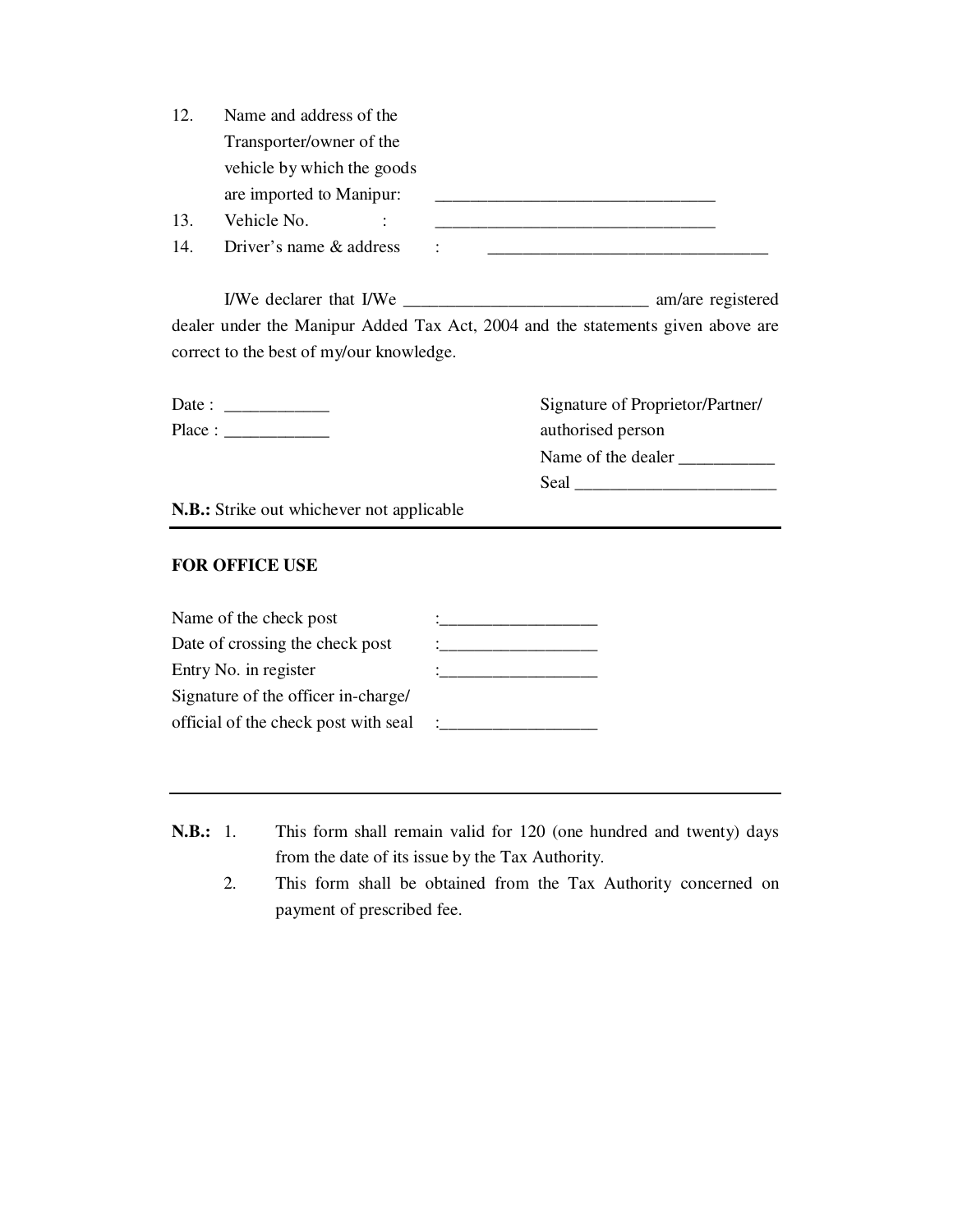### **Original/Duplicate/Triplicate THE MANIPUR VALUE ADDED TAX RULES, 2005**  Form 28 See Rule 42 (iii)

### **Declaration for dispatching taxable goods outside Manipur**

Book No. ………………. Sl.No. ………………. Date of issue ……………. Seal of the issuing authority

To whom issued

To

 The Office In-charge of the Chest Post ……………….

1. In accordance with the provisions of rule 42 (iii) of the Manipur Value Added Tax Rules, 2005, I/We hereby declare that the goods, particulars of which are given below, are consigned by me/us from a place within Manipur by road/rail/air to a place outside Manipur and I/we hold myself/ourselves liable for payment of tax as per provision of law.

2. Name and address of the consignee with TIN & CST No.:

|    | (a)        | Name                                         |     |                                                                                                                            |
|----|------------|----------------------------------------------|-----|----------------------------------------------------------------------------------------------------------------------------|
|    | (b)        | Address                                      |     |                                                                                                                            |
|    | (c)        | <b>TIN</b>                                   |     |                                                                                                                            |
|    | (d)        | CST No.                                      |     |                                                                                                                            |
| 3. | (a)<br>(c) | Inter-State sale<br>Export outside India (d) | (b) | Nature of transaction. Put tick mark against appropriate item:<br>Inter-State stock transfer<br>Any other nature (specify) |
| 4. |            |                                              |     | Place from which dispatched:                                                                                               |
| 5. |            | Destination of the consignment:              |     |                                                                                                                            |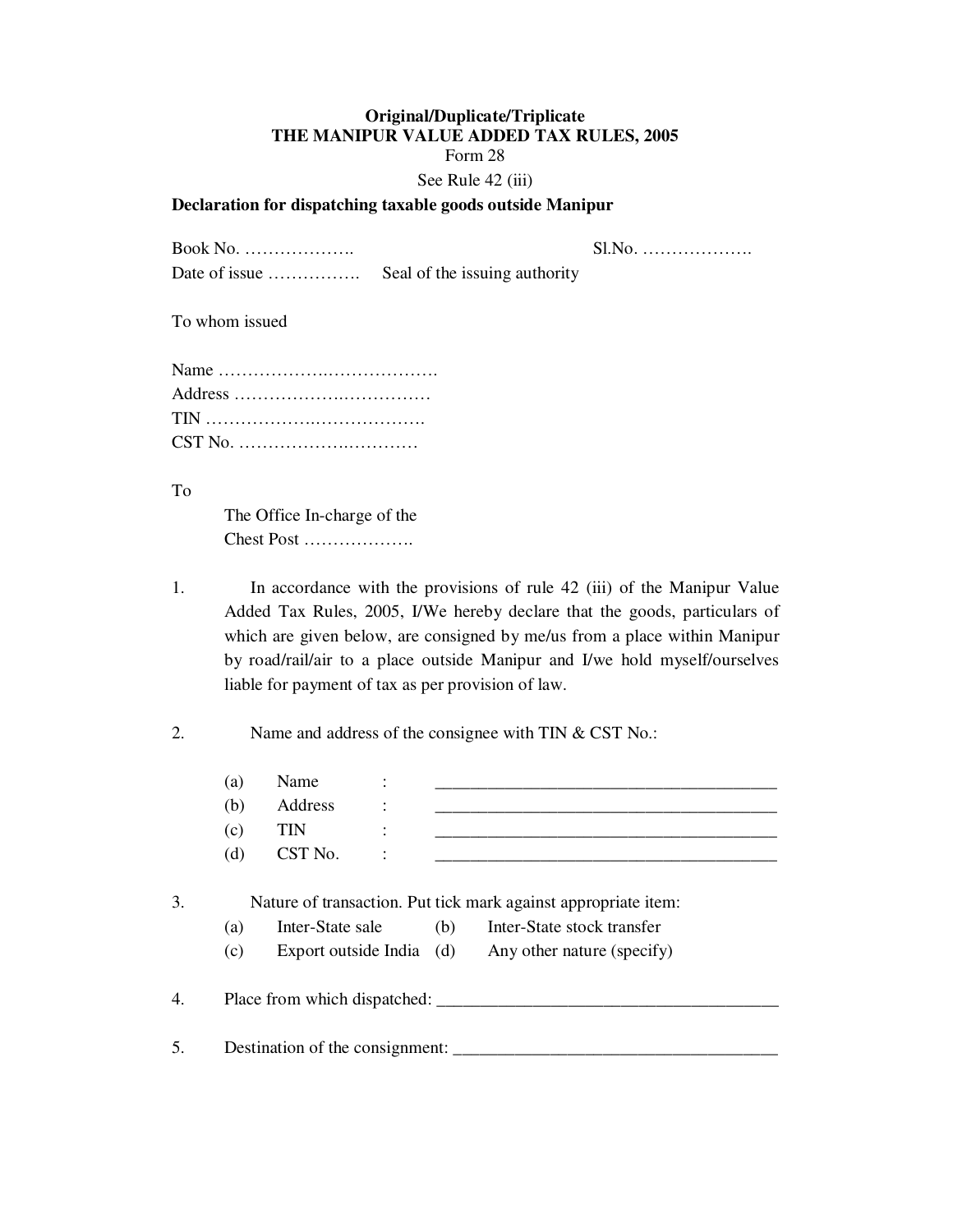### 6. Description of goods:

| Name of goods | Quantity | Weight | Actual Value of the |
|---------------|----------|--------|---------------------|
|               |          |        | goods               |
|               |          | J      | $^{4}$              |
|               |          |        |                     |
|               |          |        |                     |
|               |          |        |                     |
|               |          |        |                     |

7. Consignor's invoice/challan No. & Date:

- 8. (i) Name of transporter, carrier or transporting agent
	- (ii) Consignment Note No. :
	- (iii) Registration No. of the vehicle:

I, …………………………………………………………… (Proprietor/ Partner/ Director/Karta/Manager/Secretary) do hereby declare that the details stated above are true to the best of my knowledge and belief and nothing has been concealed.

Date: Signature of the person signing the declaration. Name : ……………………… Designation : …………………

### ------------------------------------------------------------------------------------------------------- FOR OFFICE USE

| Date of crossing the Check Post |  |
|---------------------------------|--|
| Entry No. in register           |  |

Signature and seal of the officer in-charge/ official of the check post with seal : ……………………….

-------------------------------------------------------------------------------------------------------

- N.B. 1. This form shall remain valid for one hundred and twenty (120) days from the date of its issue by the Tax Authority.
	- 2. This form shall be obtained from the Tax Authority concerned on payment of prescribed fee.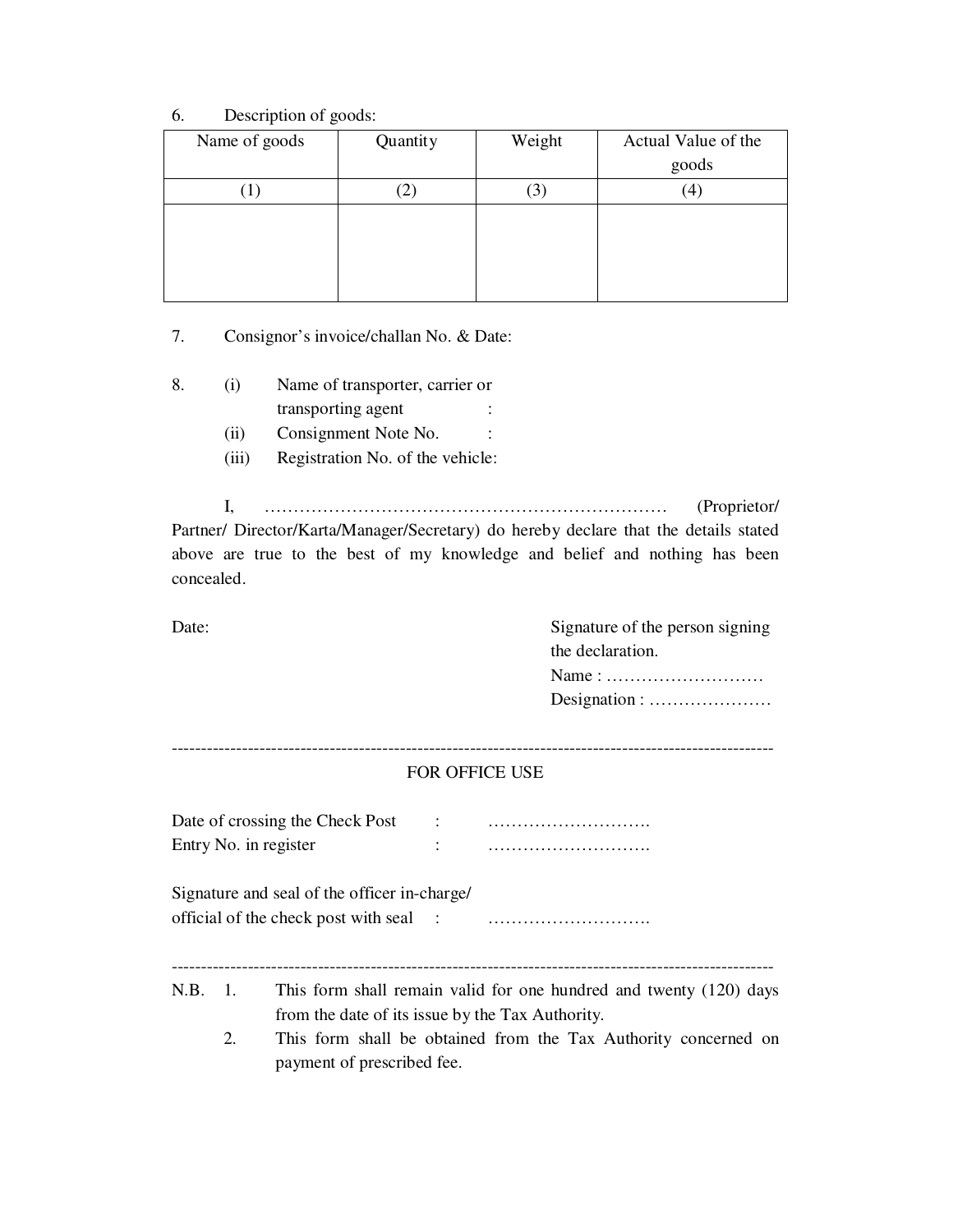### **Original/Duplicate/Triplicate/Quadruplicate THE MANIPUR VALUE ADDED RULES, 2005**  Form 29

See Rule  $42(iv)(a)(b)$ 

### **Application for Transit Pass (TP)**

(to be submitted in triplicate)

Book No. ………………. T.P. No. ……………

To

The Officer In-charge of

………………………………. Check Post.

In accordance with the provisions of section  $66(2)$  of the Manipur Value Added Tax Act,2004 and rule 4l(iv)(b) of the Rules framed thereunder, I/We the undersigned, do hereby declare that the following consignment of goods has entered into Manipur and is bound for the State as mentioned below and that no portion of the consignment will be unloaded within the State of Manipur for any purpose other than the purpose of transshipment.

- 1. Name and address of the transporter, carrier or transporting agent :
- 2. Registration No. of the vehicle :
- 3. Name and address of the consignor with TIN of the concerned State. :
- 4. Name and address of the consignee with TIN of the concerned State. :

| $\ddotsc$<br>D<br>$\bullet$ |          |        |                     |                        |  |  |  |
|-----------------------------|----------|--------|---------------------|------------------------|--|--|--|
| Name of goods               | Quantity | Weight | Value               | Bill/Tax Invoice No. & |  |  |  |
|                             |          |        |                     | Date                   |  |  |  |
| $\left  \right $            |          | (3)    | $\scriptstyle{(4)}$ | $\left(5\right)$       |  |  |  |
|                             |          |        |                     |                        |  |  |  |
|                             |          |        |                     |                        |  |  |  |
|                             |          |        |                     |                        |  |  |  |
| <b>TOTAL</b>                |          |        |                     |                        |  |  |  |

### 5. Description of goods :

6. Consignment Note No. and date. :

7 Exact destination of the consignment :

8 Place of transshipment(s),if proposed within Manipur.  $\qquad \qquad$  :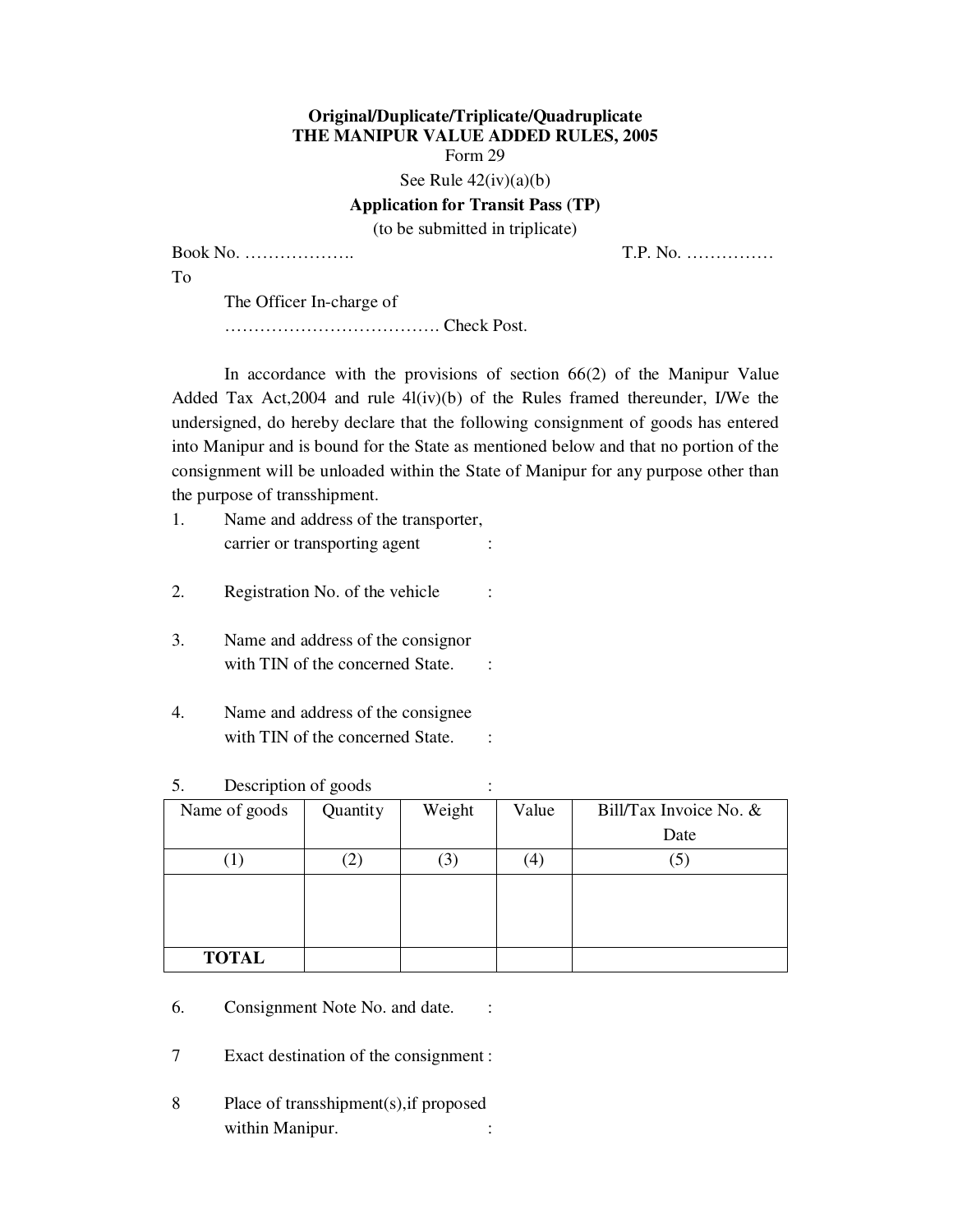9. Registration No. of the vehicle(s) after transshipment(s),(to be filled up at the time of transshipment).  $\cdot$ 

10. Name of the exit Check Post :

 I/We hereby declare that the particulars furnished above are true to the best of my/our knowledge and I/We undertake to surrender the transit pass with due endorsement from the exit Check Post to the issuing authority within one month from the date of its issue.

| Date: $\dots\dots\dots\dots\dots\dots\dots$ | Signature of the driver or person in-charge |
|---------------------------------------------|---------------------------------------------|
| $Place: \ldots \ldots \ldots \ldots \ldots$ | of the goods vehicle.                       |

………………………………………………………………………………………

#### **FOR OFFICE USE**

1. Entries at entry Check Post - Date : Entry No. : Register No. :

 Directed the transporter to surrender the endorsed Transit Pass to the issuing authority within thirty days from today.

> Signature and seal of the Officer In-charge of Entry Check Post. Seal:

| 2. | Entries at the Exit Check Post - |                                       |                                   |  |  |  |
|----|----------------------------------|---------------------------------------|-----------------------------------|--|--|--|
|    | Date                             |                                       |                                   |  |  |  |
|    | Entry No.                        |                                       |                                   |  |  |  |
|    | Register No. :                   |                                       |                                   |  |  |  |
|    |                                  |                                       | Signature and seal of the Officer |  |  |  |
|    |                                  |                                       | In-charge of Exit Check Post.     |  |  |  |
|    |                                  |                                       |                                   |  |  |  |
| 3. |                                  | Entries at the Entry Check Post       |                                   |  |  |  |
|    |                                  | on surrender of the Transit Pass (TP) |                                   |  |  |  |
|    | Date of surrender                |                                       | Signature and seal of the Officer |  |  |  |
|    |                                  |                                       | In-charge of Entry Check Post.    |  |  |  |

**N.B.:** This form shall be available at the entry check post on payment of prescribed form.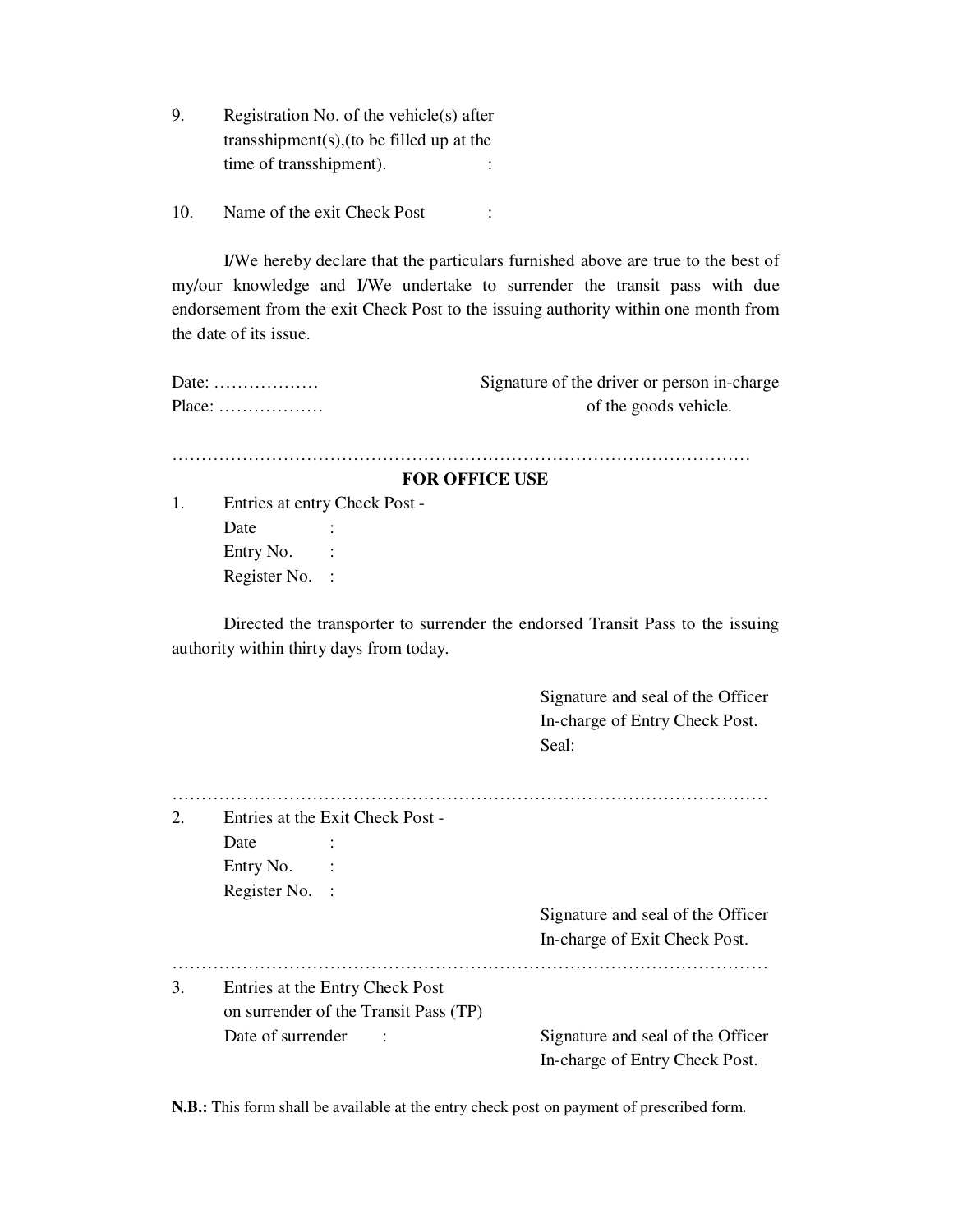## **The Manipur Value Added Tax Rules, 2005**

Form 30

See Rule 42(v) & 54

## **Tax clearance certificate**

| 1.  | Name of the Applicant              |  |  |  |  |
|-----|------------------------------------|--|--|--|--|
| 2.  | Father's Name                      |  |  |  |  |
| 3.  | Address                            |  |  |  |  |
| 4.  | Whether the applicant is doing     |  |  |  |  |
|     | business or not?                   |  |  |  |  |
| 5.  | If doing business, furnish the     |  |  |  |  |
|     | name and style of the business     |  |  |  |  |
|     | and address                        |  |  |  |  |
| 6.  | Year in which the business was     |  |  |  |  |
|     | established                        |  |  |  |  |
| 7.  | If doing business or not doing     |  |  |  |  |
|     | business, furnish the purpose for  |  |  |  |  |
|     | which Tax Clearance Certificate    |  |  |  |  |
|     | is needed?                         |  |  |  |  |
| 8.  | Name and address of the Tax        |  |  |  |  |
|     | Office/Unit in which the           |  |  |  |  |
|     | applicant is assessed to tax       |  |  |  |  |
| 9.  | Whether the applicant is assessed  |  |  |  |  |
|     | to tax $as -$                      |  |  |  |  |
|     | Individual<br>a)                   |  |  |  |  |
|     | Hindu undivided Family<br>b)       |  |  |  |  |
|     | (HUF)                              |  |  |  |  |
|     | Company<br>c)                      |  |  |  |  |
|     | Firm<br>d)                         |  |  |  |  |
|     | or                                 |  |  |  |  |
|     | Association of persons<br>e)       |  |  |  |  |
| 10. | If doing business, furnish Tax     |  |  |  |  |
|     | <b>Identification Number (TIN)</b> |  |  |  |  |

11. Particulars of tax paid :-

| Tax Period Ending | Tax assessed | Tax paid | Remarks |
|-------------------|--------------|----------|---------|
|                   |              |          | 4       |
|                   |              |          |         |
|                   |              |          |         |
|                   |              |          |         |

Note :- Amounts of tax shown in columns (2) and (3) above should include penalty, interest, any sum payable under the Manipur Value Added Tax Act, 2004.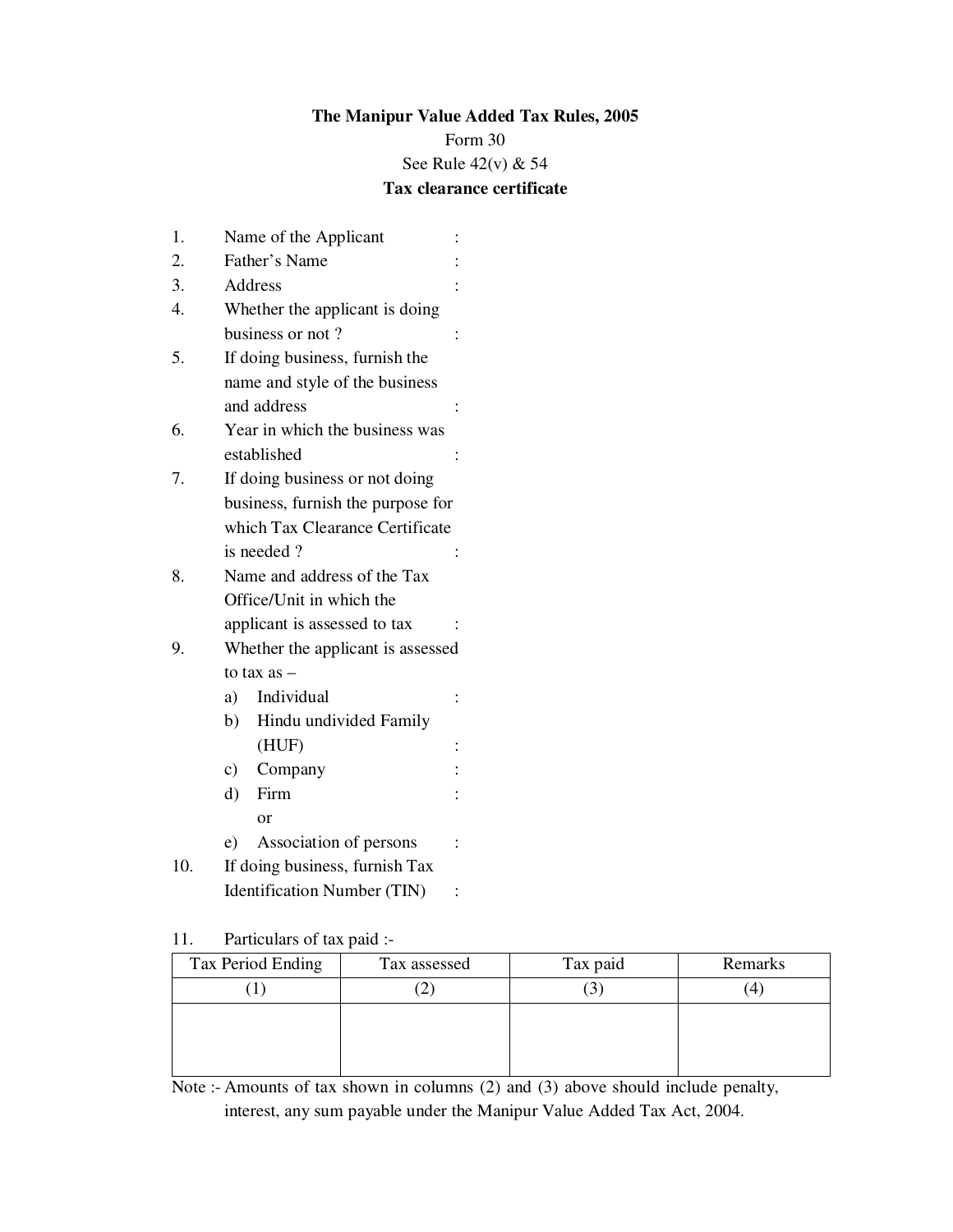- 12. If any tax demanded remains unpaid, reasons for it should be clearly stated.  $\cdot$  :
- 13. Whether the Company or Firm or HUF or Association of persons on which the assessment was made has been liquidated, wound up, dissolved, partitioned or declared insolvent :
- 14. Name and address of business branch(es) :
- 15. In case the applicant is not a registered dealer under the Manipur Value Tax Act, 2004 whether any notice has been received and complied with the amount of tax/penalty.  $\cdot$

 I declare and verify that the above information is correct and complete to the best of my information and belief and therefore Tax Clearance Certificate may kindly be issued in favour of me/us.

Date : Signature of the applicant or Place : his authorised agent.

### **FOR USE OF OFFICE**

 In my opinion, the applicant mentioned above has been doing everything possible to pay the tax demanded promptly/regularly/completely or the applicant is not doing business and no tax is liable to pay under the Manipur Value Added Tax Act, 2004.

Valid up to \_\_\_\_\_\_\_\_\_\_\_\_\_\_\_\_\_\_\_\_\_ (one month from the date of issue).

Seal: Seal: Seal: Seal: Seal: Seal: Seal: Seal: Seal: Seal: Seal: Seal: Seal: Seal: Seal: Seal: Seal: Seal: Seal: Seal: Seal: Seal: Seal: Seal: Seal: Seal: Seal: Seal: Seal: Seal: Seal: Seal: Seal: Seal: Seal: Seal: Seal:

Date : Signature : Place : Tax Authority

**N.B.:** Score out whichever is not applicable.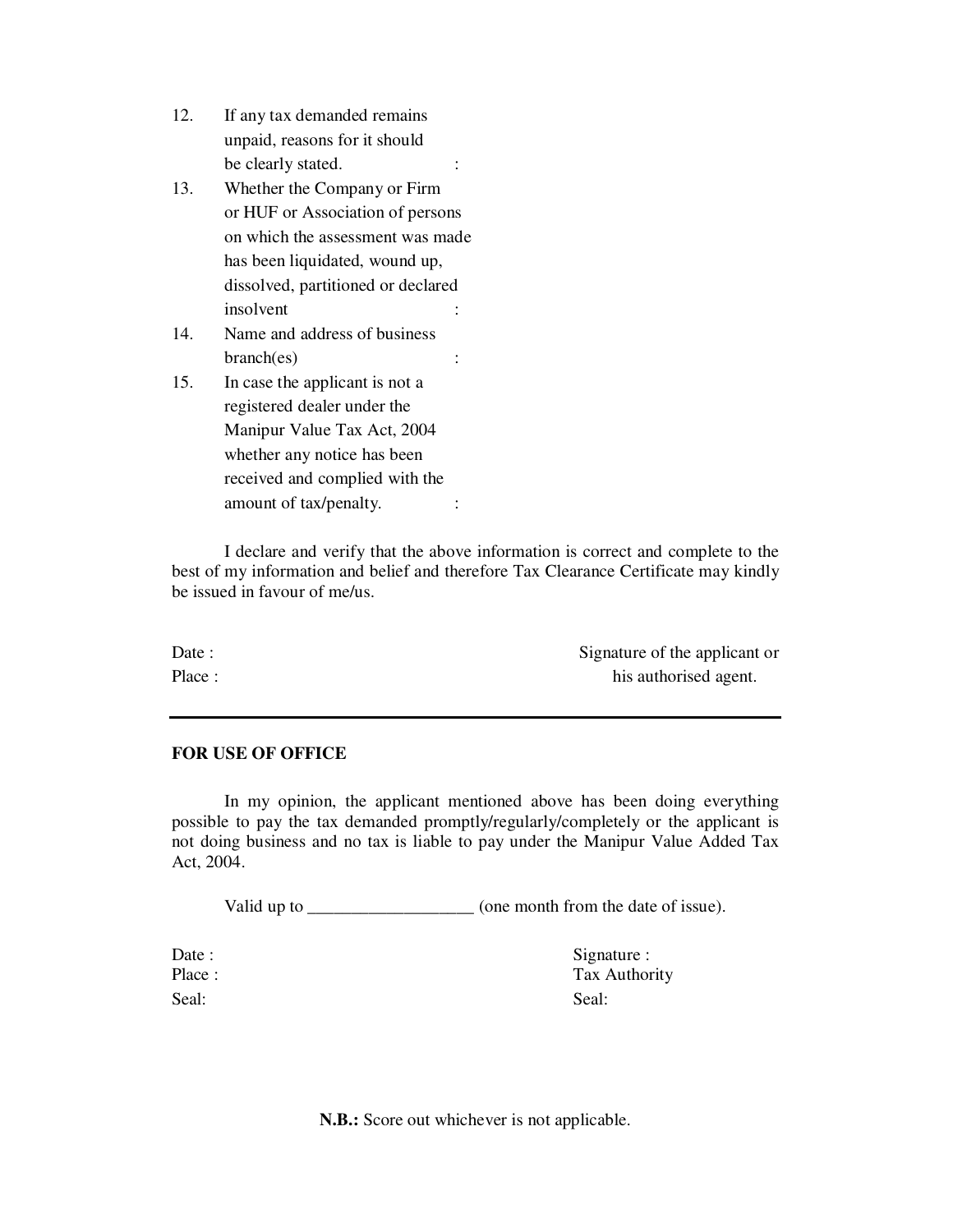# **THE MANIPUR VALUE ADDED RULES, 2005 FORM 31 See Rule 44**

**Declaration for obtaining permission for delivery of taxable goods consigned by Rail, River, Air, Post or Courier, etc. (To be submitted in duplicate)** 

To

The Tax Authority,

 $\frac{1}{\sqrt{2}}$  ,  $\frac{1}{\sqrt{2}}$  ,  $\frac{1}{\sqrt{2}}$  ,  $\frac{1}{\sqrt{2}}$  ,  $\frac{1}{\sqrt{2}}$  ,  $\frac{1}{\sqrt{2}}$  ,  $\frac{1}{\sqrt{2}}$  ,  $\frac{1}{\sqrt{2}}$  ,  $\frac{1}{\sqrt{2}}$  ,  $\frac{1}{\sqrt{2}}$  ,  $\frac{1}{\sqrt{2}}$  ,  $\frac{1}{\sqrt{2}}$  ,  $\frac{1}{\sqrt{2}}$  ,  $\frac{1}{\sqrt{2}}$  ,  $\frac{1}{\sqrt{2}}$ 

 In accordance with the provision of section 66 of the Manipur Value Added Tax Act, 2004 and rule 42 of the Rules, I/We the undersigned do hereby apply for granting permission to take delivery of the taxable goods purchased from outside the State from the rail/river/air/post or courier, the details of which are given below :-

- 1. Name and address of the consignor :
- 2. Name and address of the consignee :
- 3. Whether the consignee is registered/ not registered under the Manipur Value Added Tax Act, 2004 :
- 4. TIN and CST No. of the consignee :
- 5. Description of goods :
- 6. Quantity and weight of the goods :
- 7. Invoice number and date of the goods :
- 8. Value of the goods declared by invoice :
- 9. Insured value of the goods :
- 10. Freight for transportation :
- 11. Consignment Note Number/RR Number/ Air Note Number etc. and date :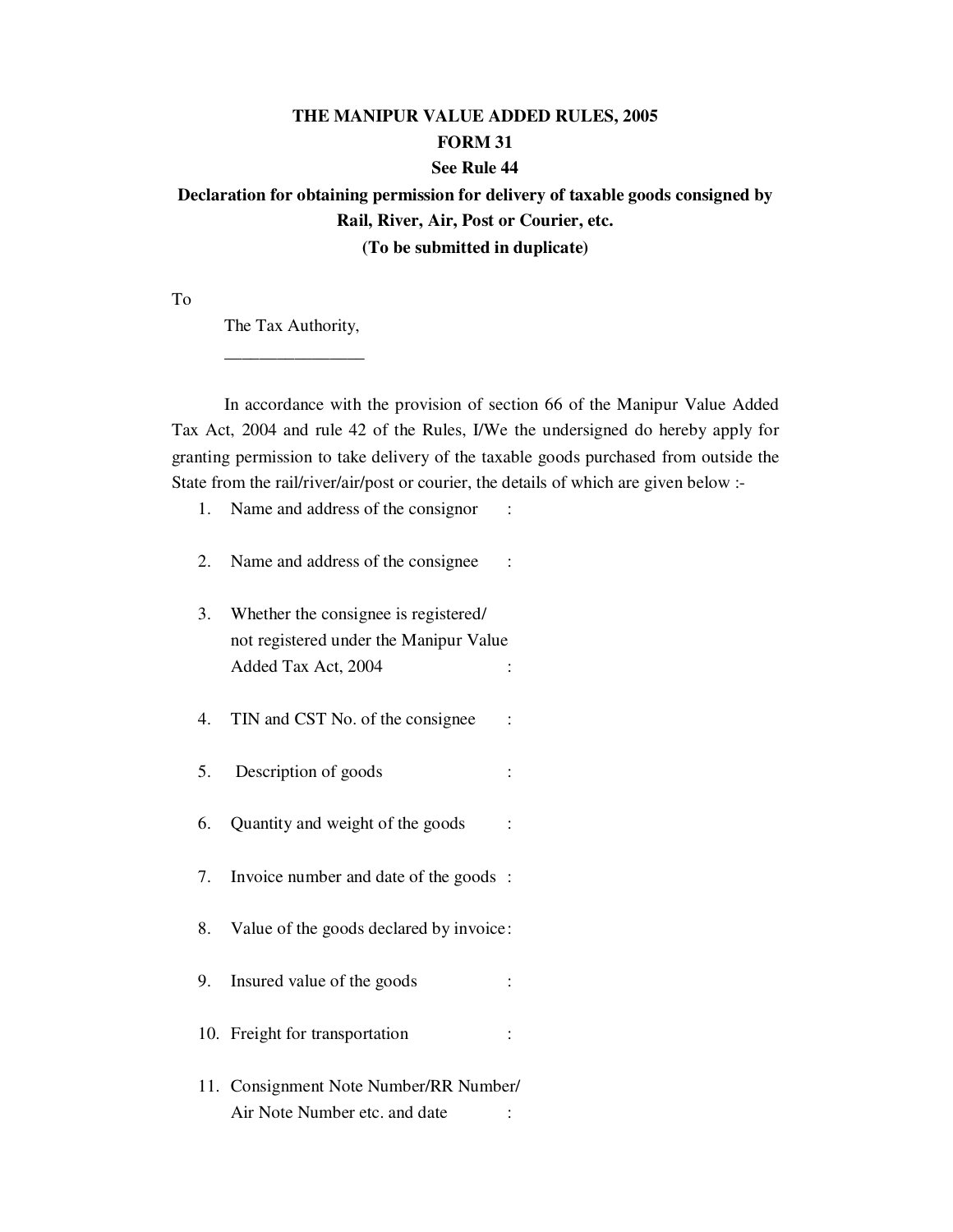12. Remarks (state reason for the goods consigned) :

 I/We hereby declare that I/We am/are registered under the Manipur Value Added Tax Act, 2004 and the above statements are true to the best of my/our knowledge and belief.

 I/We also undertake to duly account for to you the disposal of the above goods imported and to pay tax on the sales thereof according to the provision of the said Act and the rules made thereunder.

| Date : | Name of the dealer/person |
|--------|---------------------------|
| Place: |                           |

Address \_\_\_\_\_\_\_\_\_\_\_\_\_\_\_\_\_\_\_\_\_\_\_\_\_\_

 Signature and status of the applicant \_\_\_\_\_\_\_\_\_\_\_\_\_\_\_\_\_\_\_\_\_\_\_\_\_\_\_\_\_\_\_\_\_

## **FOR OFFICE USE**

Permit No. \_\_\_\_\_\_\_\_\_\_\_\_\_\_\_\_\_ Date \_\_\_\_\_\_\_\_\_\_\_\_\_\_\_\_\_\_

 I hereby permit the dealer/person to take delivery or goods specified hereinabove after examining/verifying the particulars contained in the declaration in the interest Government revenue as well as genuineness of the purpose of the purchase.

Date : Signature Place : Tax Authority Seal: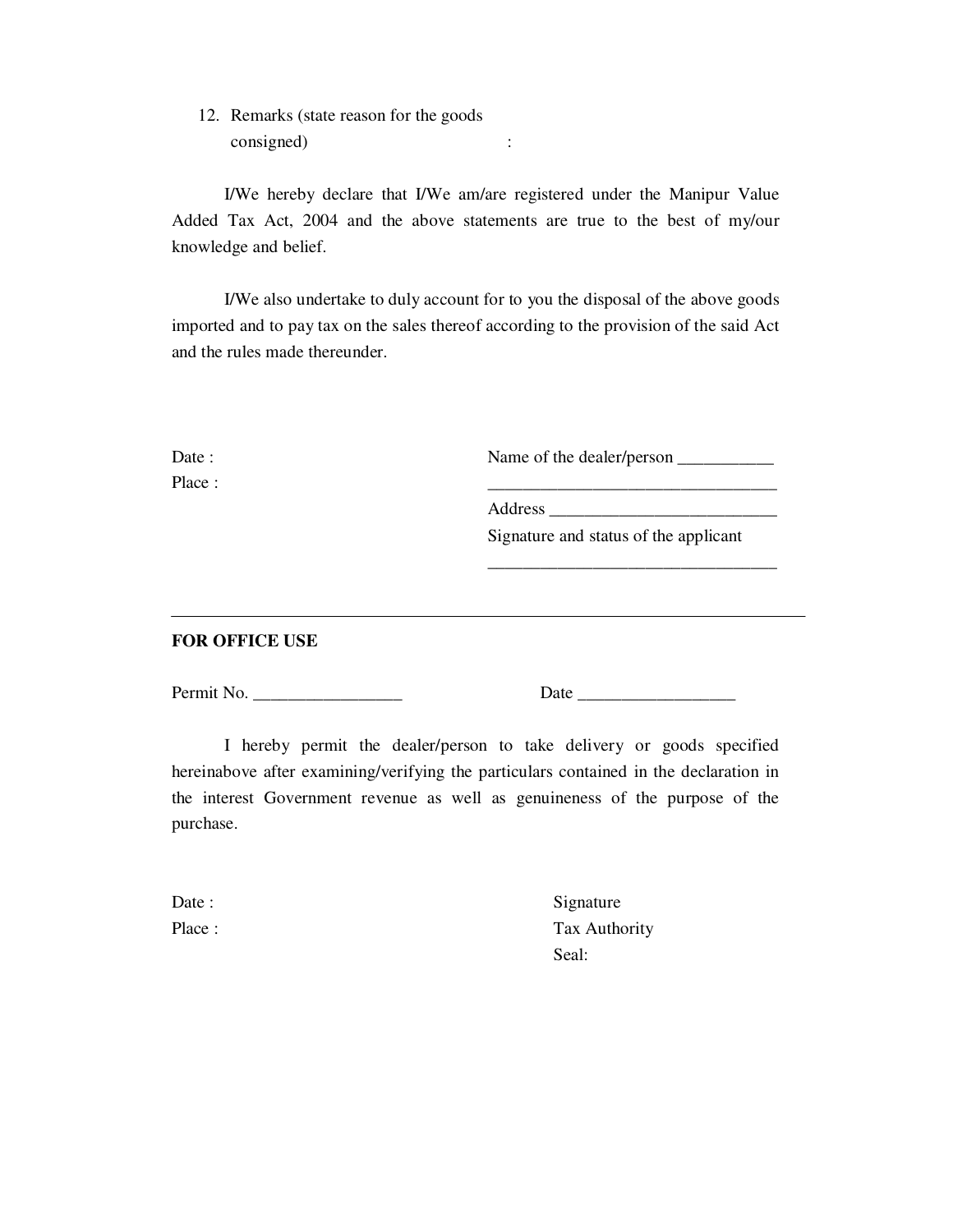## **THE MANIPUR VALUE ADDED TAX RULES, 2005**

### Form 32

## See Rule 45

# **Memorandum of appeal filed under section 72 against the final order passed by the Assessing Authority**

(In duplicate)

To

\_\_\_\_\_\_\_\_\_\_\_\_\_\_\_\_\_\_\_\_\_\_\_ (Appellate Authority)

| 1. | Name and address of the applicant.  |  |
|----|-------------------------------------|--|
| 2. | Tax Identification Number (TIN).    |  |
| 3. | Assessment year.                    |  |
| 4. | Name and designation of the officer |  |
|    | who passed the final order.         |  |
| 5. | Date of final order.                |  |
| 6. | Date of communication of the final  |  |
|    | order.                              |  |
| 7. | Relief claimed in the appeal -      |  |
|    | a) Turnover determined by the       |  |
|    | Assessing Authority.                |  |
|    | b) If the turnover is disputed $-$  |  |
|    | Disputed turnover.<br>i)            |  |
|    | ii) Tax due on the disputed         |  |
|    | turnover.                           |  |
|    | iii) Reasons of dispute.            |  |
|    | If the rate is disputed $-$<br>C)   |  |
|    | Turnover involved.<br>i)            |  |
|    | ii) Amount of tax disputed.         |  |
|    | If the penalty is disputed,<br>d)   |  |
|    | reasons thereof.                    |  |
|    | If the interest is disputed,<br>e)  |  |
|    | reasons thereof.                    |  |
|    | Any other relief claimed.<br>f)     |  |
| 8. | Grounds of appeal in brief.         |  |
|    |                                     |  |

| Signature: |
|------------|
| Status:    |
| Seal:      |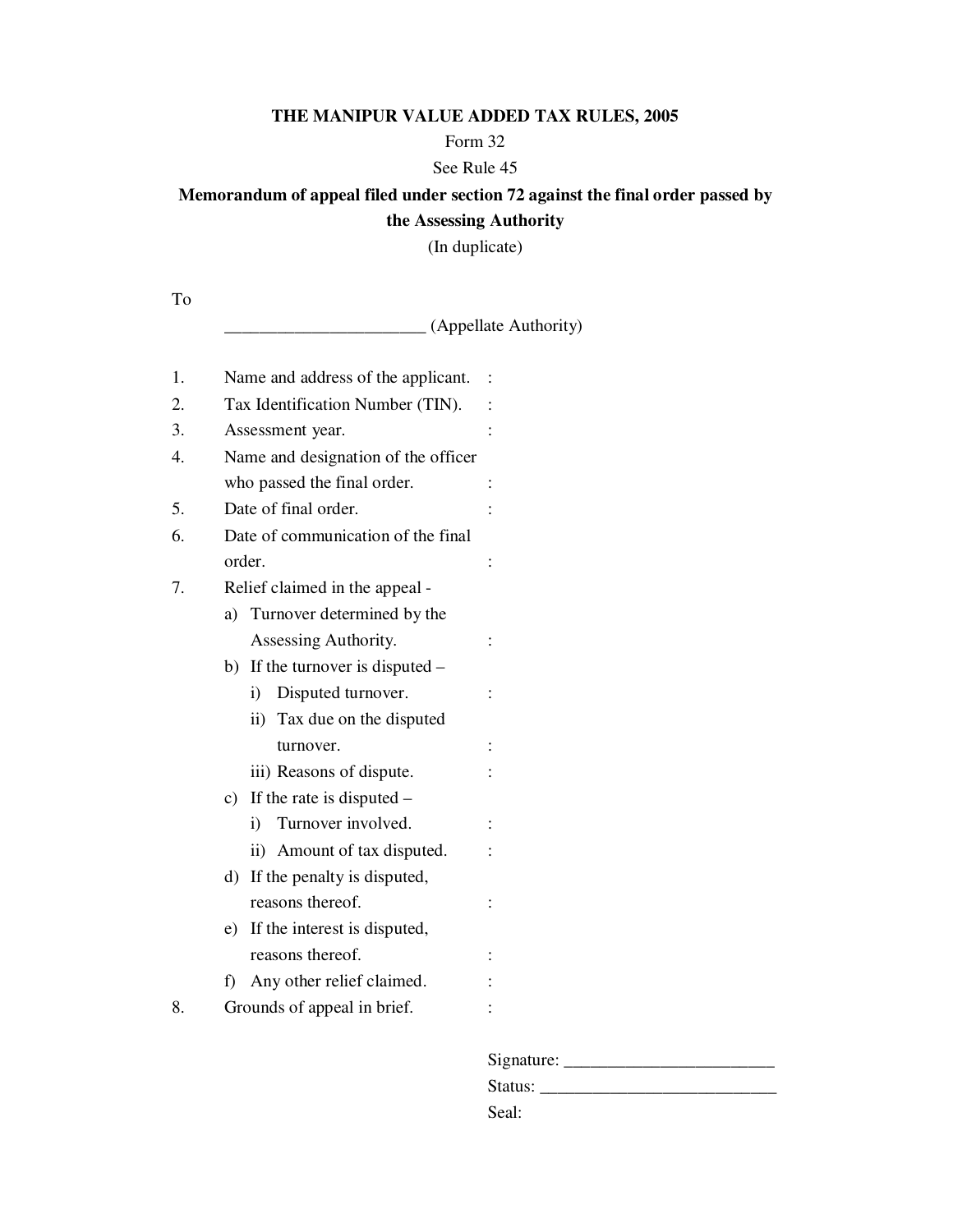# **VERIFICATION**

| I/We |                                                                                    | of                |
|------|------------------------------------------------------------------------------------|-------------------|
| M/S  |                                                                                    | enclosed herewith |
|      | certified copy of final assessment order passed and the receipted copy of Challan  |                   |
|      | $\mathbf{No.}$                                                                     | showing deposit   |
|      | of tax-assessed/penalty imposed/interest determined and do hereby declare that the |                   |
|      | facts stated above are true to the best of my/our knowledge and belief.            |                   |

| Date:  |  |
|--------|--|
| Place: |  |

Signature: Status: Seal: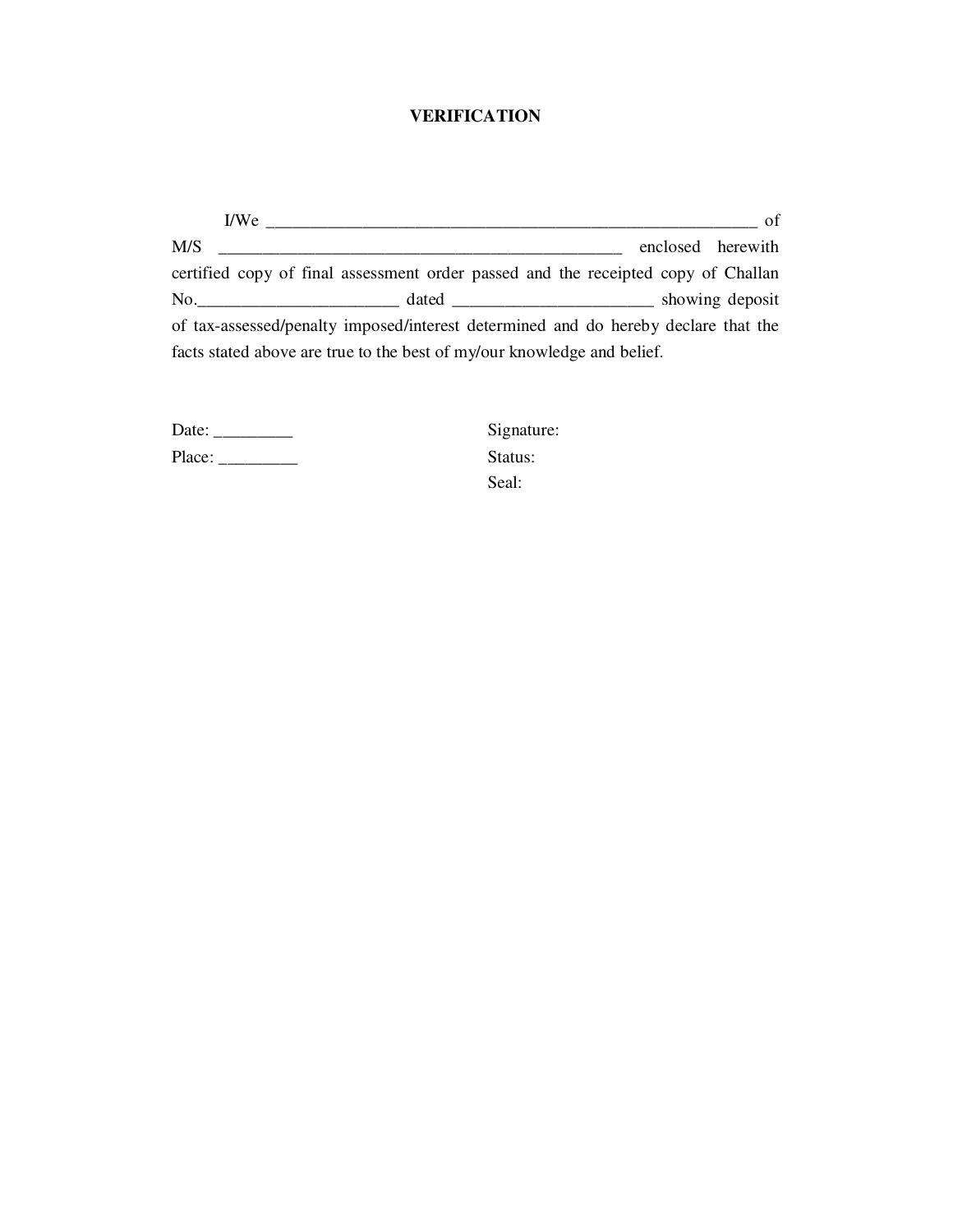# **THE MANIPUR VALUED ADDED TAX RULES, 2005**

## Form 33

### See Rule 46

# **Memorandum of appeal filed before the Appellate Tribunal under Section 73 and 74**

(In quadruplicate)

To

 The Chairman, Appellate Tribunal.

| Versus                                  |                                                                                                                                                                                                                                                                                                                          |
|-----------------------------------------|--------------------------------------------------------------------------------------------------------------------------------------------------------------------------------------------------------------------------------------------------------------------------------------------------------------------------|
| Respondent                              |                                                                                                                                                                                                                                                                                                                          |
|                                         |                                                                                                                                                                                                                                                                                                                          |
|                                         |                                                                                                                                                                                                                                                                                                                          |
|                                         |                                                                                                                                                                                                                                                                                                                          |
| Year of assessment                      |                                                                                                                                                                                                                                                                                                                          |
|                                         |                                                                                                                                                                                                                                                                                                                          |
| Authority passing the order in dispute: |                                                                                                                                                                                                                                                                                                                          |
|                                         |                                                                                                                                                                                                                                                                                                                          |
|                                         |                                                                                                                                                                                                                                                                                                                          |
|                                         |                                                                                                                                                                                                                                                                                                                          |
| Date of communication of the order      |                                                                                                                                                                                                                                                                                                                          |
| appealed against                        |                                                                                                                                                                                                                                                                                                                          |
|                                         |                                                                                                                                                                                                                                                                                                                          |
| Name and address of the appellant       |                                                                                                                                                                                                                                                                                                                          |
| with TIN                                |                                                                                                                                                                                                                                                                                                                          |
|                                         |                                                                                                                                                                                                                                                                                                                          |
|                                         |                                                                                                                                                                                                                                                                                                                          |
|                                         |                                                                                                                                                                                                                                                                                                                          |
|                                         |                                                                                                                                                                                                                                                                                                                          |
| a)                                      |                                                                                                                                                                                                                                                                                                                          |
|                                         |                                                                                                                                                                                                                                                                                                                          |
|                                         |                                                                                                                                                                                                                                                                                                                          |
|                                         | Unit and district in which the<br>assessment was made<br>Appellate Authority passing the order<br>in appeal under Section 72.<br>Address to which notice may be sent<br>to the respondent.<br>Relief claimed in appeal -<br>Turnover determined by the<br>Assessing Authority passing the<br>assessment order in dispute |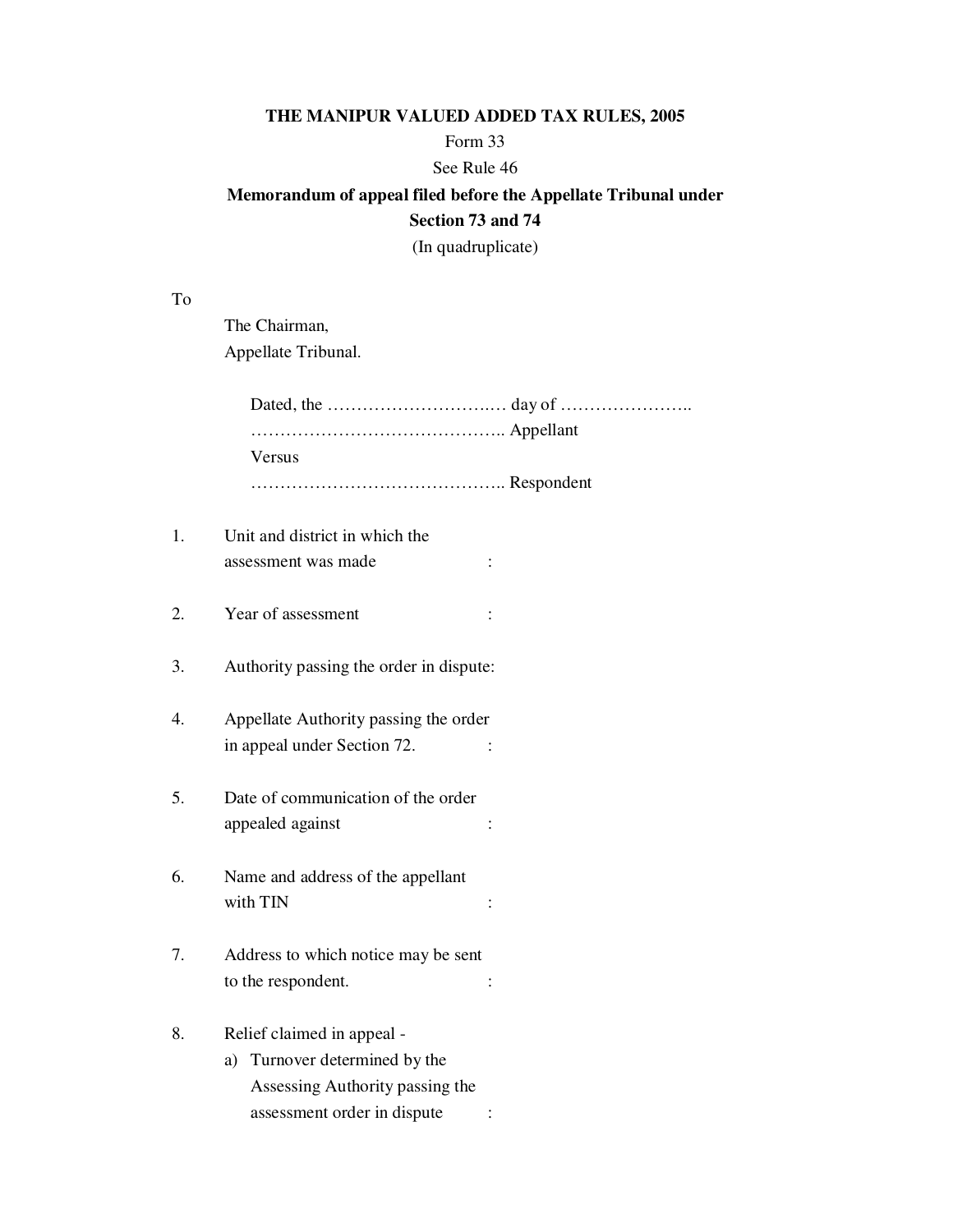|    | b) Turnover confirmed by the       |  |  |  |  |
|----|------------------------------------|--|--|--|--|
|    | <b>Appellate Authority</b>         |  |  |  |  |
|    | c) If the turnover is disputed -   |  |  |  |  |
|    | i. Amount of tax disputed          |  |  |  |  |
|    | ii. Tax due on disputed turnover : |  |  |  |  |
|    | iii. Reasons of dispute            |  |  |  |  |
|    | d) If the rate of tax is disputed- |  |  |  |  |
|    | Turnover involved<br>i.            |  |  |  |  |
|    | ii. Amount of tax disputed         |  |  |  |  |
| e) | If penalty of tax is disputed,     |  |  |  |  |
|    | reasons thereof                    |  |  |  |  |
| f) | Any other relief claimed           |  |  |  |  |
|    | Grounds of appeal in brief         |  |  |  |  |
|    |                                    |  |  |  |  |

 Signature: Status: Seal:

# **VERIFICATION**

|     | I/We |                                 |                                                                                         |  |  |  | of       |
|-----|------|---------------------------------|-----------------------------------------------------------------------------------------|--|--|--|----------|
| M/S |      |                                 |                                                                                         |  |  |  | enclosed |
|     |      |                                 | herewith the certified copy/copies of order appealed against along with final           |  |  |  |          |
|     |      |                                 | assessment order and do hereby declare that the facts stated above are true to the best |  |  |  |          |
|     |      | of my/our knowledge and belief. |                                                                                         |  |  |  |          |

| Date:  |  |
|--------|--|
| Place: |  |

Signature: Status: Seal: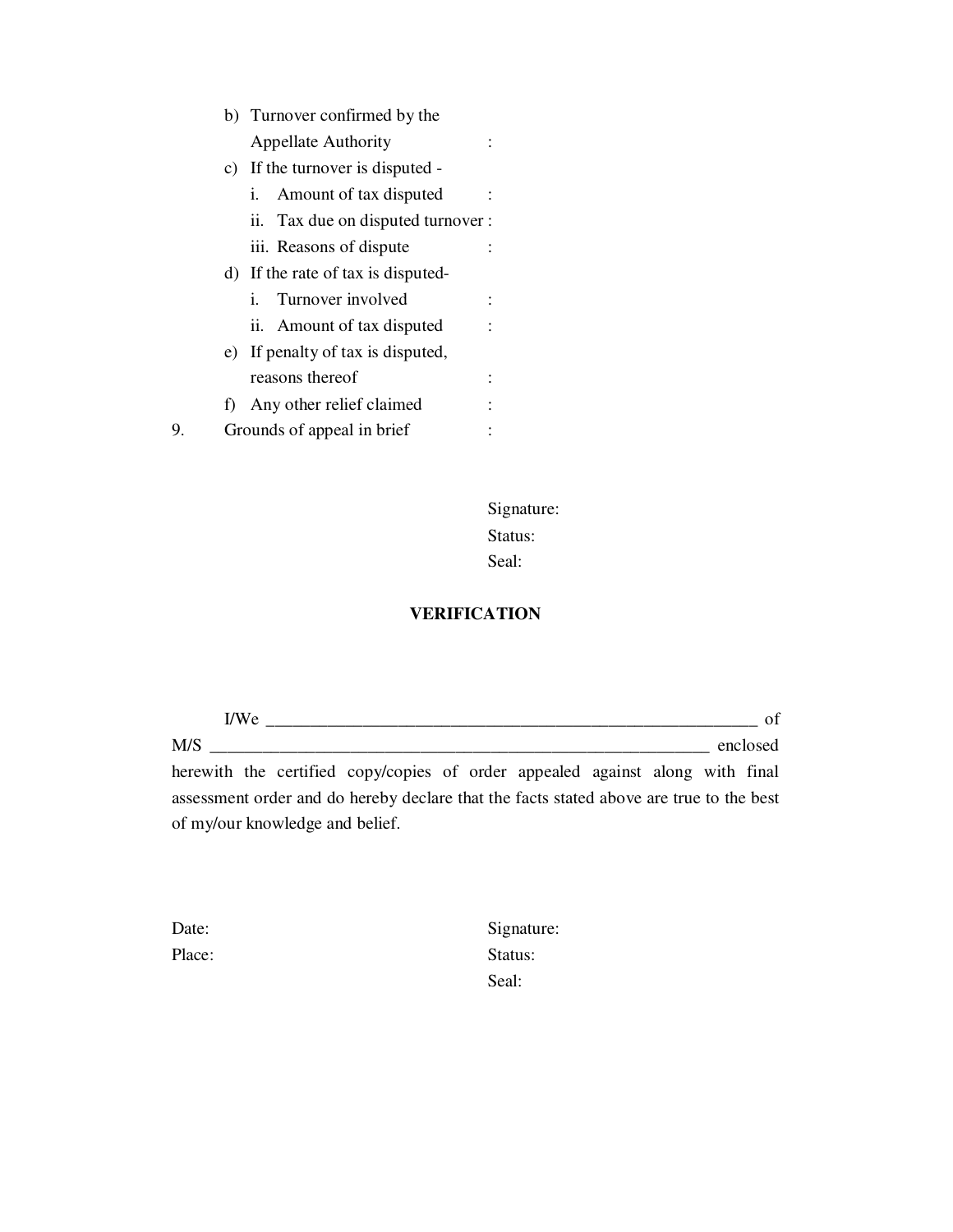## **THE MANIPUR VALUE ADDED TAX RULES, 2005**

### Form 34

### See Rule 46

# **Memorandum of cross objection against the order of the Appellate Authority before the Appellate Tribunal.**

Date, the ………………………….. day of ……………………………….. Appellant.

### *Versus*

……………………..………………………..……………………………. Respondent.

| 1. | Unit and district in which the<br>assessment was made             |                        |
|----|-------------------------------------------------------------------|------------------------|
| 2. | Assessment year                                                   |                        |
| 3. | Appellate Authority passing<br>the order of appeal                |                        |
| 4. | Date of communication of the<br>order now appealed against :      |                        |
| 5. | Address to which the notice<br>to be sent to the appellant        |                        |
| 6. | Address to which the notice is<br>to be sent to the respondent. : |                        |
| 7. | Brief of cross objection.                                         |                        |
| 8. | Grounds of cross objection                                        | $\ddot{\phantom{0}}$ : |
| 9. | Relief claimed                                                    |                        |
|    |                                                                   |                        |

 Signature: Status: Seal: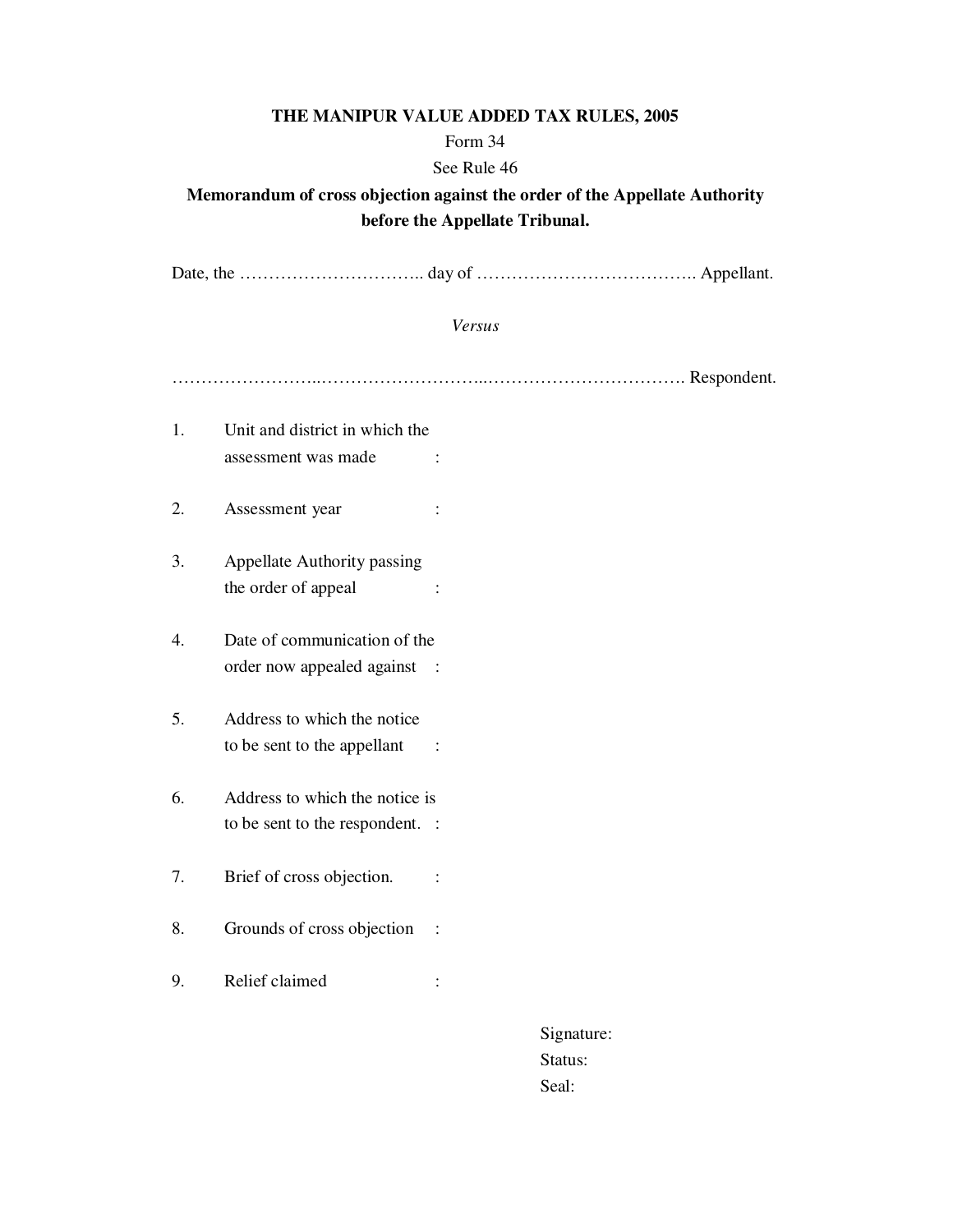## **VERIFICATION**

I \_\_\_\_\_\_\_\_\_\_\_\_\_\_\_\_\_\_\_\_\_\_\_\_\_\_\_\_\_\_\_\_\_\_\_\_\_\_\_\_\_\_\_\_\_\_\_ do hereby declare

that the particulars stated above are true to the best of my knowledge and belief.

 Signature **Status** Seal

**N.B.:** The certified copy of the order appealed against shall be enclosed in this memorandum of cross objection.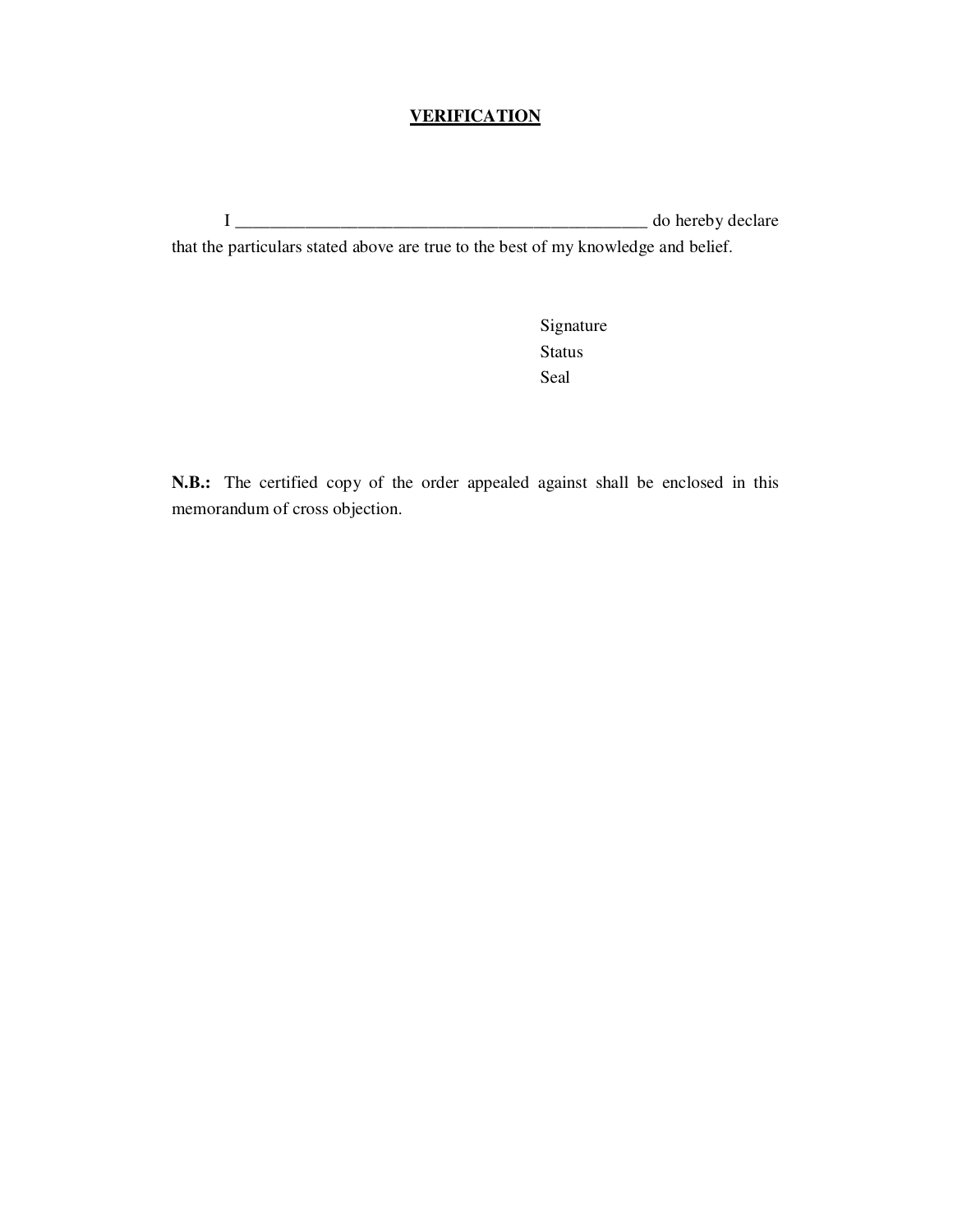#### **THE MANIPUR VALUE ADDED RULES, 2005**

#### Form 35

### See Rule 50(2)

#### **Appointment of authorized agent or representative**

To

The Tax Authority,

……………………………………………

………………………………

Subject: **Appointment of authorized agent or representative for appearance before the authority in connection with proceedings under the Manipur Value Added Tax Act, 2004.** 

| I/We do hereby authorized Shri/Smt. |  |  |  |  |  |     |                                                                         |  |  |                                |  |
|-------------------------------------|--|--|--|--|--|-----|-------------------------------------------------------------------------|--|--|--------------------------------|--|
| son of /wife of                     |  |  |  |  |  | ∩f∵ |                                                                         |  |  |                                |  |
|                                     |  |  |  |  |  |     |                                                                         |  |  | (address) to appear before you |  |
|                                     |  |  |  |  |  |     | on my/our behalf and to present for hearing before you in the matter of |  |  |                                |  |
|                                     |  |  |  |  |  |     |                                                                         |  |  |                                |  |

 The above representative is an employee/a relative/a legal practitioner/a Chartered Accountant/a Cost Accountant and Works Accountant/a Sales Tax Practitioner, who has been duly briefed by me/us about the case in the proceeding and who has been duly authorized to represent my/our case and to act on my/our behalf.

The signature of the above representative has been attested as below:

……………………………………… ……………………………………… ………………………………

Signature of the dealer Date: Name of the dealer

Place: Seal

**N.B.:** Score out whichever is not applicable.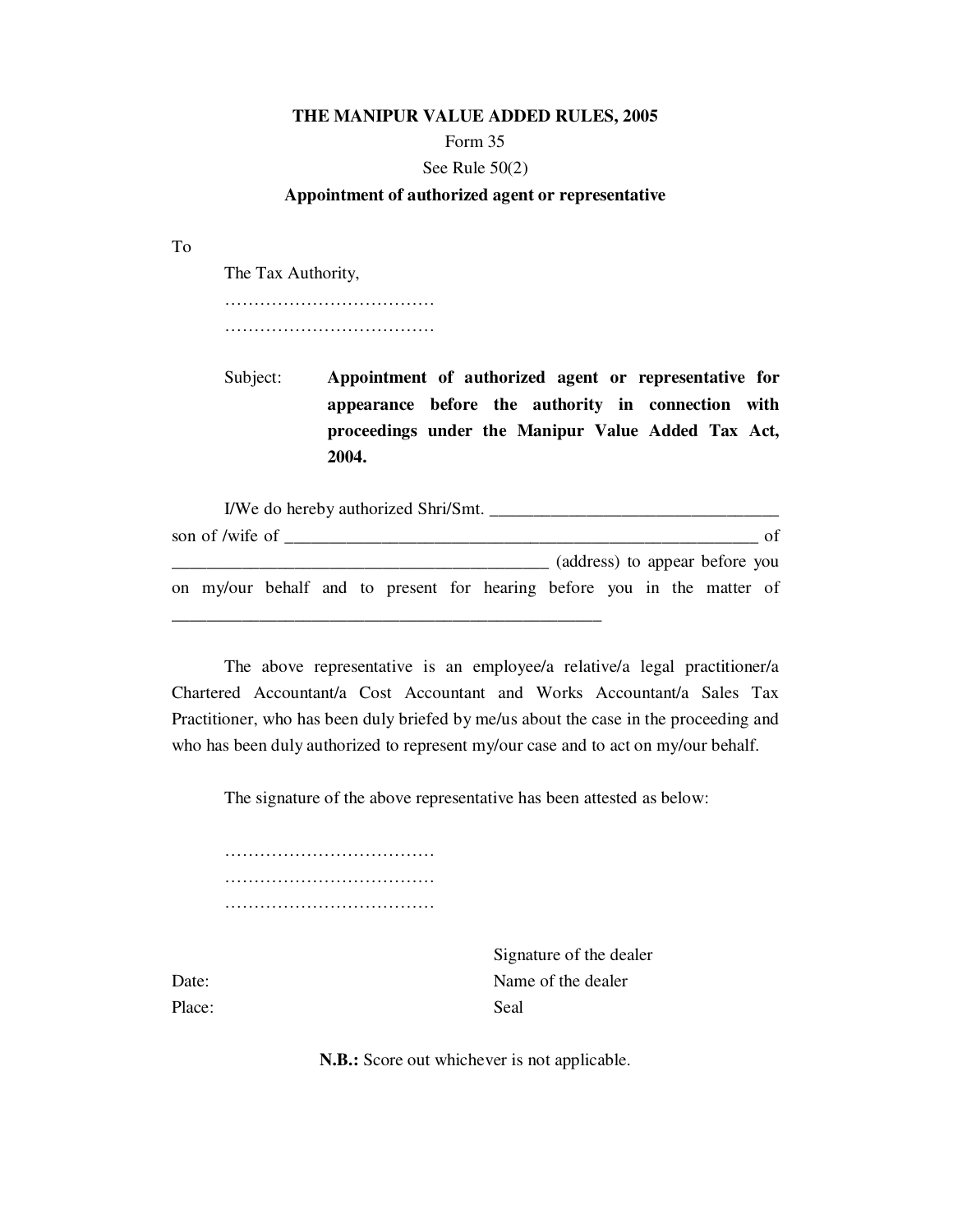### **THE MANIPUR VALUE ADDED RULES, 2005**

## Form 36

### See Rule 51(2)

## **Application to be filed to the Commissioner of Taxes for determination of certain questions.**

To

 The Commissioner of Taxes, Manipur.

### Subject: **Determination of certain questions.**

Sir,

 A dispute has arisen in the following matter and I/our association urgently need a proper resolution of the same for proper implementation of the provisions of the Manipur Value Added Tax Act, 2004 and rules framed thereunder and, therefore, I/our association request(s) you to make thorough study of the same and to send your verdict in writing to me/our association. The disputed question(s) is/are detailed below:

| (i)   |  |
|-------|--|
| (ii)  |  |
| (iii) |  |
| (iv)  |  |

Yours faithfully,

Date: Signature Place: Name of the dealer/association **Status** 

**N.B.:** Score out whichever is not applicable.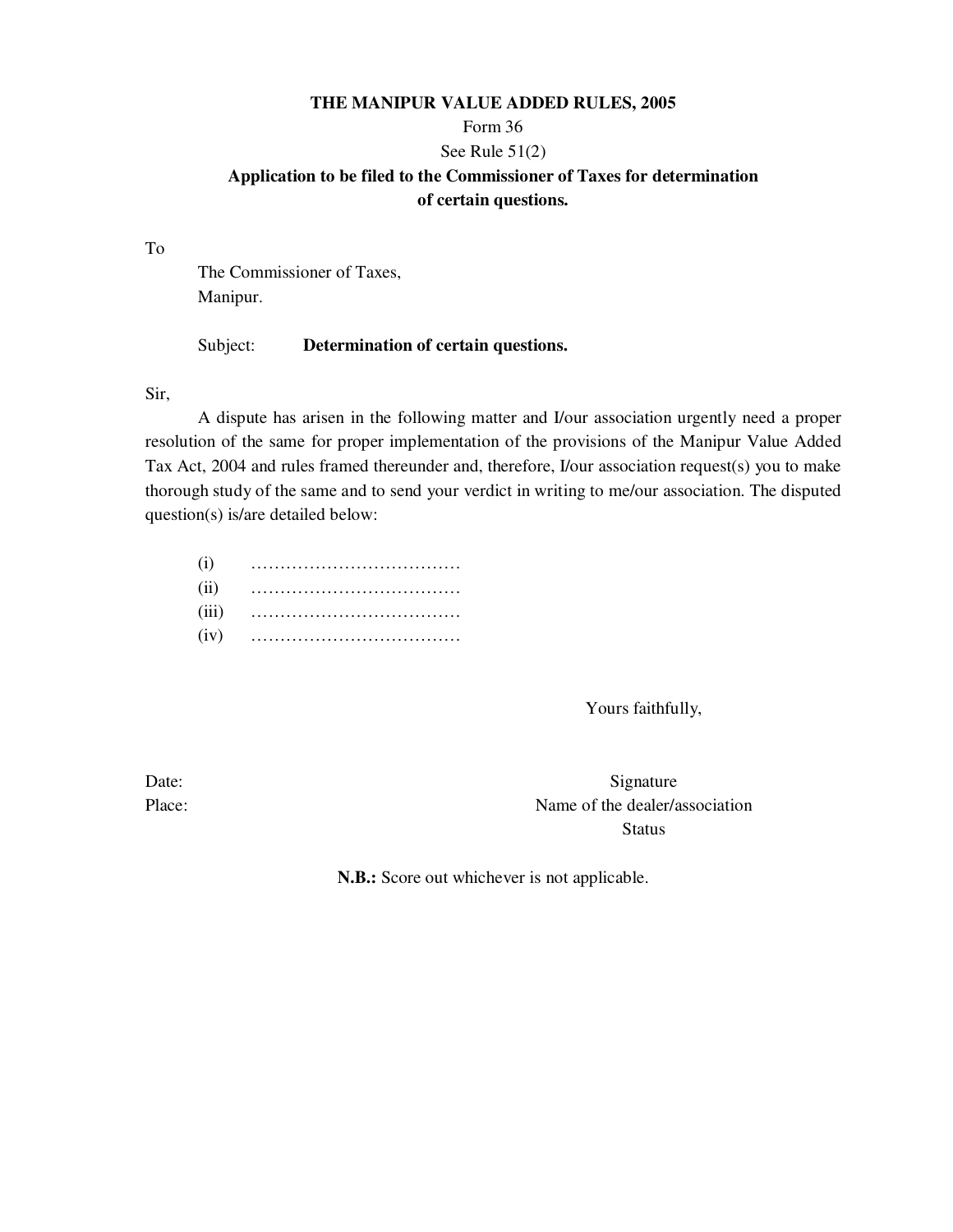# **THE MANIPUR VALUE ADDED RULES,2005 Form 37 See Rule 32(1) RECOVERY CERTIFICATE**

No………. Address………..

Date…………..

To

The Collector/Deputy Collector Commissioner………………………………

This is certified that a sum of Rs……………..( in words)……………………

…………………………………which is due from M/S ……………………………..

……………. on account of VAT, penalty and interest as per details given below is in arrear:-

### TABLE

| Sl. No.                     | Particulars of arrears                     | Amount in arrear (in Rs) |
|-----------------------------|--------------------------------------------|--------------------------|
|                             | VAT                                        |                          |
| $\mathcal{D}_{\mathcal{L}}$ | Penalty                                    |                          |
| $\mathbf{3}$                | Interest under section 50                  |                          |
| 4                           | Composition                                |                          |
|                             | Other dues under the Act recoverable as an |                          |
|                             | arrear of land revenue                     |                          |
|                             | Total                                      |                          |

 2. With reference to the provisions of sub-section (6) 0f section 42 of the Manipur Value Added Act, 2004 and Rule 32(1) made there under you are hereby requested to receive the said sums as if it were an arrear of land revenue. The amount recovered may please be credited in the appropriate account of the Taxation Department………………………

 3. In addition to the amount specified in the certificate aforesaid, interest chargeable under subsection(4) of section 50 from the date of the certificate till realization is also recoverable as an arrear of land revenue and may be recovered accordingly.

 4. The particulars of the person or persons liable to pay the amount under this certificate are given below:-

| Sl. No. | Name of the proprietors/         | Father's Name | Residential |
|---------|----------------------------------|---------------|-------------|
|         | partners/Director/Principal etc. |               | address.    |
|         |                                  |               |             |
|         |                                  |               |             |
|         |                                  |               |             |